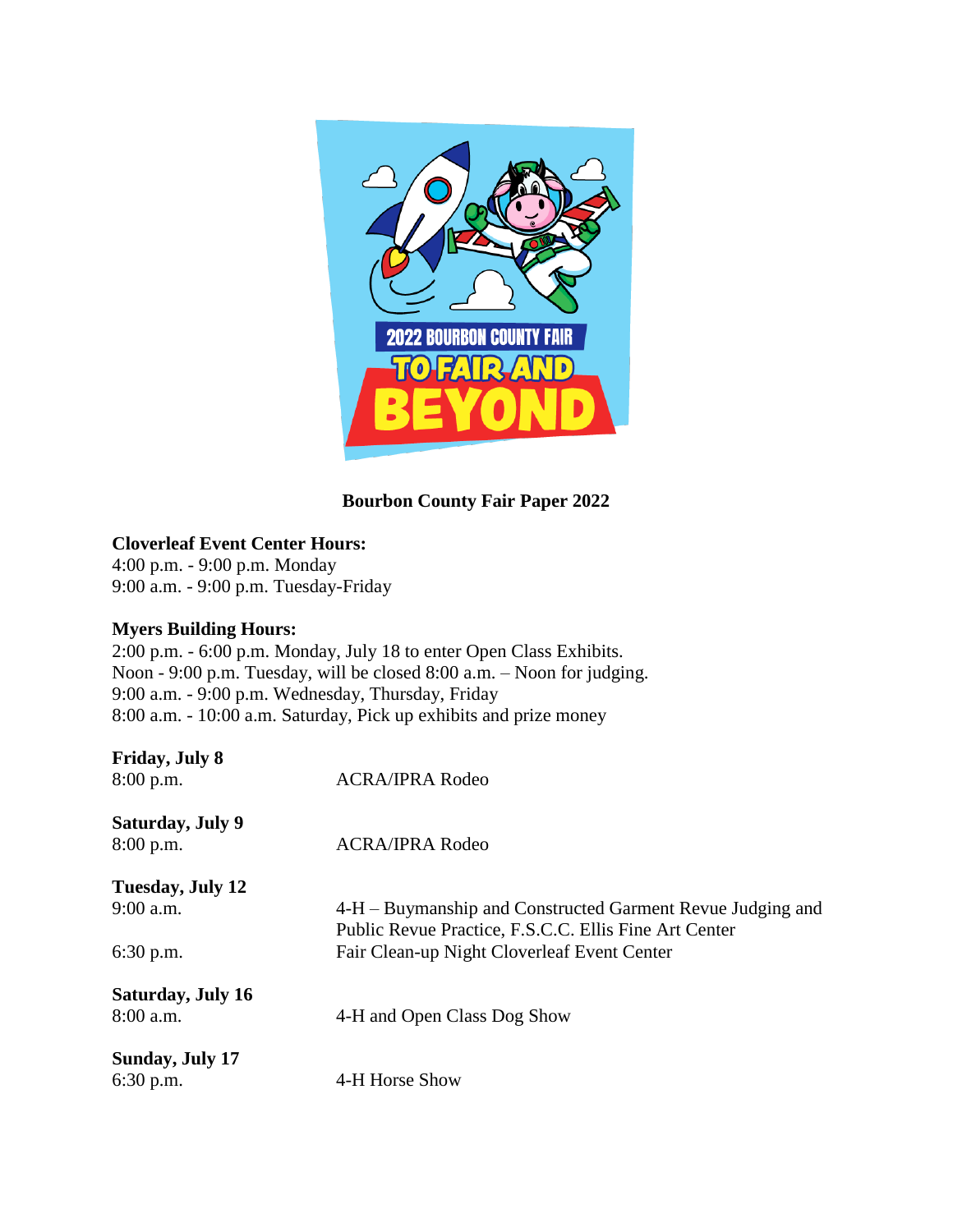# **Monday, July 18**

| Monday, July 18           |                                                                                                                                                                   |
|---------------------------|-------------------------------------------------------------------------------------------------------------------------------------------------------------------|
| 9:00 a.m. - 11:00 a.m.    | Enter and Conference Judge for all indoor (non-livestock) 4-H<br>Exhibits, Cloverleaf Event Center                                                                |
| $2:00$ p.m. $-6:00$ p.m.  | Enter Open Class Exhibits, Myers Building                                                                                                                         |
| $5:00$ p.m. $-8:00$ p.m.  | All Animals to be entered including 4-H and Open Class Poultry<br>and Rabbits                                                                                     |
| $6:00 - 8:00$ p.m.        | 4-H/FFA – Market Animals Weigh-in will began with Beef from<br>$6:00 - 6:30$ p.m. with all other species to follow in this order: Meat<br>Goats, Sheep and Swine. |
| Tuesday, July 19          |                                                                                                                                                                   |
| 8:00 a.m.                 | Judge Open Class Exhibits, Myers Building                                                                                                                         |
| 8:00 a.m.                 | Judge 4-H and Open Class Rabbits                                                                                                                                  |
| 10:00 a.m.                | Judge 4-H and Open Class Poultry (after Rabbits)                                                                                                                  |
| $12:00$ p.m. $-9:00$ p.m. | Viewing of Open Class Exhibits and Pictorial History of Bourbon<br>County Fair, Myers Building                                                                    |
| Noon                      | Bake Sale of Open Class Foods, proceeds go to FCE Scholarships<br>for Bourbon County Students                                                                     |
| $5:00$ p.m. $-8:30$ p.m.  | Vendor Mart!, Merchants Building                                                                                                                                  |
| 5:00 p.m.                 | Judge 4-H/FFA and Open Class Sheep                                                                                                                                |
| 6:30 p.m.                 | Judge 4-H/FFA and Open Class Meat Goats (after Sheep)                                                                                                             |
| 7:00 p.m.                 | Draft Horse Pull                                                                                                                                                  |
| <b>Wednesday, July 20</b> |                                                                                                                                                                   |
| 8:30 a.m.                 | Judge 4-H and Open Class Dairy Bucket Calves                                                                                                                      |
| 9:00 a.m.                 | Judge 4-H/FFA and Open Class Dairy Cattle                                                                                                                         |
| 9:30 a.m.                 | Judge 4-H/FFA and Open Class Dairy Goats                                                                                                                          |
| 9:00 a.m. - 11:00 a.m.    | Family and Consumer Sciences Judging Contest, Cloverleaf Event<br>Center                                                                                          |
| 9:00 a.m. - 9:00 p.m.     | Viewing of Open Class Exhibits and Pictorial History of Bourbon<br>County Fair, Myers Building                                                                    |
| $1:30$ p.m.               | Horticulture Judging Contest, , Cloverleaf Event Center                                                                                                           |
| $2:00$ p.m.               | "Make a Meal Dash to a Healthy Diet" Program presented by                                                                                                         |
|                           | Thursday Night Live FCE (Alice Helton RN, CDE), Myers<br><b>Building</b>                                                                                          |
| 5:00 p.m. $-8:30$ p.m.    | Vendor Mart!, Merchants Building                                                                                                                                  |
| $6:30$ p.m.               | Judge 4-H and Open Class Beef Cattle Bucket Calves                                                                                                                |
| $7:00$ p.m.               | Judge 4-H/FFA and Open Class Beef Cattle (after Bucket Calves)                                                                                                    |
| Thursday, July 21         |                                                                                                                                                                   |
| 8:00 a.m.                 | Chamber Coffee - Hubenett Pavilion Building                                                                                                                       |
| 9:00 a.m.                 | Judge 4-H/FFA and Open Class Swine                                                                                                                                |
| 9:00 a.m. - 9:00 p.m.     | Viewing of Open Class Exhibits and Pictorial History of Bourbon<br>County Fair, Myers Building                                                                    |
| $3:00$ p.m.               | Round Robin Showmanship, Show Arena                                                                                                                               |
| 5:00 p.m. $-8:30$ p.m.    | Vendor Mart!, Merchants Building                                                                                                                                  |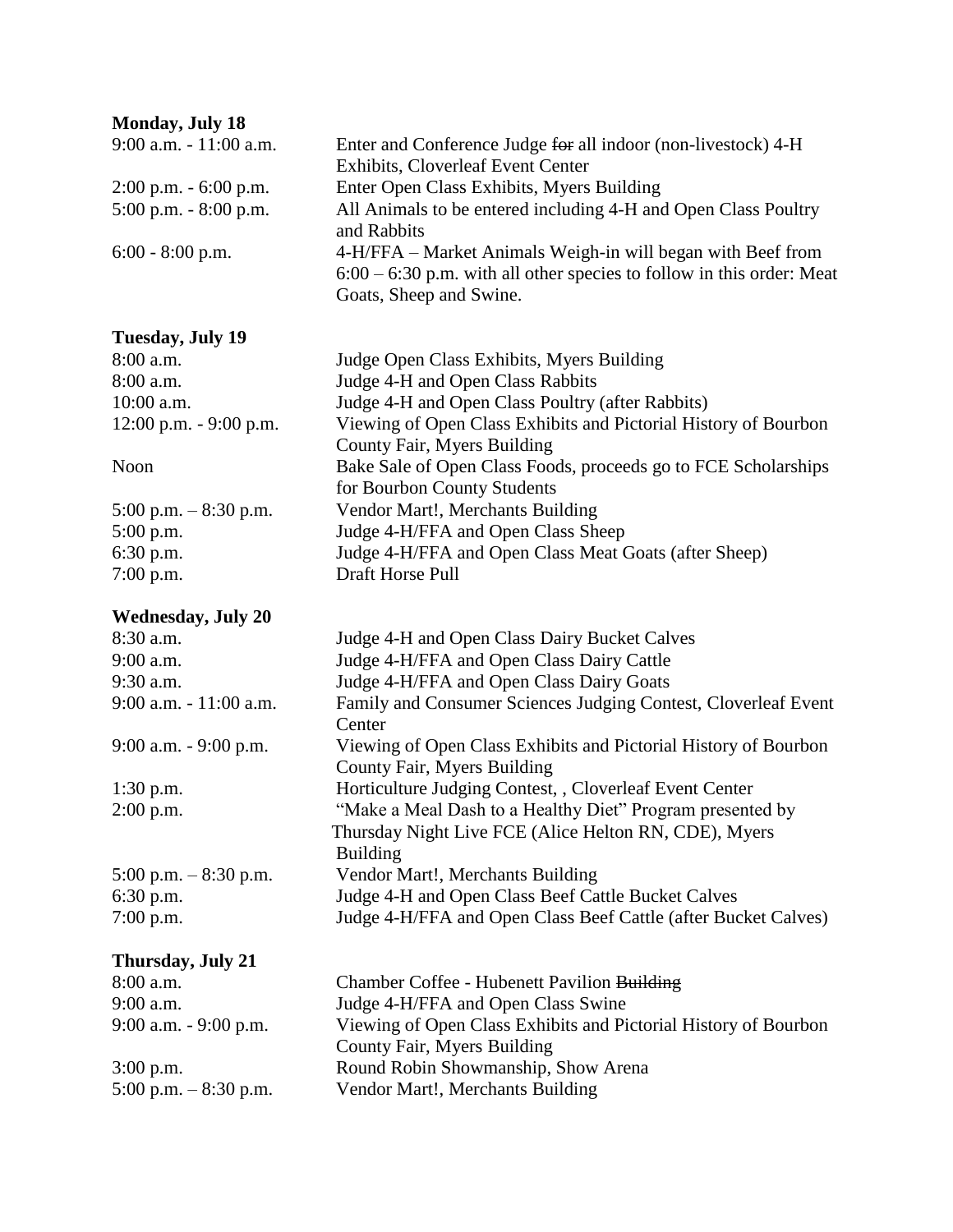| 5:30 p.m.<br>$7:00$ p.m. | 4-H Fashion Revue, F.S.C.C. Ellis Fine Art Center<br>Uniontown FFA Cornhole Tournament (registration starts at 6:30<br>p.m.), Show Arena |
|--------------------------|------------------------------------------------------------------------------------------------------------------------------------------|
| Friday, July 22          |                                                                                                                                          |
| $9:00$ a.m.              | Livestock Judging Contest, Show Arena                                                                                                    |
| $9:00$ a.m. $-9:00$ p.m. | Viewing of Open Class Exhibits and Pictorial History of Bourbon<br>County Fair, Myers Building                                           |
| $12:30$ p.m.             | 4-H Club Barnyard Olympics, Show Arena                                                                                                   |
| $3:00$ p.m. $-5:00$ p.m. | 4-H Exhibit release for static exhibits and animals not involved in<br>the Junior Livestock Sale                                         |
| $5:30$ p.m.              | Buyer's Appreciation Supper, Hubenett Pavilion                                                                                           |
| $7:00$ p.m.              | Junior Livestock Sale, Show Arena                                                                                                        |
| <b>Saturday, July 23</b> |                                                                                                                                          |
| $8:00 - 10:00$ a.m.      | Check Out Open Class Exhibits and pick up prize money.                                                                                   |
| $9:00 - 10:00$ a.m.      | Fair clean-up Cloverleaf Event Center & Barns, premium checks<br>given upon completion of all clean-up.                                  |

#### **SPECIAL EVENTS THIS YEAR**

**"Make a Meal Dash to a Healthy Diet"** Presented by Thursday Night Live FCE (Alice Helton RN, CDE) It is no mystery – poor dietary quality is the top risk factor accounting for approximately half of cardiovascular disease. Learn effective steps to lower your risk and improve your health and quality of life. Learn more about Mediterranean diet and healthy lifestyle to decrease chronic diseases.

**Christmas at the Fair! "To Infinity and Beyond Vendor Mart"** Held in the Merchants Building each evening on Tuesday, July 19 – Thursday, July 21 5:00 p.m. – 8:30 p.m. We will have several venders with an assortment of merchandise on display and available for purchase.

Pictorial History of the Bourbon County Fair, Exhibit on display all week in the Myers building. We have additional prints available at  $75\%$  OFF – Only \$5.

#### **QUESTIONS**

Fair Grounds Camping: Mark Brillhart – C: 620-224-9717 Open Class Myers Building: Jackie Warren – C: 620-224-8161 Terri Williams – C: 620-215-3202 Merchant Building: Leanne Leatherman – C: 620-215-6423 Website: [www.bourboncountyfair.com](http://www.bourboncountyfair.com/) Facebook and Twitter: Bourbon County Fair – Fort Scott, KS

#### **BOURBON COUNTY FAIR ASSOCIATION**

#### **FAIR BOARD OFFICERS:**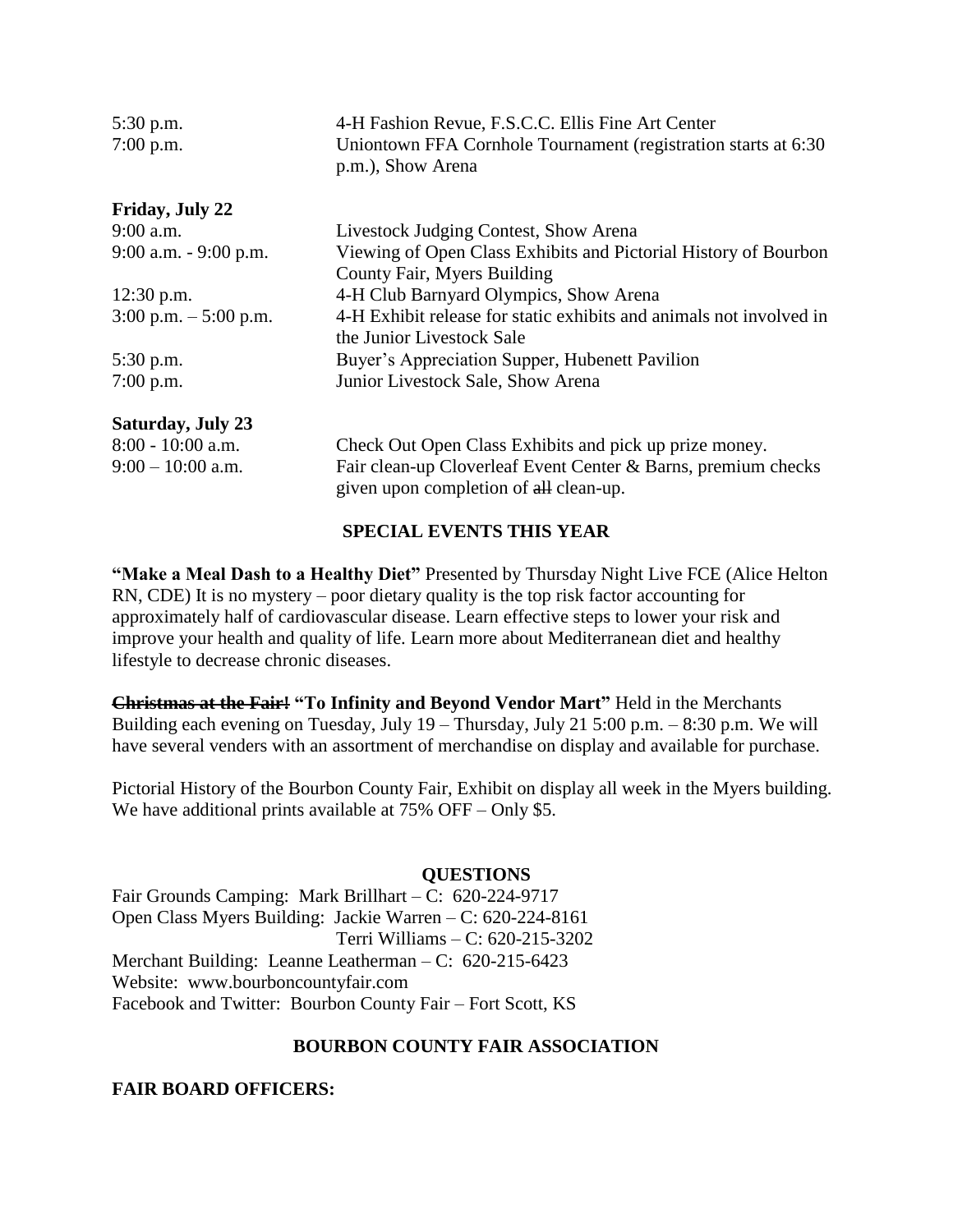President, Dale Griffiths Vice-President, Mark Crystal Secretary, Lynda Foster Assistant Secretary, Sue Reinecke Treasurer, Diane Brillhart Assistant Treasurer, Mark Brillhart Merchant Superintendent, Allen Warren Grandstand Superintendent, Stewart Gulager Assistant Grandstand Superintendent, Bobby Reed Commissioner Rep., Bobby Reed United Way Rep., Shirley Palmer

#### **FAIR BOARD DIRECTORS:**

Drywood Township – Vacant Franklin Township - Dale Griffiths Freedom Township - Beth Snyder Marion Township - Gale George Marmaton Township - Wilma Hibdon Millcreek Township – Terry Nading Osage Township - Kevin Seested Pawnee Township - Larry Gilliland Scott Township - Pete Wiley Timberhill Township - David Renard Walnut Township - Doris Ericson

#### **AT LARGE MEMBERS**

Dean Bailey Eric Bailey Gail Bailey Zach Bradley Katie Casper Matt Crystal Mitch Crystal Brent Emmerson John Emmerson John Ericson David Foster Tony French Dennis Fry David Fuhrman II Cole George Drew George Erika George

**LIFETIME MEMBERS:**

Ivan Brewer

Kevin Gleason Joyce Gobl Troy Goodrich Lisa Griffiths Tony Hanks Matt Harvey Cindy Hereford Jake Hereford Mike Johnson Peggy Johnson Clint Leatherman Leanne Leatherman Deb Lust Tommy Madison Larry Martin Danielle Nading Devann O'Brien

Walt Campbell Joe Chambers

Shirley Palmer Bill Pitts Tracy Reed Sue Reinecke Beth Snyder John Snyder Sara Sutton Scott Sutton Pat Vincent Judy Wallis William Wallis Don Westhoff Terri Williams Rex Wilson Mark Wollenberg Fred Wunderly

John Coyan Karen Endicott-Coyan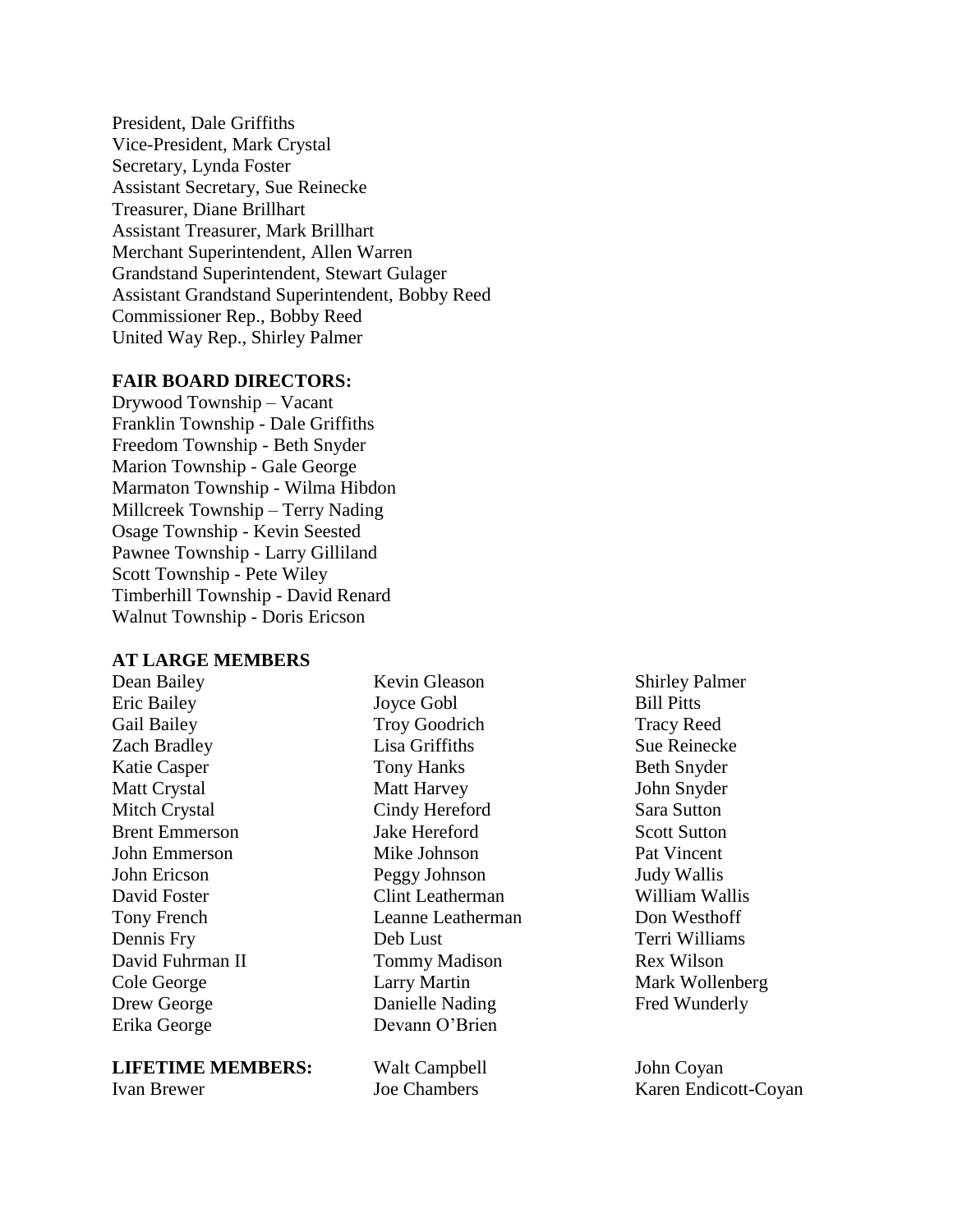| Mark Crystal                 | Gale George            | Frank Madison         |
|------------------------------|------------------------|-----------------------|
| <b>Trish Crystal</b>         | Laura George           | David Milburn         |
| <b>Richard Dixon</b>         | Larry Gilliland        | Elmer Miller Jr.      |
| <b>Jingles Endicott</b>      | Donald Hall            | <b>Raymond Myers</b>  |
| Doris Ericson                | <b>Russell Hammons</b> | <b>Glenn Newcomer</b> |
| Henry Ericson                | Norman Hazelbaker      | Jim O'Brien           |
| Donald Fink                  | Wilma Hibdon           | <b>Eddie Pitts</b>    |
| Fred Fink                    | <b>Terry Hubenett</b>  | <b>Dudley Quick</b>   |
| Harry Fisher                 | Lee Johnston           | <b>Harold Rogers</b>  |
| Virgil Fisher                | <b>Bill Lalman</b>     | Harold Dean Simpson   |
| Mary Ann French              | Leanne Leatherman      | Joyce Sinn            |
|                              | Mark Leatherman        | Leon Sinn             |
|                              | Joe Ludlum             | Glenn Smith           |
| Dewayne Fuhrman              |                        | Allen Warren          |
| <b>Bill George</b>           |                        | Jackie Warren         |
| Darrel George                | Jerry Mackey           | Lloyd Wiley           |
|                              |                        |                       |
| <b>HALL OF FAME MEMBERS:</b> |                        |                       |
| <b>Joe Chambers</b>          | Mary Ann French        | Norman Hazelbaker     |
| <b>Bill Endicott</b>         | <b>Bill George</b>     | Terry Hubenett        |

Bill Endicott Henry Ericson Harry Fisher

Bill George Darrel George Russell Hammonds

Terry Hubenett Allen Warren

# **THE BOURBON COUNTY FAIR ASSOCIATION WOULD LIKE TO EXTEND A THANK YOU TO**

The volunteers who have graciously donated their time to make the fair a success. The individuals and businesses who furnished the special awards in the Myers Building. The exhibitors who entered the many exhibits to make the fair a success. Last and certainly not least, we are grateful for the many visitors coming through the Myers Building during the fair.

> Jackie Warren and Terri Williams Myers Building Superintendents

# **BOURBON COUNTY FAIR GENERAL INFORMATION**

- 1. Exhibitors and others bringing property of any kind upon the fairgrounds, either asexhibitors or otherwise, do so at their own risk. No liability shall rise from any supervision over exhibits exercised by the association or its helpers, but precaution will be used to protect such property.
- 2. **Campers:** A \$100.00 reservation and electric hookup fee is due by July 1, 2022. Please send your camping money to c/o Mark Brillhart, 412 130th St, Fort Scott, KS 66701 or by Venmo @BourbonCounty-Fairboard. Contact Mark if you have any questions (620- 224-9717). Each camper will have assigned parking spots. Campers can be parked at the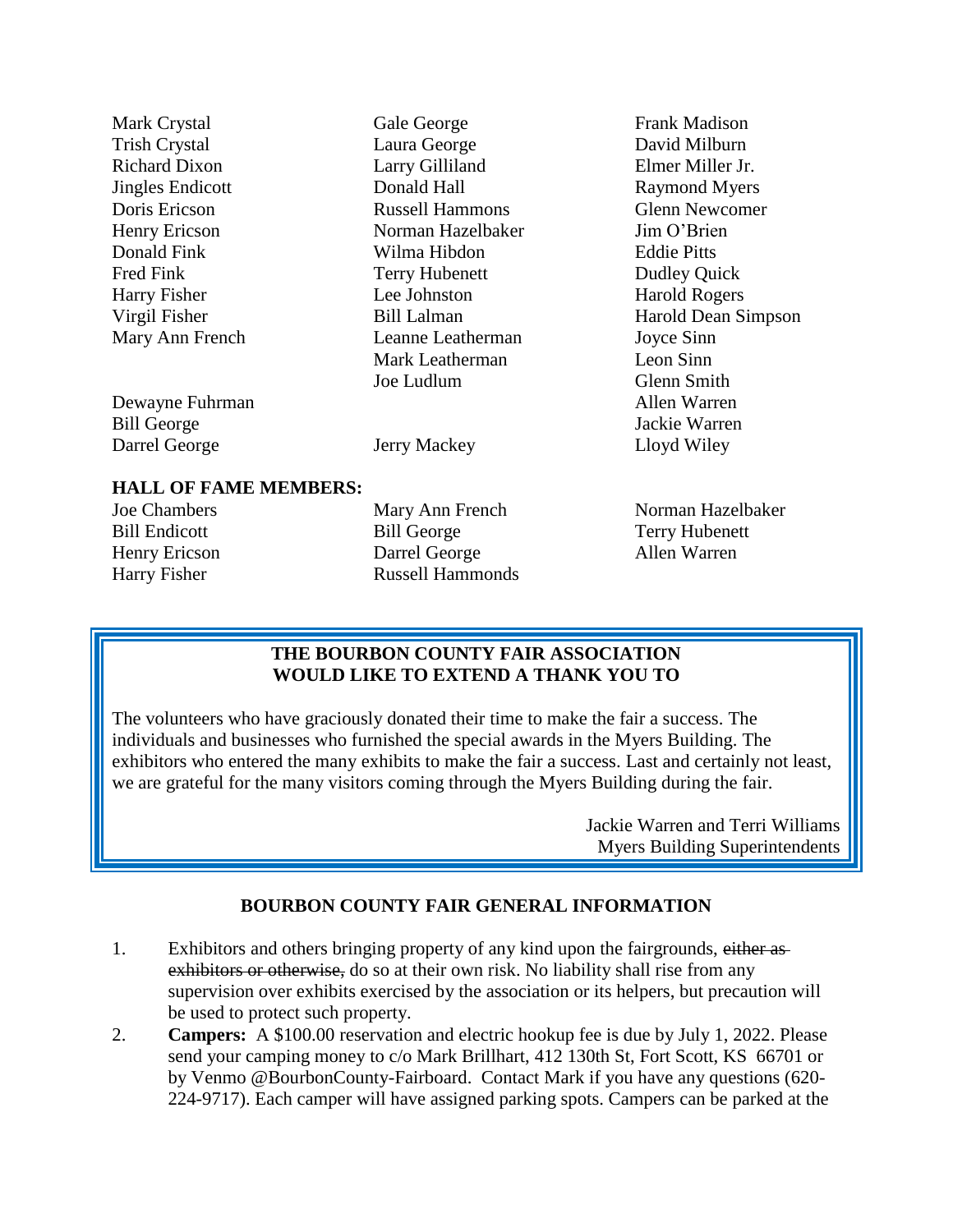fairgrounds before the fair but will not have electricity before July 16, the first day of the fair. The camping fee is thru Friday night, July 22. A free RV Dump Station is provided on the West side of the fairgrounds. No campers are to be parked close to buildings and/or barns.

3. Midnight curfew. All exhibitors staying overnight must be at sleeping quarters at midnight. No one else will be allowed on fairgrounds after that time. Night watchman will be on duty each night and has the authority to enforce curfew.

# **LIVESTOCK HEALTH REQUIREMENTS**

# **GENERAL REQUIREMENTS**

• All animals are subject to examination by the exhibition staff or their representatives and shall be free of clinical signs of infectious or contagious disease.

• Animals determined by exhibition staff to have not met listed requirements will not be permitted to exhibit.

#### • **Certificate of Veterinary Inspection (Health Certificate)**

- o **Kansas Origin Livestock** Certificate of Veterinary Inspection is not required by Kansas Department of Agriculture – Division of Animal Health (KDA-DAH), but can be required at the discretion of each exhibition event.
- o **Livestock Originating from Other States** All livestock originating outside of Kansas must meet Kansas import requirements and must have a valid Certificate of Veterinary Inspection.

# **CATTLE (BEEF, DAIRY) AND BISON**

- All cattle and bison must meet the General Requirements.
- Cattle determined by exhibition staff to have lesions of ringworm, warts or infested with mange will not be permitted to exhibit.
- **Cattle Originating from Other States**
	- $\circ$  All cattle must have official ID, and ID must be individually listed on the accompanying CVI.

# **GOATS**

- In addition to the General Requirements, all goats must be:
	- o Identified with a registered tattoo or an official USDA premises ID tag (Scrapie tag.) Goats identified with registration tattoos must have legible tattoos and must have registration papers for these animals available for inspection.
	- o Free of any signs of sore mouth.
	- o Free of clinical signs of active fungal (ringworm) infection.

#### • **Goats Originating from Other States**

 $\circ$  All goats must have official ID, and ID must be individually listed on the accompanying CVI.

#### **HORSES**

- All horses must meet the General Requirements.
- A comprehensive vaccination protocol is recommended, but not required by KDAH.

• **Kansas Origin Horses** – A valid VS Form 10-11 showing evidence of a negative Equine Infectious Anemia (Coggins) test conducted by a state-approved laboratory within 12 months prior to exhibition is recommended, but not required by KDAH.

• **Horses Originating from Other States** must be accompanied by a valid VS Form 10-11 showing evidence of a negative Equine Infectious Anemia (Coggins) test conducted by a stateapproved laboratory within 12 months prior to entry into Kansas. Foals six months of age and younger, accompanying their EIA-negative dams, are exempt from EIA test requirements.

#### **POULTRY**

- All poultry must meet the General Requirements.
- **Kansas Origin Poultry**
	- o Kansas continues its designation as a Pullorum-Typhoid (P-T) Clean state.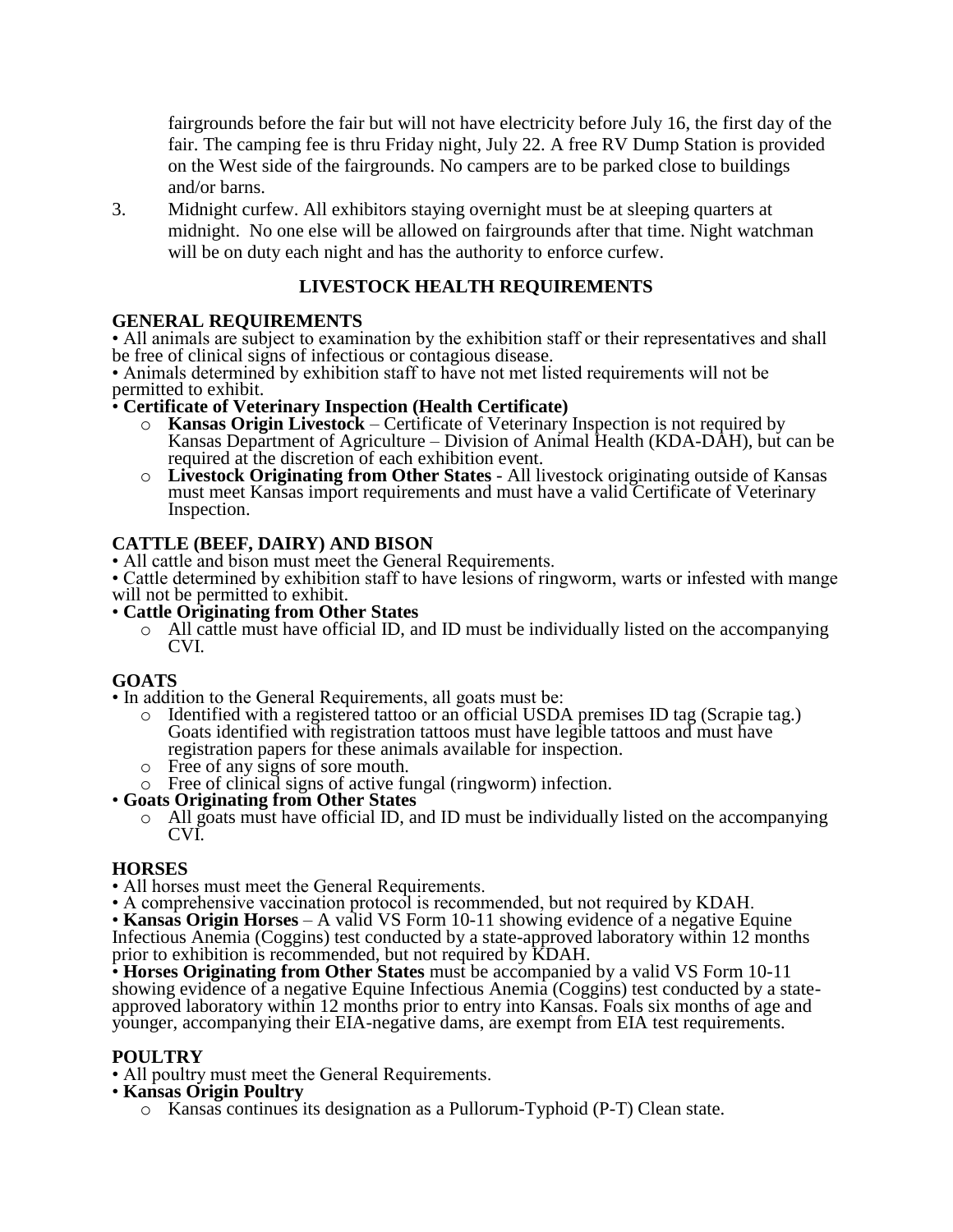- o All poultry (except waterfowl) are required to show proof of being P-T clean by one of the following:
	- Originate from a certified U.S. Pullorum-Typhoid clean flock
	- Test negative on a P-T test within 90 days of exhibition

• **Poultry Originating from Other States** - All poultry entering Kansas, except waterfowl, must show proof that they are pullorum-typhoid clean by one of the following methods:

- $\circ$  All poultry (except waterfowl) are required to show proof of being P-T clean by one of the following:
	- Originate from a certified U.S. Pullorum-Typhoid clean flock
	- Test negative on a P-T test within 90 days of exhibition
- o Additionally, out-of-state poultry must have a "Permit to Ship Poultry or Hatching Eggs" issued by the KDAH within the previous year or a permit number issued by the KDAH office within the previous 15 days.

#### **RABBITS**

• All rabbits must meet the General Requirements.

• Rabbits Originating from other States - All rabbits originating outside of Kansas must meet Kansas import requirements and must have a valid Certificate of Veterinary Inspection.

#### **SHEEP**

• In addition to the General Requirements, all sheep must be:

- o Identified with a registered tattoo or an official USDA premises ID tag (Scrapie tag.)
- o Free of any signs of sore mouth.
- o Free of clinical signs of active fungal (ringworm) infection, including club lamb fungus.

#### • **Sheep Originating from Other States**

 $\circ$  All sheep must have official ID, and ID must be individually listed on the accompanying CVI.

#### **SWINE**

- All swine must meet the General Requirements.
- Swine Originating From Other States must also meet one of the following:
	- $\overline{\circ}$  All swine must have official ID, and ID must be individually listed on the accompanying CVI.
	- o All swine must obtain an import permit number prior to movement into Kansas.

# **BOURBON COUNTY FAIR GRIEVANCE POLICY**

- 1. All grievances must be made in writing on the proper form available from the Southwind District Extension Office or Southwind Extension District website. Such grievances must state plainly the cause of complaint or appeal and must be submitted to the Fair Office within 24 hours following the occasion for the grievance, accompanied by a \$20.00 cash deposit. The deposit will be forfeited if the grievance is overruled and donated to the Bourbon County 4-H Development Fund.
- 2. Upon receipt of a qualified grievance, the District Extension Agent(s) will promptly notify the person against whom the grievance was made, the Superintendent of the department for the class or event, appropriate Fair Board Representatives, and other parties who may have relevant information. The verbal notice will give a time and place for a hearing to address the grievance. The hearing will take place within 48 hours of filing.
- 3. The hearing committee, authorized to act upon any protest, will consist of 5 to 7 members from the following: District Extension Agent(s), Fair Board, Superintendent(s) 4-H PDC and Extension Executive Board.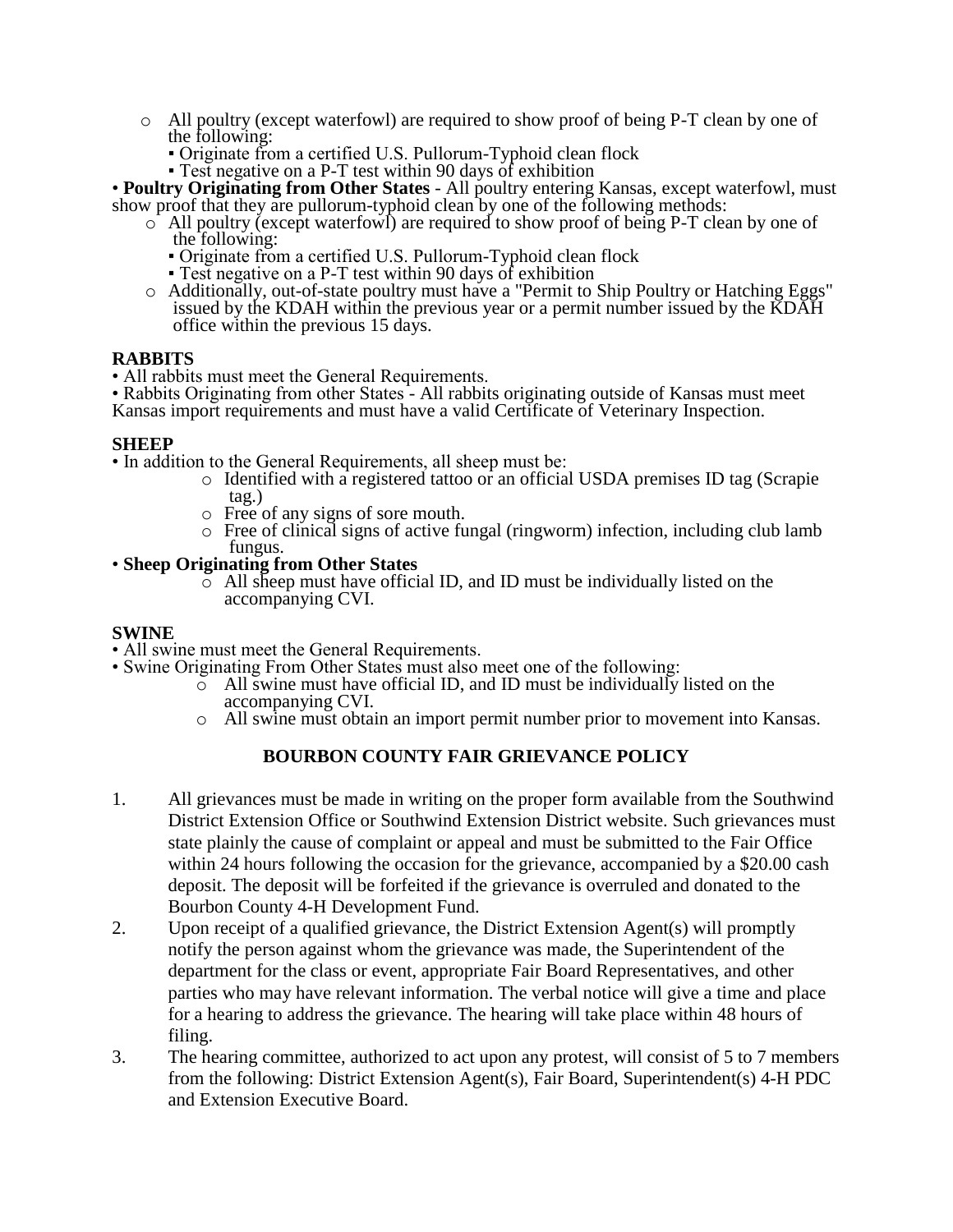- 4. When a protest is either allowed or denied, the course of action shall be entered in writing, and a copy delivered to the protestant and the person against whom the grievance was made within 5 days of filing.
- 5. Premiums and awards will be properly distributed when final decision on the grievance is made. The hearing committee reserves the right to institute further restrictions upon the person/persons upon whom the protest was made.
- 6. The Judges and Grievance Hearing Committee's decisions are final.

# **OPEN CLASS GENERAL RULES**

- 1. 4-Hers will not be allowed to show the same livestock exhibits in open class.
- 2. If entering open class livestock call the Southwind District Fort Scott Office 620-223- 3720 to reserve stalls by July 1.
- 3. Decision of the judge will be final.
- 4. Livestock exhibits may be removed Friday 3:00- 5:00 p.m. or after the Livestock Auction, but must be removed before noon Saturday.
- 5. Fair Board, Southwind Extension Agents and/or Superintendents will not be responsible for exhibits left after 4-H/Open Class exhibit release Saturday, July 23.
- 6. Pee Wee Showmanship is a Non-competitive class for youth age 6 and under.

### **OPEN CLASS EXHIBITS Myers Memorial Building**

# **Superintendents:** Jackie Warren and Terri Williams

- 1. See General Rules.
- 2. Enter exhibits 2:00 p.m. to 6 :00 p.m. Monday, July 18.
- 3. Myers Memorial Building will be open from noon to 9:00 p.m. Tuesday and 9:00 a.m. until 9:00 p.m. on Wednesday, Thursday, and Friday.
- 4. Exhibits must be removed 8:00 a.m. to 10:00 a.m., Saturday, July 23.
- 5. Prize money will be paid when article is checked out. No money will be mailed.
- 6. Not responsible for articles or prize money not collected by 10:00 a.m., Saturday, July 23.
- 7. All exhibits must have been harvested, prepared, or completed since the 2021 Bourbon County Fair.
- 8. An exhibitor may enter only one article in any one class.
- 9. The prize for an exhibit in all classes will be decided by the judge.
- 10. Late exhibits may be exhibited but not judged.
- 11. Worker schedule: The Thursday Night Live FCE, Starlite FCE, and Pioneer Kiwanis Club will be in charge of the Myers Memorial Building during the evenings. All clubs will take entries and should have from 3 to 5 member's present entry day, Monday, July 18; through judging and displaying of articles Tuesday, July 19; and during check out day, Saturday, July 23.

# **OPEN CLASS PATRIOTIC AWARDS**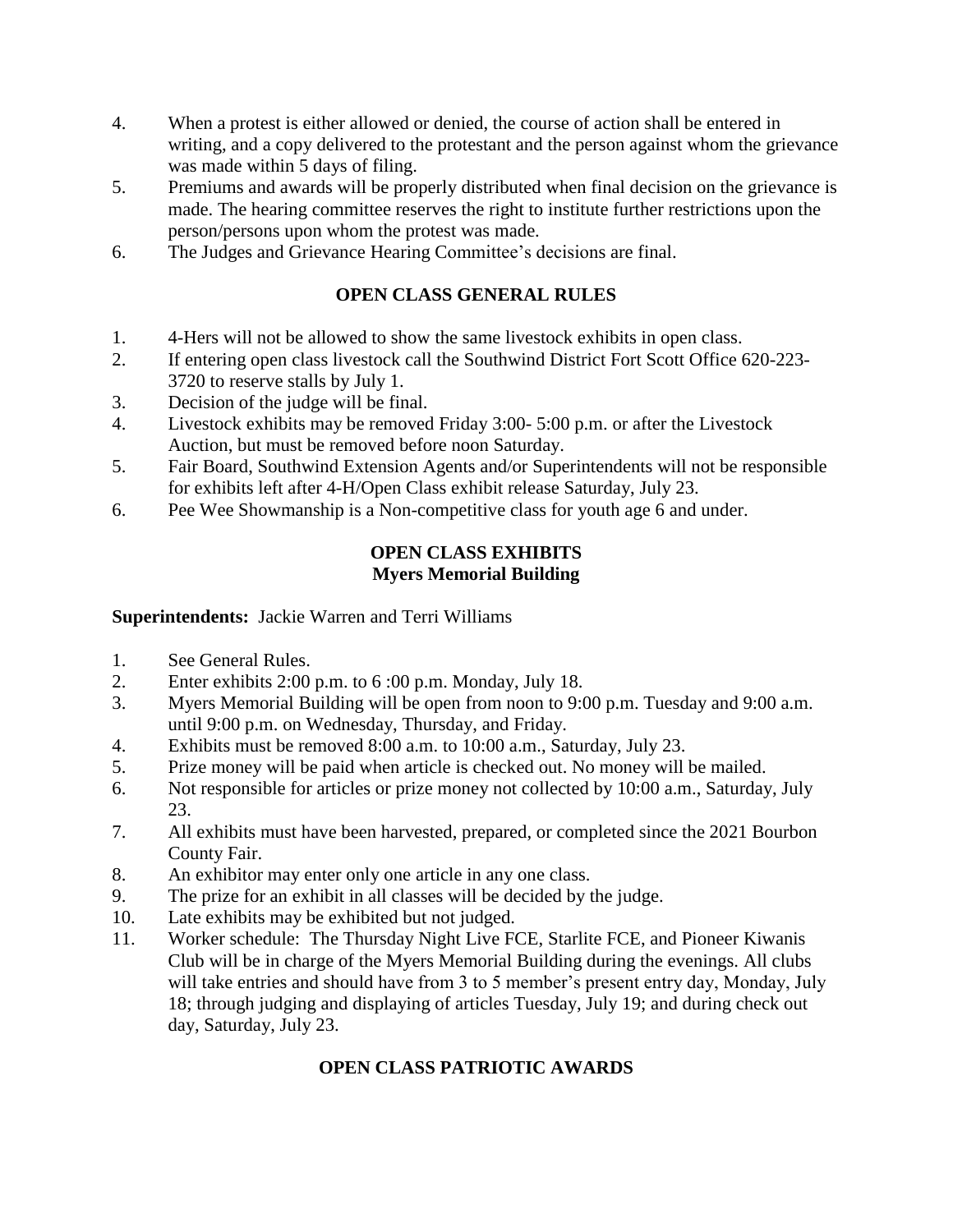These special awards are sponsored by Molly Foster Berry Chapter Daughters of the American Revolution. This is an additional awards category. For example, an antique with a patriotic motif may be entered in any class and still be considered for this award.

# **\*Please mention that you want to be considered for the patriotic awards when entering.**

- 1. Best antique with patriotic motif.
- 2. Best patriotic flower arrangement.
- 3. Best patriotic theme in open class quilts.
- 4. Best patriotic photograph.
- 5 Best arts and crafts item with a patriotic theme.

Molly Foster Berry Chapter Daughters of the American Revolution will award \$5.00 to the winner in each category.

# **OPEN CLASS SUNFLOWER AWARDS**

These special awards are sponsored by Mary Ann French in honor and in memory of Billie Wood, personal friend and dedicated fair worker. The categories represent Mrs. Wood's particular interests and hobbies. This is an additional awards category. For example, an antique with a sunflower motif may be entered in any class and still be considered for this award.

# **\*Please mention that you want to be considered for the sunflower awards when entering.**

- 1. Fine Arts Any medium with best sunflower motif.
- 2. Best display of single sunflower bloom.
- 3 Best display of sunflower bouquet.
- 4. Quilt any kind with best sunflower motif.
- 5. Table topper or runner with best sunflower motif.

Mary Ann French will award \$5.00 to the winner in each category.

# **OPEN CLASS ANTIQUES**

# **Superintendents:** William & Judy Wallis

- 1. Not responsible for loss or breakage.
- 2. Only categories listed will be accepted. No new classes will be added.
- 3. Items should be at least 50 YEARS OLD.
- 4. Any item awarded a ribbon in previous years is not eligible for exhibit.
- 5. Exhibits should be of small or medium size due to space limitations.
- 6. Exhibitors will be limited to ten entries.

# **\*Please mention that you want to be considered for the best patriotic motif award when entering.**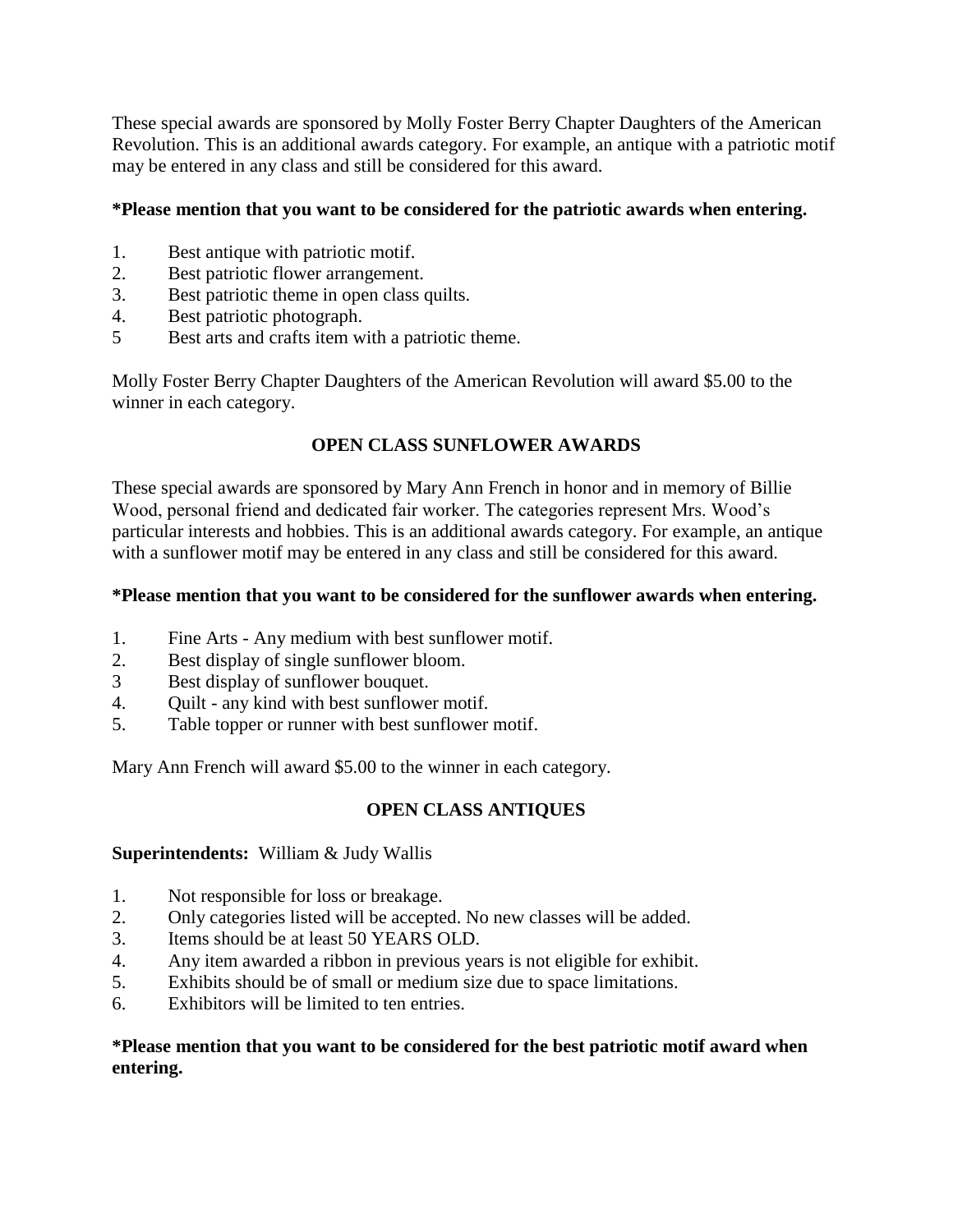# **CATEGORY A: BOOKS**

- Class 1 Cook Book
- Class 2 Bible
- Class 3 Children's Book
- Class 4 Magazines
- Class 5 Text Book
- Class 6 Comic Book
- Class 7 Other Books Category

# **CATEGORY B: PERSONAL ACCESSORIES**

- Class 8 Pocket Watch
- Class 9 Jewelry
- Class 10 Jewelry Box
- Class 11 Sewing Basket
- Class 12 Purse
- Class 13 Perfume Bottle
- Class 14 Miscellaneous Personal Accessory

# **CATEGORY C: PAPER ITEMS**

- Class 15 Photograph
- Class 16 Post Card/Album
- Class 17 Advertising Paper Item
- Class 18 Calendar
- Class 19 Newspaper
- Class 20 Other Paper Items

# **CATEGORY D: TOYS**

- Class 21 Doll
- Class 22 Bank
- Class 23 Child's Toy
- Class 24 Games
- Class 25 Farm Toy
- Class 26 Miscellaneous Other Toys

# **CATEGORY E: TABLE ITEMS**

- Class 27 Compote/Bowl
- Class 28 Salt and Pepper Shaker
- Class 29 Toothpick/Salt Dips
- Class 30 Covered dish
- Class 31 Plate
- Class 32 Sugar and Creamer
- Class 33 Cup and Saucer
- Class 34 Vase
- Class 35 Cookie Jar
- Class 36 Miscellaneous Table Items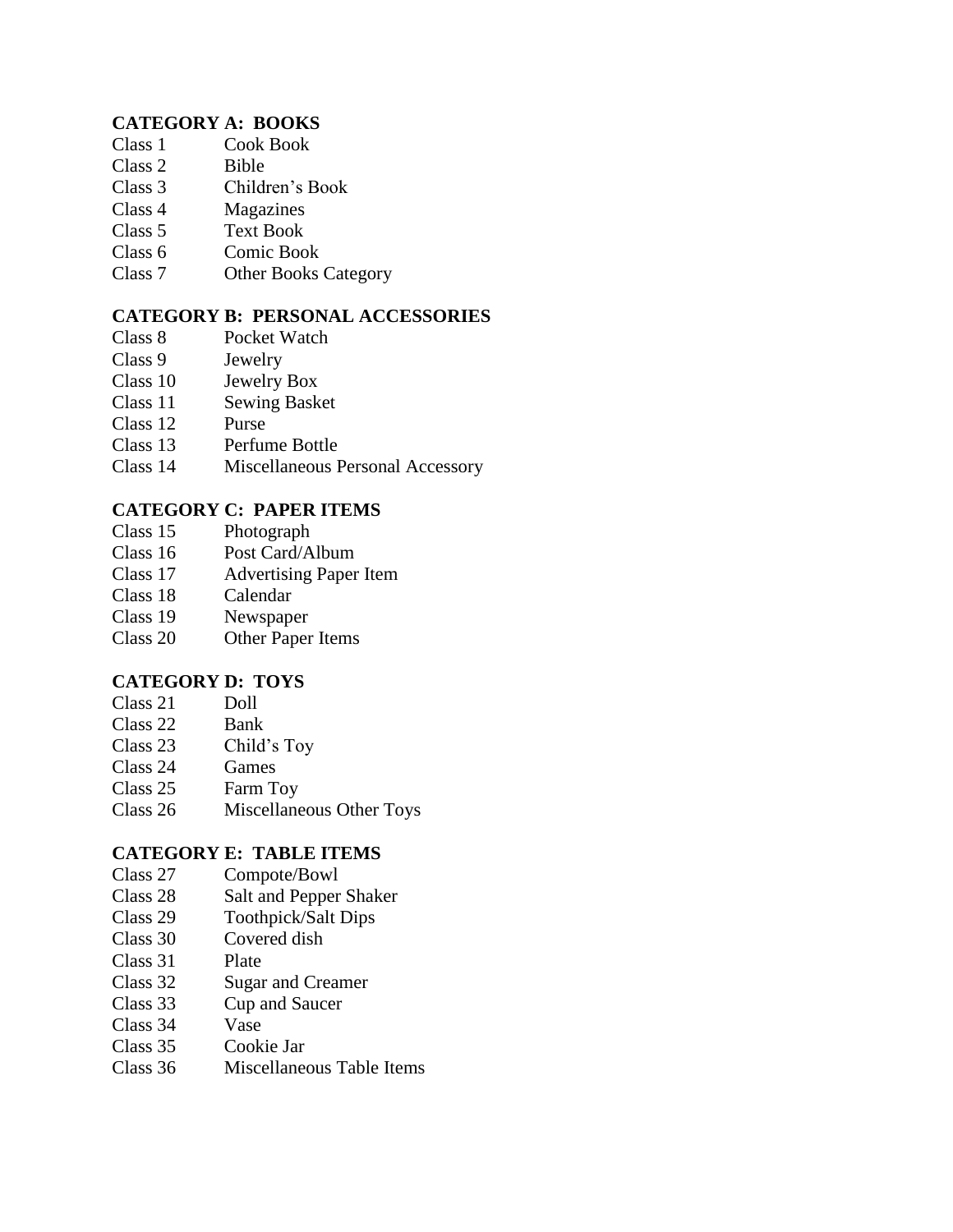# **CATEGORY F: HOUSEHOLD ITEMS**

- Class 37 Kitchen Item
- Class 38 Stoneware/Crock
- Class 39 Bookends
- Class 40 Clock
- Class 41 Lamp
- Class 42 Figurine
- Class 43 Bottle
- Class 44 Jar
- Class 45 Miscellaneous Household Items

# **CATEGORY G: METAL ITEMS**

- Class 46 Tin Photograph
- Class 47 Tin Container
- Class 48 Sterling Silver
- Class 49 Copper
- Class 50 Bronze
- Class 51 Miscellaneous Metal Item

# **CATEGORY H: GLASS**

- Class 52 Pressed
- Class 53 Colored
- Class 54 Cut
- Class 55 Depression
- Class 56 Carnival
- Class 57 Pottery
- Class 58 Other Glass

#### **CATEGORY I: AUTOMOTIVE**

- Class 59 Oil Can/Bottle
- Class 60 License Plate<br>Class 61 Hood Orname
- Hood Ornament
- Class 62 Manuel
- Class 63 Hubcap
- Class 64 Miscellaneous, Auto Related

#### **CATEGORY J: MISCELLANEOUS**

- Class 65 Tool
- Class 66 Sporting Good Item
- Class 67 Indian Relic
- Class 68 Western Relic
- Class 69 Advertising Item
- Class 70 Other Miscellaneous

Jim and Sharon Stewart – Grand Champion in Antiques - \$25.00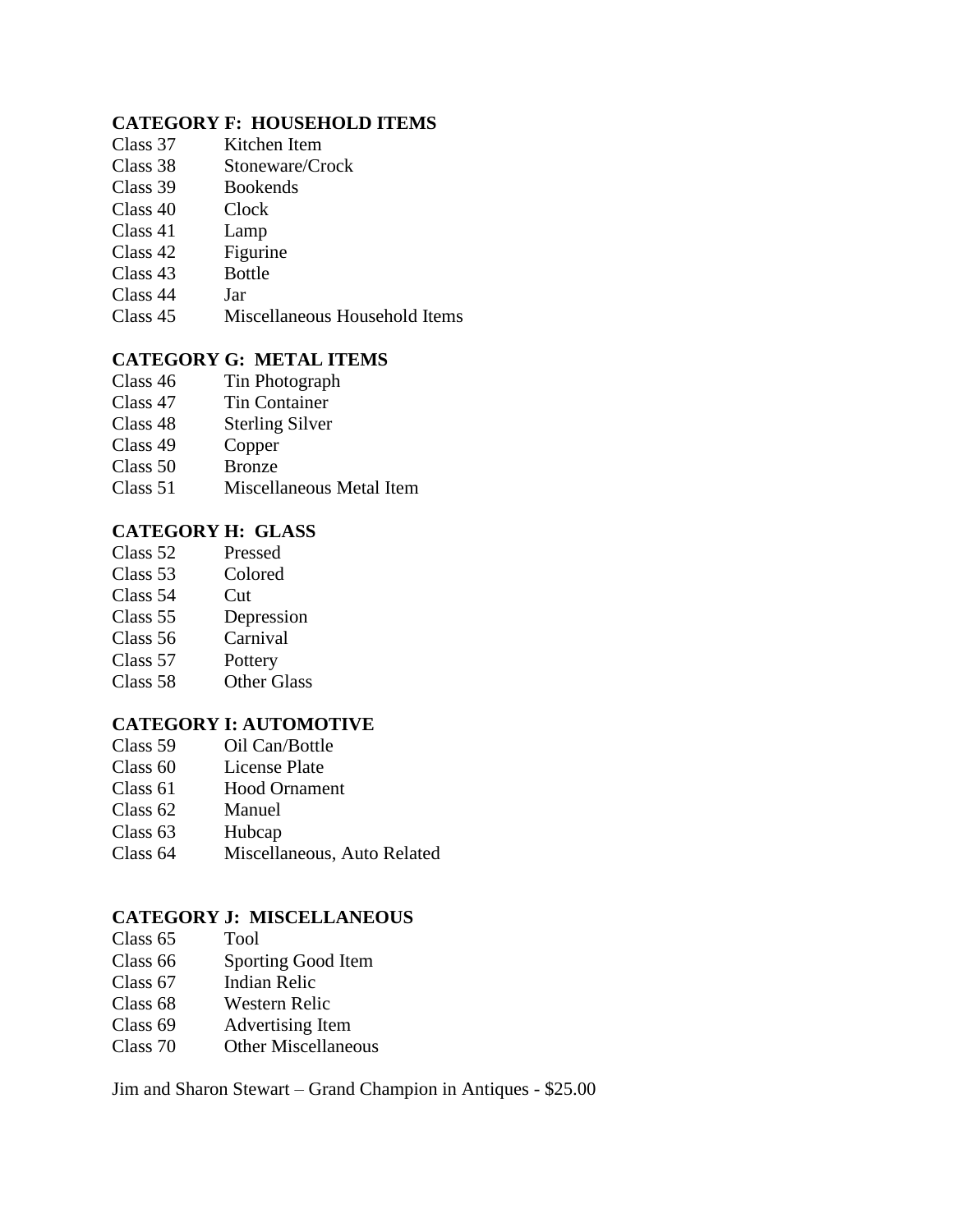El Charro's – Reserve Grand Champion in Antiques - \$15.00 Gift Certificate Casey's – Top Blue Books Category – Pizza Gift Certificate Barbed Wire & Roses Vintage Market – Top Blue Personal Accessories Category - \$10.00 Hedgehog, Inc. – Top Blue Paper Items Category - \$10.00 Gift Certificate Barbed Wire & Roses Vintage Market – Top Blue Toys Category - \$10.00 Nu Grille Restaurant – Top Blue Table Items Category - \$10.00 Gift Certificate Dale and Betty Johnson – Top Blue Household Items Category - \$10.00 Trader Dave's Antiques – Top Blue Metal Items Category - \$10.00 Dale and Betty Johnson – Top Blue Glass Items Category - \$10.00 Barbed Wire & Roses Vintage Market – Top Blue Miscellaneous - \$10.00 K and K Auto Parts – Top Blue Automotive Category - \$10.00 K and K Auto Parts – Top Blue Oil Can/Bottle Automotive Category - \$5.00 K and K Auto Parts – Top Blue License Plate Automotive Category - \$5.00 K and K Auto Parts – Top Blue Manuel Automotive Category - \$5.00 K and K Auto Parts – Top Blue Miscellaneous, Auto Related Automotive Category - \$5.00 **DEPARTMENT PREMIUMS: \$1.50, \$1.00, \$0.75**

# **OPEN CLASS ARTS AND CRAFTS**

#### **Superintendents:** Charlene Sipe

1. Each class in Arts and Crafts will be divided into 2 age groups: **Senior Division – A) Age 13 and older Junior Division – B) Age 12 and under** 

2. All exhibits must be hand-crafted by the exhibitor and completed since July 2021.

# **\*Please mention that you want to be considered for the best arts and crafts item with a patriotic theme award when entering.**

#### **CRAFTS Senior Division – A) Age 13 and older**

- Class 1 Article made with Beads<br>Class 2 Ceramic Article with Gla
- Ceramic Article with Glaze
- Class 3 Ceramic Article with Stain
- Class 4 Leather Article
- Class 5 Metal Craft
- Class 6 Painted Article
- Class 7 Stenciled Article
- Class 8 Wall Hanging
- Class 9 Household Accessory
- Class 10 Wreath
- Class 11 Scrapbook
- Class 12 Christmas Ornaments
- Class 13 Miscellaneous/Recycled

#### **STUFFED ARTICLES Senior Division – A) Age 13 and older**

Class 14 Animal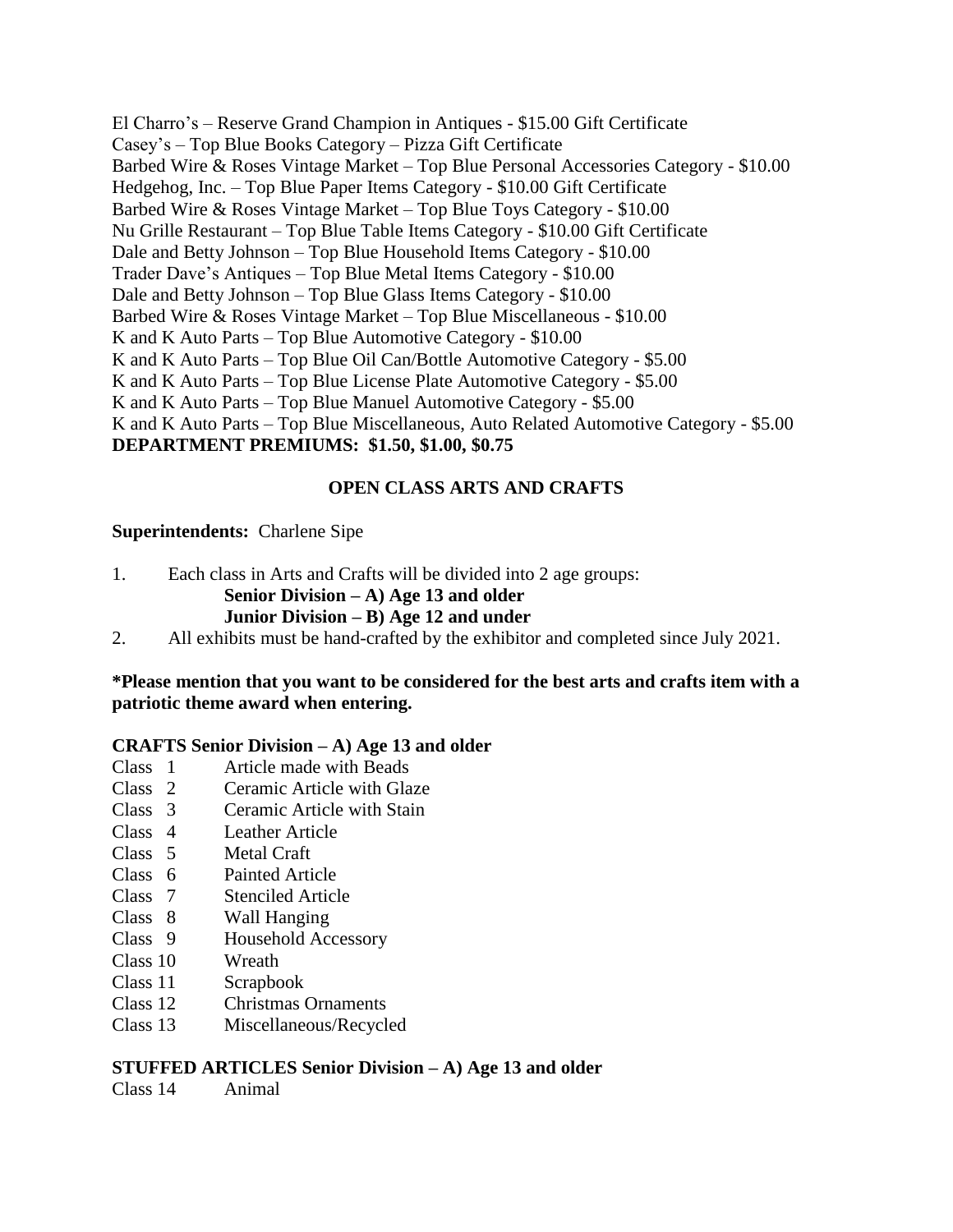- Class 15 Doll
- Class 16 Pillow
- Class 17 Miscellaneous

#### **NOVELTY ARTICLES Senior Division – A) Age 13 and older**

- Class 18 Rug
- Class 19 Doll
- Class 20 Fabric
- Class 21 Glass
- Class 22 Plastic Canvas
- Class 23 Paper
- Class 24 Birdhouse
- Class 25 Miscellaneous
- Class 26 Miscellaneous Over age 65

# **WOOD CRAFT Senior Division – A) Age 13 and older**

- Class 27 Display of Wood Craft
- Class 28 Wood Carving
- Class 29 Miscellaneous

#### **CRAFTS Junior Division – B) Age 12 and under**

- Class 30 Article made with Beads
- Class 31 Ceramic Article with Glaze
- Class 32 Ceramic Article with Stain
- Class 33 Leather Article
- Class 34 Metal Craft
- Class 35 Painted Article
- Class 36 Stenciled Article
- Class 37 Wall Hanging
- Class 38 Household Accessory
- Class 39 Wreath<br>Class 40 Scrapho
- Scrapbook
- Class 41 Christmas Ornaments
- Class 42 Miscellaneous/Recycled

#### **STUFFED ARTICLES Junior Division – B) Age 12 and under**

- Class 43 Animal
- Class 44 Doll
- Class 45 Pillow
- Class 46 Miscellaneous

#### **NOVELTY ARTICLES Junior Division – B) Age 12 and under**

- Class 47 Rug
- Class 48 Doll
- Class 49 Fabric
- Class 50 Glass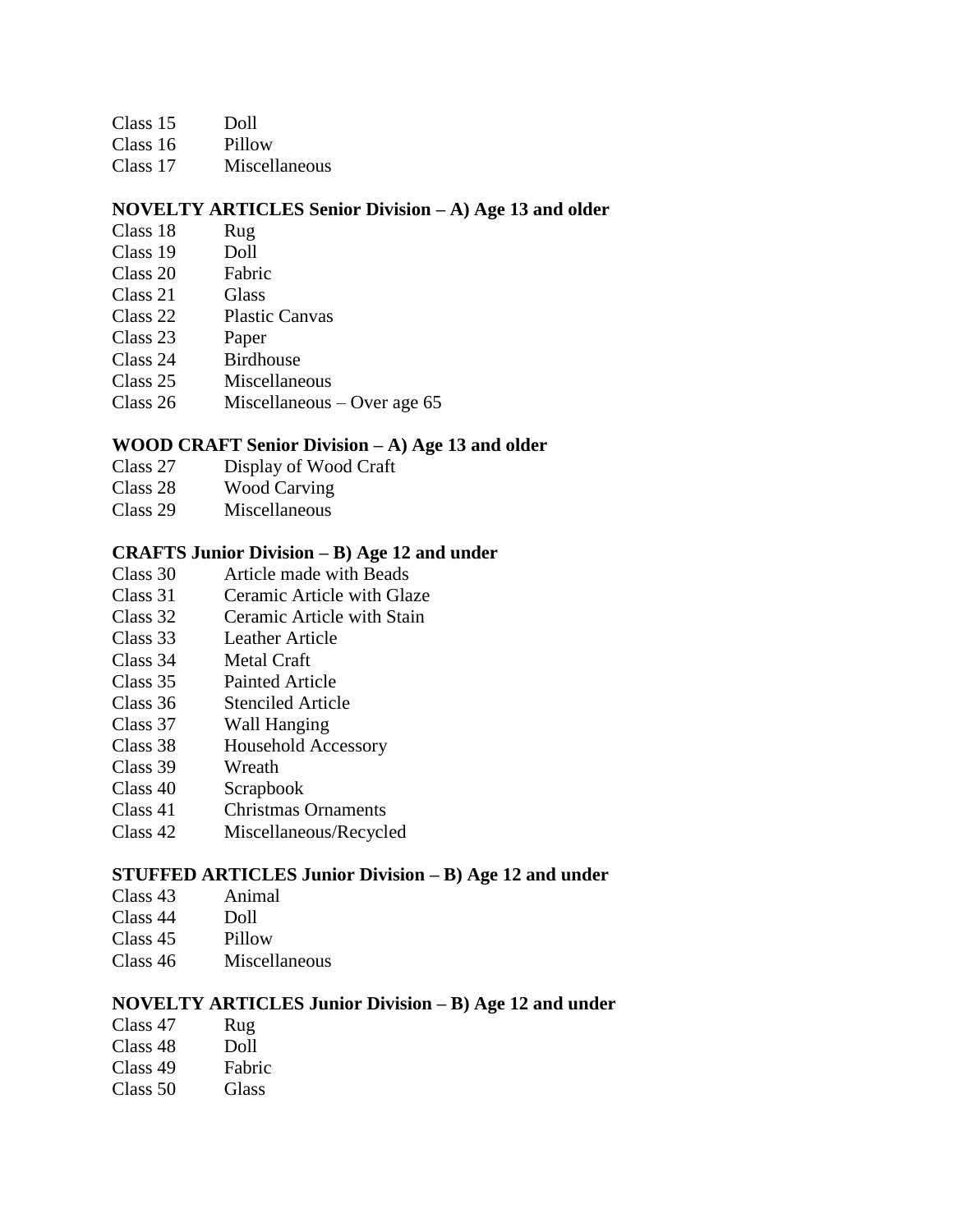|        | Class 51 | <b>Plastic Canvas</b> |
|--------|----------|-----------------------|
| $\sim$ |          |                       |

| Class 52  | Paper                |
|-----------|----------------------|
| Class 53  | <b>Birdhouse</b>     |
| Class 54  | Lego's "Free Styles" |
| Class 54A | Lego's "Kits"        |
| Class 55  | Miscellaneous        |

# **WOOD CRAFT Junior Division – B) Age 12 and under**

Class 56 Display of Wood Craft

Class 57 Wood Carving

Class 58 Miscellaneous

Sharkys – Senior Division A – Grand Champion - \$25.00

La Hacienda – Senior Division A – Reserve Grand Champion - \$15.00 Gift Certificate

La Hacienda – Senior Division A – Top Blue Crafts - \$5.00 Gift Certificate

Common Ground Coffee Shop – Senior Division A – Top Blue Stuffed Articles - \$5.00 Gift **Certificate** 

Union Station – Senior Division A – Top Blue Novelty Articles - \$5.00 Gift Certificate

Mayco Ace Hardware – Senior Division A – Top Blue Wood Craft - \$5.00 Gift Certificate

Medicalodge – Junior Division B – Grand Champion - \$25.00

Bolton Law Firm – Junior Division B – Reserve Grand Champion - \$15.00

Sonic – Junior Division B – Top Blue Crafts - \$5.00 Gift Certificate

Sonic – Junior Division B – Top Blue Stuffed Articles - \$5.00 Gift Certificate

Mayco Ace Hardware – Junior Division B – Top Blue Novelty Articles - \$5.00 Gift Certificate

El Charro's – Junior Division B – Top Blue Wood Craft - \$5.00 Gift Certificate

Gregg & Kim Motley – Top Blue Lego's Free Style - \$5.00

Gregg & Kim Motley – Top Blue Lego's Kit - \$5.00

# **DEPARTMENT PREMIUMS: \$1.50, \$1.00, \$0.75**

# **OPEN CLASS SMALL HAY BALE DECORATING CONTEST**

- 1. All entries must be pre-registered.
- 2. Entry forms are to be mailed. Contact Jackie Warren for more information 620-224-8161.
- 3. Each participating team will be responsible for decorating their teams hay bale.
- 4. A Small Hay Bale will be provided.
- 5. Hay bales are to be completed with decorations by the end-of-day Monday, July 18.
- 6. Signs will be stuck in the ground beside the bale facing the street after judging is complete on Tuesday, July 19.
- 7. Entries will be judged on eye appeal, construction, use of materials, and creativity.
- 8. Decorations should be weather and wind-proof. They should be checked and maintained daily.
- 9. Teams may use paint on bales and the grass surrounding the bale.

# 10. **NO POLICAL PARTY SIGNS OF ANY KIND ARE ALLOWED.**

- 11. For safety we ask that no fireworks or any flammable products be used.
- 12. Please keep the area around your bale clean and free of trash during fair week.
- 13. All bales and decorations must be removed from the Fairgrounds by 10:00 a.m. Saturday,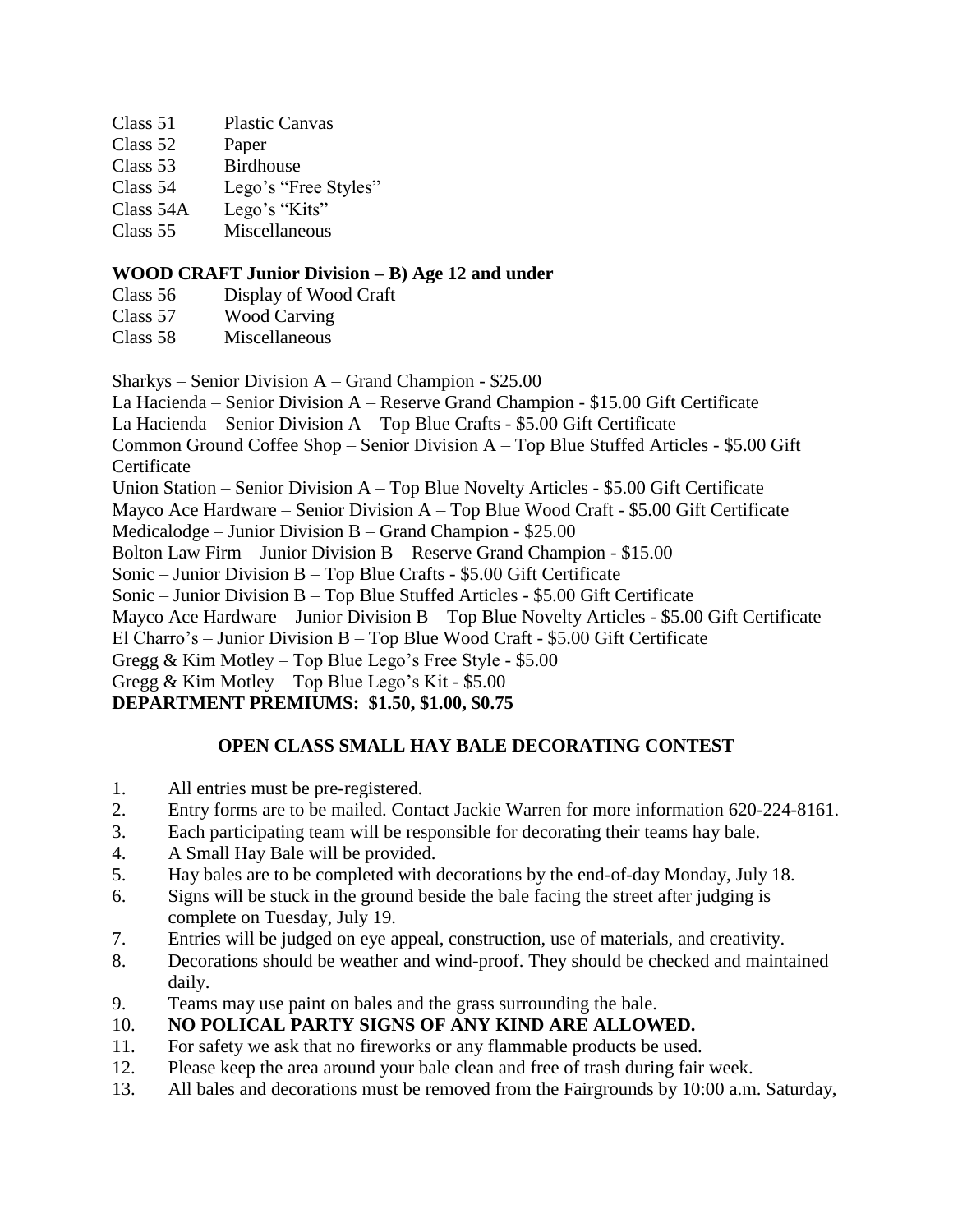July 23.

14. Decorations not removed by this time will be disposed of.

Kenny and Beth Snyder, In Memory of Lester and Shirley Sinn - 1<sup>st</sup> Place Hay Bale - \$100.00 Tractor Supply Company  $-2<sup>nd</sup>$  Place Hay Bale - \$50.00 Diehl Banwart Bolton CPAs, P.A. - 3<sup>rd</sup> Place hay Bale - \$ 30.00

# SMALL SQUARE HAY BALE DECORATING CONTEST PRE-REGISTRATION FORM – DUE JULY 1, 2022

Need a Small Square Hay Bale

Team Name\_\_\_\_\_\_\_\_\_\_\_\_\_\_\_\_\_\_\_\_\_\_\_\_\_\_\_\_\_\_\_\_\_\_\_\_\_\_\_\_\_\_\_\_\_\_\_\_\_\_\_\_\_\_\_\_\_\_\_\_\_\_\_\_\_\_\_\_ Contact Person Address City/State/Zip Telephone Number Mail Pre-registration to: Bourbon County Fair Association, Terri Williams, 324 W. Wall, Fort Scott, KS 66701

# **OPEN CLASS TRADITIONAL SCARECROW CONTEST**

- 1. Enter as an individual or as a group project, all entries are welcome.
- 2. Only Traditional Style Scarecrow entries will be allowed for exhibit.
- 3. Old fashion farm or garden scarecrows made with straw, hay, etc. which are used to scare crows and other garden/crop pest away.
- 4. All scarecrows must measure "UNDER SIX FEET TALL" from floor to top of scarecrow. Hands must be sewn or well attached to exhibit.
- 5. Scarecrow must be secured to or combined with a stake, or risk disqualification.
- 6. The Bourbon County Fair will provide a five-gallon bucket of sand for standing/displaying the scarecrow.
- 7. Judging criteria includes: Appearance, Construction, Use of Materials, Creativity, and Durability.

Niece Products – 1<sup>st</sup> Place Traditional Scarecrow - \$100.00 Bronson Locker – 2<sup>nd</sup> Place Traditional Scarecrow - \$50.00 Bronson Locker – 3<sup>rd</sup> Place Traditional Scarecrow - \$30.00

# TRADITIONAL SCARECROW CONTEST PRE-REGISTRATION FORM – DUE JULY 1, 2022

Name Address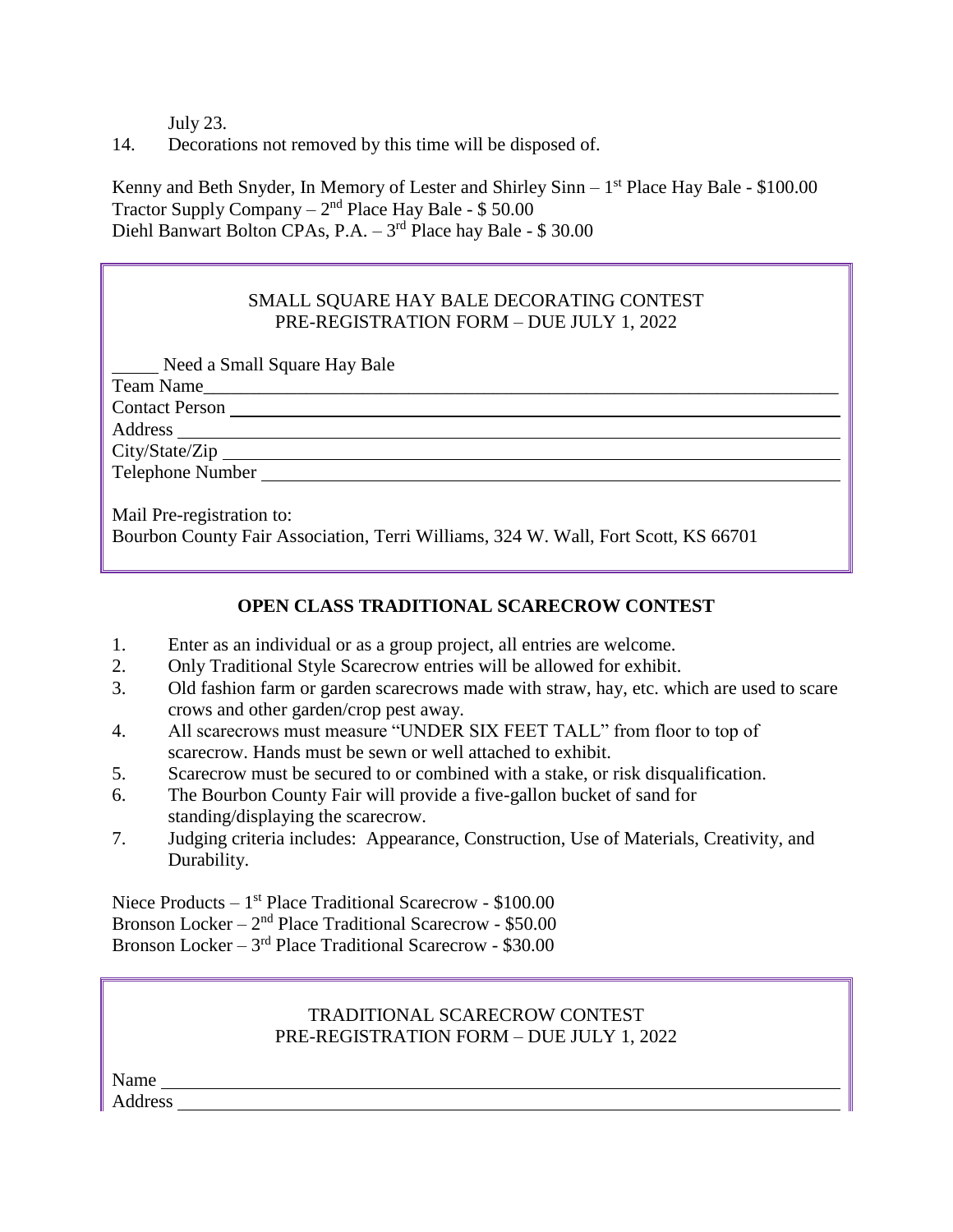City/State/Zip Telephone Number

Mail Pre-registration to: Bourbon County Fair Association, Terri Williams, 324 W. Wall, Fort Scott, KS 66701

# **OPEN CLASS CLOTHING AND TEXTILES**

# **Superintendents:** Thursday Night Live FCE Members

- 1. Each class of Clothing and Textiles will be divided into 2 age groups:
	- **A) Senior Division - Age 17 and older**

#### **B) Junior Division - Age 16 and under**

2. All exhibits must have been completed since July 2021.

# **CLOTHING Senior Division – A) Age 17 and older**

- Class 1 Baby Dress/Doll Dress
- Class 2 Child's Garment
- Class 3 Child's Active wear
- Class 4 Decorated Sweatshirt or T-shirt
- Class 5 Woman's Top or Blouse
- Class 6 Woman's Skirt
- Class 7 Woman's Dress
- Class 8 Woman's Garment
- Class 9 Purse/Tote
- Class 10 Dress Special Occasion
- Class 11 Man's or Boy's Garment
- Class 12 Clothing Accessory
- Class 13 Strip Quilt Article
- Class 14 Miscellaneous
- Class 15 Household Item
- Class 16 Kitchen Item
- Class 16A Apron
- Class 17 Repurposed or Recycled

# **EMBROIDERY and/or CROSS STITCH Senior Division – A) Age 17 and older**

- Class 19 Holiday Item
- Class 20 Hand Stitching on Garment
- Class 21 Picture
- Class 22 Doily
- Class 23 Dresser Scarf
- Class 24 Hand Towel
- Class 25 Needlepoint Article
- Class 26 Pair Pillow Cases
- Class 27 Table Cloth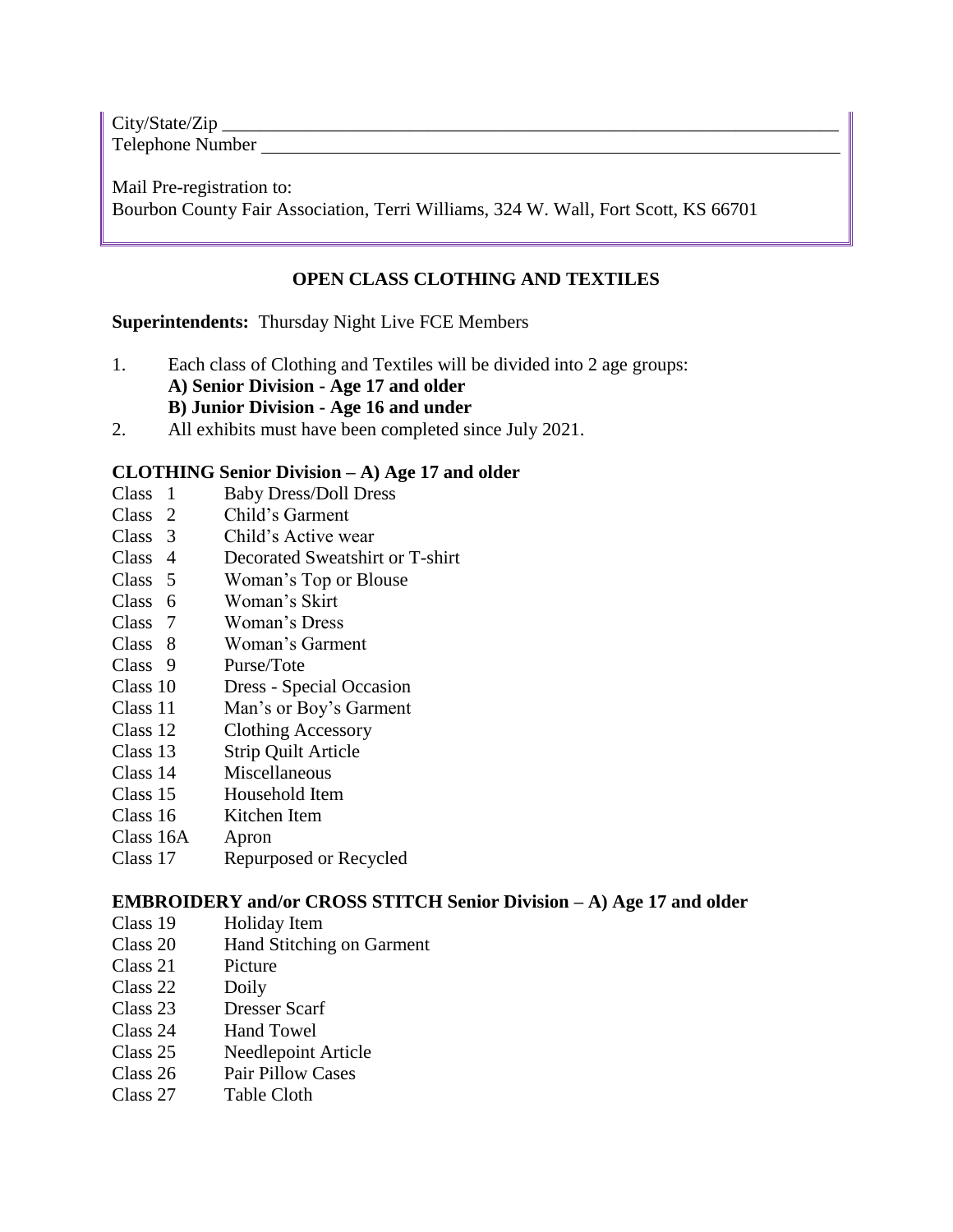- Class 28 Tea Towels (2 or more)
- Class 29 Miscellaneous
- Class 30 Pillow
- Class 31 Household Item

### **KNITTING Senior Division – A) Age 17 and older**

- Class 32 Afghan
- Class 33 Article for Baby
- Class 34 Garment
- Class 35 Household Article
- Class 36 Rug
- Class 37 Accessory
- Class 38 Miscellaneous

#### **CROCHETING Senior Division – A) Age 17 and older**

- Class 39 Afghan
- Class 40 Article for Baby
- Class 41 Garment
- Class 42 Accessory
- Class 43 Household Article
- Class 44 Doily
- Class 45 Tablecloth
- Class 46 Rug
- Class 47 Miscellaneous

#### **LOOM WEAVING - HOME SPUN Senior Division – A) Age 17 and older**

- Class 48 Household Item: table mat, table runner, table cloth-napkins, kitchen or hand towel
- Class 49 Rug (designed or pattern woven)
- Class 50 Miscellaneous Wall Hanging: afghan, blanket, pillow, purse, tote, belt
- Class 51 Hand Woven Apparel (shawl, jacket, coat, blouse, skirt)
- Class 52 Item made from Hand Spun Fiber (wool, linen, cotton, or silk) sweater, cap, hat, gloves, etc.

#### **CLOTHING Junior Division – B) Age 16 and under**

- Class 1 Baby Dress/Doll Dress
- Class 2 Child's Garment
- Class 3 Child's Active Wear
- Class 4 Decorated Sweatshirt or T-shirt
- Class 5 Girl's Top or Blouse
- Class 6 Girl's Skirt
- Class 7 Girl's Dress
- Class 8 Woman's Garment
- Class 9 Purse/Tote
- Class 10 Dress Special Occasion
- Class 11 Man's or Boy's Garment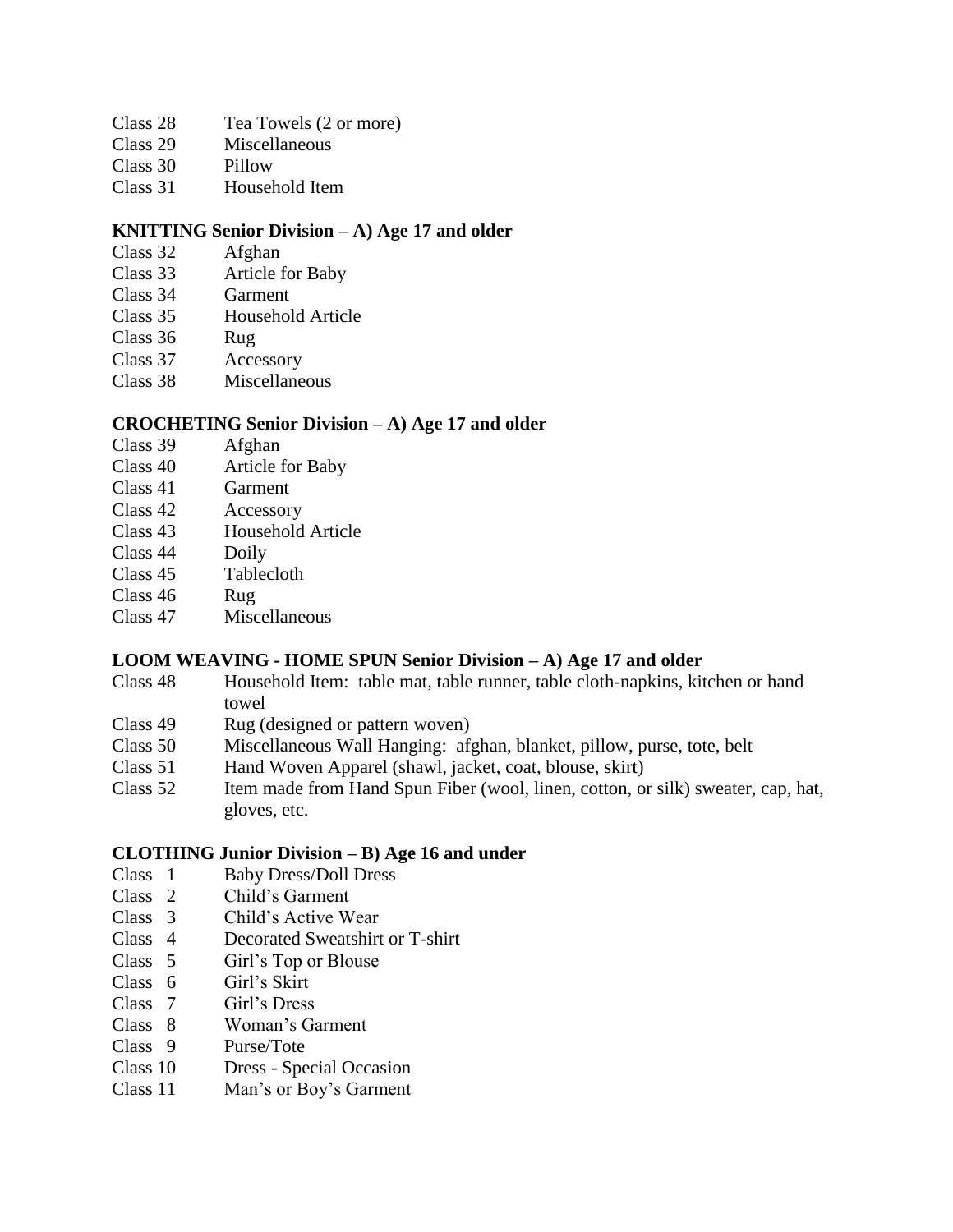- Class 12 Clothing Accessory
- Class 13 Strip Quilt Article
- Class 14 Miscellaneous
- Class 15 Household Item
- Class 16 Kitchen Item

#### **EMBROIDERY and /or CROSS STITCH Junior Division – B) Age 16 and under**

- Class 19 Holiday Item
- Class 20 Hand Stitching on Garment
- Class 21 Picture
- Class 22 Doily
- Class 23 Dresser Scarf
- Class 24 Hand Towel
- Class 25 Needlepoint Article
- Class 26 Pair Pillow Cases
- Class 27 Table Cloth<br>Class 28 Tea Towels
- Tea Towels (2 or more)
- Class 29 Miscellaneous
- Class 30 Pillow
- Class 31 Household Item

#### **KNITTING Junior Division – B) Age 16 and under**

- Class 32 Afghan
- Class 33 Article for Baby
- Class 34 Garment
- Class 35 Household Article
- Class 36 Rug
- Class 37 Accessory
- Class 38 Miscellaneous

#### **CROCHETING Junior Division – B) Age 16 and under**

- Class 39 Afghan
- Class 40 Article for Baby
- Class 41 Garment
- Class 42 Accessory
- Class 43 Household Article
- Class 44 Doily
- Class 45 Tablecloth
- Class 46 Rug
- Class 47 Miscellaneous

Crooner's Lounge – Senior Division A – Grand Champion Clothing and Textiles - \$25.00 Thursday Night Live FCE – Senior Division A – Reserve Grand Champion Clothing and Textiles - \$15.00

UMB Bank – Senior Division A – Top Blue Clothing and Textiles - \$10.00

Thursday Night Live FCE – Senior Division A – Top Blue Embroidery - \$10.00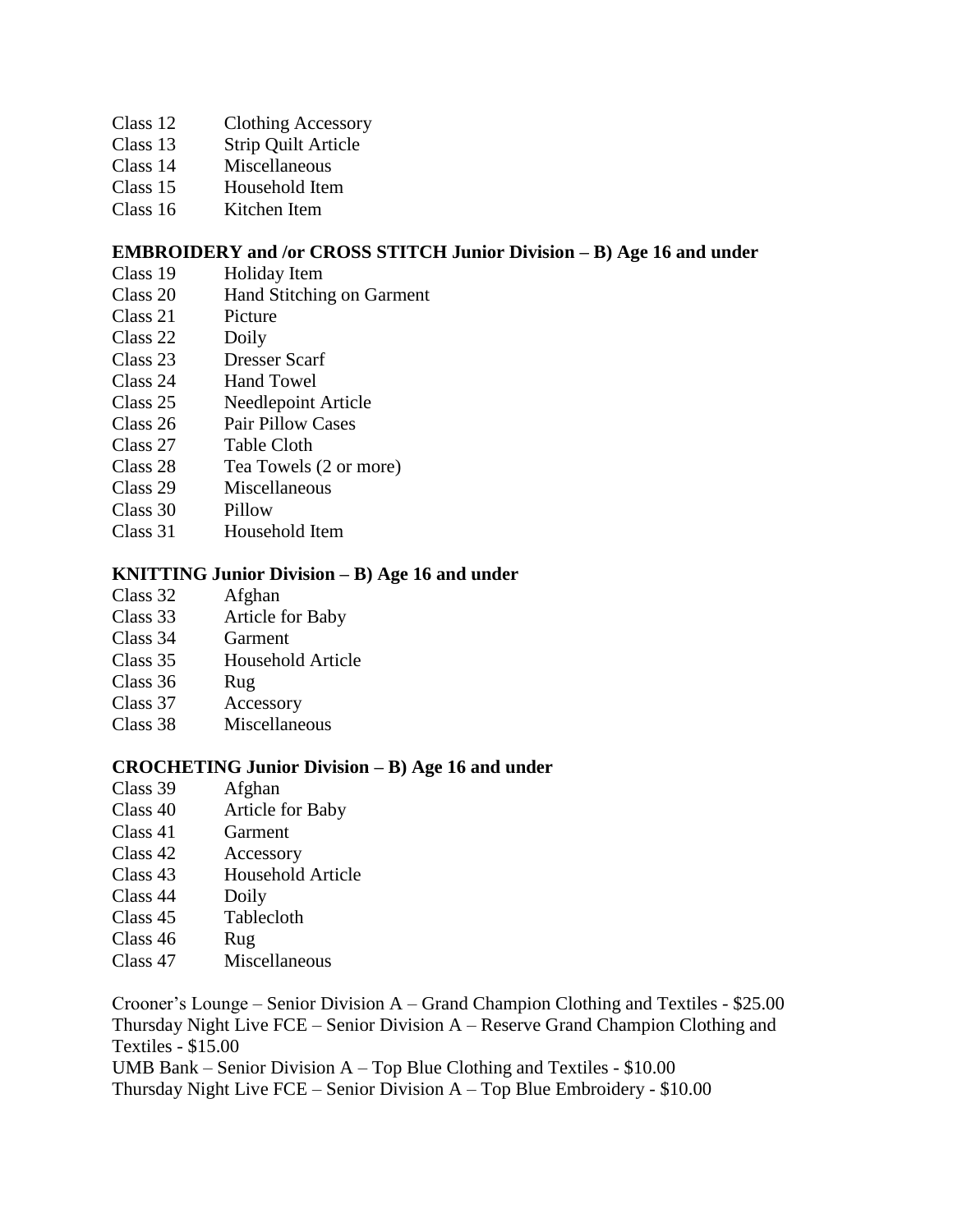Thursday Night Live FCE – Senior Division A – Top Blue Knitting - \$10.00 UMB Bank – Senior Division A – Top Blue Crocheting - \$10.00 Kathy Reed – Senior Division A – Top Blue Loom Weaving - Home Spun - \$5.00 Stutesman – Junior Division B – Grand Champion Clothing and Textiles - \$25.00 Stutesman – Junior Division B – Reserve Grand Champion Clothing and Textiles - \$15.00 Joyce Davenport – Junior Division B – Top Blue Clothing - \$5.00 Lori Nelsen – Junior Division B – Top Blue Embroidery - \$5.00 Bids & Dibs – Junior Division B – Top Blue Knitting - \$5.00 Gift Certificate Dona Bauer – Junior Division B – Top Blue Crocheting - \$5.00 Dona Bauer – Best Patriotic Item in Clothing and Textiles - \$5.00 Thursday Night Live FCE – Best Sunflower Motif in Clothing and Textiles - \$5.00 Main Street Gallery – Best Framed Cross Stitch in Clothing and Textiles - \$10.00 Gift Certificate **DEPARTMENT PREMIUMS: \$1.50, \$1.00, \$0.75**

# **OPEN CLASS FARM PRODUCTS**

#### **Superintendent:** Dennis Fry and Deb Lust

- 1. Exhibits of late maturing crops may have been collected in the fall of the previous year.
- Class 1 Hybrid Corn (6 ears)
- Class 2 Longest Single Ear of Corn
- Class 3 Popcorn (6 ears)
- Class 4 Tallest Corn Stalk
- Class 5 Bale of Hay
- Class 6 One-gallon Sorghum/Milo
- Class 7 One-gallon Corn
- Class 8 One-gallon Oats
- Class 9 One-gallon Soybeans
- Class 10 One-gallon Hay Seed
- Class 11 One-gallon Wheat
- Class 12 Soybeans (bundle of 5 plants)
- Class 13 Sunflower, oil type (1 head)
- Class 14 Sunflower, seed type (1 head)
- Class 15 Honey
- Class 16 Miscellaneous
- Class 17 Farm Display (minimum 6 assorted products)

Kenny and Beth Snyder, In memory of Jordan Snyder – Grand Champion - \$25.00 Casey's – Reserve Grand Champion – Pizza Gift Certificate Larkin & Witt Financial Group – Most Blue Ribbons Winner - \$5.00 Larkin & Witt Financial Group – Best Farm Display - \$10.00 **DEPARTMENT PREMIUMS: \$1.50, \$1.00, \$0.75**

#### **OPEN CLASS FFA DIVISION**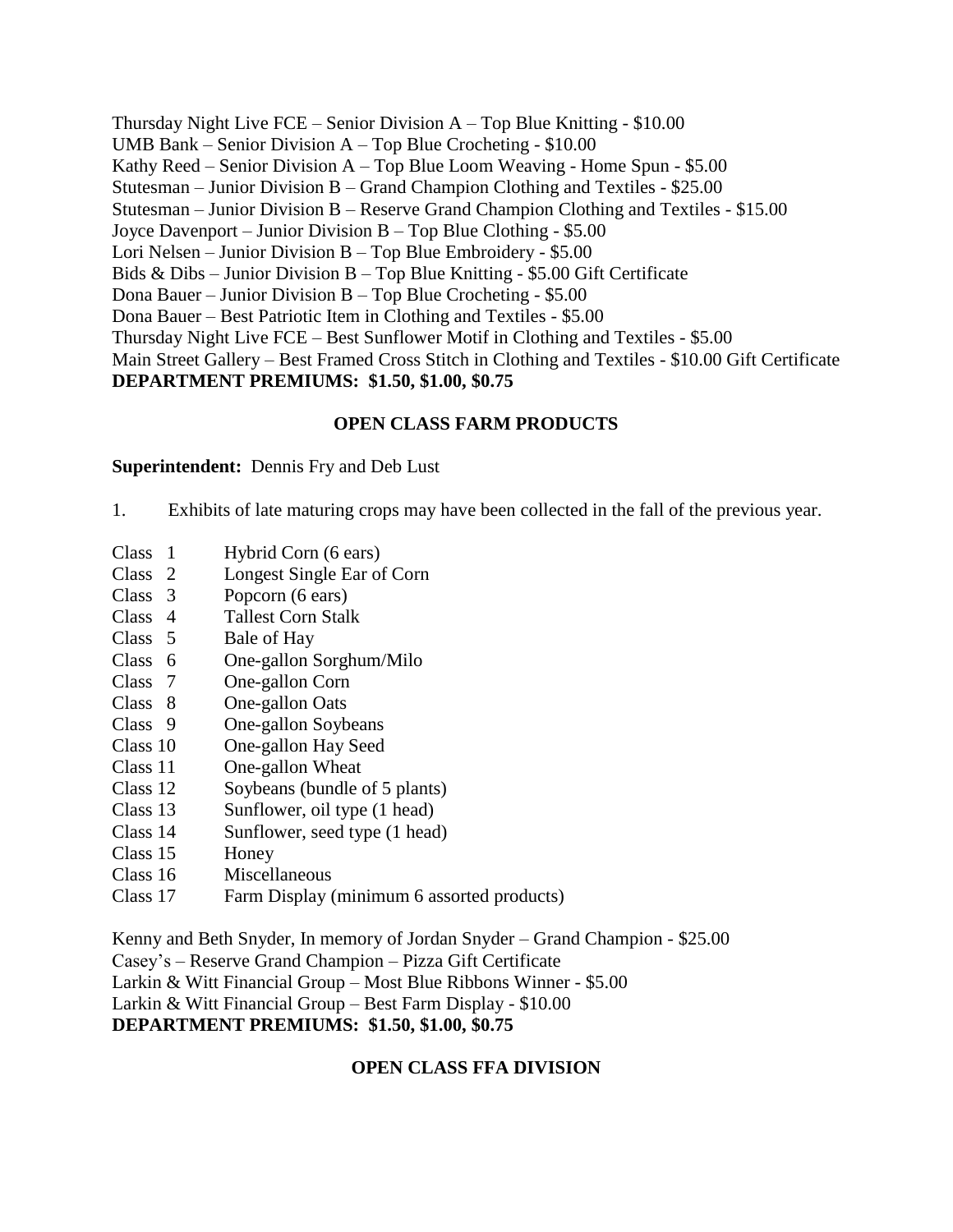#### **Superintendent:** Dennis Fry

Class 1 Farm Mechanics Project, must have been built or repaired by student since 2021 fair. To be judged on basis of size, workmanship, accuracy, and usefulness. Class 2 Home or Novelty Project, must have been built or repaired by student since 2021 fair. To be judged on workmanship.

# **DEPARTMENT PREMIUMS - Class 1: \$15.00, \$10.00, \$5.00 DEPARTMENT PREMIUMS - Class 2: \$5.00, \$2.50, \$1.00**

# **OPEN CLASS FINE ARTS**

#### **Superintendent:** Helen Carson

1. Each class in Fine Arts will be divided into 2 age groups:

#### **Senior Division – A) Age 13 and older Junior Division – B) Age 12 and under**

- 2. All pictures must be ready to hang. Mount picture only. Do not use frames with glass.
- 3. All exhibits should be original work not preprinted, paint-by-number or kits.
- 4. All exhibits will be the work of the exhibitor after the 2021fair.

\*Please mention that you want to be considered for the Fine Arts - any medium - with best sunflower motif award when entering.

#### **Senior Division – A) Age 13 and older**

- Class 1 Charcoal or Pastel Chalk
- Class 2 Miniatures
- Class 3 Oil
- Class 4 Acrylic
- Class 5 Pottery
- Class 6 Pencil
- Pencil (colored)
- Class 8 Pen and Ink
- Class 9 Watercolor
- Class 10 Watercolor, over age 65
- Class 11 Sculpture (3-D)
- Class 12 Thread Art
- Class 13 Mixed Media
- Class 14 Miscellaneous
- Class 15 Miscellaneous, over age 65

# **Junior Division – B) Age 12 and under**

- Class 16 Charcoal or Pastel Chalk
- Class 17 Miniatures
- Class 18 Oil
- Class 19 Acrylic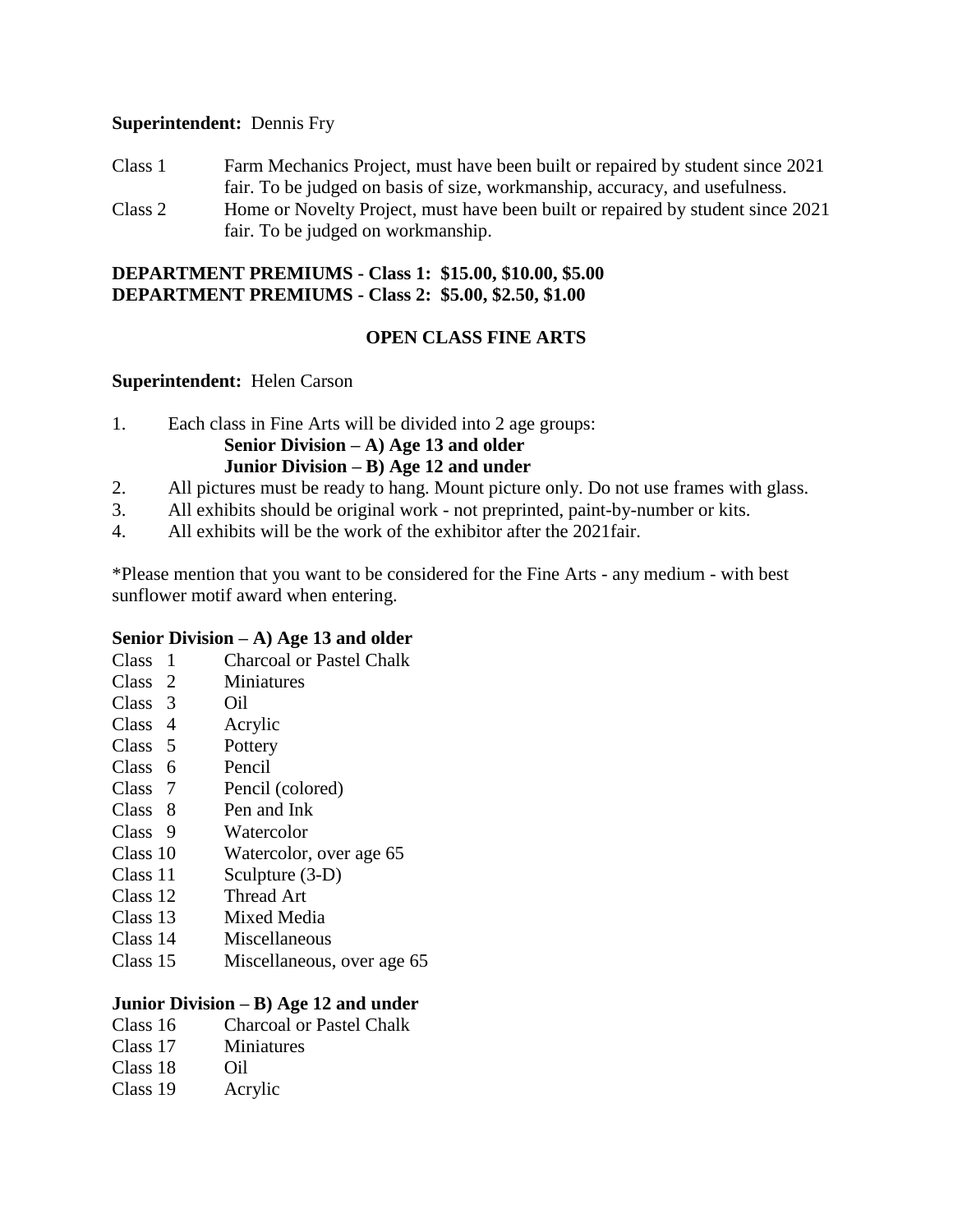| Class 20 | Pottery          |
|----------|------------------|
| Class 21 | Pencil           |
| Class 22 | Pencil (colored) |
| Class 23 | Pen and Ink      |
| Class 24 | Watercolor       |
| Class 25 | Sculpture (3-D)  |
| Class 26 | Mixed Media      |
| Class 27 | Miscellaneous    |

Minnie Lou Allen – Senior Division A – Grand Champion - \$25.00 Presbyterian Village – Senior Division A – Reserve Champion - \$15.00 Presbyterian Village – Senior Division A – Top Blue Class 10 - \$5.00 Presbyterian Village – Senior Division A – Top Blue Class 15 - \$5.00 Landmark Bank – Junior Division B – Grand Champion - \$25.00 Kathy Reed – Junior Division B – Reserve Grand Champion - \$15.00 Mary Ann French – Best Sunflower Motif - \$5.00 Daughters of American Revolution – Best Patriotic Theme - \$5.00 **DEPARTMENT PREMIUMS: \$1.50, \$1.00, \$0.75**

# **OPEN CLASS FLORICULTURE**

#### **Superintendents: Chris Judy**

- 1. All entries must be fresh flowers only except Class 100 grown by the exhibitor.
- 2. Entries will be accepted from 2:00 p.m. to 8:00 p.m. Monday and 8:30 a.m. to 10:30 a.m., Tuesday.
- 3. Judging will be in accordance with the standard system for flower shows.
- 4. All persons except judges, clerks, and flower show chairman will please leave the Floriculture area during the judging.

#### **\*Please mention that you want to be considered for the best single Sunflower bloom award, best Sunflower bouquet or best patriotic flower arrangement when entering.**

**DIVISION I** – Specimen cut flower, single flower stem with attached foliage when possible. All specimens must be displayed in a clean clear container (of the exhibitor) proportioned to the specimen.

- Class 1 Celosia, crested
- Class 2 Coneflower
- Class 3 Cosmos
- Class 4 Dahlia, ball type
- Class 5 Dahlia, other
- Class 6 Gladiolus
- Class 7 Gloriosa Daisy, single
- Class 8 Gloriosa Daisy, double
- Class 9 Hollyhock, single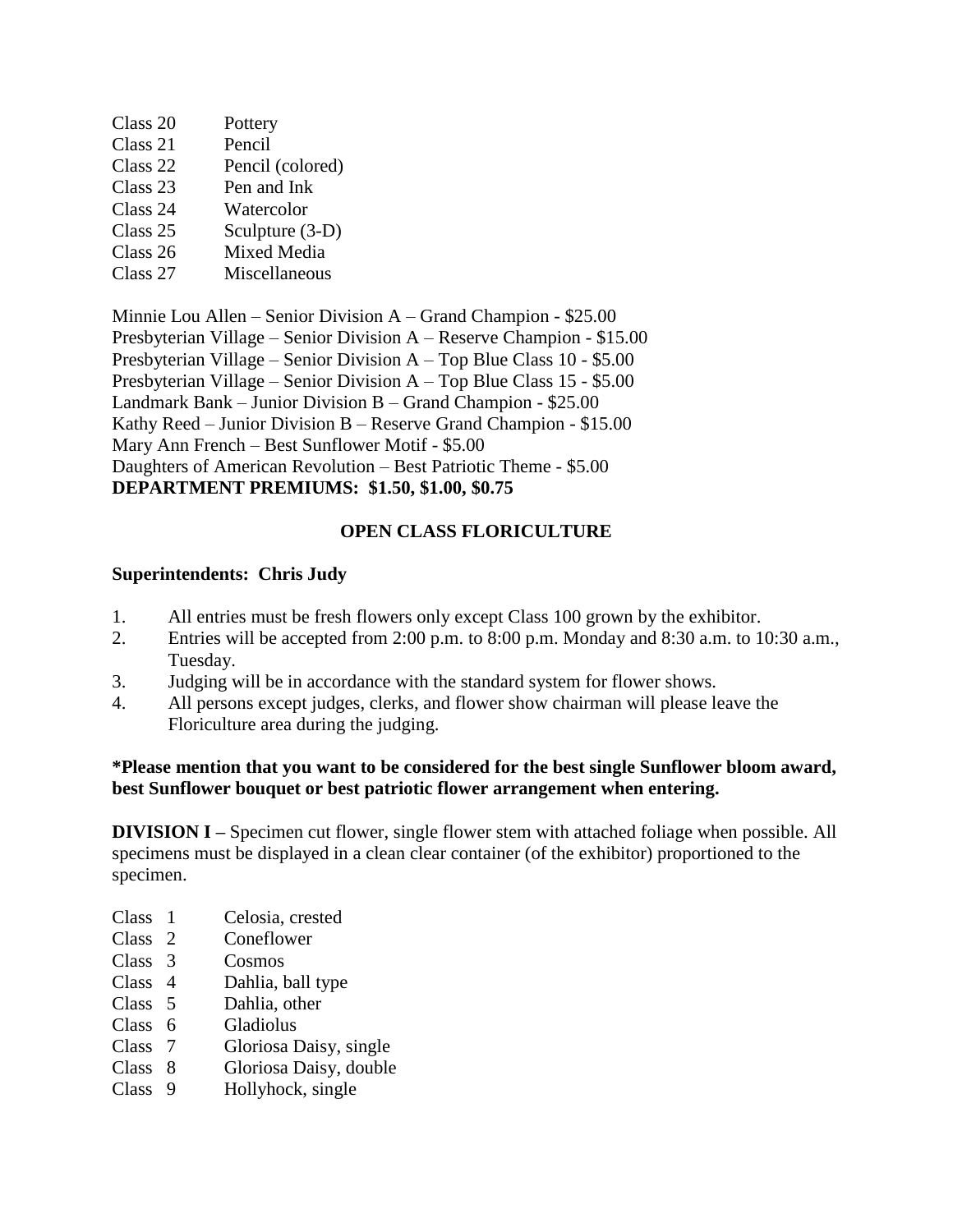- Class 10 Cleome
- Class 11 Lilies
- Class 12 Marigold, large
- Class 13 Marigold, dwarf
- Class 14 Phlox
- Class 15 Rose, hybrid tea
- Class 16 Rose, shrub-flowering
- Class 17 Flowering Shrub
- Class 18 Sunflower, cultivated with foliage
- Class 19 Zinnia, large
- Class 20 Zinnia, dwarf
- Class 21 Petunia, single
- Class 22 Petunia, double
- Class 23 Any Annual, not listed
- Class 24 Any Perennial, not listed
- Class 25 Any Bulb or Tuber, not listed
- Class 26 Miscellaneous, not listed

**DIVISION II** – Display of Cut Flowers

- 1. Judging will be as follows: Arrangement, 20 percent; quality of flowers and foliage, 20 percent; cultural perfection, 25 percent; rarity, 10 percent; correct labeling, 5 percent.
- 2. Display: A group of cut flowers containing five or more specimens, arranged to create an artistic effect in a clean clear container of the exhibitor.
- Class 27 Celosia, crested
- Class 28 Celosia, plume
- Class 29 Coneflower
- Class 30 Cosmos
- Class 31 Flowering Shrub
- Class 32 Gladiolus
- Class 33 Gloriosa Daisy
- Class 34 Lilies
- Class 35 Marigold, large
- Class 36 Marigold, dwarf
- Class 37 Petunia, single
- Class 38 Petunia, double
- Class 39 Phlox
- Class 40 Rose, hybrid tea
- Class 41 Sunflower
- Class 42 Zinnia, large
- Class 43 Zinnia, dwarf
- Class 44 Any Annual, not listed
- Class 45 Any Perennial, not listed
- Class 46 Any Bulb or Tuber, not listed
- Class 47 Cut Flower Collection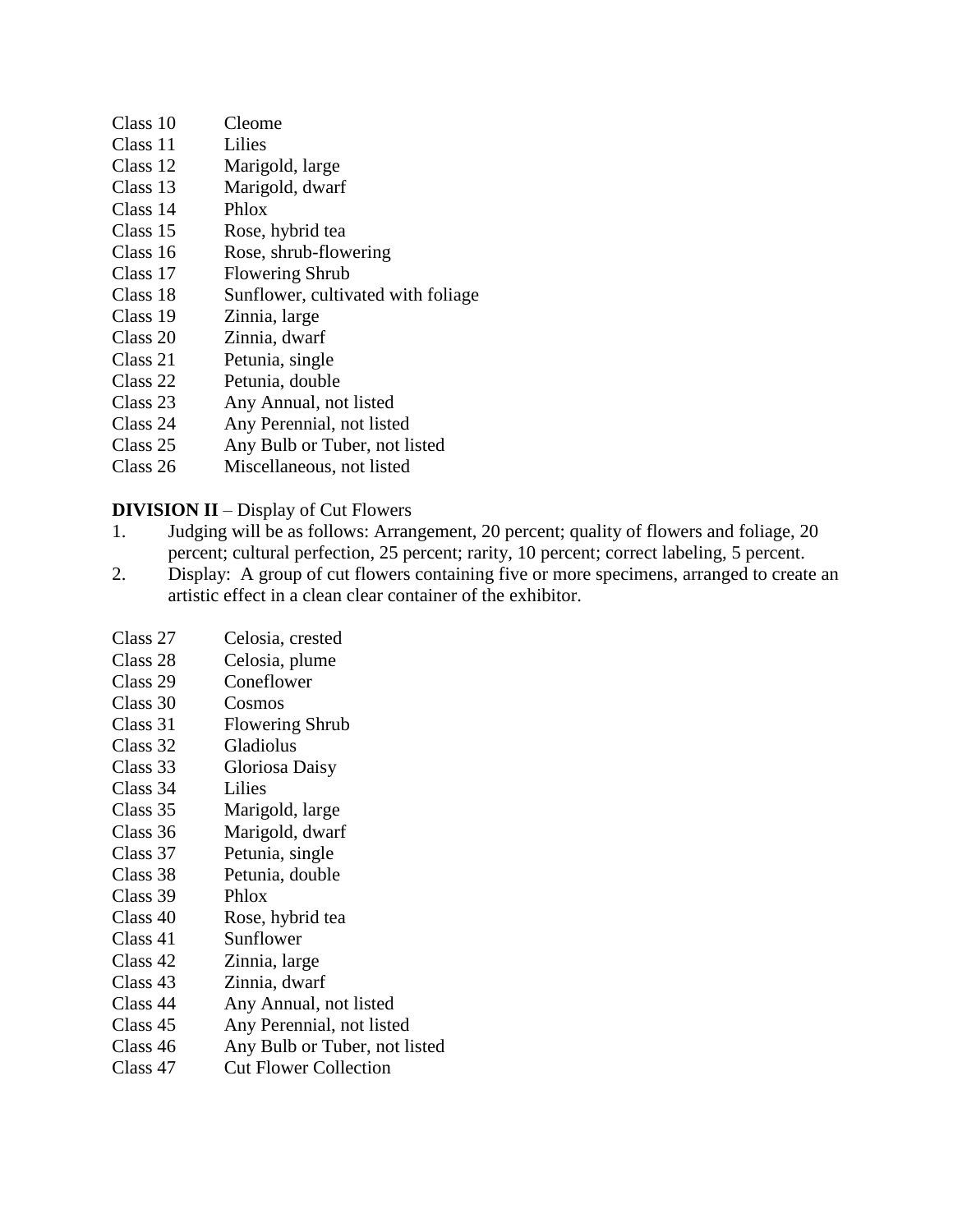**DIVISION III** – Junior Display or Specimen (age limit of exhibitor shall be 12 years).

- 1. Judging will be as follows: Arrangement, 20 percent; quality of flowers and foliage, 25 percent; variety, 20 percent; cultural perfection, 30 percent; correct labeling, 5 percent.
- 2. Specimen: Single flower with attached foliage when possible.
- 3. Display: A group of cut flowers containing five or more specimens, arranged to create an artistic effect in appropriate container of the exhibitor.
- Class 48 Cactus, grown in small container
- Class 49 Coneflower, specimen
- Class 50 Coneflower, display
- Class 51 Gladiolus
- Class 52 Hollyhock
- Class 53 Marigold, large display
- Class 54 Marigold, dwarf display
- Class 55 Marigold, large specimen
- Class 56 Marigold, dwarf specimen
- Class 57 Petunia
- Class 58 Potted Plant
- Class 59 Rose
- Class 60 Succulents
- Class 61 Sunflower, display
- Class 62 Sunflower, specimen
- Class 63 Wildflowers
- Class 64 Zinnia, large specimen
- Class 65 Zinnia, dwarf specimen
- Class 66 Zinnia, large display,
- Class 67 Zinnia, dwarf display
- Class 68 Breakfast Tray for Sick Doll, not to exceed 10 inches, must include a fresh flower arrangement.
- Class 69 Display in Favorite Toy, any type
- Class 70 Child's Mixed Bouquet<br>Class 71 Any Annual, not listed
- Any Annual, not listed
- Class 72 Any Perennial, not listed
- Class 73 Flowering Shrub, specimen

**DIVISION IV** – Potted Plants (exhibitor shall be over 12 years of age).

- 1. Judging will be as follows: Cultural perfection, 35 percent; size of plant (according to variety), 20 percent; number of flowers, 15 percent; rarity, 10 percent; color, 10 percent; foliage, 10 percent.
- 2. Entry must be grown in the pot.
- Class 74 Begonia, ever blooming
- Class 75 Cactus, one or more in a planter
- Class 76 Succulent
- Class 77 Coleus
- Class 78 Plants, foliage only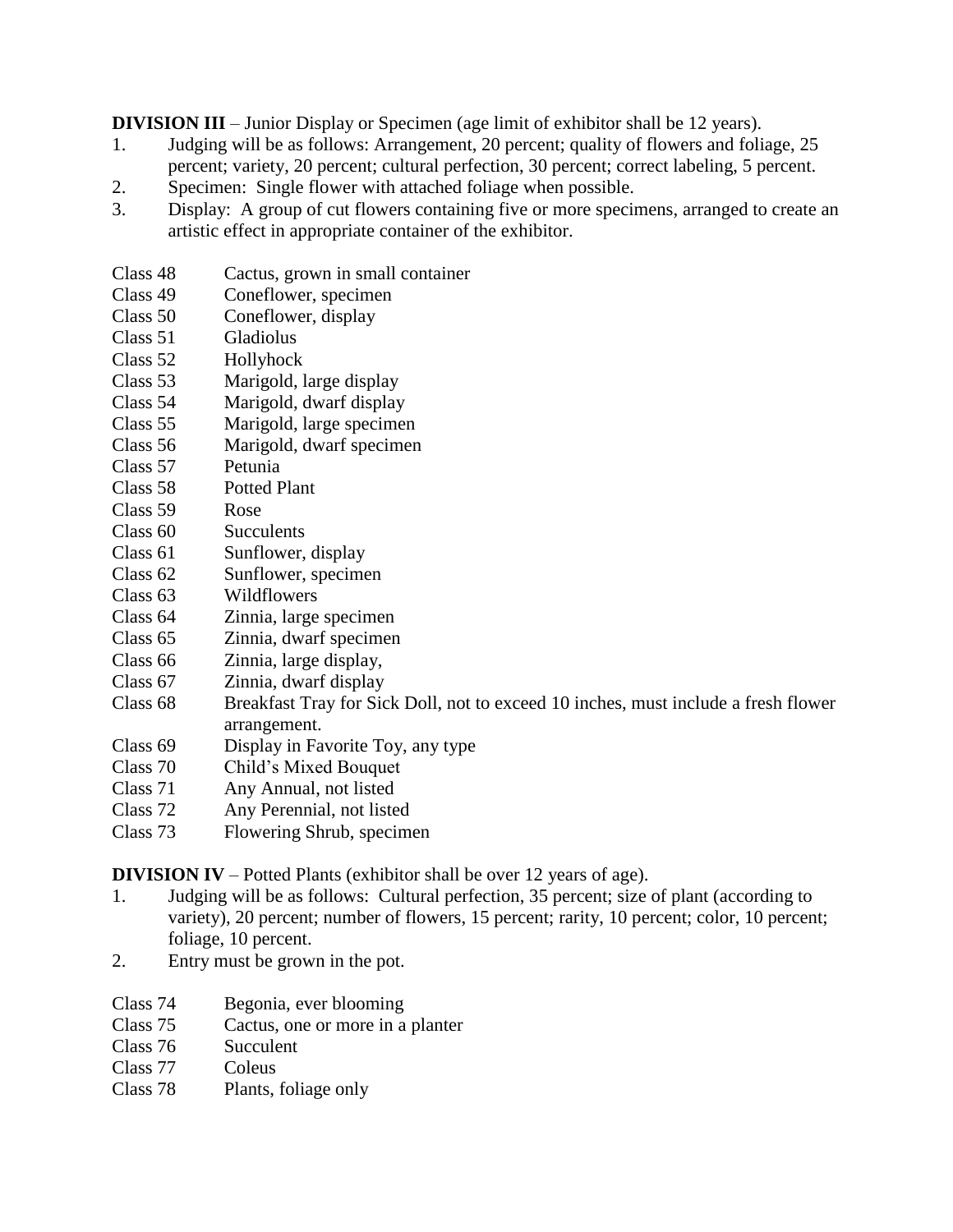| Class 79 | Pothus or Philodendron                              |
|----------|-----------------------------------------------------|
| Class 80 | Rare or Unusual                                     |
| Class 81 | Ferns, all varieties                                |
| Class 82 | <b>Blooming Plants</b>                              |
| Class 83 | Violets                                             |
| Class 84 | Hanging Basket, not to exceed 10 inches in diameter |
| Class 85 | <b>Patio Planters</b>                               |
| Class 86 | <b>Herbs</b>                                        |
| Class 87 | Miniature Garden, must contain potted plant         |

# **DIVISION V** – Artistic

Judging will be as follows: Design, 30 percent; color (distinctive use of), 20 percent; suitable relation of materials to container, 20 percent; distinction, 10 percent; originality, 10 percent; condition of material, 10 percent.

- Class 88 Breakfast Arrangement
- Class 89 Dining Table Arrangement
- Class 90 Living Room Arrangement
- Class 91 Blue Flowers, in blue container
- Class 92 Pink Flowers, in pink container
- Class 93 Red Flowers, in red container
- Class 94 White Flowers, in white container
- Class 95 Green Flowers, in green container
- Class 96 Yellow Flowers, in yellow container
- Class 97 Purple Flowers, in purple container
- Class 98 Orange Flowers, in orange container
- Class 99 Fresh Miniature Arrangement, not to exceed 5-inches total
- Class 100 Dried Flower Arrangement
- Class 101 Fresh Cut, plant materials
- Class 102 Wild Flowers
- Class 103 Patio Arrangement, fresh cut
- Class 104 Patriotic, fresh cut
- Class 105 Kansas Native

Fort Scott Garden Club and Bourbon County Garden Club – Overall Champion - \$15.00 Fort Scott Garden Club and Bourbon County Garden Club – Overall Reserve Champion - \$10.00 Fort Scott Garden Club and Bourbon County Garden Club – Top Blue in each Division - \$25.00 Redbud Farms & Nurseries – Exhibitor with Most Entries - \$25.00 Gift Certificate. Fort Scott Garden Club – Best of Show - \$10.00 Mary Ann French – Single Sunflower - \$5.00 Mary Ann French – Sunflower Display - \$5.00 Daughters of the American Revolution – Patriotic Theme **DEPARTMENT PREMIUMS: \$1.50, \$1.00, \$0.75**

# **OPEN CLASS HOME HORTICULTURE AND GARDEN PRODUCTS**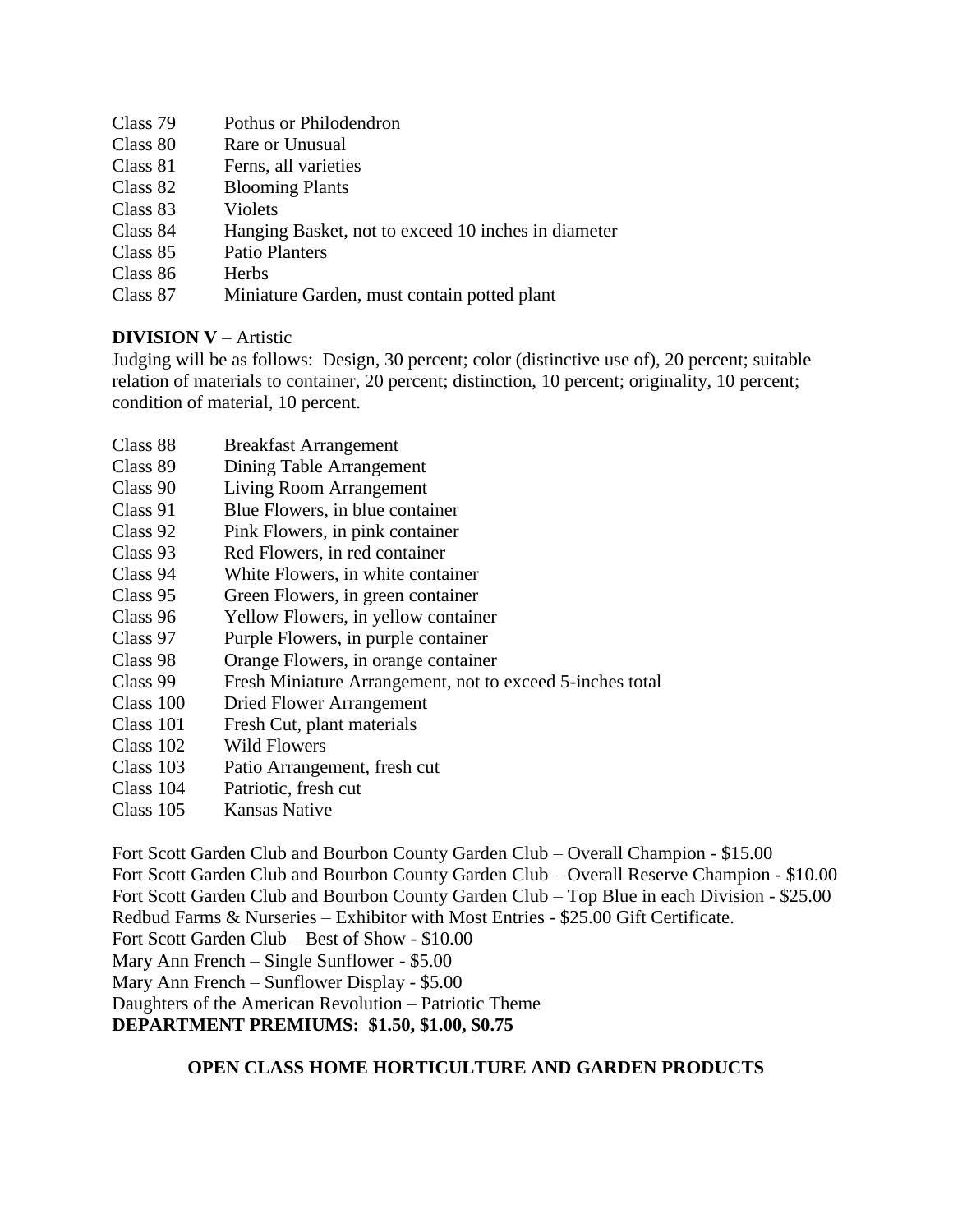# **Superintendent:** Dennis Fry, Deb Lust

| Class 18  | Native Nuts, Pecans, etc. (12)                 |
|-----------|------------------------------------------------|
| Class 18A | Native Nuts, Walnuts (12)                      |
| Class 19  | Apples (5)                                     |
| Class 19A | Pears $(5)$                                    |
| Class 20  | Peaches $(5)$                                  |
| Class 21  | Grapes (1 Cluster)                             |
| Class 22  | Blackberries (12)                              |
| Class 23  | Miscellaneous Berries (12)                     |
| Class 24  | Cucumbers, under 4-inches (5)                  |
| Class 25  | Cucumbers, over 4-inches (5)                   |
| Class 26  | Green Beans (6)                                |
| Class 27  | Okra $(5)$                                     |
| Class 28  | Beets $(5)$                                    |
| Class 29  | Carrots (5)                                    |
| Class 30  | Sweet Corn, 1-inch square window in shucks (5) |
| Class 31  | Eggplant (2)                                   |
| Class 32  | Muskmelons/Cantaloupes (1)                     |
| Class 33  | Acorn Squash (2)                               |
| Class 34  | Butternut Squash (2)                           |
| Class 35  | Crookneck Squash (2)                           |
| Class 36  | Ornamental Squash (2)                          |
| Class 37  | Summer Squash (2)                              |
| Class 38  | Zucchini Squash (2)                            |
| Class 39  | Red Onions (5)                                 |
| Class 40  | White Onions (5)                               |
| Class 41  | Yellow Onions (5)                              |
| Class 42  | Bell Peppers (5)                               |
| Class 43  | Hot Peppers $(5)$                              |
| Class 43A | Other Peppers (5)                              |
| Class 44  | Red Potatoes (5 of one variety)                |
| Class 45  | White Potatoes (5 of one variety)              |
| Class 46  | Cherry Tomatoes (12)                           |
| Class 47  | Preserve Tomatoes (5)                          |
| Class 48  | Red Tomatoes (5)                               |
| Class 49  | <b>Yellow Tomatoes (5)</b>                     |
| Class 50  | Sweet Potatoes (5)                             |
| Class 51  | Pumpkin                                        |
| Class 52  | Largest Pumpkin                                |
| Class 53  | Watermelon                                     |
| Class 54  | Largest Watermelon                             |
| Class 55  | Cabbage                                        |
| Class 56  | Miscellaneous                                  |
| Class 57  | Novelties, most unusual fruit or vegetable     |
| Class 58  | Garden Display (minimum 6 assorted products)   |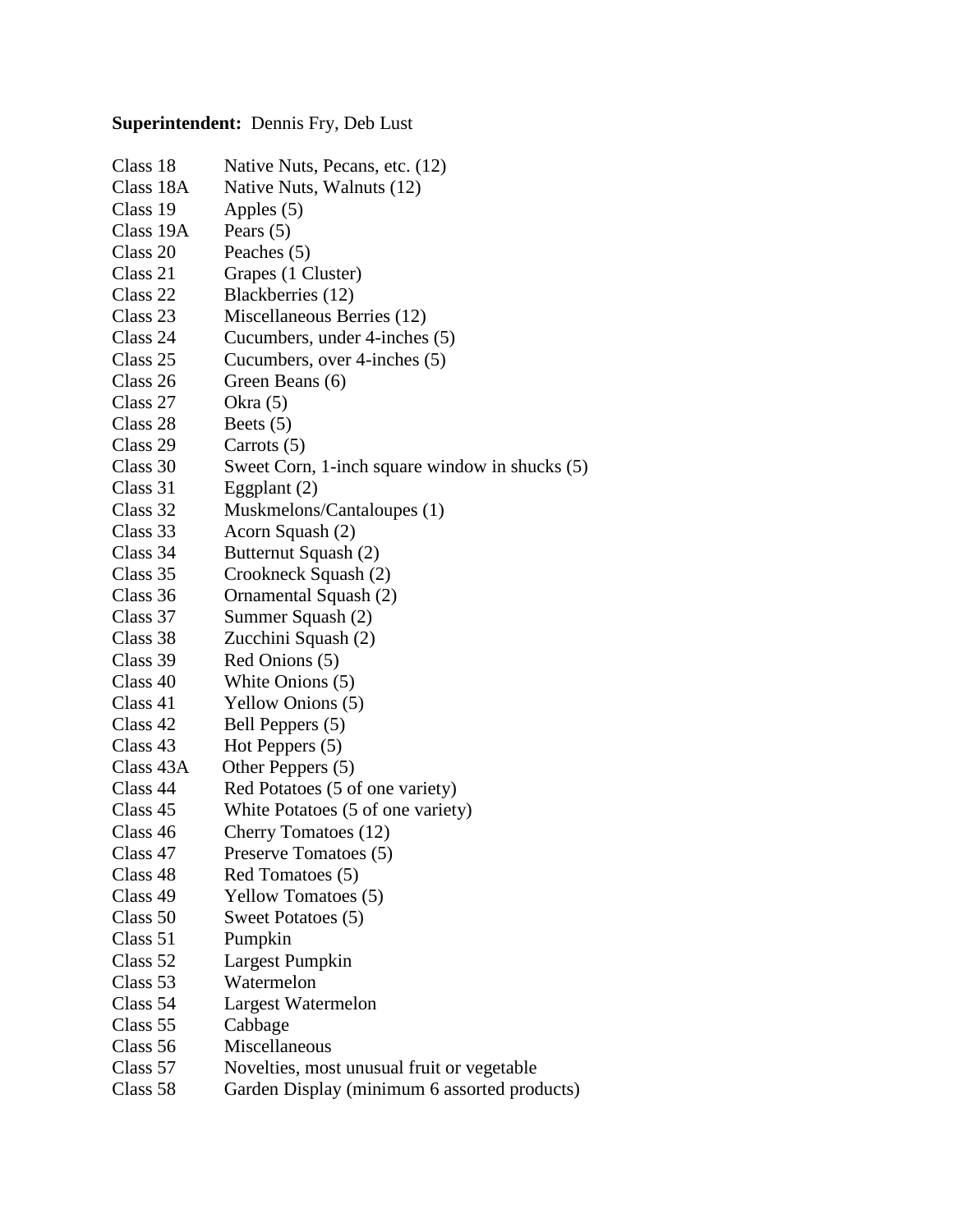Kenny and Beth Snyder, In Memory of Jordan Snyder – Overall Champion - \$25.00 Landmark Bank – Overall Reserve Champion - \$15.00 Joyce Sinn, In Memory of Kenneth Sinn – Exhibitor with Most Entries - \$10.00 Heidrick's True Value – Most Blue Ribbons Winner - \$10.00 Gift Certificate Larkin & Witt Financial Group – Best Garden Display - \$10.00 **DEPARTMENT PREMIUMS: \$1.50, \$1.00, \$0.75**

### **OPEN CLASS PHOTOGRAPHY**

#### **Superintendent:** Debra Wood

- 1. Each class in Photography will be divided into 2 age groups: **Senior Division – A) Age 13 and older Junior Division – B) Age 12 and under**
- 2. All pictures must be 5"x7" displayed on an 8x10 poster-board.
- 3. All pictures must be ready to hang. Do not use frames with glass.
- 4. Pictures must be taken by the exhibitor after the 2019 Fair and submitted by exhibitor

### **\*Please mention that you want to be considered for the best patriotic photography award when entering.**

#### **Senior Division – A) Age 13 and older**

- Class 25 Animals
- Class 26 People
- Class 27 Nature
- Class 28 Scenic
- Class 29 Still Life
- Class 30 Black and White
- Class 31 Digitally Enhanced
- Class 32 Sequenced Photographs (2 or more)
- Class 33 Miscellaneous

#### **Junior Division – B) Age 12 and under**

- Class 34 Animals
- Class 35 People
- Class 36 Nature
- Class 37 Scenic
- Class 38 Still Life
- Class 39 Black and White
- Class 40 Digitally Enhanced
- Class 41 Sequenced Photographs (2 or more)
- Class 42 Miscellaneous

#### **Special Interest Non-Professional: Open to all ages**

Class 43 Picture Titled "Grandma's Love"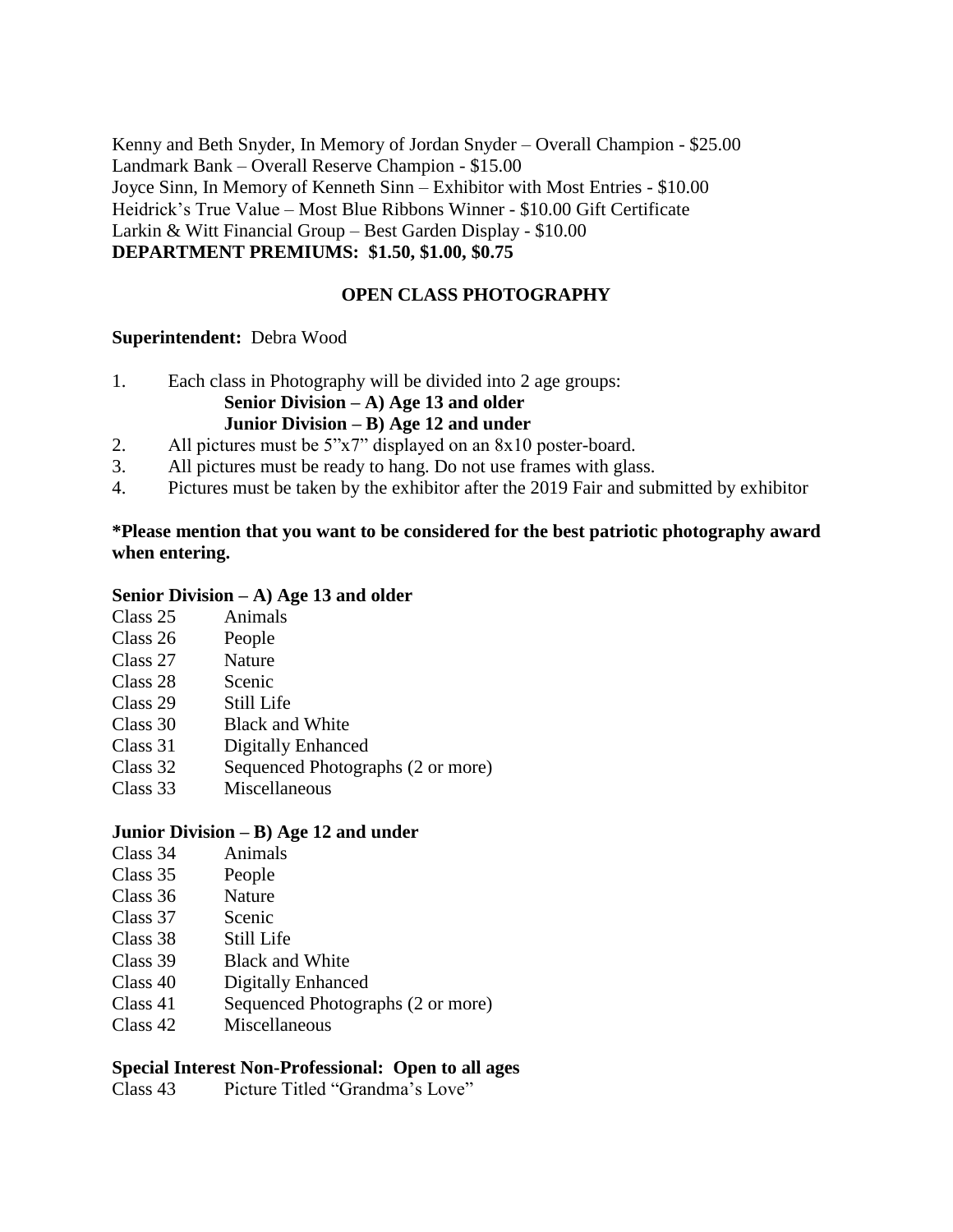Crooner's Lounge – Senior Division A – Grand Champion - \$25.00 Gift Certificate Merl Humphrey Photography – Senior Division A – Reserve Grand Champion - \$15.00 Merl Humphrey Photography – Junior Division B – Grand Champion - \$25.00 Country Living – Junior Division B – Reserve Grand Champion - \$15.00 Daughters of the American Revelation – Best Patriotic Theme - \$5.00 Iron Star Antiques, In Memory of Jordan Snyder – Best Photo Titled "Grandmas Love" - \$25.00 **DEPARTMENT PREMIUMS: \$1.50, \$1.00, \$0.75**

# **OPEN CLASS PREPARED FOODS**

#### **Superintendents:** Starlite FCE Members

- 1. All articles in this division must be strictly homemade.
- 2. No person shall enter two or more entries from the same baking nor permit others to do so. Such entries will forfeit all right to consideration.
- 3. All food exhibited in class 1 through class 57 will be sold.
- 4. One piece of the food product will be displayed.
- 5. All food can be purchased beginning at noon Tuesday. The proceeds of the sale will go to the FCE Council to be used for scholarships.

#### **BREAD**

- Class 1 Loaf white
- Class 2 Loaf graham or whole wheat
- Class 3 Loaf bread machine
- Class 4 Raisin Bread
- Class 5 Ouick Bread
- Class 6 Gingerbread
- Class 7 Miscellaneous

#### **ROLLS**

- Class 8 Cinnamon Rolls (4)
- Class 9 Coffee Cake, quick
- Class 10 Coffee Cake, yeast
- Class 11 Baking Powder Biscuits (4)
- Class 12 Dessert Muffins (4)
- Class 13 Muffins, other (4)
- Class 14 Dinner Rolls (4)
- Class 15 Pecan Rolls (4)

#### **CAKES:**

- Class 16 Angel Food, un-iced, white
- Class 17 Chocolate Layer, chocolate icing
- Class 18 White Layer, iced
- Class 19 Bundt Cake
- Class 20 Adult Decorated Cakes: will be judged on decoration only. **Enter on Monday**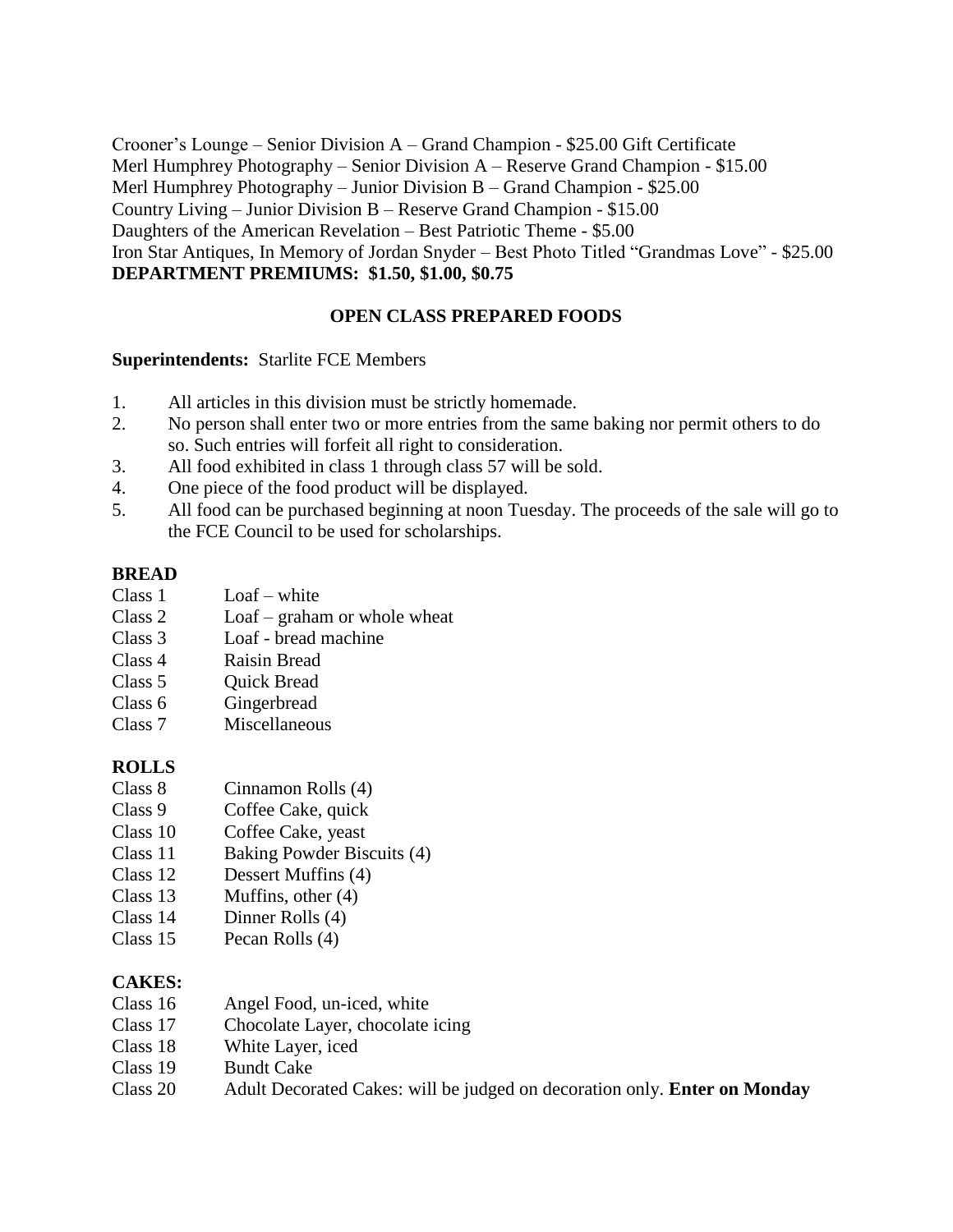- **2:00 p.m. to 8:00 p.m. or Tuesday morning before 10:00 a.m.**
- Class 20A Junior Decorated Cakes: will be judged on decoration only. **Enter on Monday 2:00 p.m. to 8:00 p.m. or Tuesday morning before 10:00 a.m.**
- Class 21 Cake made with a mix by child **(age 12 years and under).**
- Class 22 Miscellaneous, un-iced
- Class 23 Miscellaneous, iced

### **PIES: Enter on Monday 2:00 p.m. to 8:00 p.m. or Tuesday morning before 10:00 a.m., No refrigerated pies, please.**

- Class 24 Apple
- Class 25 Peach
- Class 26 Apricot
- Class 27 Berry
- Class 28 Cherry
- Class 29 Miscellaneous

#### **SENIOR COOKIES: age 13 and older**

- Class  $30$  No Bake  $(4)$
- Class  $31$  Sugar (4)
- Class 32 Ice Box (4)
- Class 33 Peanut Butter (4)
- Class 34 Cookie Bar (4)
- Class  $35$  Drop  $(4)$
- Class 36 Shaped (4)
- Class 37 Brownies (4)
- Class 38 Oatmeal (4)
- Class 39 Chocolate Chip (4)
- Class 40 Filled (4)
- Class 41 Microwave (4)
- Class 42 Miscellaneous (4)
- Class 42A Cranberry-Orange Italian Biscotti Age 13 and over, Sponsored by King Arthur Baking Company
- Class 43 Special Diet Include recipe (4)
- Class 44 Sunflower Seed Cookies (4)

#### **JUNIOR COOKIES: age 12 years and under**

- Class 45 No Bake (4)
- Class 46 Chocolate Chip (4)
- Class  $47$  Drop  $(4)$
- Class 48 Decorated (4)
- Class 49 Miscellaneous (4)
- Class 50 Shaped Cookies (4)
- Class 50A Simple Sugar Cookies Age 12 and under, Sponsored by King Arthur Baking Company
- Class 51 Bar Cookies (4)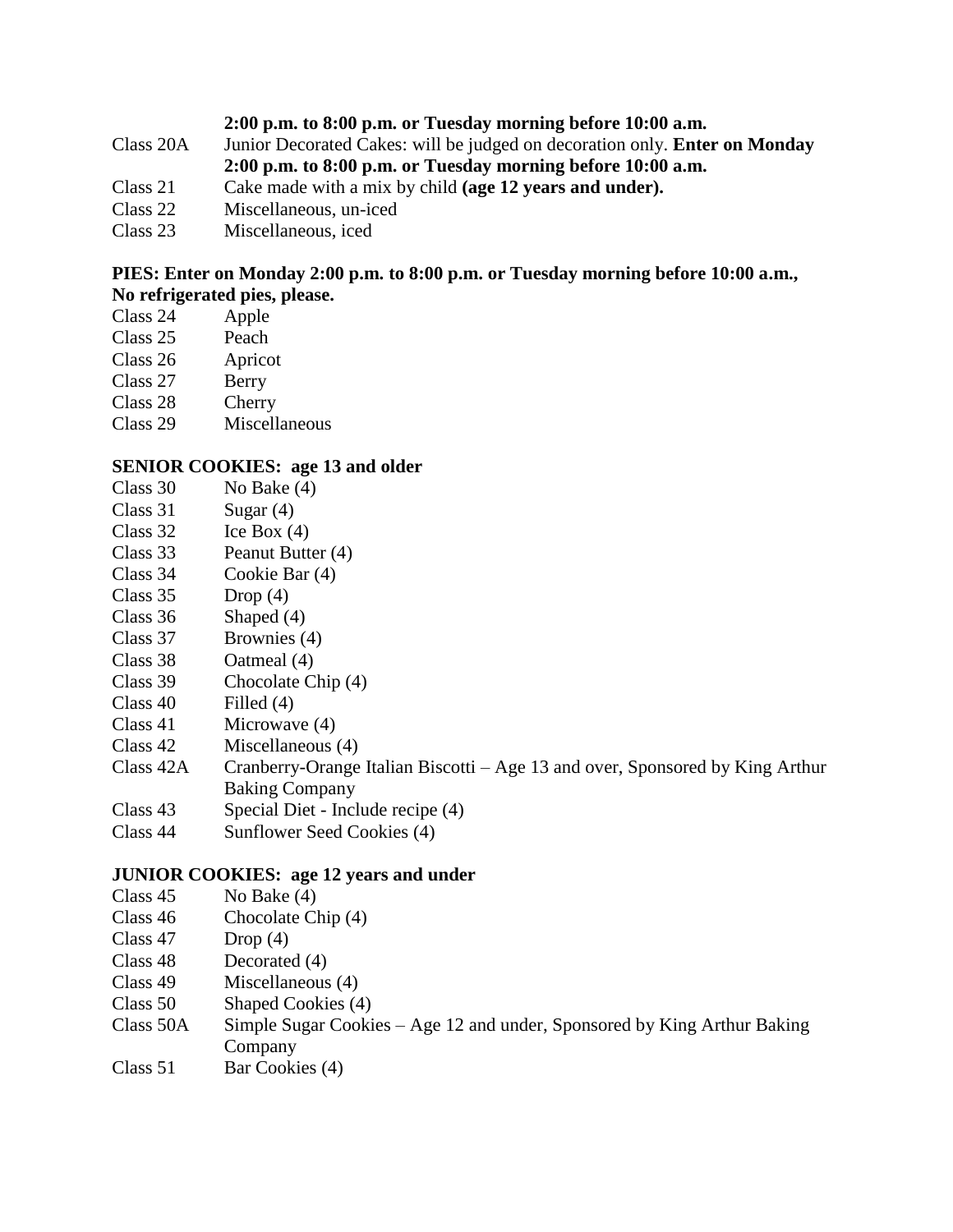# **CANDIES**

| Class 52 | Fudge $(6)$       |
|----------|-------------------|
| Class 53 | Microwave (6)     |
| Class 54 | Miscellaneous (6) |

# **CUP CAKES**

| Class 55  | White, iced (4)                |
|-----------|--------------------------------|
| Class 56  | Chocolate, chocolate icing (4) |
| Class 57  | Other, iced (4)                |
| Class 58  | Microwave                      |
| Class 58A | <b>Junior Cupcakes</b>         |

# **COBBLERS**

| Class 59            | Berry  |
|---------------------|--------|
| Class <sub>60</sub> | Peach  |
| Class 61            | Cherry |
| Class 62            | Apple  |

G&W Grocers – Overall Grand Champion Prepared Foods - \$25.00 Gift Certificate NuGrille Restaurant – Overall Reserve Grand Champion Prepared Foods - \$15.00 Gift **Certificate** 

Moe's Bread – Top Blue Bread - \$10.00 Gift Certificate

Starlite FCE – Top Blue Rolls - \$10.00

Moe's Bread – Top Blue Muffins - \$10.00 Gift Certificate

Starlite FCE – Top Blue Cakes - \$10.00

Papa Don's Pizza – Top Blue Pies - Pizza Gift Certificate

Union State Bank – Top Blue Cookies - \$10.00

Papa Don's Pizza – Top Blue Junior Cookies - Pizza Gift Certificate

Union State Bank – Top Blue Candies - \$10.00

Bids & Dibs – Top Blue Cakes - \$10.00 Gift Certificate

Gregg & Kim Motley – Top Blue Adult Decorated Cake - \$10.00

Gregg & Kim Motley – Top Blue Youth Decorated Cake - \$10.00

**DEPARTMENT PREMIUMS: \$1.50, \$1.00, \$0.75**

# **OPEN CLASS KING ARTHUR BAKING COMPANY**

1. All entries in King Arthur Baking Company, Classes 42A and 50A will need to be preregistered. Contact Jackie Warren, 620-224-8161

Class 42A – Age 13 and over, Sponsored by King Arthur Baking Company Class 50A – Age 12 years and under, Sponsored by King Arthur Baking Company

King Arthur Baking Company will give the following awards to winners in class 42A and winners in class 50A.

#### **Adult Prizes – Class 42A**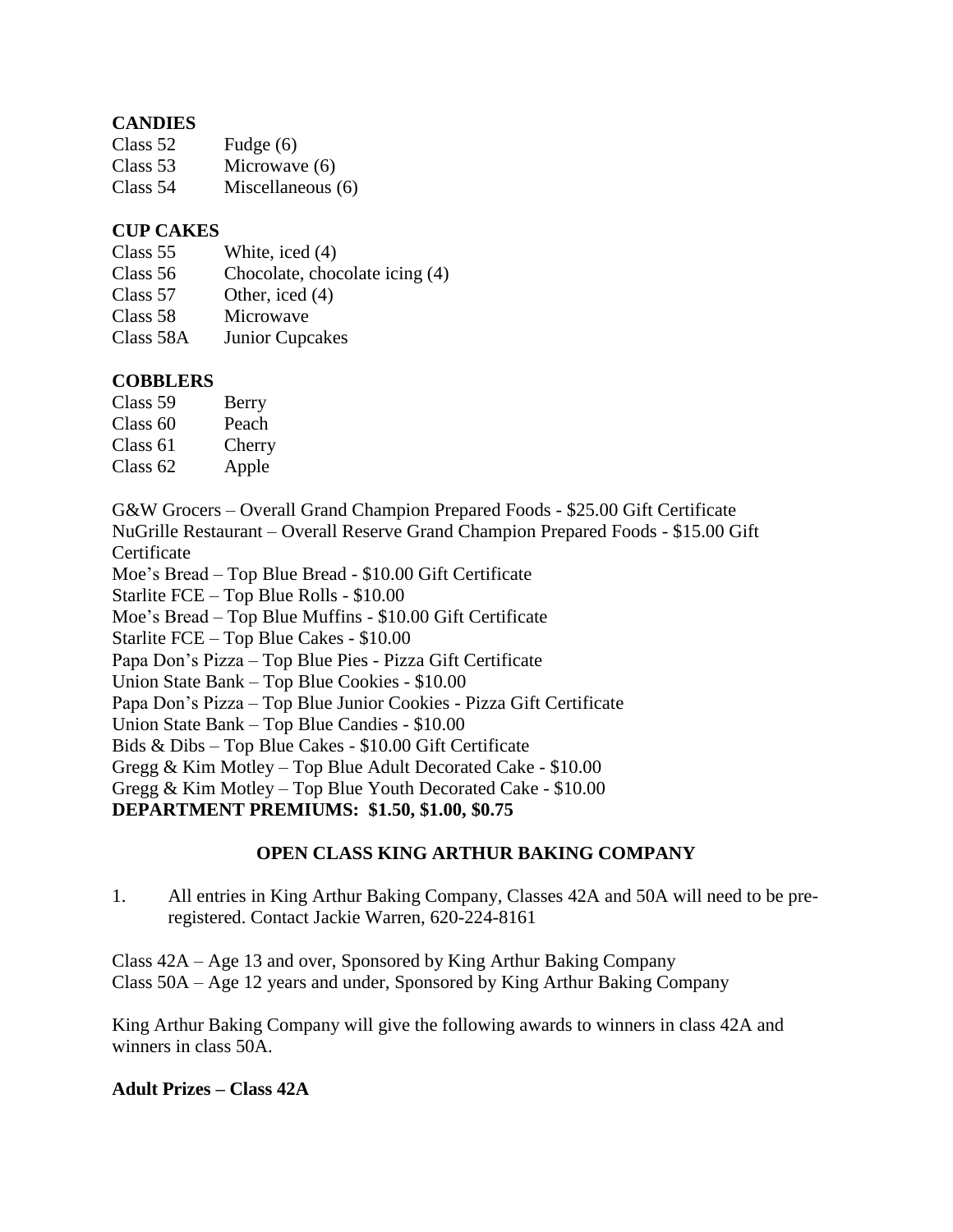1st Place: \$75 gift card to the Baker's Catalogue/kingarthurbaking.com 2nd Place: \$50 gift card to the Baker's Catalogue/kingarthurbaking.com 3rd Place: \$25 gift card to the Baker's Catalogue/kingarthurbaking.com

#### **Youth Prizes – Class 50A**

1st Place: \$40 gift card to the Baker's Catalogue/kingarthurbaking.com 2nd Place: \$25 gift card to the Baker's Catalogue/kingarthurbaking.com 3rd Place: King Arthur Baking Company Tote Bag

# SPONSORED BY KING ARTHUR BAKING COMPANY PRE-REGISTRATION FORM DUE BY JULY 1, 2022

Adult age 13 and older – Class 42A – Cranberry-Orange Italian Biscotti Youth age 12 and under – Class 50A – Simple Sugar Cookies

Pick up recipe and King Arthur Flour at the Myers Building, June 12, 2022, 10a.m. – 12noon.

| Participant's Name |  |
|--------------------|--|
|                    |  |
|                    |  |
|                    |  |
|                    |  |
|                    |  |

Mail Pre-Registration form to: Jackie Warren, 1906 Maple Rd., Fort Scott, KS 66701 or call 620-224-8161

# **OPEN CLASS PRESERVED FOODS**

#### **Superintendents:** Starlite FCE

- 1. All articles in this division must be exhibited either in pints or quarts, except jams, jellies, and miscellaneous.
- 2. All exhibits must be preserved since last year's fair 2021.
- 3. Use standard jars and leave rings on.
- 4. Not responsible for breakage of jars.
- 5. Recommended methods of processing must be used. Open kettle processed and paraffinsealed products will not be accepted.

#### **CANNED FRUIT**

- Class 1 Seeded Fruit (apples, pears, etc.)
- Class 2 Pitted Fruit (apricots, peaches, etc.)
- Class 3 Berries
- Class 4 Miscellaneous

# **CANNED VEGETABLES**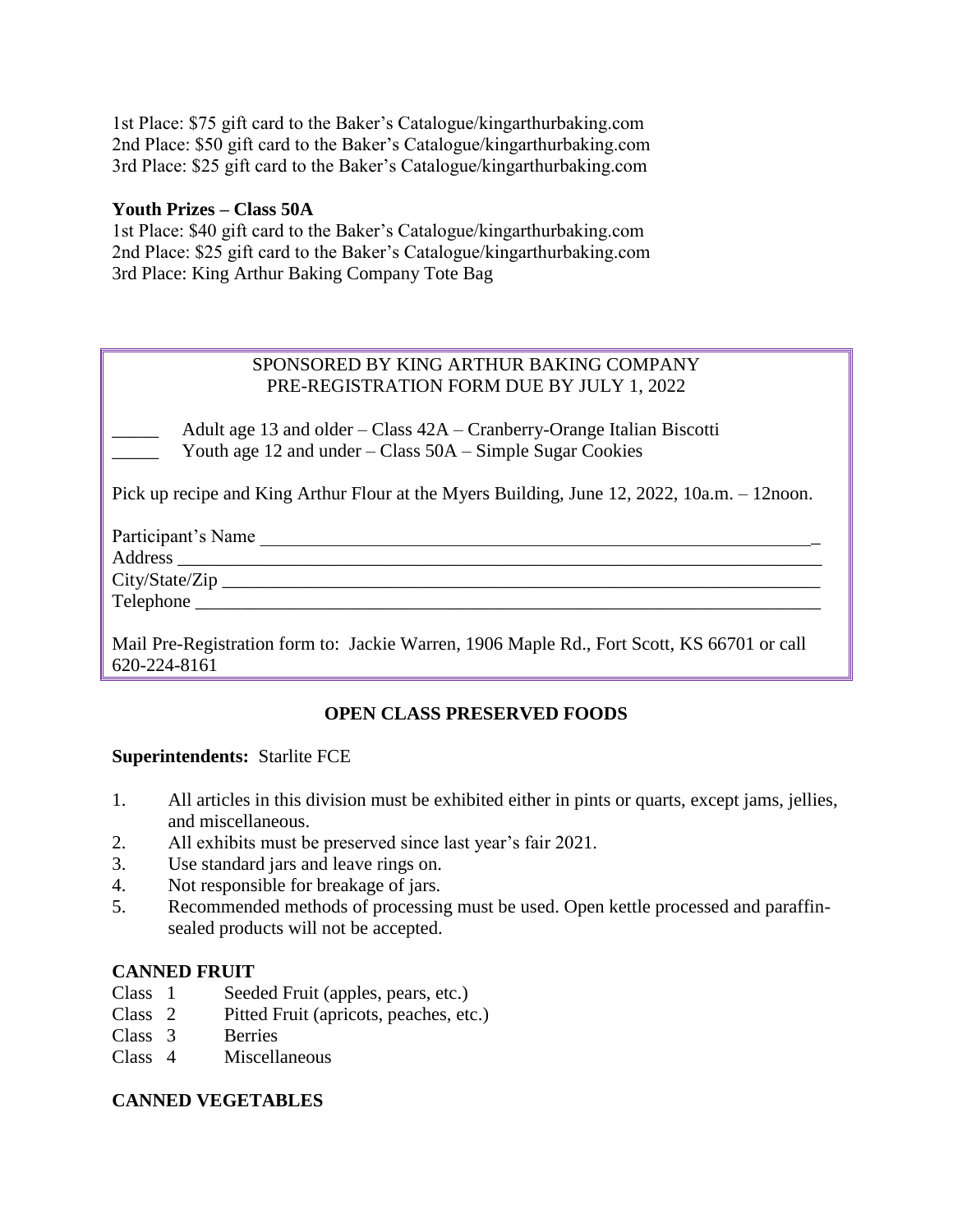- Class 5 Beans (string)
- Class 6 Carrots
- Class 7 Tomatoes
- Class 8 Miscellaneous
- Class 9 Beets

### **PICKLES AND RELISHES**

- Class 9 Beets
- Class 10 Bread and Butter
- Class 11 Cucumber (dill)
- Class 12 Cucumber (sweet)
- Class 13 Mixed Pickles
- Class 14 Salsa
- Class 15 Sauce
- Class 16 Sweet Relish
- Class 17 Miscellaneous

# **JAMS AND JELLIES (Soft Spreads)**

- Class 18 Jellies
- Class 19 Butters
- Class 20 Jams
- Class 21 Preserves
- Class 22 Miscellaneous

#### **MISCELLANEOUS**

- Class 23 Canned Meat
- Class 24 Dried Meat (2-ounces in plastic bag)
- Class 25 Dried Fruit (2-ounces in plastic bag)
- Class 26 Dried Vegetables (2-ounces in plastic bag)
- Class 27 Dried Herbs (1-ounce in plastic bag)

G&W Grocers – Grand Champion - \$25.00 Gift Certificate

Starlite FCE – Reserve Grand Champion - \$15.00

Doris Ericson – Top Blue Fruits - \$10.00

Union State Bank – Top Blue Vegetables - \$10.00

Stutesman – Top Blue Pickles - \$10.00

Mayco Ace Hardware – Top Blue Jams and Jellies - \$10.00 Gift Certificate

Mayco Ace Hardware – Top Blue Miscellaneous - \$10.00 Gift Certificate

Bronson Locker – Top Blue Dried Meats - \$5.00

Gregg & Kim Motley – Most Preserved Foods Entries - \$20.00

**DEPARTMENT PREMIUMS: \$1.50, \$1.00, \$0.75**

# **OPEN CLASS QUILTS**

#### **Superintendents:** Pioneer Kiwanis Group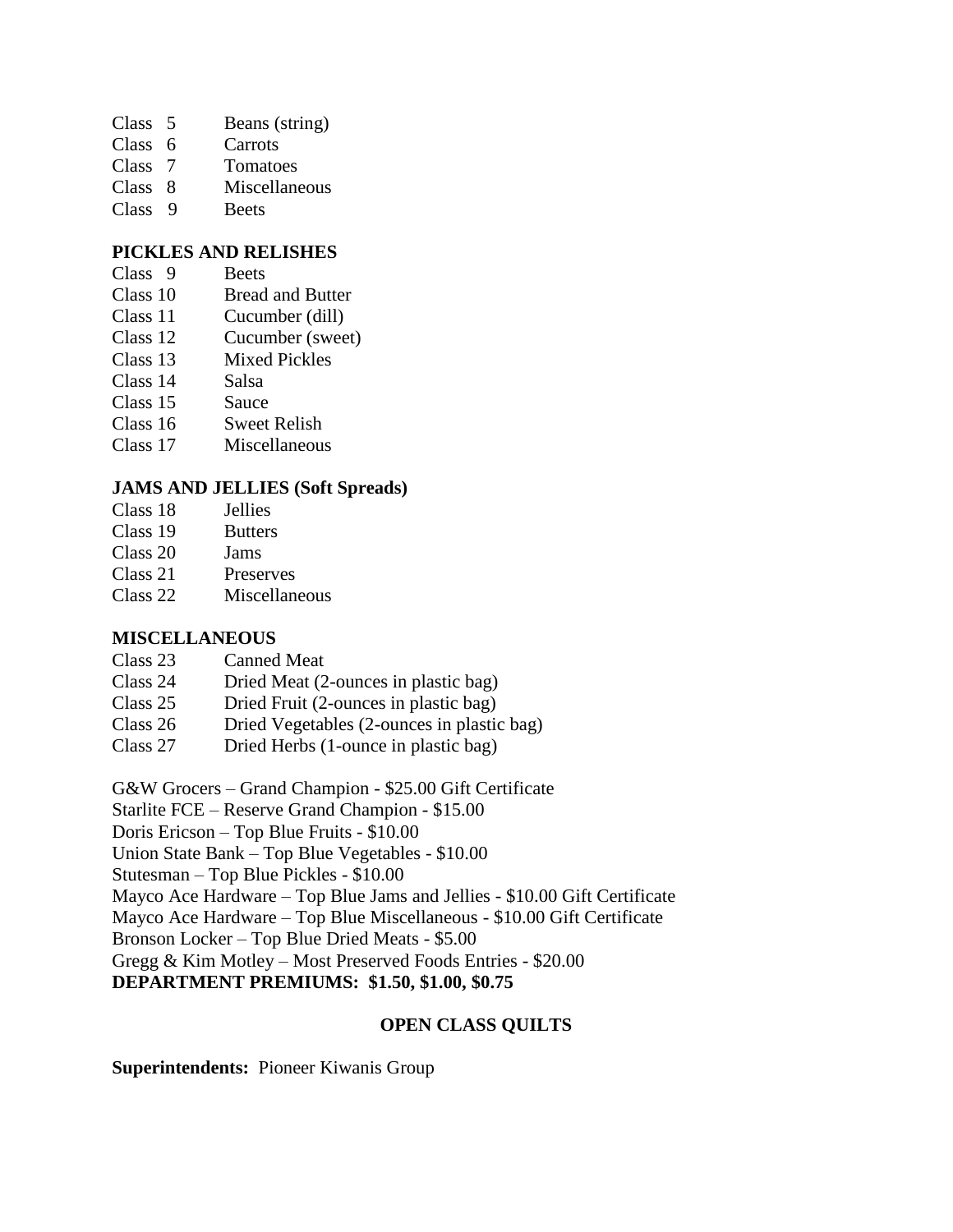- 1. All quilts must have been completed since July 2021.
- 2. Each article must have a small muslin patch sewn on it giving owner's name, address, and telephone number.
- 3. All awards will be selected by the Judge.

# **\*Please mention that you want to be considered for the quilt - any kind - with best sunflower motif or patriotic theme award when entering.**

### **QUILTS 60" or more on shorter side.**

- Class 1 Embroidered/Cross Stitch
- Class 2 Appliqué
- Class 3 Patchwork
- Class 4 Whole Cloth
- Class 5 Machine Quilted by maker
- Class 6 Machine Quilted by a professional
- Class 7 Hand Quilted by individual
- Class 8 Hand Quilted by group
- Class 9 Machine Embroidery
- Class 10 First Quilt
- Class 11 Miscellaneous special effects (photo transfer, folded flowers, embellishments, painted or other)

#### **SMALL QUILTS Less than 60" on longer side.**

- Class 12 Appliqué
- Class 13 Embroidery/Cross Stitch
- Class 14 Patchwork
- Class 15 Youth/Baby Quilt
- Class 16 Miscellaneous (whole cloth, preprinted, other)

#### **MINIATURE 24"x24" or less.**

- Class 17 Appliqué
- Class 18 Patchwork
- Class 19 Miscellaneous, including whole cloth, preprinted

#### **ADDITIONAL**

- Class 20 Wall Hanging (any technique or size)
- Class 21 Oldies but Goodies (previously shown or made before 2000)
- Class 22 Professional (made by one who teaches quilting or sells work)
- Class 23 Senior Citizen (made by quilter after reaching age 65)
- Class 24 Table Topper or Table Runner
- Class 25 First Quilt Project
- Class 26 Mug Rug
- Class 27 Hexagons (any size)
- Class 28 Holiday Item
- Class 29 Quilt on a stick Must be  $9 \times 9$  or smaller.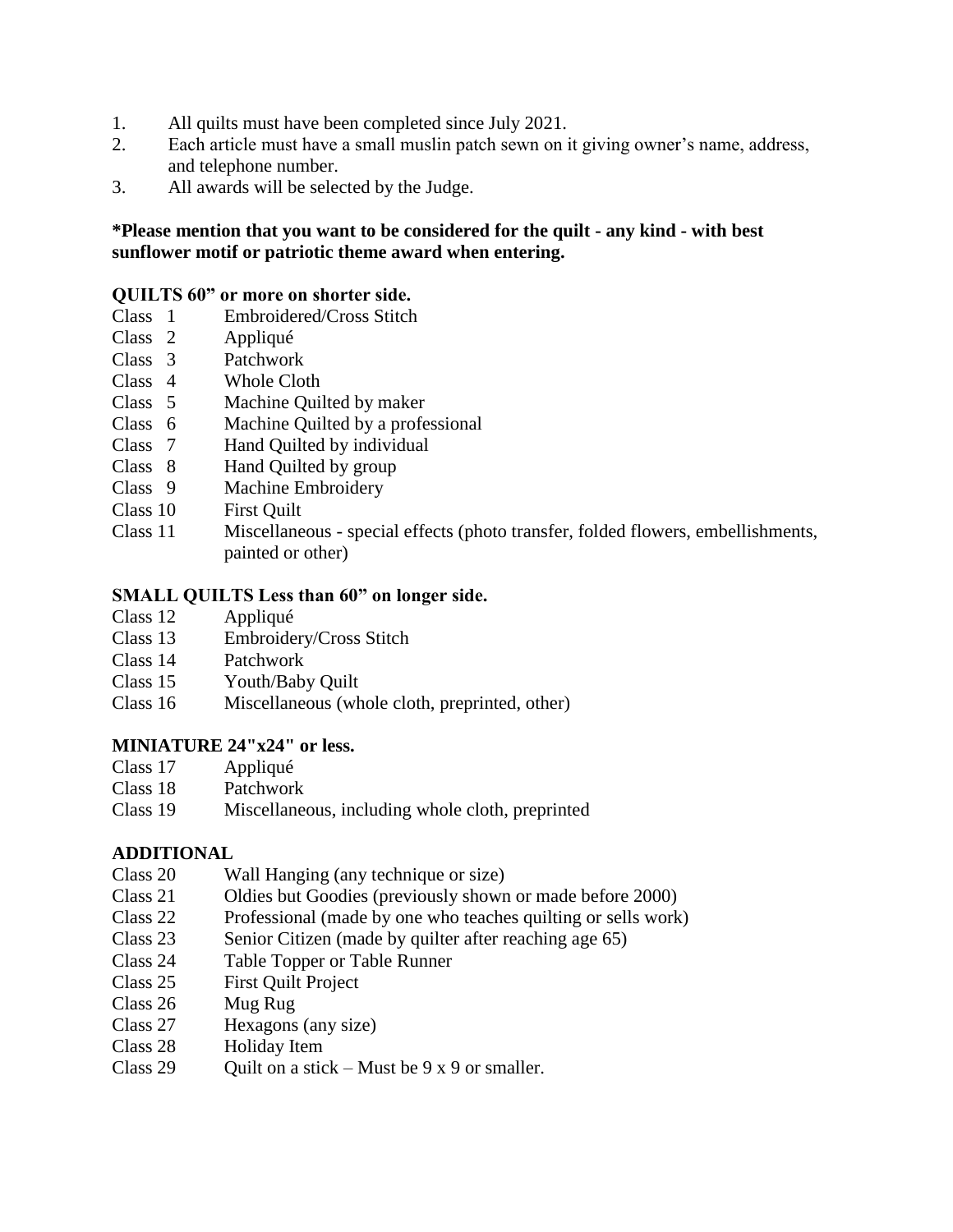# **WOOL**

| Class 30 | Mug Rug             |
|----------|---------------------|
| Class 31 | <b>Table Runner</b> |
| Class 32 | <b>Wall Hanging</b> |
| Class 33 | Miniature           |
| Class 34 | Holiday             |

# **SPECIAL CLASS**

| Class 35<br>Table Runner/Wall Hanging Contest – Gnome Christmas Tree |
|----------------------------------------------------------------------|
|----------------------------------------------------------------------|

1. Every entry will use the same pattern which is available from Jackie Warren, 620-224- 8161, or [jackiewar.fs@g](mailto:jackiewar.fs@)mail.com

Citizens Bank - 1<sup>st</sup> place Table Runner/Wall Hanging Contest - \$50.00 Allen & Jackie Warren -  $2<sup>nd</sup>$  place Table Runner/Wall Hanging contest - \$30.00 Diehl Banwart Bolton CAPs, P.A. – 3<sup>rd</sup> place Table Runner/Wall Hanging Contest - \$20.00 Nine Patch Quilt Shop – Grand Champion - \$25.00 Gift Certificate Presbyterian Village – Reserve Grand Champion - \$15.00 Wilma Graham – Top Blue Large Quilt - \$10.00 Dairy Queen – Top Blue Small Quilt - \$10.00 Gift Certificate Presbyterian Village – Top Blue Miniature Quilt - \$10.00 Presbyterian Village – Top Blue Additional Quilt - \$10.00 Dairy Queen – Top Blue Wool Category- \$10.00 Gift Certificate If a Blue-Ribbon Quilt has not received any other Special Award the following will donate a \$5.00 award Starlite FCE – Top 1 Blue-Ribbon Quilts - \$5.00 Landmark Bank – Top 2 Blue-Ribbon Quilts - \$5.00 each La Hacienda – Top 1 Blue-Ribbon Quilt - \$5.00 Gift Certificate Bolton Law Firm – Top 1 Blue-Ribbon Quilt - \$5.00 Common Ground – Top Blue-Ribbon Quilt - \$5.00 Gift Certificate Bids & Dibs – Top Blue-Ribbon Quilt - \$5.00 Gift Certificate Bronson Locker – Top Blue-Ribbon Quilt - \$5.00 Jackie Warren, Judy Wilson, Terri Williams – Top Blue-Ribbon Quilt - \$5.00 Daughters of the American Revolution – Patriotic Theme Quilt - \$5.00 Mary Ann French – Best Sunflower Quilt - \$5.00 Mary Ann French – Best Sunflower on Table Quilt - \$5.00 **DEPARTMENT PREMIUMS: \$1.50, \$1.00, \$0.75**

#### **OPEN CLASS ANIMAL/LIVESTOCK EXHIBITS**

See General Rules for time and regulations In the event of only one entry in a class, the ribbon and money will be decided by the judge.

#### **OPEN CLASS BEEF**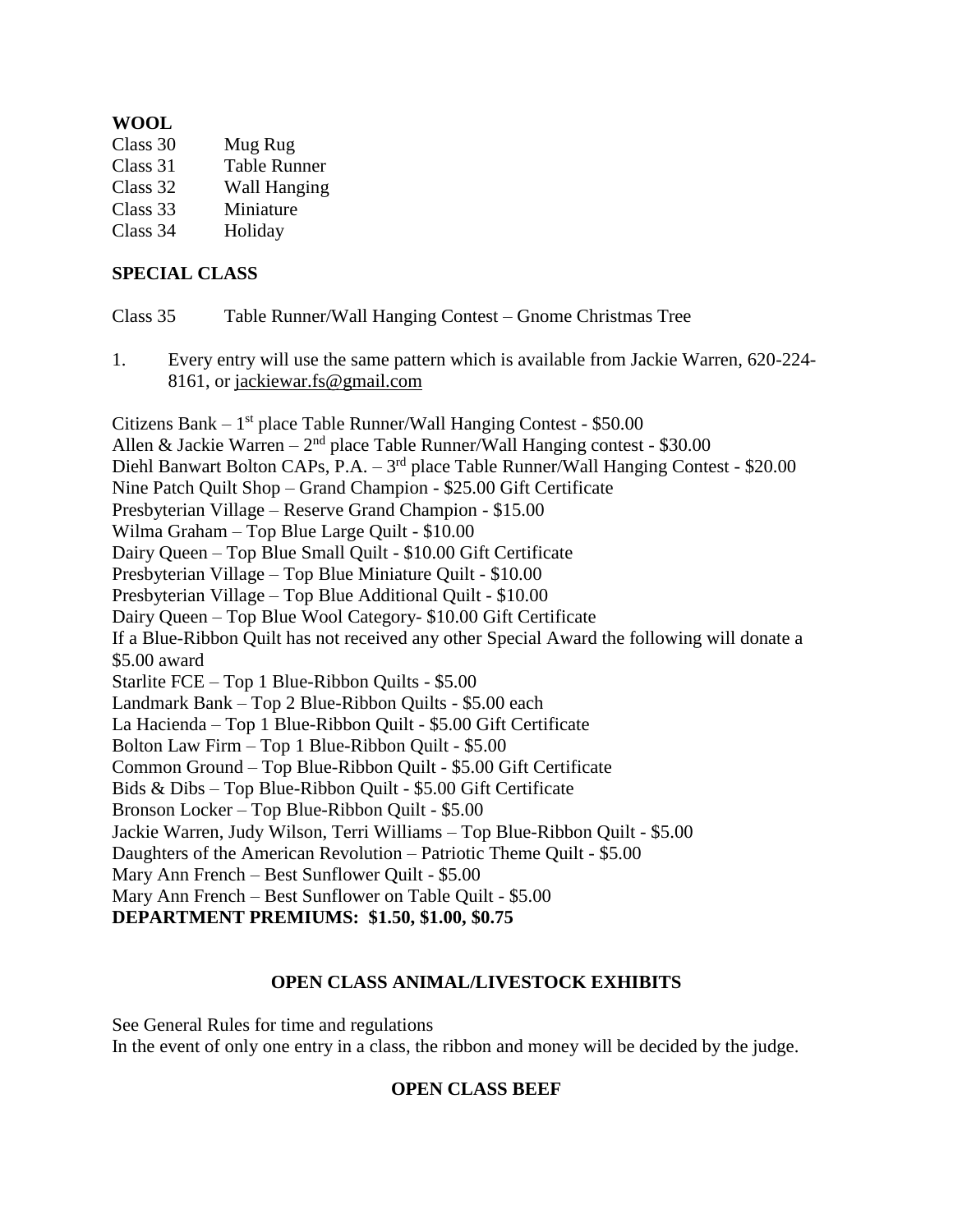# **Superintendent:** John Emmerson

- 1. See General Rules for time and regulations.
- 2. The following classes apply to all recognized breeds.

**HEALTH REQUIREMENTS:** Steers will be examined for ringworm and warts. No tests are required for cattle of Kansas origin.

**CATTLE ORIGINATING from OTHER STATES:** In addition to the general requirements, cattle and bison, except steers and spayed heifers, origination from other states and of test eligible age (females, 18 months of age or older – bulls, 12 months of age or older) must meet one of the following requirements

- 1. Originate from a "brucellosis-free" state.
- 2. Originate in and constitute part of a certified brucellosis-free herd. Herd certification number must be entered on the health certificate.
- 3. Present evidence on the health certificate that the animal has been tested negative for brucellosis by an approved state/federal laboratory within 30 days of the exhibition date.
- 4. All heifers including official calfhood vaccinated that are springer's (expected to calve within two weeks) or have calved are test eligible regardless of age.
- 5. Cattle and bison, except steers, not originating from a tuberculosis-free state shall be tested negative for tuberculosis within 90 days prior to the exhibition date. Breeding cattle from New Mexico, Minnesota and Michigan are required to have a negative TB test. All dairy cattle, 6 months of age or older originating outside of Kansas, must be tested negative for tuberculosis.

| Class 59 | Heifers, dropped after March 1, 2022                         |
|----------|--------------------------------------------------------------|
| Class 60 | Heifers, dropped between September 1, 2021 and March 1, 2022 |
| Class 61 | Heifers, dropped between March 1, 2021 and Sept 1, 2021      |
| Class 62 | Heifers, dropped between September 1, 2021 and March 1, 2021 |
| Class 63 | Heifers, dropped between March 1, 2020 and September 1, 2020 |
| Class 64 | Heifers, dropped before March 1, 2020                        |
| Class 65 | Beef Steer (1,000-pound minimum)                             |
|          |                                                              |

# **DEPARTMENT PREMIUMS: \$5.00, \$3.00, \$2.00**

# **OPEN CLASS BUCKET CALF**

# **Superintendents: Kevin Gleason**

- 1. See General Rules for time and regulations.
- 2. Dismissal time of animals according to set rule No. 4.
- 3. Exhibitor must help manage animal for 60 days.
- 4. If more than 8 animals are in a class the class will be divided by age.

# **Judging Times:**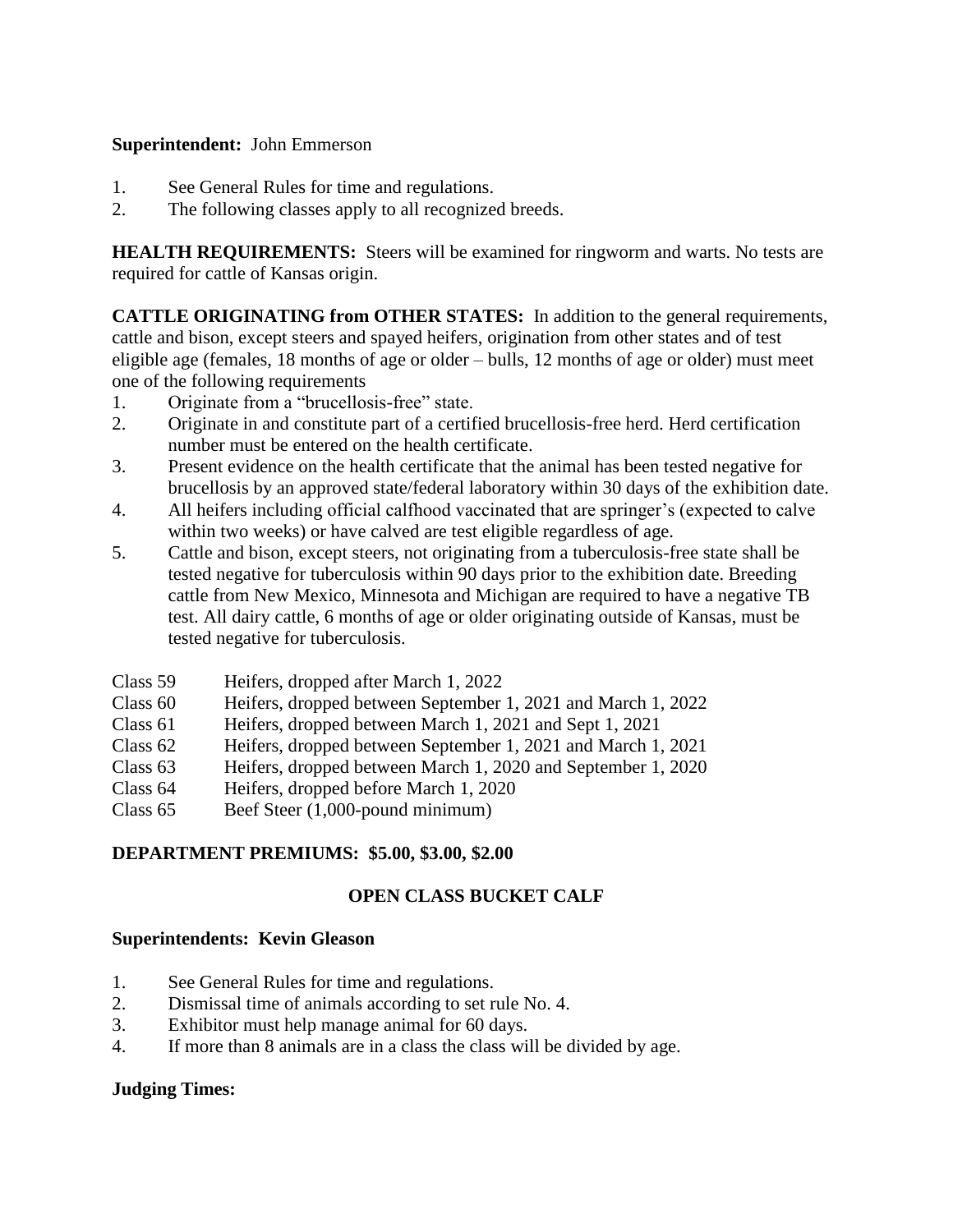# **Dairy Cattle Bucket Calves – Wednesday, July 20 at 8:30 a.m. Beef Cattle Bucket Calves – Wednesday, July 20 at 6:30 p.m.**

- Class 70 Beef Cattle Bucket Calf
- Class 71 Dairy Cattle Bucket Calf
- Class 72 Pee Wee Beef Cattle Bucket Calf age 6 and under Non-Competitive
- Class 73 Pee Wee Dairy Cattle Bucket Calf age 6 and under Non-Competitive

Foster Dairy – Open Class Overall Champion

Foster Dairy – Open Class Overall Reserve Champion

In Memory of Bill and Doris George – Pee Wee Showmanship age 6 and under Non-Competitive

# **DEPARTMENT PREMIUMS: \$5.00, \$3.00, \$2.00**

# **OPEN CLASS DAIRY – CATTLE**

**Superintendents:** Lynda Foster and Addi Foster

- 1. See General Rules for time and regulations.
- 2. Dismissal time of animals according to set rule No. 4.
- 3. The following classes apply to Guernsey, Jersey, Holstein, Brown Swiss, Ayrshire and Milking Shorthorn.
- 4. All cattle entered for exhibition must be recorded or eligible to be recorded. Those cattle that are QE certified will also be eligible to show.
- 5. The date of computing age for cows will be the day of show.
- Class 74 Junior Heifer Calf born, March 1, 2022 to show date
- Class 75 Intermediate Heifer Calf, born December 1, 2021 to February 28, 2022
- Class 76 Senior Heifer Calf, born September 1, 2021 to November 30, 2021
- Class 77 Summer Yearling Heifer, born June 1, 2021 to August 31, 2021
- Class 78 Junior Yearling Heifer, born March 1, 2021 to May 31, 2021
- Winter Yearling Heifer, born December 1, 2020 to February 28, 2021
- Class 80 Senior Yearling Heifer, born September 1, 2020 to November 30, 2020
- Class 81 Junior Champion Female of each breed
- Class 82 Junior Three Best Females all three bred and owned by exhibitor. Senior Yearling and under.
- Class 83 Un-freshened 2-year old cow
- Class 84 Two-year-old cow
- Class 85 Three-year-old cow
- Class 86 Four-year-old cow or over
- Class 87 Senior Champion Female of each breed
- Class 88 Best Uddered Cow (must be lactating-all breeds)
- Class 89 Best Three Females 3 females, any age, all of which must be bred, and at least one, solely owned by exhibitor
- Class 90 Produce of Dam 2 animals, any age, either sex, the produce of one cow
- Class 91 Daughter-Dam 2 animals, dam with her daughter, any age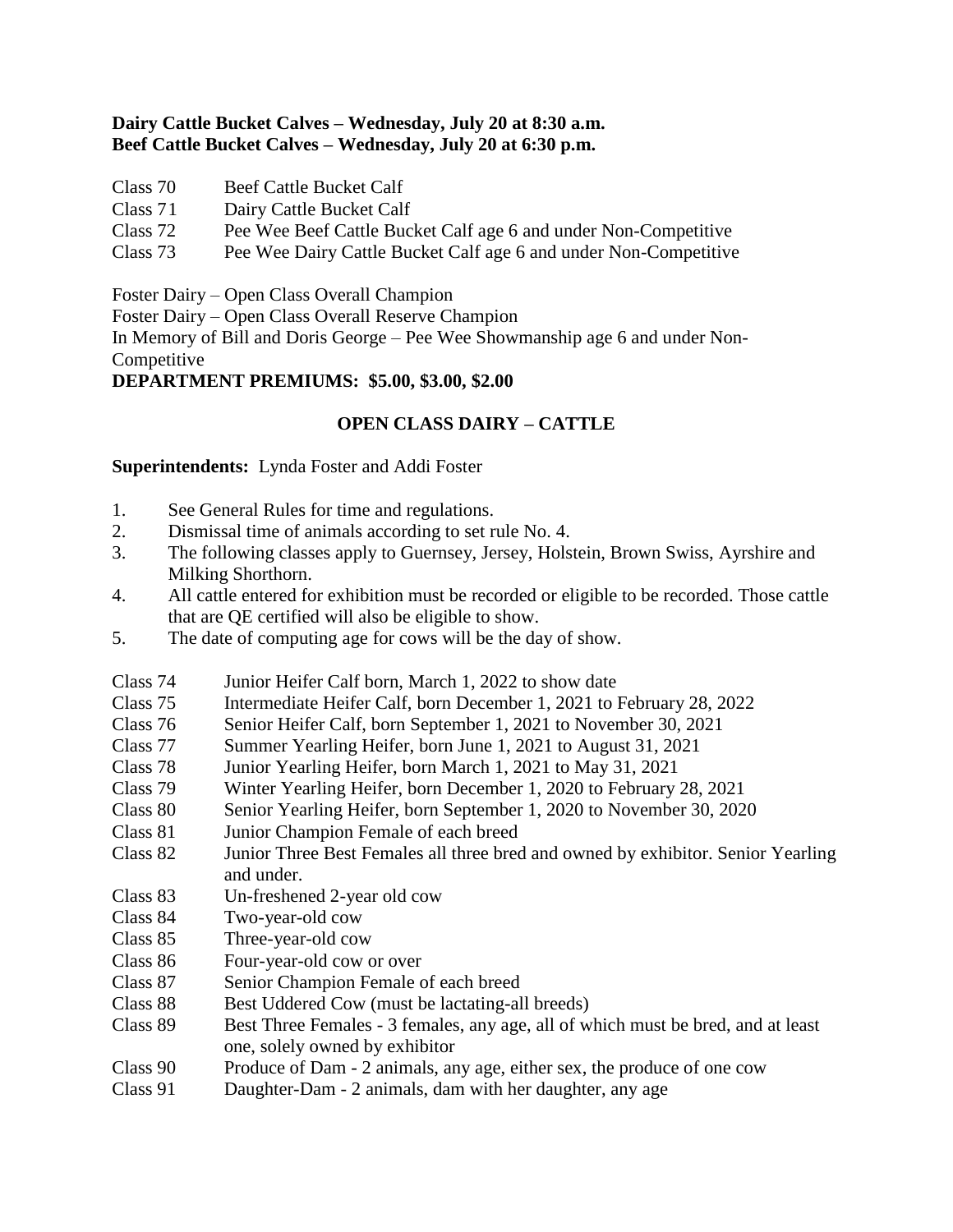Foster Dairy – Open Class Overall Champion and Reserve Champion Heifer. Foster Dairy – Open Class Overall Champion and Reserve Champion Cow. **DEPARTMENT PREMIUMS: \$10.00, \$6.00, \$4.00**

# **OPEN CLASS DAIRY – GOATS**

#### **Superintendents:** Lynda Foster and Addi Foster

- 1. See General Rules for time and regulations.
- 2. Dismissal time of animals according to set rule No. 4.
- 3. Animals required on fairgrounds during fair to be eligible for Showmanship (Age 6 and under). Management prior to fair not required.
- 4. The date for computing age for older goats will be day of show.
- 5. Classes will be shown by breeds in the following order:
	- A) LaMancha
	- B) Nigerian Dwarf
	- C) Nubian
	- D) Oberhasli
	- E) Other Recognized Breeds to include Alpine, Saanen, Toggenburg and grades.

**HEALTH REQUIREMENT:** All sexually intact (does & bucks) and wethers must be identified with an official USDA premise ID tag or registration tattoo.

#### Class 92 A) LaMancha

- 1. Junior Doe born April 1, 2022 to show date
- 2. Intermediate Junior Doe born March 1, 2022 to March 31, 2022
- 3. Senior Junior Doe born September 16, 2021 to February 28, 2022
- 4. Dry Yearlings born September 16, 2020 to September 15, 2021
- 5. Senior Doe, 2 years and under 3
- 6. Senior Doe, 3 years and under 4
- 7. Senior Doe, 4 years and under 5
- 8. Senior Doe, 5 years and older

#### Class 93 B) Nigerian Dwarf

- 1. Junior Doe born April 1, 2022 to show date
- 2. Intermediate Junior Doe born March 1, 2022 to March 31, 2022
- 3. Senior Junior Doe born September 16, 2021 to February 28, 2022
- 4. Dry Yearlings born September 16, 2020 to September 15, 2021
- 5. Senior Doe, 2 years and under 3
- 6. Senior Doe, 3 years and under 4
- 7. Senior Doe, 4 years and under 5
- 8. Senior Doe, 5 years and older

Class 94 C) Nubian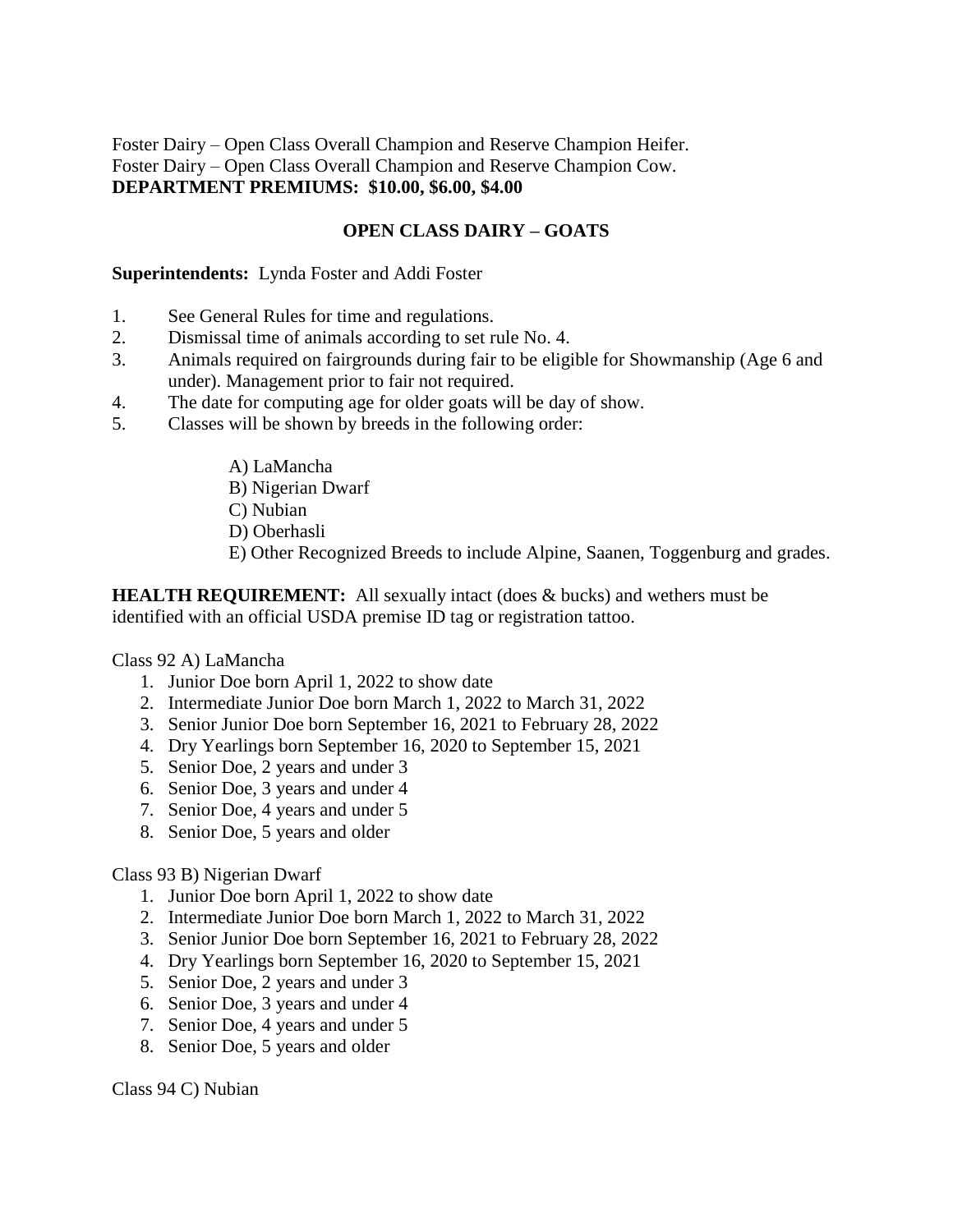- 1. Junior Doe born April 1, 2022 to show date
- 2. Intermediate Junior Doe born March 1, 2022 to March 31, 2022
- 3. Senior Junior Doe born September 16, 2021 to February 28, 2022
- 4. Dry Yearlings born September 16, 2020 to September 15, 2021
- 5. Senior Doe, 2 years and under 3
- 6. Senior Doe, 3 years and under 4
- 7. Senior Doe, 4 years and under 5
- 8. Senior Doe, 5 years and older

Class 95 D) Oberhasli

- 1. Junior Doe born April 1, 2022 to show date
- 2. Intermediate Junior Doe born March 1, 2022 to March 31, 2022
- 3. Senior Junior Doe born September 16, 2021 to February 28, 2022
- 4. Dry Yearlings born September 16, 2020 to September 15, 2021
- 5. Senior Doe, 2 years and under 3
- 6. Senior Doe, 3 years and under 4
- 7. Senior Doe, 4 years and under 5
- 8. Senior Doe, 5 years and older

Class 96 E) Other Recognized Breeds include Alpine, Saanen, Toggenburg and Grades

- 1. Junior Doe born April 1, 2022 to show date
- 2. Intermediate Junior Doe born March 1, 2022 to March 31, 2022
- 3. Senior Junior Doe born September 16, 2021 to February 28, 2022
- 4. Dry Yearlings born September 16, 2020 to September 15, 2021
- 5. Senior Doe, 2 years and under 3
- 6. Senior Doe, 3 years and under 4
- 7. Senior Doe, 4 years and under 5
- 8. Senior Doe, 5 years and older

Class 97 Pee Wee Showman age 6 and under Non-Competitive

Foster Dairy – Open Class Overall Champion

Foster Dairy – Open Class Overall Reserve Champion

Pat Murphy Family – Pee Wee Showmanship (age 6 and under) Non-Competitive

# **DEPARTMENT PREMIUMS: \$5.00, \$3.00, \$2.00**

### **OPEN CLASS DOGS**

#### **Superintendents**: Zach Ross

- 1. See General Rules.
- 2. No facilities are available to keep dogs during the fair. They must be brought to the contest and return home following the show.
- 3. Dogs will be judged at 8:00 a.m., Saturday, July 16.
- 4. Any abuse of dogs on grounds, or in the ring, will result in disqualification.
- 5. No dog in season will be allowed to show.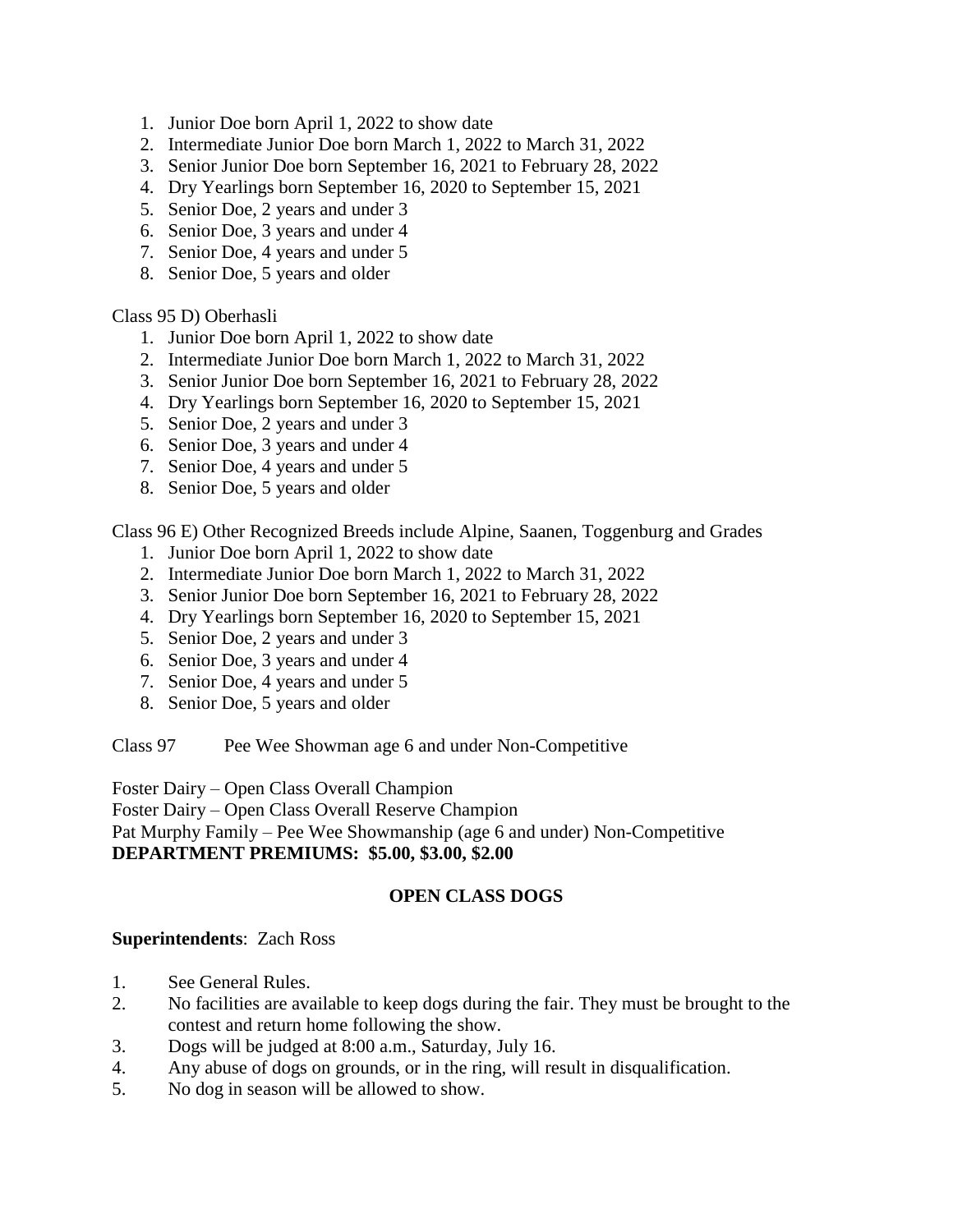- 6. Any dog fouling in the ring will automatically receive a white ribbon.
- 7. Baiting dogs is not allowed.
- 8. Choke chain or soft training collar and leather or web lead are to be used for obedience classes.
- 9. Show leads on (dead ring) should be used in showmanship classes.
- 10. 4-H members may not use the same dog in both open and 4-H divisions.

**HEALTH REQUIREMENT:** No sick dog will be allowed to show. All dogs must be immunized for Bordetella, Distemper, Hepatitis, Leptospirosis, Parainfluenza, Parvo Virus and Rabies. Proof of vaccination must be presented at entry time if the dog has not participated in the obedience classes scheduled prior to the County fair.

### **SHOWMANSHIP**

- 1. Care and Understanding of Dog
- 2. Showing of Dog.

Class 120 Open Division

### **OBEDIENCE**

- 1. Heel on leash and figure 8
- 2. Stand for examination
- 3. Heel
- 4. Recall and finish
- 5. Long sit (1 minute)
- 6. Long down (3 minutes)

Class 122 Off lead

#### **AGILITY**

| Class $123$ | On lead  |
|-------------|----------|
| Class 124   | Off lead |

#### **RALLY OBEDIENCE must be 10 years of age and older.**

| Class 125   | On lead  |
|-------------|----------|
| Class $126$ | Off lead |

#### **DEPARTMENT PREMIUMS: \$2.00, \$1.00, \$.75**

#### **OPEN CLASS MEAT GOATS**

#### **Superintendent:** Wilma Hibdon

Meat goats are goats bred for meat purposes. Does or Wethers of any breed will be judged on merits for meat purposes.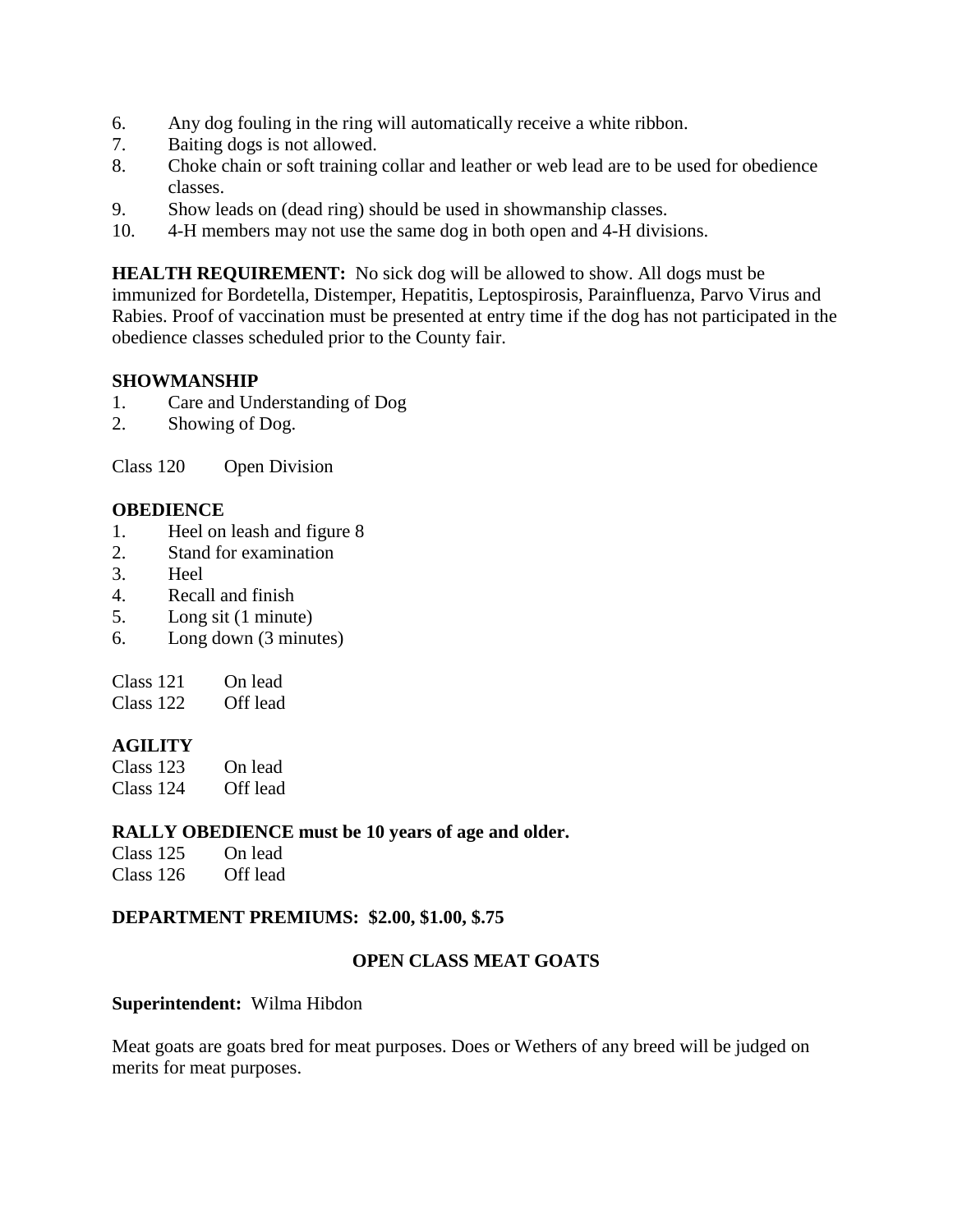- 1. See General Rules for time and regulations.
- 2. Goats must have milk teeth in place at the time of fair. Market goats must be less than 1 year of age.
- 3. Goats must be dehorned or if horned, the horns must be tipped (not less than the diameter of a dime at the end.)
- 4. Goats must be slick shorn above the knee and hock.
- 5. Animals are shown with collars or halter and lead in the class.
- 6. Meat goats shown in meat classes cannot be shown in dairy classes and dairy goats shown in the dairy classes cannot be shown in the meat classes.
- 7. **Market classes will be divided by weight NOT by breed.**
- 8. Animal required on fairgrounds during fair to be eligible for Showmanship (Age 6 and under). Management prior to fair not required.

**HEALTH REQUIREMENT:** All Meat Goats must be identified with an official USDA premise ID tag or registration tattoo.

- Class 36 Market Goat
- Class 37 Breeding Doe under 6 months
- Class  $38$  Breeding Doe 6 months 6 months to 12 months
- Class 39 Pee Wee Showmanship age 6 and under Non-Competitive

Wilma Hibdon – Pee Wee Showmanship age 6 and under Non-Competitive **DEPARTMENT PREMIUMS: \$5.00, \$3.00, \$2.00**

### **OPEN CLASS POULTRY**

#### **Superintendent:** Sue Reinecke

- 1. See General Rules for time and regulations.
- 2. No prizes will be awarded when entry is unworthy by judge's decision. If only one entry in a class, the ribbon will be determined by the judge.
- 3. Exhibitors will be responsible for taking care of feeding and watering their own poultry.
- 4. Each exhibitor is limited to one entry in a class.
- 5. Exhibitors are responsible for dumping cage trays before leaving the fair grounds on Saturday.

**HEALTH REQUIREMENT:** All poultry must be Pullorum Typhoid tested before fair in order to show as we will not be testing at check in. Testing must be done within 90 days prior to fair. A testing date will be made free of charge, prior to fair. Contact the Southwind Extension Office for details

| Class 95  | Large Fowl Standard Breed Cockerel – less than one year old   |
|-----------|---------------------------------------------------------------|
| Class 96  | Large Fowl Standard Breed Cock – one year and older           |
| Class 97  | Large Fowl Standard Breed Pullet – less than one year old     |
| Class 98  | Large Breed Fowl Standard Breed Hen – one year and older      |
| Class 99  | Production Pen Meat Three Birds Same Sex (hybrids allowed)    |
| Class 100 | Production Pen Laying Three Pullets or Hens (hybrids allowed) |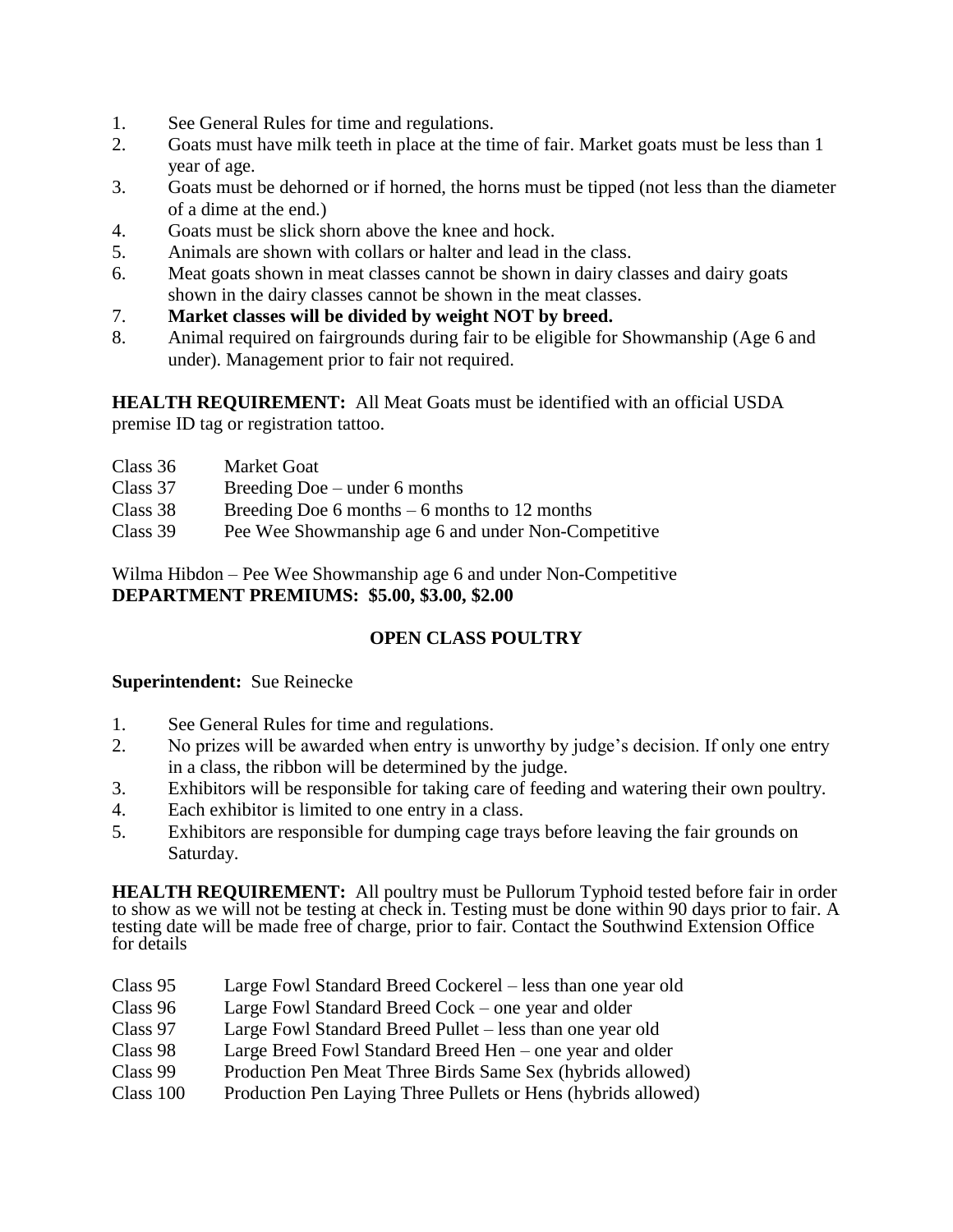- Class 101 Bantam Cockerel one year old and under
- Class 102 Bantam Cock one year old and over
- Class 103 Bantam Pullet less than one year old
- Class 104 Bantam Hen one year old and older
- Class 105 Turkey one bird any breed either sex
- Class 106 Duck one bird any breed either sex
- Class 107 Goose one bird any breed either sex
- Class 108 Pigeon one bird any breed either sex

Locust Hill LaManchas – Open Class Overall Champion - \$15.00 Locust Hill LaManchas – Open Class Overall Reserve Champion - \$10.00 **DEPARTMENT PREMIUMS: \$2.00, \$1.00, \$.75**

### **OPEN CLASS RABBITS**

#### **Superintendent:** Lori Guilfoyle

- 1. See General Rules.
- 2. Rabbits will be judged at 8:00 a.m., Tuesday, July 19. Exhibitor is to present rabbit to judge.
- 3. Exhibitors will be responsible for taking care of feeding and watering their own rabbits.
- 4. All rabbits will be divided into age classes (junior, intermediate, and senior) and judged according to their breed standard as listed in the ARBA "Standard of Perfection". Only breeds recognized by ARBA may be shown.
- 5. Exhibitors may enter no more than two rabbits per class with a maximum of eight rabbits in the open class division at the County Fair.
- 6. Exhibitors are responsible for dumping cage trays before leaving the fair grounds on Saturday.

**HEALTH REQUIREMENT:** Rabbits must be healthy and free of disease or they may be rejected at time of entry.

Class 111 Junior Doe (under six months of age). Class 112 Intermediate Doe (six-eight months of age) only breeds of American, Giant Angora, Californian, Champagne, Checkered Giant American Chinchilla, New Zealand, Palomino, Satin, and other commercial and giant breeds. Class 113 Senior Doe (eight months of age and older for breeds in intermediate; six months and over for other breeds). Class 114 Junior Buck (under six months of age). Class 115 Intermediate Buck (six-eight months of age) only breeds as listed under class 112. Class 116 Senior Buck (eight months of age and older for breeds in intermediate; six months and over for other breeds). Class 117 Meat Pen (three rabbits, same breed) Maximum weight five pounds each. Will be judged on meat quality.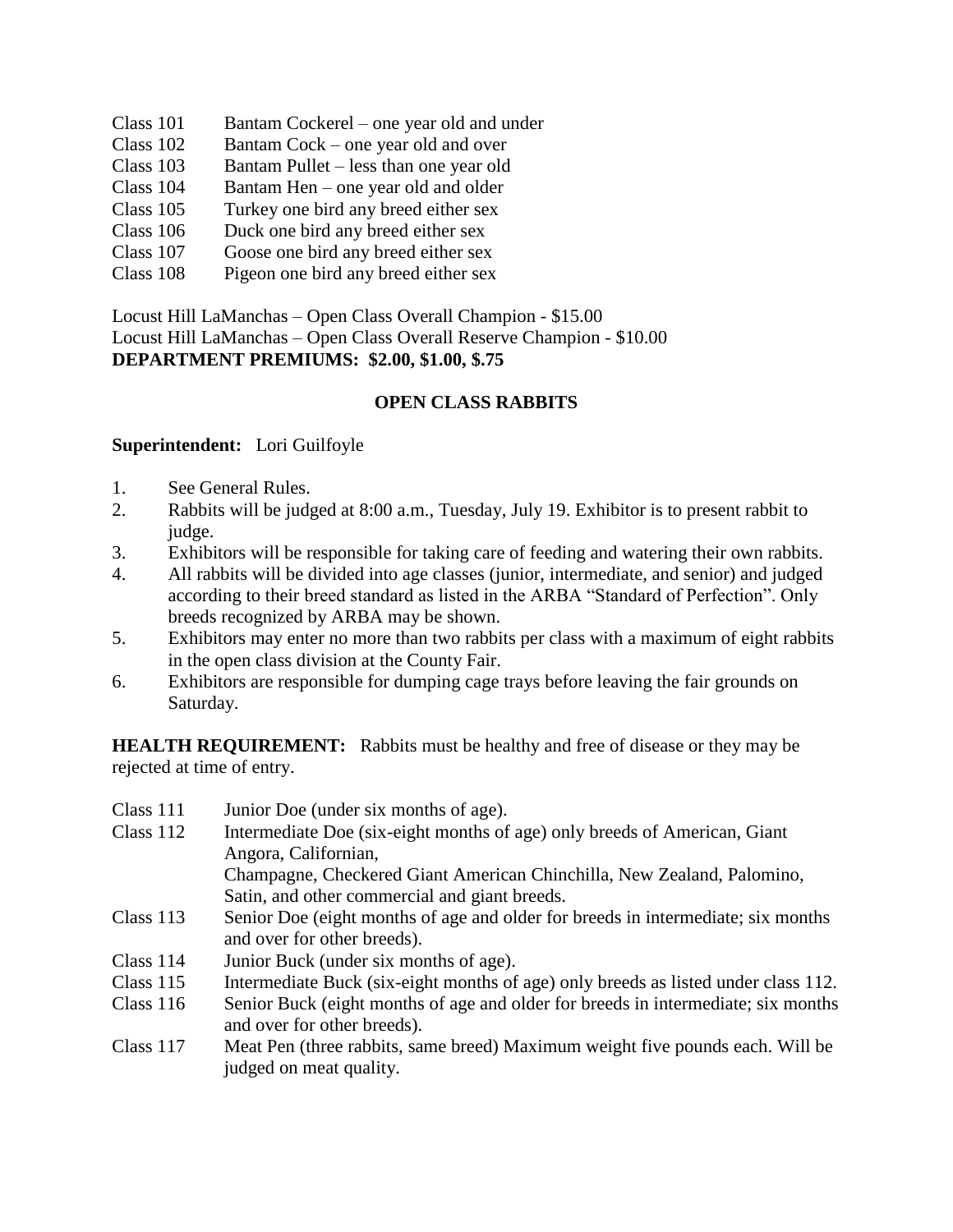The SGT Group, Print and Promotional Supplier – Open Class Champion - \$15.00 The SGT Group, Print and Promotional Supplier – Open Class Reserve Champion - 10.00 **DEPARTMENT PREMIUMS: \$1.50, \$1.00, \$.75**

### **OPEN CLASS SHEEP**

#### **Superintendent:** Wilma Hibdon

- 1. See General Rules for time and regulations.
- 2. The base date for computing the age of sheep shall be January. 1.
- 3. Animal required on fairgrounds during fair to be eligible for Showmanship (Age 6 years and under). Management prior to fair not required.
- 4. The following classes apply to each recorded breed.
- 5. See also 4-H Sheep Rules.

**HEALTH REQUIREMENT:** Sheep will be examined for lamb fungus. All Sheep must be identified with an official USDA premise ID tag.

- Class 33 Ewe Lamb under 6 months
- Class 34 Ewe Lamb 6 months to 12 months
- Class 35 Market Lamb

Class 36 Pee Wee Showmanship age 6 and under Non-Competitive

Wilma Hibdon – Pee Wee Showmanship age 6 and under Non-Competitive **DEPARTMENT PREMIUMS: \$5.00, \$3.00, \$2.00**

### **OPEN CLASS SWINE**

### **Superintendent:** Terry Nading

- 1. See General Rules and regulations.
- 2. Animal required on fairgrounds during fair to be eligible for Showmanship (Age 6 and under). Management prior to fair not required.
- 3. The following classes apply to all recorded breeds.

**HEALTH REQUIREMENT:** A negative pseudo rabies and brucellosis test are not required

for Kansas origin swine.

- Class 50 Market Hogs
- Class 51 Breeding Gilts
- Class 52 Pee Wee Showmanship age 6 and under Non-Competitive

Larry and Kathleen Gilliland – Pee Wee Showmanship (age 6 and under) Non-Competitive **DEPARTMENT PREMIUMS: \$5.00, \$3.00, \$2.00**

### **2022 BOURBON COUNTY FAIR**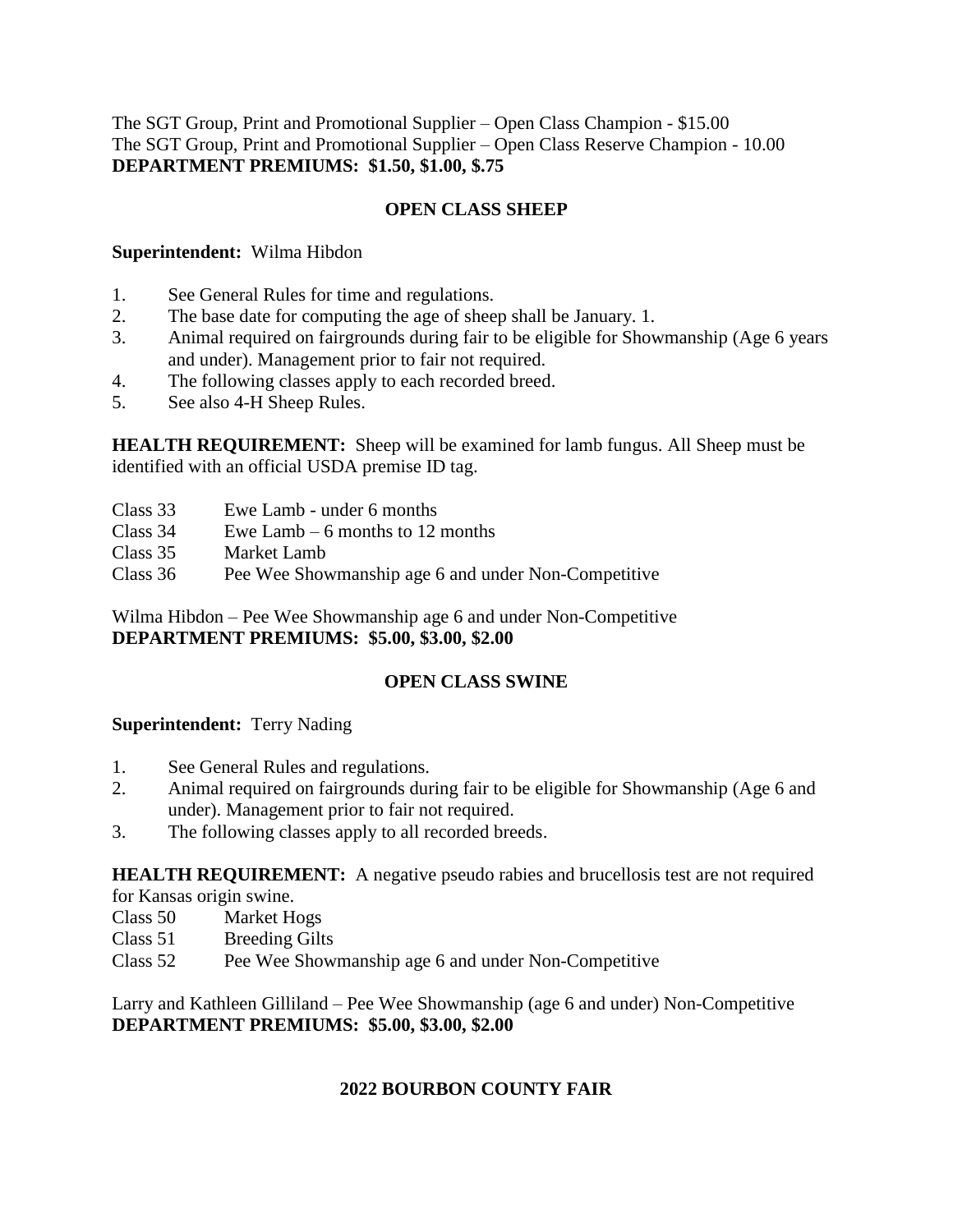### **4-H GENERAL RULES**

- 1. Bourbon County 4-H members who completed enrollment on the 4-H online website by December 1, 2021 are eligible to exhibit at the Bourbon County Fair.
- 2. Each 4-H exhibitor must submit entries through the Fair Entry system by July 1, **NO EXCEPTIONS**. List each class you would like to exhibit an entry in. If more than one entry per class is allowed, each entry must be listed separately in the Fair Entry system.
- 3. All entries must be from the current 4-H year, work of the 4-H'er and owned solely by the exhibitor, except for horses.
- 4. Class and Showmanship Divisions: 4-H/FFA age before January 1, 2022.
	- Senior 14 and older
	- Intermediate 10-13
	- Junior 7-9
- 5. An entry tag is to be attached to each exhibit entered in the Cloverleaf Event Center with tape, string, or rubber band. Entry tags can be picked up from the Extension Office July 7-13, 2022.
- 6. All 4-H entries will be judged as a purple, blue, red or white ribbon and paid according to the amount listed for each division. The judge's decision is final.
- 7. Exhibits by members age 9 years and older earning a purple ribbon may be eligible for the Kansas State Fair. 4-H members are responsible for checking with the Southwind District Fort Scott Office for eligibility before August  $10<sup>th</sup>$ .
- 8. Educational Exhibits: Must be related to the 4-H project. Content pertains to some phase, result, story information or promotion of the 4-H project. Exhibit Criteria: Posters must be flat and no larger than 22"x28", displays standard tri-fold boards, no larger than 3'x4', notebooks must be current 4-H year. No card table displays are allowed. Name, district, age and year in project should be in a prominent location on the exhibit.
- 9. **Copyright Laws:** Exhibitors using copyrighted materials whenever possible by originating their own work. Exhibitors should use with caution a copyrighted and/or trademarked product or service (a brand name, label or product). A copyright and trademark are legal methods used by writers, artists, corporations and others to protect their original work. Protected items may range from books to music, logos to computer graphics. Copyrighted and/or trademarked materials used in displays, demonstrations, posters or other activities will be disqualified and will not be displayed or receive ribbons or premium. The use and inclusion of specific brand names for educational purposes does not imply endorsement or refusal by the Department of 4-H Youth Development, Kansas State University Agriculture Experiment Station and Cooperative Extension Service or the State of Kansas
- 10. All exhibits are to remain on the fairgrounds from the time of entry until scheduled release. **NO EXCEPTIONS.** If exhibit is removed premiums and prizes will be forfeited.
- 11. Neither the Bourbon County Fair Association Inc., Southwind Extension District nor 4-H Youth Development are liable for the loss or damage of any personal property.
- 12. Superintendents, Extension Agents and Fair Board are not responsible for exhibits left after exhibit release.
- 13. Please see General Information and Open Class rules.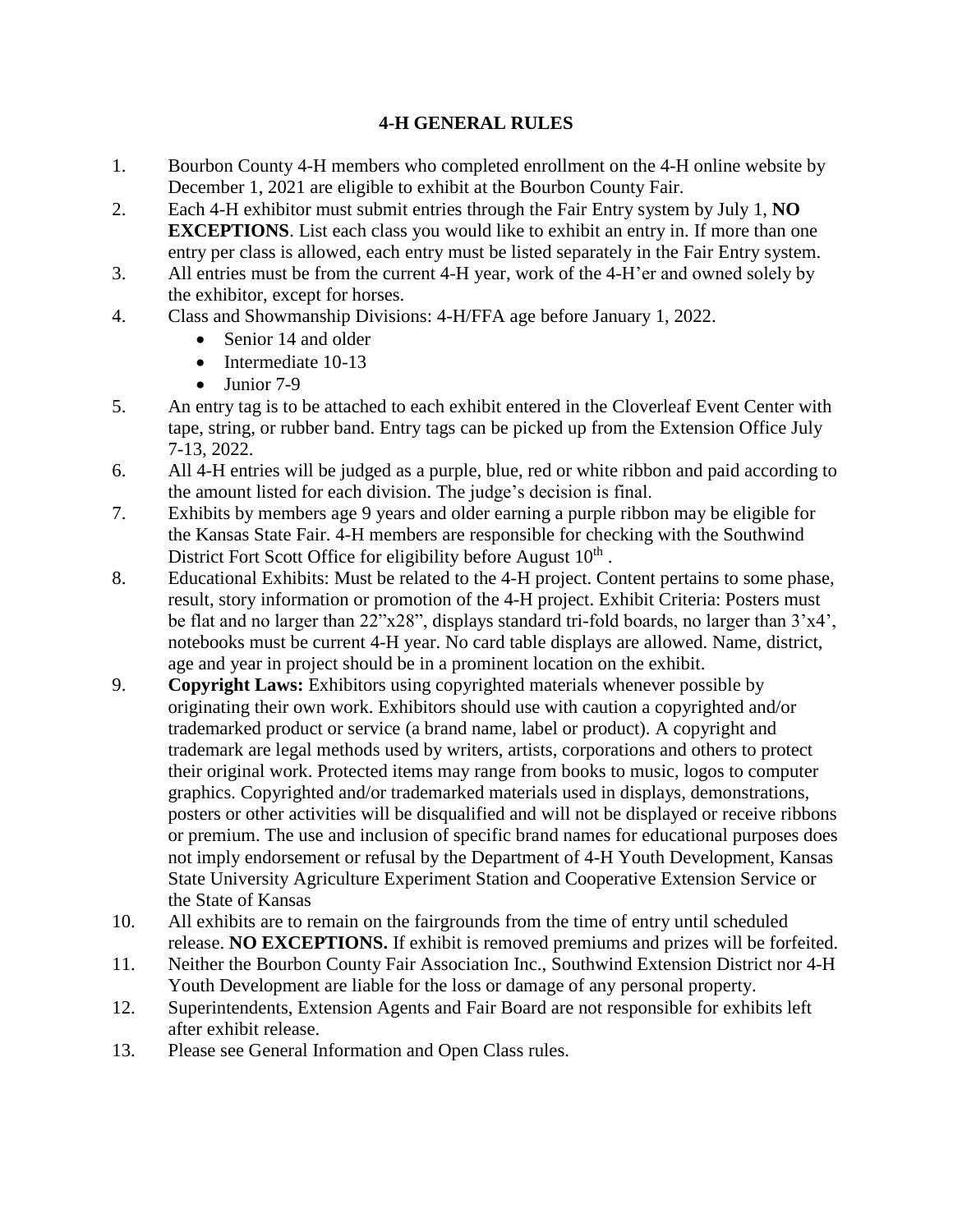#### **SOUTHWIND EXTENSION DISTRICT – FORT SCOTT OFFICE**

Jennifer Terrell: Extension Agent, 4-H Youth Development Chad Guthrie: Extension Agent, Crop Production Joy Miller: Extension Agent, Family Consumer Science Pat Simpson: Office Professional, 4-H Content Manager

**Bourbon County 4-Her's would like to say Thank you to all the individuals and businesses who support the 4-H program by providing awards, volunteering throughout the year, and attending 4-H events and the Bourbon County Fair.**

#### **4-H YOUTH DEVELOPMENT PROGRAM**

### **4-H MOST FAIR EXHIBITS**

#### **Special Prize Money for Most 4-H Exhibits**

In Memory of Barbara Coyan, by her daughter Bernetta Stewart

Most Fair Exhibits Girl - Award and \$50.00 Most Fair Exhibits Boy - Award and \$50.00 Second place Girl - \$25.00 Second place Boy - \$25.00 Third place Girl - \$10.00 Third place Boy - \$10.00

### **4-H CLUB DEPARTMENT**

#### **All equipment and materials are the responsibility of the club. Exhibits are not eligible for State Fair.**

Basis of Awards:

I. EDUCATIONAL VALUE: (a) Presents suggestions, striking facts of clinching arguments, simple in form, quickly grasped and ease of accomplishments; (b) Shows extent to which 4-H work involved meets a fundamental need; (c) Promotes decision and action - gives yields, savings, in-creased returns or other benefits that adoption of practices represents; (d) NO commercial or political party signs of ANY KIND are allowed.

II. INTEREST AND ORIGINALITY: (a) Defines clearly one central idea; (b) Holds interest of people until they have read or observed essentials of the materials presented; (c) Uses familiar illustrative material; (d) Uses method demonstration or simple contrast; (e) Presents original, unusual or striking method of exhibition. Uses life, motion, color or light to emphasize the central idea presented; and (f) Clubs should strive for original work, avoiding copyrighted material. Written copyright permission is to be obtained and attached to the exhibit if copyrighted material is used.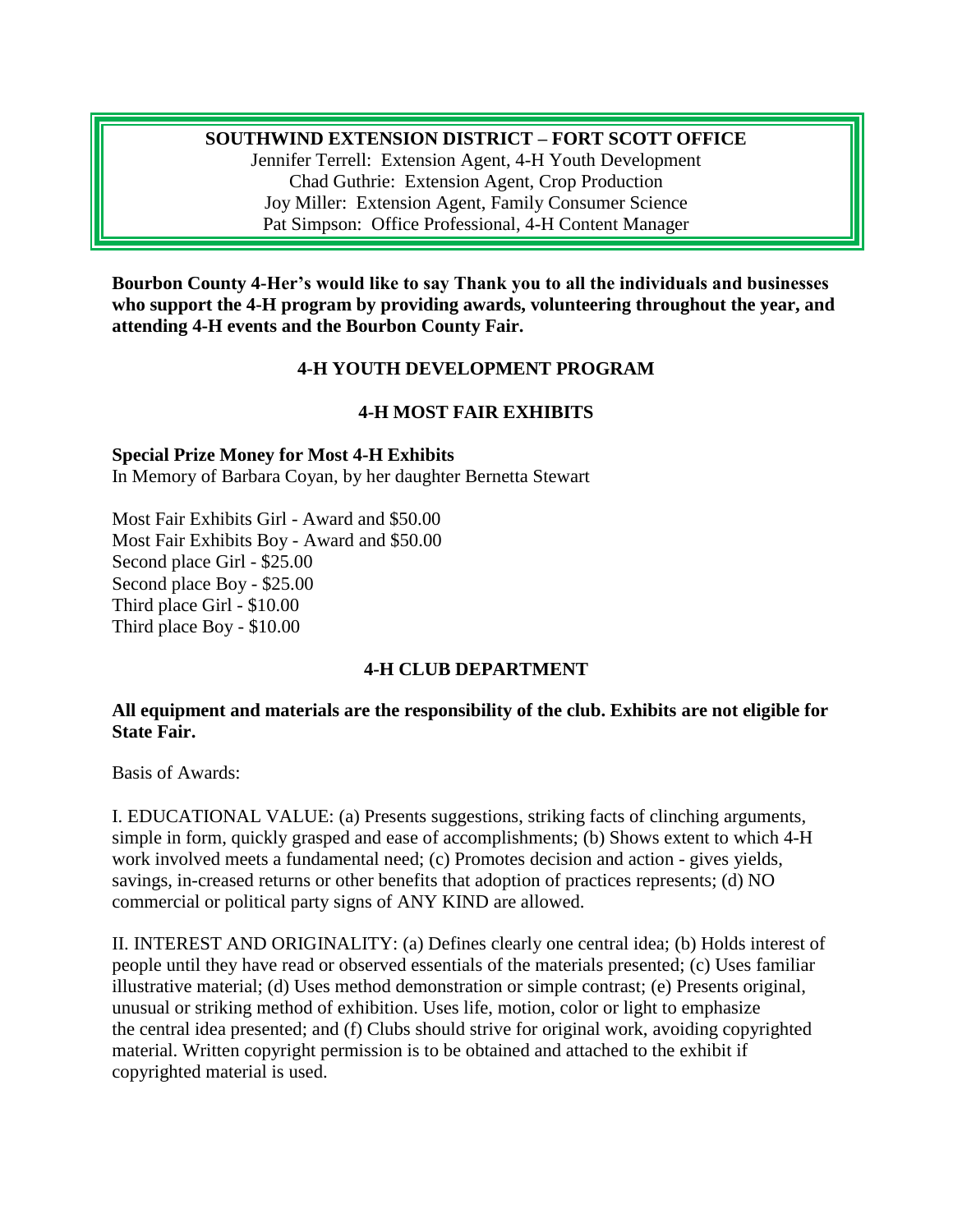III. APPEARANCE: (a) Title sign showing subject or exhibit; (b) General appearance, artistic, neat and attractive.

IV. QUALITY OF DISPLAY MATERIAL: (a) Maps, labels, and charts designed to feature effectively the work or practices presented. Consider size of letters and cards in relation to importance of idea; (b) Quality of products grown or articles made; and (c) NO hay/straw bales allowed due to fire code for indoor exhibit.

### **4-H CLUB BANNER** (See Basis of Awards above.)

- 1. One entry per club. Must be pre-entered in the Fair Entry system.
- 2. Banners are a two-dimensional display; three-dimensional objects may not be attached. Banner must be minimum of 12 square feet and maximum of 16 square feet, with minimum of 3 feet on one side.
- 3. Can be viewed and read (if words are used) at a distance up to 20 feet, 2" high letters are suggested.
- 4. Banners must be hung on a rod strong enough to support the banner and ready to hang.
- 5. A label is to be attached to the back lower left-hand corner of the banner, giving the name of the club and year. Waterproof ink prevents smearing and is recommended for the label.
- 6. Banner must be displayed by 8:30 a.m. on Monday, July 18.

### **4-H CLUB TABLE DISPLAY** (See Basis of Awards above.)

- 1. One entry per club. Must be pre-entered in the Fair Entry system.
- 2. Each table display should illustrate or demonstrate a phase of work being practiced by the 4-H club members within the club represented.
- 3. Table display must be set up by 8:30 a.m. on Monday, July 18.

# **DIVISION - CLASSES**

- 4-H Club Banner
- 4-H Club Table Display

### **SPONSORS AND AWARDS**

Uniontown Ruritan Club – Overall Champion Club Banner - \$25.00 Ag Reality – Overall Reserve Champion Club Banner - \$10.00 Uniontown Ruritan Club – Overall Champion Club Table Display - \$25.00 Rogers Body Shop – Overall Reserve Champion Club Table Display - \$10.00 Henry and Doris Ericson – Top Club Table Display Promoting 4-H - \$5.00 Thursday Night Live FCE – Top Club Table Display Promoting 4-H - \$5.00 **DEPARTMENT PREMIUMS: \$5.00, \$3.00, \$2.00**

# **4-H CLUB BARNYARD OLYMPICS**

- 1. 4-H members (only) must enter the Barnyard Olympics individually via the Fair Entry system.
- 2. Teams will then be randomly created with a person from each of the following age groups (age as of January 1): 7-9, 10-12, 13-15, and 16-18. If there is an uneven number of age group participants, teams will be adjusted under the advisement of Extension Agents and 4-H Council Officers.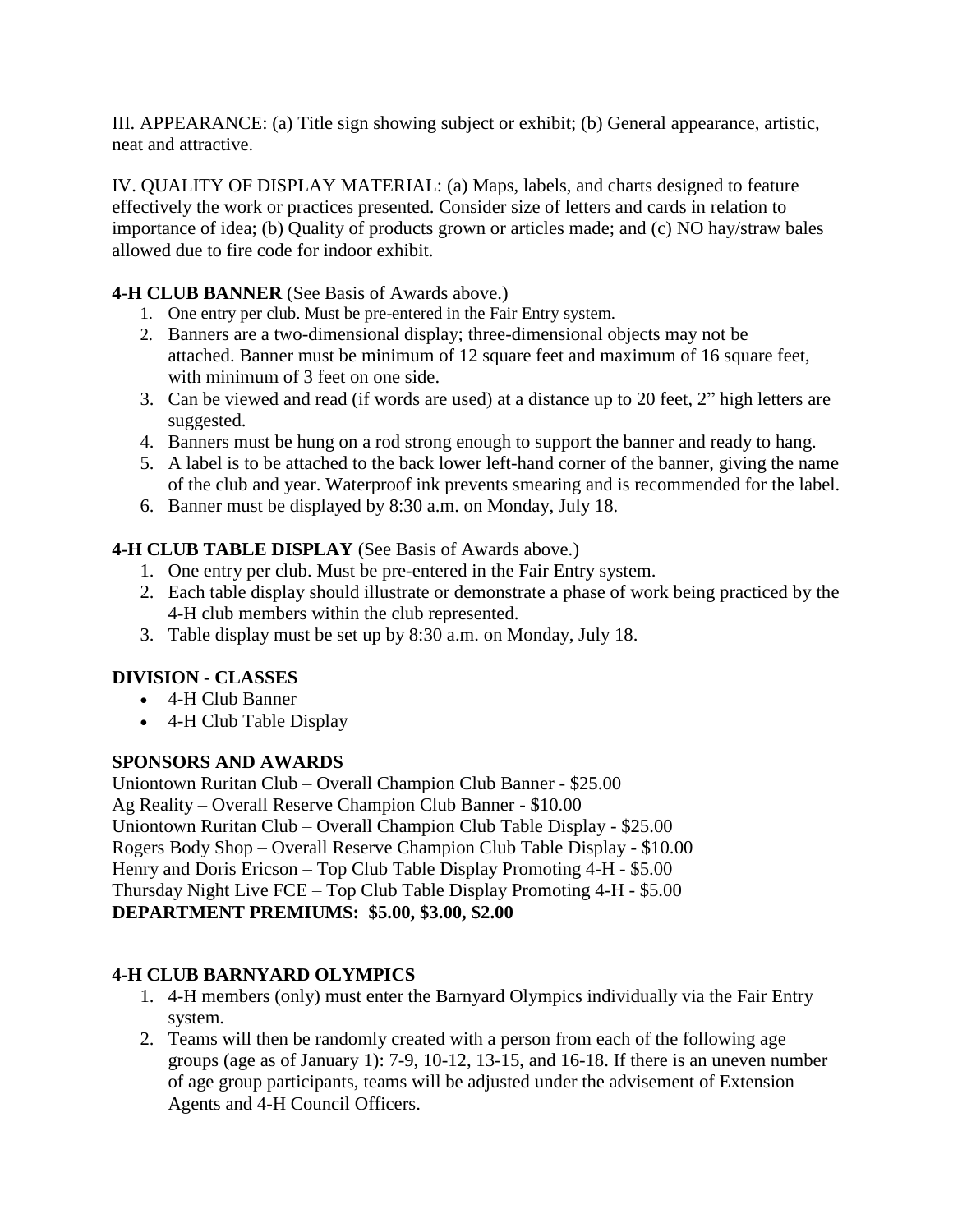3. Every participant will receive a free beverage sponsored by 4-H Council and the winning team will receive a top prize to be determined by Event Sponsor.

### **DIVISION - CLASSES**

- Age  $7-9$
- Age 10-12
- Age 13-15
- Age 16-18

### **SPONSORS AND AWARDS**

Bob and Glenda Miller - 1<sup>st</sup> Place Team Prizes to be awarded

# **4-H CLOVERBUD CORNER: 4-H Cloverbuds age 5-6**

#### **Superintendent:** Beth Snyder **Assistant Superintendents:** Traxtin Foulk, Ryan Murphy

- 1. Exhibitors must be enrolled in the 4-H Cloverbud project.
- 2. 4-H Cloverbuds are encouraged to bring two projects/items to the 4-H Cloverbud Corner
- 3. Each project/item should be labeled with name, age and 4-H Club.
- 4. Check exhibits in with the 4-H Miscellaneous Superintendent in the Cloverleaf Event Center.
- 5. All exhibits will receive a Cloverbud participation ribbon.

# **4-H CLOTHING AND TEXTILES DEPARTMENT**

### **Superintendents:** Ronda Bailey, Marge Madison, Linda Minor **Assistant Superintendents:** Kenzie Murphy

- 1. Pre-cut kits are acceptable in all clothing classes.
- 2. Recycled Clothing project: Remaking/redesigning a garment must be sewn and made of at least 50% recycled material. A 3"x5" index card MUST accompany entry describing the recycled materials and how they were used in the item. A "before" picture of the garment or item being recycled is required for judging and should be attached to judging form.
- 3. Label each piece of a constructed garment or article as follows: (a) use a  $3''x2-1/2''$ piece of cloth; (b) Label must contain name and district/county; (c) Attach label to the center back of neck or center back of waistband.
- 4. Garments shall be carefully laundered or cleaned and pressed before being exhibited.
- 5. Each skirt, slacks and shorts should be placed on a hanger ready for display.
- 6. For educational exhibits, see 4-H General Rules.

# **CLOTHING CONTRUCTION DIVISION**

**CLASSES: Junior 7-9**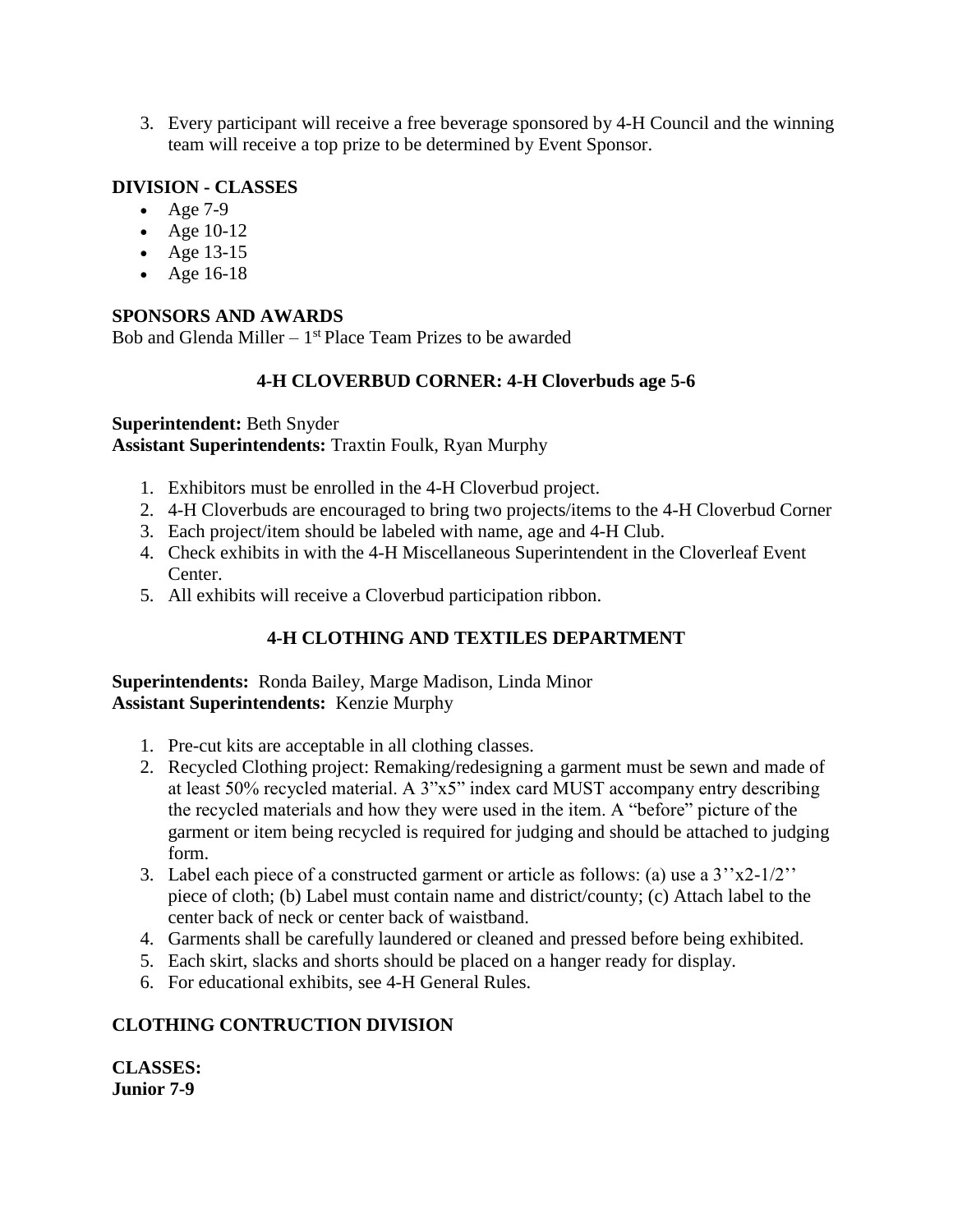- Article, garment, or outfit
- Educational exhibit or sewing kit

### **Intermediate 10-13**

- Article, garment, or outfit
- Educational exhibit or sewing kit

# **Senior 14 and older**

- Article, garment, or outfit
- Educational exhibit or sewing kit
- 1. Construction Style Revue: Majority of the outfit must be constructed by the 4-H member in the project. Everything which is commonly considered an outer garment must be constructed (vest, jacket, dress, skirt, pants, coat, etc.) A sweater, blouse or shirt can be purchased or made. The contestants will be judged on the complete ensembles, accessories, posture, etc. Members may model up to three Constructed outfits. Only one constructed garment/outfit for member and one constructed garment made-for-others may be modeled at public style revue.
- 2. Buymanship Style Revue: Members will be judged on the complete ensembles, accessories, posture, outfit care knowledge, etc. Members may model up to three outfits with one being selected for public style revue.
- 3. A completed script for one buymanship and one constructed garment of 4-H'ers choosing must be submitted by July 1.
- 4. Exhibits entered in buymanship and construction style revue must have a completed project evaluation sheet with a picture attached when judged or the entry will be lowered one ribbon placing.
- 5. No live animals may accompany participant except service animals.
- 6. 4-H members must participate in the public style revue to be considered for premiums and prizes.
- 7. Kansas State Fair Style Revue: Champion and Reserve Champion exhibitors must be age 14, but not yet 19, before January 1 of the current year.

# **BUYMANSHIP & CONSTRUCTION STYLE REVUE DIVISION**

# **CLASSES:**

- Girls Junior 7-9
- Girls Intermediate 10-13
- Girls Senior 14 and older
- Boys Junior 7-9
- Boys Intermediate 10-13
- Boys Senior 14 and older

# **CONSTRUCTED CLOTHING AND TEXTILES SPONSORS AND AWARDS**

Marlene Breiner – Overall Champion Senior 14 and older - Special Gift Sheila Blubaugh – Overall Champion Senior 14 and older - \$10.00 Starlite FCE – Overall Reserve Champion Senior 14 and older - \$10.00 Sheila Blubaugh – Top Educational Exhibit or Sewing Kit Senior 14 and older - \$10.00 Bob Williams Insurance Agency – Overall Champion Intermediate 10-13 - \$10.00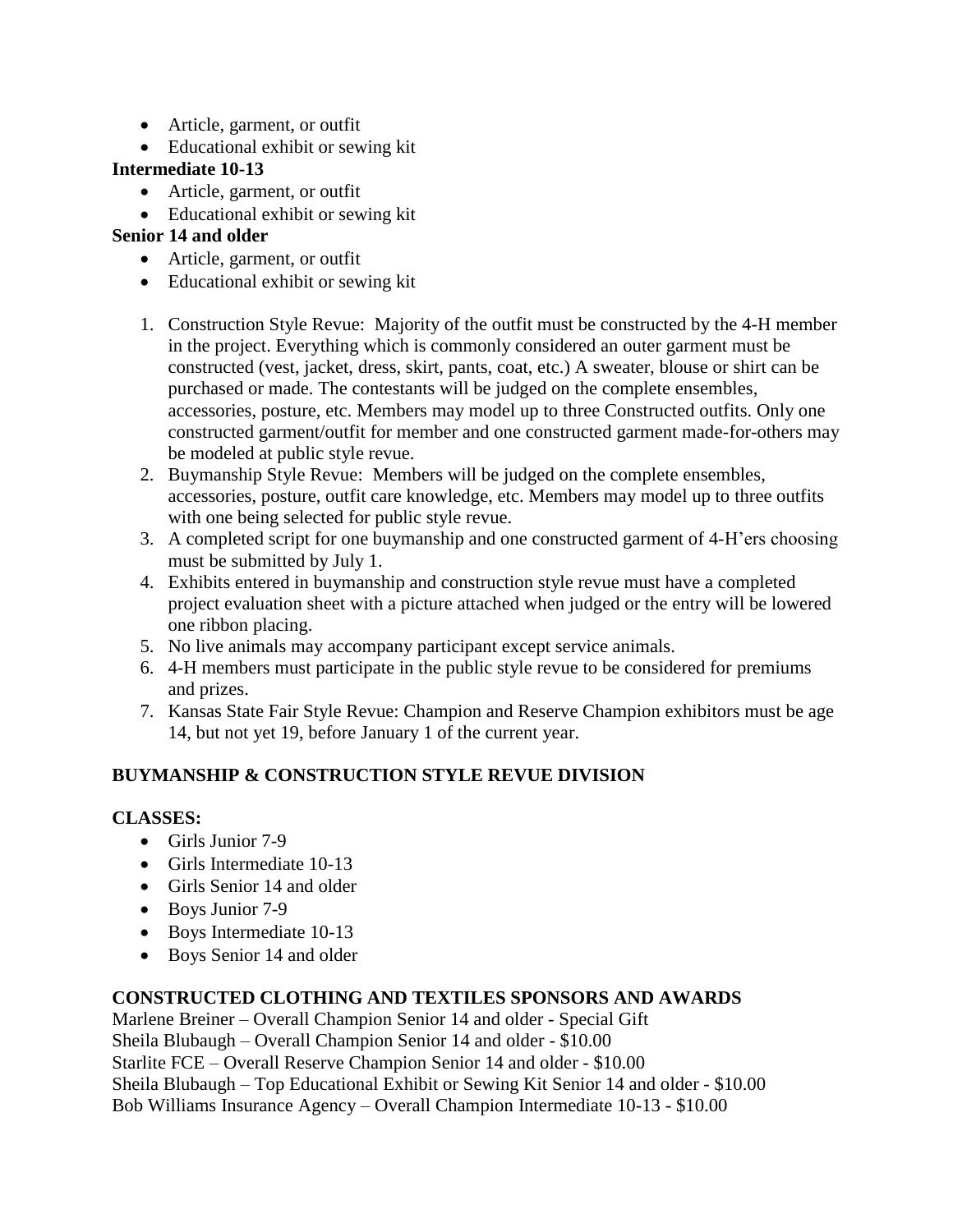Sekan Occasion Shop – Overall Reserve Champion Intermediate 10-13 - \$10.00 Gift Certificate Pat and Janet Murphy Family – Top Educational Exhibit or Sewing Kit Intermediate 10-13- \$10.00

Mertz Tax Service Inc. – Overall Champion Junior 7-9 - \$10.00

Mertz Tax Service Inc. – Overall Reserve Champion Junior 7-9 - \$10.00

Bids & Dibs – Top Educational Exhibit or Sewing Kit Junior 7-9 - \$10.00 Gift Certificate

Leon & Sherral Fry – Overall Top Recycled Garment - \$10.00

### **DEPARTMENT PREMIUMS: \$1.50, \$1.00, \$.75**

### **FASHION REVUE CONSTRUCTED GARMENT SPONSORS AND AWARDS**

Dave & Sheila Blubaugh – Overall Champion Senior 14 and older - Trophy Kenny Blake – Geneva and Son Monument Company – Overall Champion Senior 14 and older - \$15.00 Starlite FCE – Overall Reserve Champion Senior 14 and older - \$10.00 Starlite FCE – Overall Champion Intermediate 10-13 - \$10.00 Bids & Dibs – Overall Champion Intermediate 10-13 - \$5.00 Gift Certificate Lela Simpson – Overall Reserve Champion Intermediate 10-13 - \$10.00 Henry & Doris Ericson – Overall Champion Junior 7-9 - \$10.00 Bids & Dibs – Overall Champion Junior 7-9 - \$5.00 Gift Certificate Leon & Sherral Fry – Overall Reserve Champion Junior 7-9 - \$5.00 Marlene Breiner – Overall Reserve Champion Junior 7-9 - \$5.00 **DEPARTMENT PREMIUMS: \$1.50, \$1.00, \$.75**

### **FASHION REVUE – BUYMANSHIP FEMALE SPONSORS AND AWARDS**

Lockwood Motor Supply – Overall Champion Senior 14 and older - Trophy Flowers by Leanna – Overall Champion Senior 14 and older - \$10.00 Gift Certificate Joyce Davenport – Overall Champion Senior 14 and older - \$5.00 Lockwood Motor Supply – Overall Reserve Champion Senior 14 and older - Trophy Sekan Occasion Shop – Overall Reserve Champion Senior 14 and older - \$10.00 Gift Certificate Flowers by Leanna – Overall Champion Intermediate 10-13 - \$10.00 Gift Certificate Sekan Occasion Shop – Overall Reserve Champion Intermediate 10-13 - \$10.00 Gift Certificate Bob Williams Insurance – Overall Champion Junior 7-9 - \$10.00 Lori Nelsen – Overall Reserve Champion Junior 7-9 - \$5.00 Bids & Dibs – Overall Reserve Champion Junior 7-9 - \$5.00 Gift Certificate **DEPARTMENT PREMIUMS: \$1.50, \$1.00, \$.75**

### **FASHION REVUE – BUYMANSHIP MALE SPONSORS AND AWARDS**

Fort Scott Community College – Overall Champion Senior 14 and older - Trophy Tim & Tori Murphy – Overall Champion Senior 14 and older - \$10.00 Bids & Dibs – Overall Champion Senior 14 and older - \$5.00 Gift Certificate Fort Scott Community College – Overall Reserve Champion Senior 14 and older - Trophy Tim & Tori Murphy – Overall Reserve Champion Senior 14 and older - 10.00 Tim & Tori Murphy – Overall Champion Intermediate 10-13 - \$10.00 Tim & Tori Murphy – Overall Reserve Champion Intermediate 10-13 - \$10.00 Jim & Janet O'Brien, In Memory of Eric O'Brien – Overall Champion Junior 7-9 - \$10.00 Pat & Janet Murphy Family – Overall Reserve Champion Junior 7-9 - \$5.00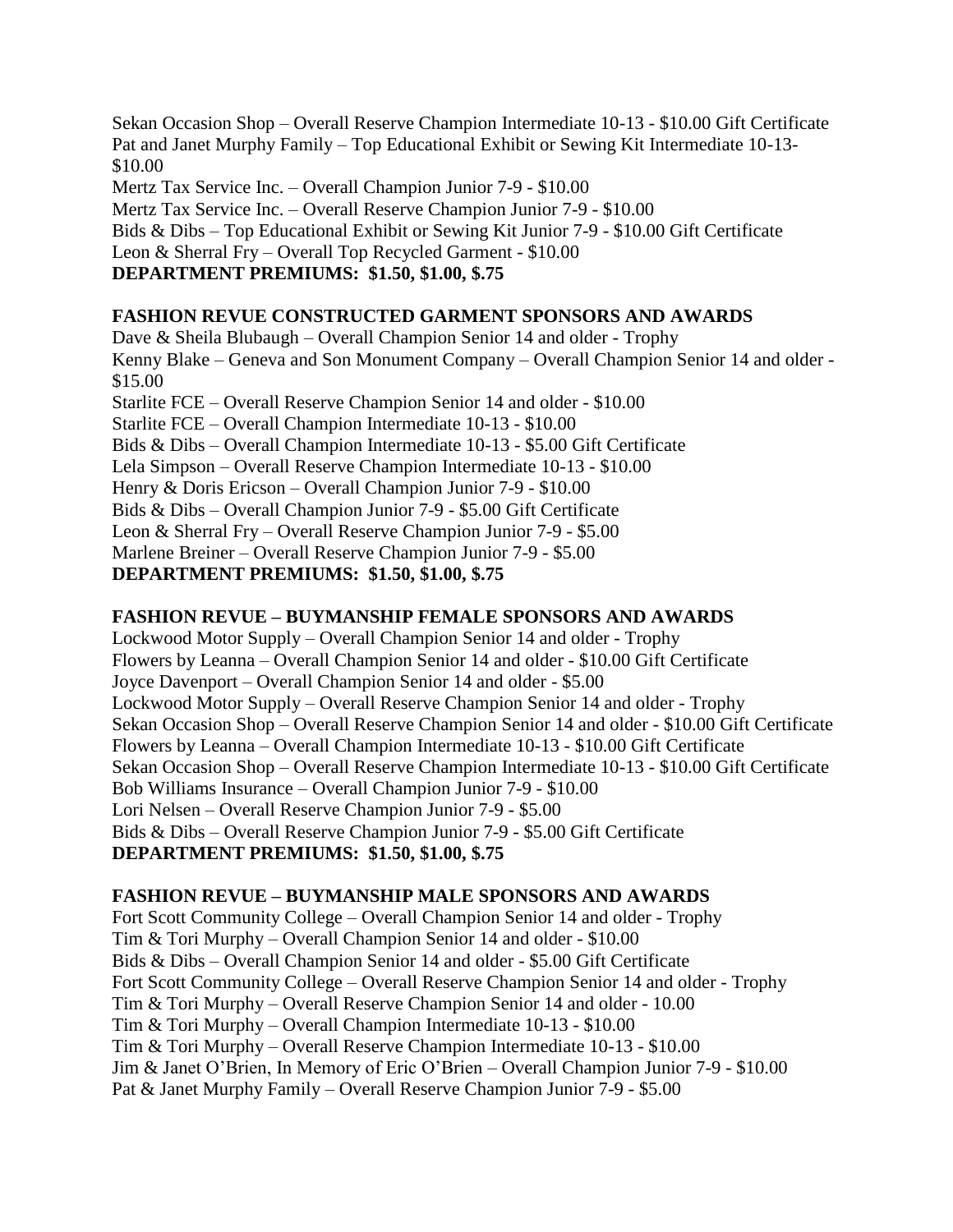### Bids & Dibs – Overall Reserve Champion Junior 7-9 - \$5.00 Gift Certificate **DEPARTMENT PREMIUMS: \$1.50, \$1.00, \$.75**

### **4-H ENERGY MANAGEMENT DEPARTMENT**

#### **Superintendent:** Beth Snyder **Assistant Superintendents:** Traxtin Foulk, Ryan Murphy

- 1. Articles may have been used but should be cleaned before exhibiting.
- 2. The exhibit must be operable. If battery power is required, batteries must be furnished.
- 3. Any project with a complexity of size or electronics must have: a) instructions for assembly and use, b) equipment available for actual testing of the exhibit.
- 4. A sheet of operating instructions must be furnished for any exhibit not self-explanatory.
- 5. Projects must be operable using only 110 or 120V AC or battery power. If battery power is required, batteries must be furnished.
- 6. Any project with a complexity of size or electronics must have (a) instructions for assembly and use and (b) equipment available at the time of judging for actual testing of the exhibit.
- 7. No hand dipped solder may be used on exhibits.
- 8. Each exhibit must have a scorecard completed and attached securely.

# **ELECTRICAL AND ELECTRONICS DIVISION**

#### **CLASSES**

- **AC Electric Projects**. Electric projects with a 110 or 120 V alternating current (AC) power source. Some project examples are household wiring demonstrations, small appliances extension cords, trouble lights, indoor or outdoor wiring boards, or shop lights. Projects may be a restoration or original construction. The project must be operational and meet minimum safety standards. AC projects must be 110/120 V, no 240 V exhibits are allowed, and must be constructed such that the judges have wiring access to examine the quality and safety of workmanship.
- **DC Electric Projects**. Electric projects with a battery or direct current power source. This class includes electric kits or original projects. This class also includes demonstration DC powered project. Examples include: wiring two- or three-way switches, difference between series/parallel lighting circuits or wiring doorbells switches. All DC electric projects must include batteries supplied by 4-H'er. Projects must be constructed such that the judges have access to examine the quality of wiring workmanship.
- **Electronic Projects**. Electronic projects with a battery or direct current power source. This class includes electronic kits or original projects. Examples include radios, telephones, toy robots, light meters, security systems, etc. May be constructed using printed circuit board, wire wrap, or breadboard techniques. Include instruction/assembly manual if from a kit. Include plans if an original project. Projects must be constructed such that the judges have access to examine the quality of wiring workmanship
- **Educational Displays and Exhibits.** The purpose of the educational display and exhibit is to educate the viewer about a specific area of the 4-H electrical or electronics project.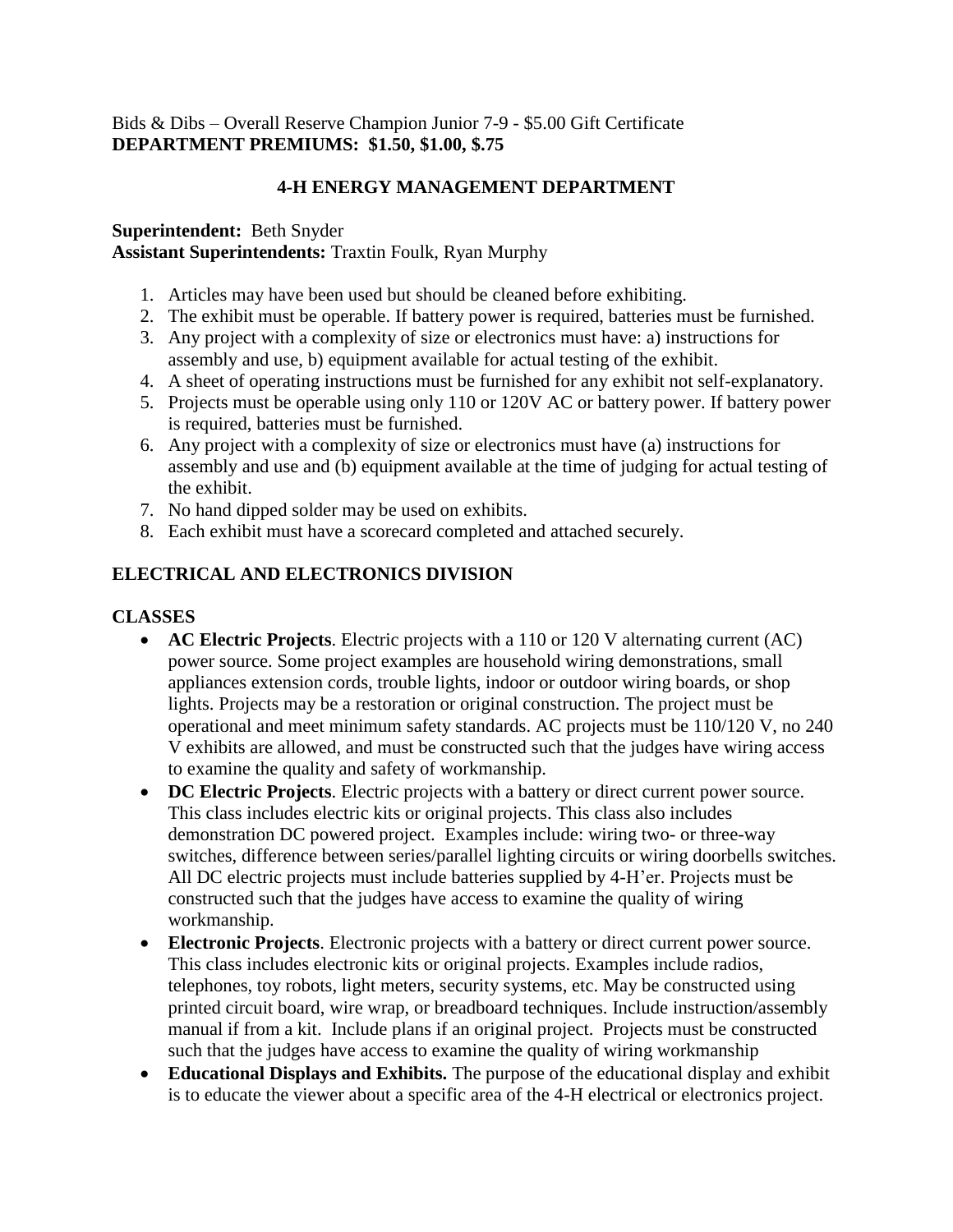The display or exhibit should illustrate one basic idea. This class includes any educational displays, exhibits or science fair type projects which DO NOT have a power source, i.e. exhibits, posters or displays of wire types, conduit types, electrical safety, tool or motor parts identification or electrical terminology. Educational displays and exhibits must be legible from a distance of four feet, using a maximum tri-fold size of 3' x 4'.

### **SMALL ENGINES DIVISION**

All exhibits should involve engines smaller than 20 horsepower. Displays are limited to 4' wide and 4' deep - both upright and floor displays.

### **CLASSES:**

- **Display**. Exhibit a display, selecting one of the following options: 1) a display identifying different engine or lawn and garden equipment parts or a display showing the function of the various engine or lawn and garden parts; OR 2) a display identifying and ex- plaining the function(s) of different special tools needed for small engine work; OR 3) a display illustrating and providing the results of any one of experiments that are included in the project books. No complete engines, lawn tractors, tillers, chainsaws are permitted for display. Maximum tri-fold size is 3'x4'. Total exhibit is limited to 4' wide and 4' deepboth upright and floor displays.
- **Maintenance**. Exhibit a display that illustrates either 1) Routine maintenance procedures OR 2) Diagnosing and trouble- shooting specific problems in an engine. No complete engines, lawn tractors, tillers, chainsaws, etc. are permitted for display, using a maximum tri-fold size of 3'x4'. Total exhibit is limited to 4' wide and 4' deep-both upright and floor displays.
- **Operation.** Exhibit an operable small engine (no more than 20 HP) overhauled or rebuilt by the member. Include maintenance schedule for the engine and a brief description of steps taken by the member overhauling or rebuilding the engine. Maximum tri-fold size is 3' x 4'. Engine should contain no fuel in tank or carburetor. Alternative ENERGY (A form of energy derived from a natural source, such as the sun, geothermal, wind, tides or waves). All exhibits in this division are limited in size to standard, tri-fold, display boards (36" X 48") and items may not extend beyond 12" from the back board. All displays must be self-standing.
- **Educational Display.** Create an exhibit that addresses a focused topic related to power generated from a renewable energy source. The purpose of the exhibit is to inform and create awareness.
- **Experiment.** Display an experiment addressing a problem or question related to power generated from a renewable energy source. Include hypothesis, background research, variables, a control, data,

# **SPONSORS AND AWARDS**

Fort Cinema – Overall Champion - Movie Pass Pat & Janet Murphy Family – Overall Reserve Champion - \$5.00 **DEPARTMENT PREMIUMS: \$1.50, \$1.00, \$.75**

# **4-H ENTOMOLOGY DEPARTMENT**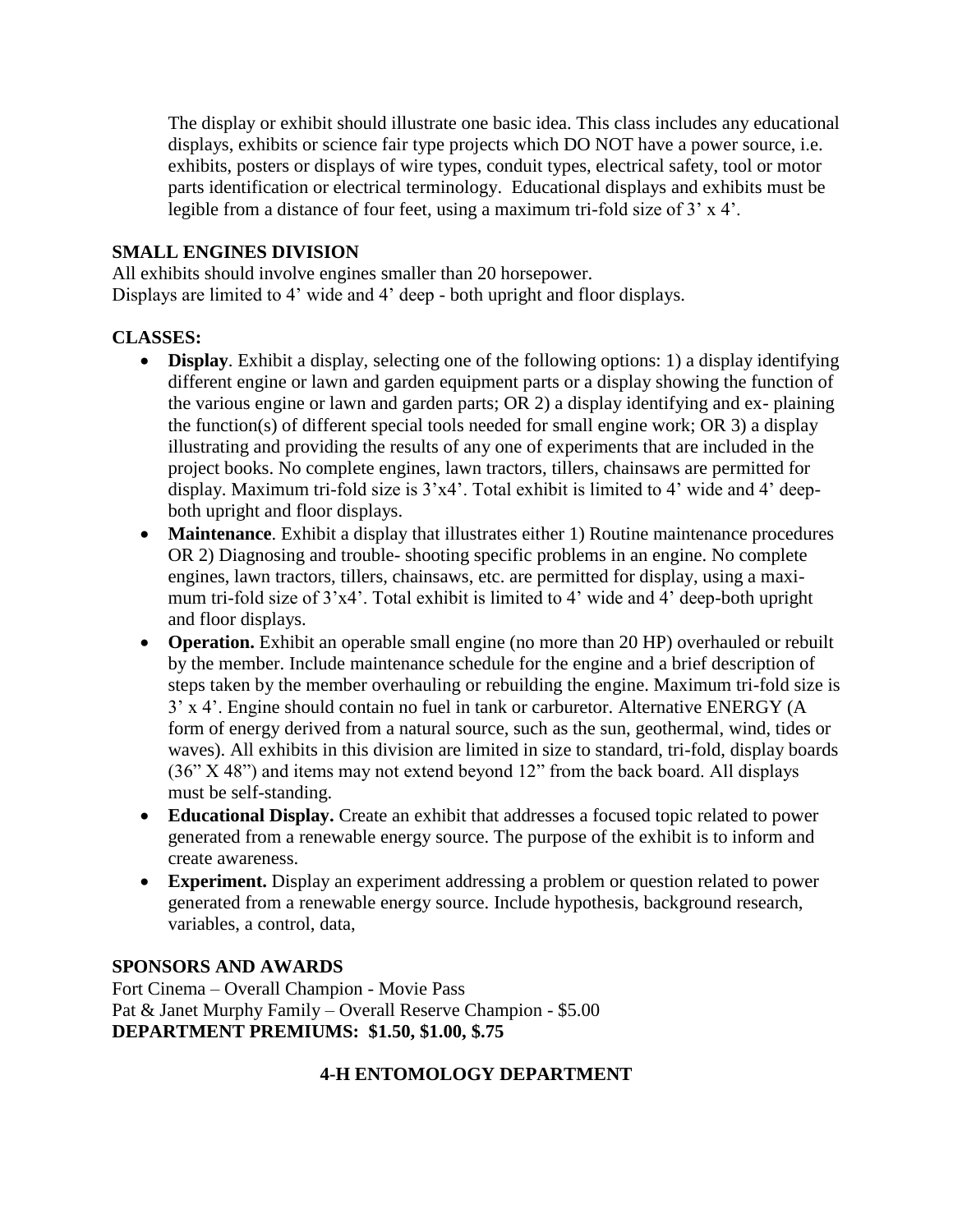### **Superintendent:** Destiny Foulk **Assistant Superintendents:** Joe Foulk Jr., Seth Shadden

- 1. All entries should be submitted in an 18'' x 24'' x 3.5'' wooden display box with a clear plastic top (such as Plexiglass). Boxes can be handmade or purchased as long as they are of the correct size. Please visit the website listed above for box instructions and plans.
- 2. 4-Hers may choose to use one of two taxonomies: Option A: As printed in "Insects in Kansas" book, or Option B: As printed on the "Insects in Kansas Book: 2016 Revised Taxonomy", which follows [www.bugguide.net](http://www.bugguide.net/)
- 3. Each exhibitor is required to identify each box with two identification labels bearing exhibitor's name, county or district, the collection class 4-H'er is enrolled in and statement of taxonomy used. One label goes in the upper left corner of the box (inside) and the other on the lower right corner of the box (outside). Arrange specimens in the box so the box can be displayed lengthwise.
- 4. The number of orders, specimens (and families where required) must be included on both of the exhibitor's box identification labels. Only one adult insect per species can be used in the Collection Boxes and Notebook Classes, unless labeled as male or female and correctly identified.
- 5. A completed 4-H Entomology Photo Release Form must be attached to the entry card for all exhibits
- 6. Arrange specimens in groups or rows parallel to the short sides of the box. Specimens are to be arranged by Order in the box, then Family where required.
- 7. Two labels should be centered on the pin beneath each specimen. First (closest to the specimen) is the common name label and the second label should include date/locality. Full county name and state abbreviation should be on the second label. Collector's name (or host) on the date/locality label is optional.
- 8. The specimens should be collected by the exhibitor and should focus on Kansas insects. Insects may be collected from one county into bordering states and labeled accordingly. Please refer to ["Entomology Collection Exhibit Resource"](https://www.kansas4-h.org/projects/agriculture-and-natural-resources/entomology.html) for full details on out-of-state insects in collections.
- 9. Only specimens of the class Insects should be included*.*
- 10. Purchased insects are not to be exhibited in collections, but they may be used in educational displays.
- 11. Specimens of soft bodied insects such as aphids, lice, termites, etc. should be exhibited in alcohol filled vials; however, the use of alcohol filled vials should be limited to only those specimens that lose their shape when pinned, since the vials pose a significant hazard to the rest of the collection if they become loose in transit.

# **COLLECTION DIVISION**

# **CLASSES:**

• **Introductory Collection.** 

Display in one or two shoe boxes, pencil boxes, plastic storage boxes or one standard display box a minimum of 15 and a maximum of 30 species representing at least 6 orders. The boxes should be covered with a piece of cellophane wrap, clear plastic lid, or Plexiglas taped across the top of the box or covering the box. Follow the general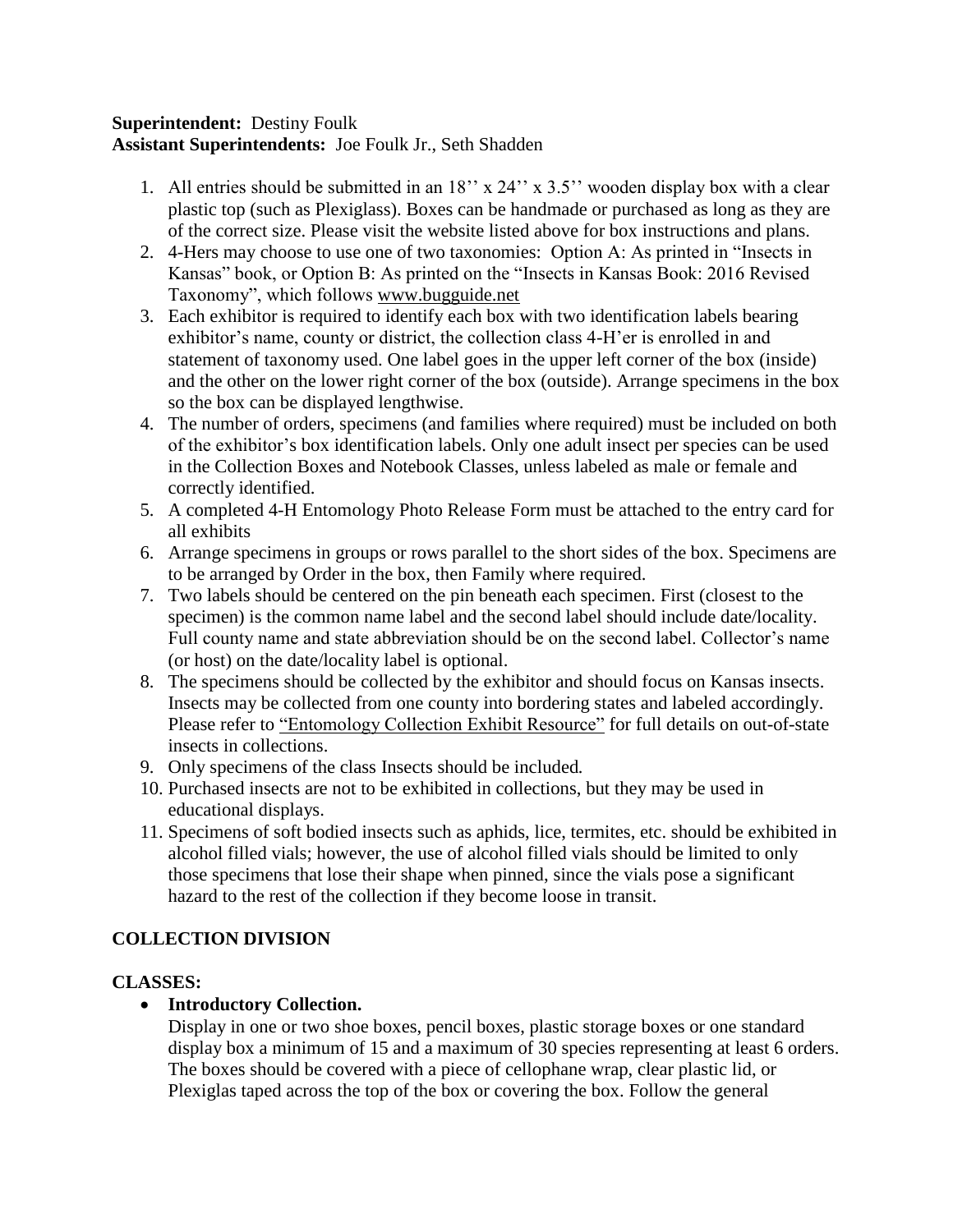guidelines listed for Collections. Members may exhibit in this class for a maximum of 2 years once they become a 4-H member. There is no Kansas State Fair class for this level.

- **Beginning I Entomology Collection.** Display in one standard box a minimum of 50 and maximum of 125 species representing at least 7 orders. Follow the guidelines listed for Collections. Members can exhibit in this class a maximum of 3 years or until they receive a purple ribbon, whichever comes first and then they are moved up a division.
- **Beginning II Entomology Collection.** Display in one standard box a minimum of 75 and a maximum of 150 species representing at least 9 orders. Follow the general guidelines listed for Collections. Members can exhibit in this class a maximum of 3 years, or until they receive a purple ribbon, whichever comes first and then they are moved up a division.
- **Intermediate Entomology Collection.** Display a minimum of 100 and a maximum of 300 species representing at least 10 orders. Two standard boxes can be used. Follow the general guidelines listed for Collections. In addition, family identification is required for all insects in any two of the following six orders: (Only two will be counted for judging)
	- a.) " Insects in Kansas" book Orthoptera, Hemiptera, Homoptera, Coleoptera, Hymenoptera, and/or Diptera.
	- b.) "Insects in Kansas Book: 2016 Revised Taxonomy", which follows www.bugguide.net - Odonata, Orthoptera, Hemiptera, Coleoptera, Hymenoptera, and/or Diptera

On a piece of paper list what you did to improve your collection during the current year. Members can exhibit in this class a maximum of 3 years. A 4-H'er will move up if they receive a purple ribbon.

• **Advanced Entomology Collection.** Display a minimum of 150 and a maximum of 450 species representing at least 12 orders. Three standard boxes can be used. Follow the general guidelines listed for Collections. Family identification is required for all insects belonging to the six basic orders as outlined under the Intermediate phase. Only families in the above six orders will be counted for judging. Family identification of insects in the remaining orders is optional, but desirable as long as accuracy is maintained. On a piece of paper list what you did to improve your collection during the current year. Examples: what insects did you add or replace; what orders and/or families you added; what Leadership you provided in this project; and/or what insects you have studied. Attach paper to the back of one of the display boxes. Members may continue to exhibit in this class for an unrestricted number of years as long as they remain eligible for 4-H membership.

# **NOTEBOOK DIVISION**

- 1. Individual entries are to be placed for display in a three-ring notebook for competition.
- 2. A completed 4-H Entomology Photo Release Form must be attached to the entry card for all exhibits.
- 3. 4-Hers who have been previously enrolled in or are currently enrolled in the other phases of the Entomology project need to start with the Beginning Phase of Entomology Notebooks, not the introductory phase.
- 4. Each exhibitor is required to identify the notebook by placing a Title Page in the front of the notebook bearing the exhibitors name, county or district and class 4-H'er is enrolled in and statement of taxonomy used: Option A: "Insects in Kansas" book or Option B: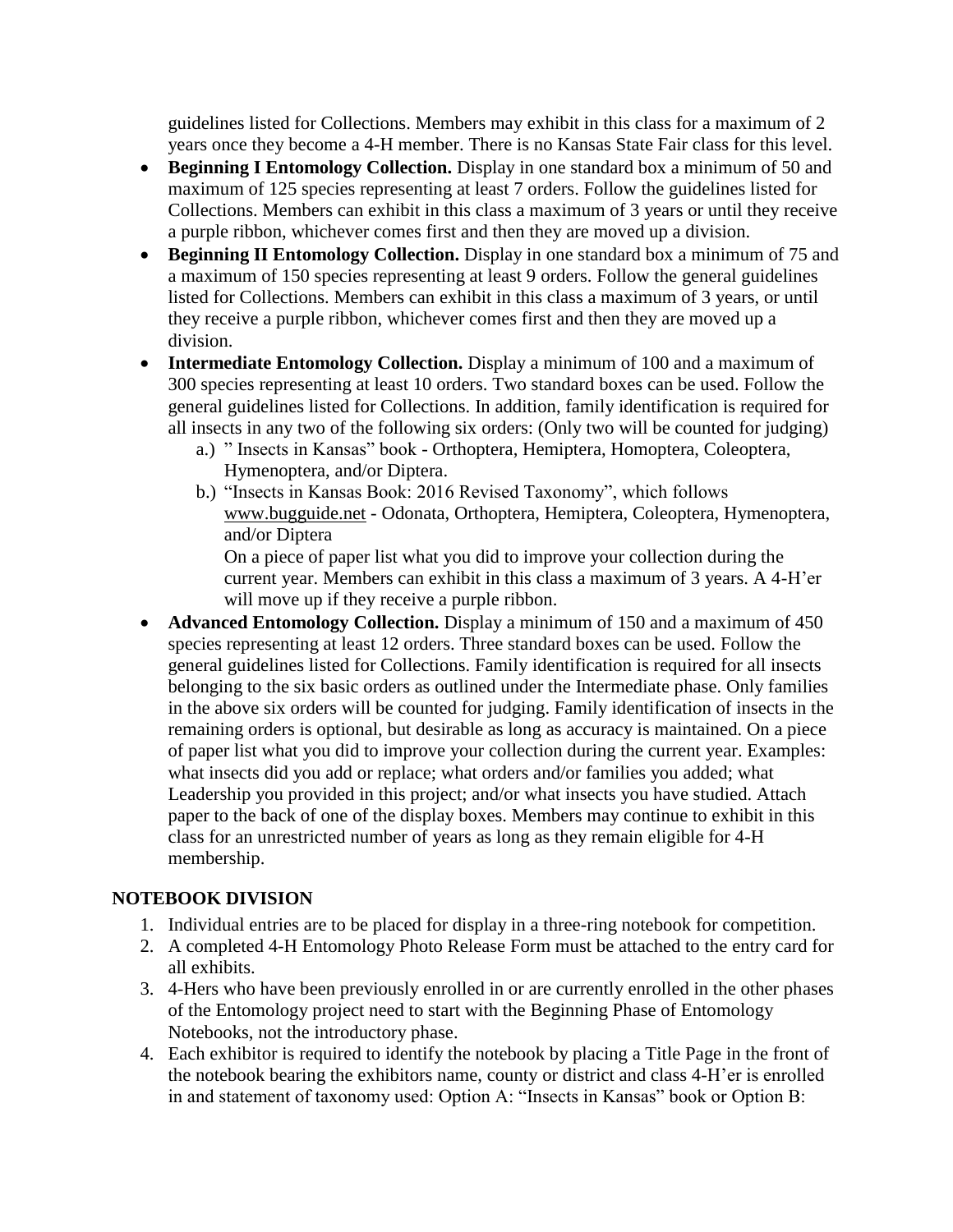"Insects in Kansas Book: 2016 Revised Taxonomy," which follows [www.bugguide.net.](http://www.bugguide.net/) The number of orders, specimens and families (required in Intermediate and Advanced classes) must also be included on the Title Page.

- 5. Specimen pages should be grouped according to order and should include one page per species. If more than one insect is in the photo, an arrow to indicate identified insect should be used.
- 6. Date, common name, full county name and state abbreviation should be included for each species. Collector's name on the specimen page is optional.
- 7. Specimen pages should have two different views of the insect if possible. If pictures are taken on different dates/localities, include information for both.
- 8. A statement describing the habitat where found/host plant may be included and is encouraged and will be worth a bonus 10 points total, not per page. For Intermediate and Advanced notebooks, this is strongly encouraged.
- 9. A divider page is to be placed in front of each order of insects with the order name printed on the tab for the page as well on the front of the divider page.
- 10. For the Intermediate and Advanced classes, insects are also to be grouped by family behind each order divider.
- 11. If the exhibitor has been in the same class for more than one year, a separate sheet of paper needs to be added stating how many years the exhibitor has been in this class of the project and what the exhibitor did this year to improve their notebook. Place the paper just behind the Title Page in the front of the notebook.
- 12. A special project must be completed each year and included in the notebook. See project guideline materials for specifications.
- 13. Refer to the publication ["Entomology Collection Notebook Guidelines"](https://www.kansas4-h.org/projects/agriculture-and-natural-resources/entomology.html) on the Kansas 4-H Entomology web page for more detailed rules for exhibiting.

# **CLASSES:**

- **Introductory Entomology Notebook.** Display a minimum of 10 and a maximum of 30 insect species representing at least six different orders. Follow the general guidelines listed for Notebooks. A 4-Her may exhibit in this class for a maximum of two years.
- **Beginning Entomology Notebook.** Display a minimum of 20 and a maximum of 60 insect species representing at least seven different orders. Follow the general guidelines listed for Notebooks. A 4-Her may exhibit in this class for a maximum of three years or receive a purple ribbon at the Kansas State Fair, whichever comes first.
- **Intermediate Entomology Notebook.** Display a minimum of 60 and a maximum of 100 species representing at least 9 orders. Follow the general guidelines listed for Notebooks, including the Special project. In addition, family identification is required for all insects in any two of the following six orders: (Only two will be counted for judging)

a. "Insects in Kansas" book - Orthoptera, Hemiptera, Homoptera, Coleoptera, Hymenoptera, and/or Diptera or

b. "Insects in Kansas" book: 2016 Revised Taxonomy" which follows [www.bugguide.net](http://www.bugguide.net/) - Odonata, Orthoptera, Hemiptera, Coleoptera, Hymenoptera, and/or Diptera. Members can exhibit in this class a maximum of 3 years. A 4-H'er may move up if they receive a purple ribbon.

• **Advanced Entomology Notebook.** Display a minimum of 100 and a maximum of 200 species representing at least 12 orders. Follow the general rules listed for Notebooks,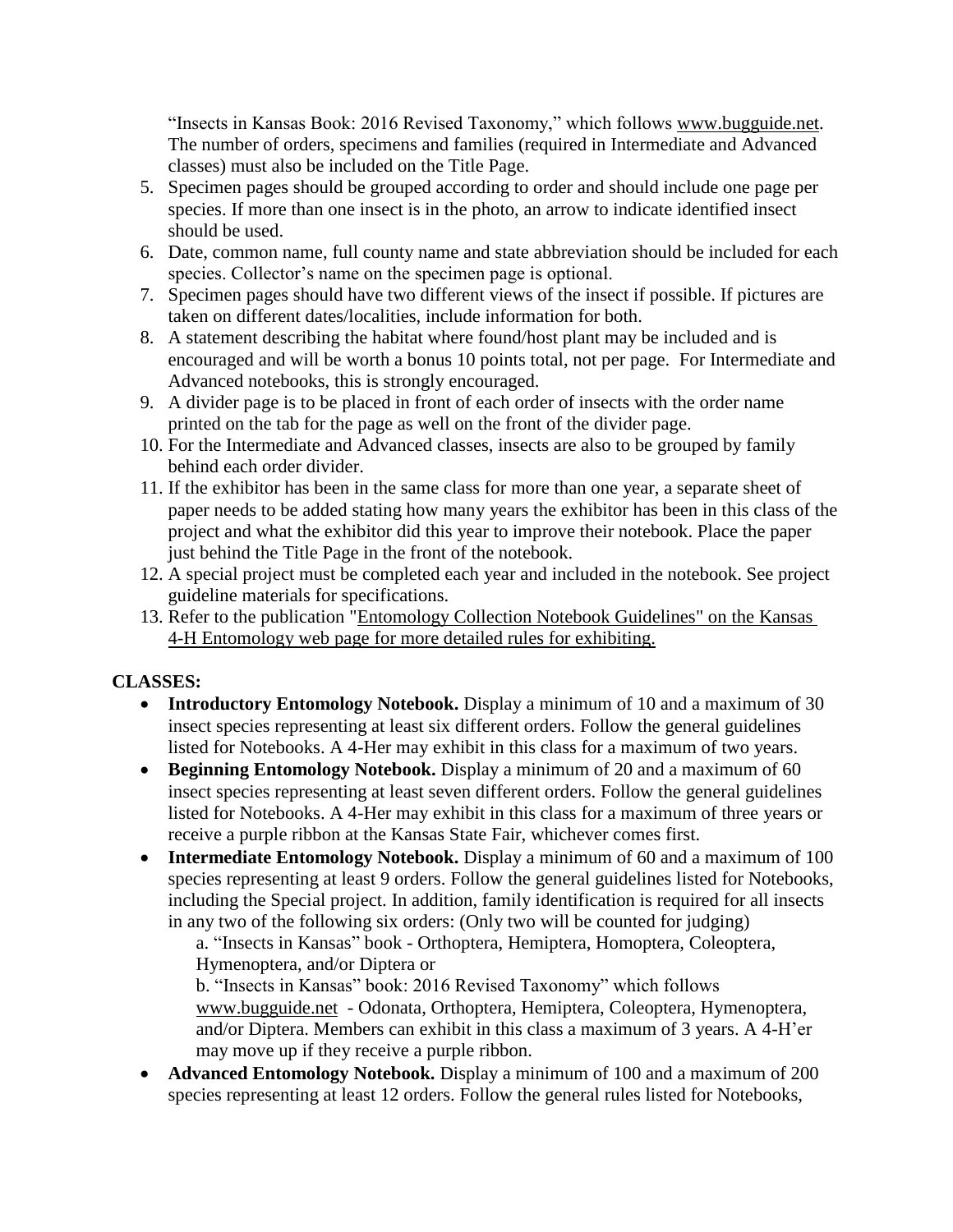including the Special project. Follow the general guidelines listed for Notebooks. Family identification is required for all insects belonging to the six basic orders as outlined under the Intermediate phase. Only families in the above six orders will be counted for judging. Family identification of insects in the remaining orders is optional, but desirable as long as accuracy is maintained. Members may continue to exhibit in this class for an unrestricted number of years as long as they remain eligible for 4-H membership.

# **EDUCATIONAL DISPLAY DIVISION**

- 1. Share with others what you learned in this project. Exhibit any activity or learning experience related to the field of entomology or the Teaming with Insects curriculum that does not fit into Entomology Collection or notebook classes above.
- 2. Follow copyright laws as explained in the General Rules.
- 3. The exhibit may be, but isn't limited to, original works, digital presentations (must provide printed hardcopy for exhibit purposes for duration of state fair), programs, websites, games, apps, display box, notebook, display or poster which you have made.
- 4. If the exhibit is a wooden display box, it must be 18 X24 X 3.5 inches with a clear plastic top (such as plexiglass) and displayed horizontally. If the exhibit is a poster, it must not be larger than 22" X 28". If the exhibit is a display, maximum size is not to exceed a standard commercial 3' X 4' tri-fold display board.
- 5. Name and county/ district must clearly be marked on educational exhibits.
- 6. A completed 4-H Entomology Photo Release Form must be attached to the Entry Card for all exhibits.

### **CLASSES:**

- **Beginning Educational Exhibit.** Class for individuals that are exhibiting in the Beginning I and II Collection or Beginning Notebook Classes. If only exhibiting in this category, then ages 9-12.
- **Intermediate Educational Exhibit.** Class for individuals that are exhibiting in the Intermediate Collection or Intermediate Notebook Classes. If only exhibiting in this category, then ages 11-14.
- **Advanced Educational Exhibit.** Class for individuals that are exhibiting in the Advanced Collection or Advanced Notebook Classes. If only exhibiting in this category, then ages 13 or older.

### **SPONSORS AND AWARDS**

Fort Cinema – Overall Champion - Movie Pass Joyce Sinn – Overall Reserve Champion - \$5.00 **DEPARTMENT PREMIUMS: \$1.50, \$1.00, \$.75**

### **4-H FIBER ARTS DEPARTMENT**

**Superintendents:** Jennifer Carnes, Jessica Ballou **Assistant Superintendents:** Mayla Foster, Gwenyth Fry, Alexa Fuhrman, Addison Metcalf

### **FIBER ARTS DIVISION**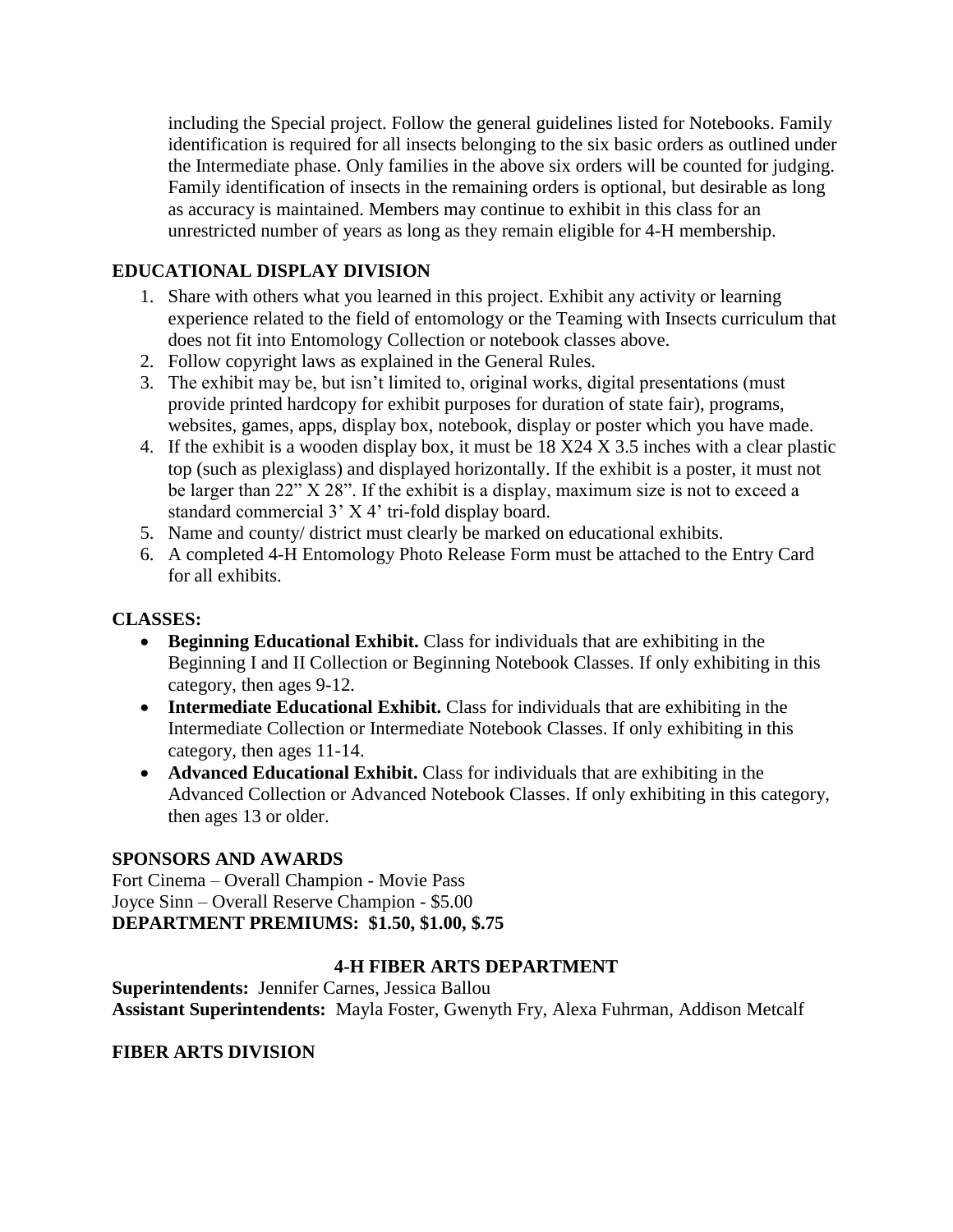- 1. If the exhibit is a sewn garment that includes one or more fiber art techniques (i.e. knitting, crochet, needle arts, or patchwork and quilting), the 4-H participant can enter it in the clothing or fiber arts division but must be enrolled in the 4-H project.
- 2. Attach an index card, no larger than 4" x 6" with the entry form. On the index card, provide (a) information on what parts of the exhibit they made, processes used, or other information which the exhibitor thinks would be helpful for the judge; (b) indicate if item was made from a kit; (c) indicate fiber content, specifically if they are made of at least 90% wool; (d) for quilted items, indicate who did the quilting and binding.
- 3. Identification Label: (a) Type or print on 3" x 2 1/2" piece of cloth: class number, county or district, and exhibitor's name; (b) Sew or safety-pin this ID label on the corner of the article; (c) For garments, attach ID label to the front left shoulder seam, or left side of waistband, as if you were wearing the garment, or lower left corner of flat articles.
- 4. When articles that are normally worn as a pair, both articles must be exhibited together as one entry. Fasten articles together securely with yarn.
- 5. All articles must be in clear plastic bags when entered. If article is hung, it must have an appropriate hanger, rod, wire or other mechanism attached in order to be properly displayed.
- 6. Fiber Arts Educational Notebook Share with others what you learned in this project about a particular Fiber Arts project. Exhibits should be in the form of a notebook or binder. The notebook should include a narrative section describing the fiber art. It should include a clear description of the project, technique, budget, supplies, goals, accomplishments, successes, failures, and future plans. It may include samples of techniques, how-to's, photographs of completed projects, or other ways of educating others about fiber arts. NOTE: A collection of brochures, web pages, patterns, record book forms, etc. does not constitute an educational notebook. Follow copyright laws as explained in the General Rules as you are preparing your exhibit. Name, local unit and fiber art covered must be clearly marked in the notebook.

# **CLASSES:**

- **Crochet,** an article including felted items.
- **Knitting,** an article made either by hand or by knitting machine.
- **Needle Arts,** an article created by hand using any of the following techniques: a) Embroidery and cross-stitch; b) Needlepoint; c) Candle wicking; d) Crewel; e) Lacework; f) Applique.
- **Patchwork and Quilted article:** it is acceptable practices for the exhibitor to create the patchwork or quilted article and have someone else quilt it.
- **Rug Making,** a rug **-** acceptable techniques include braiding, latch hook, tying, floor cloth, etc. The finished product should be an item that would be an item used in the home.
- **Spinning,** a skein **–** minimum of 10 yards in length.
- **Weaving,** a woven article. Members should attach information about the type of loom or process used. Woven wood reed basket, should be exhibited in Visual Arts.
- **Ethnic Arts,** an article that associates with a specific country or culture. This is defined as a Fiber Art/Textile technique that is associated with a specific country or culture. It is a practical skill that was developed to provide basic family needs such as apparel, home furnishings or decorations. It is also defined as a method that has been maintained throughout history and passed on to others, often by observation and by example, such as batik, swedish huck towel weaving, mud cloth,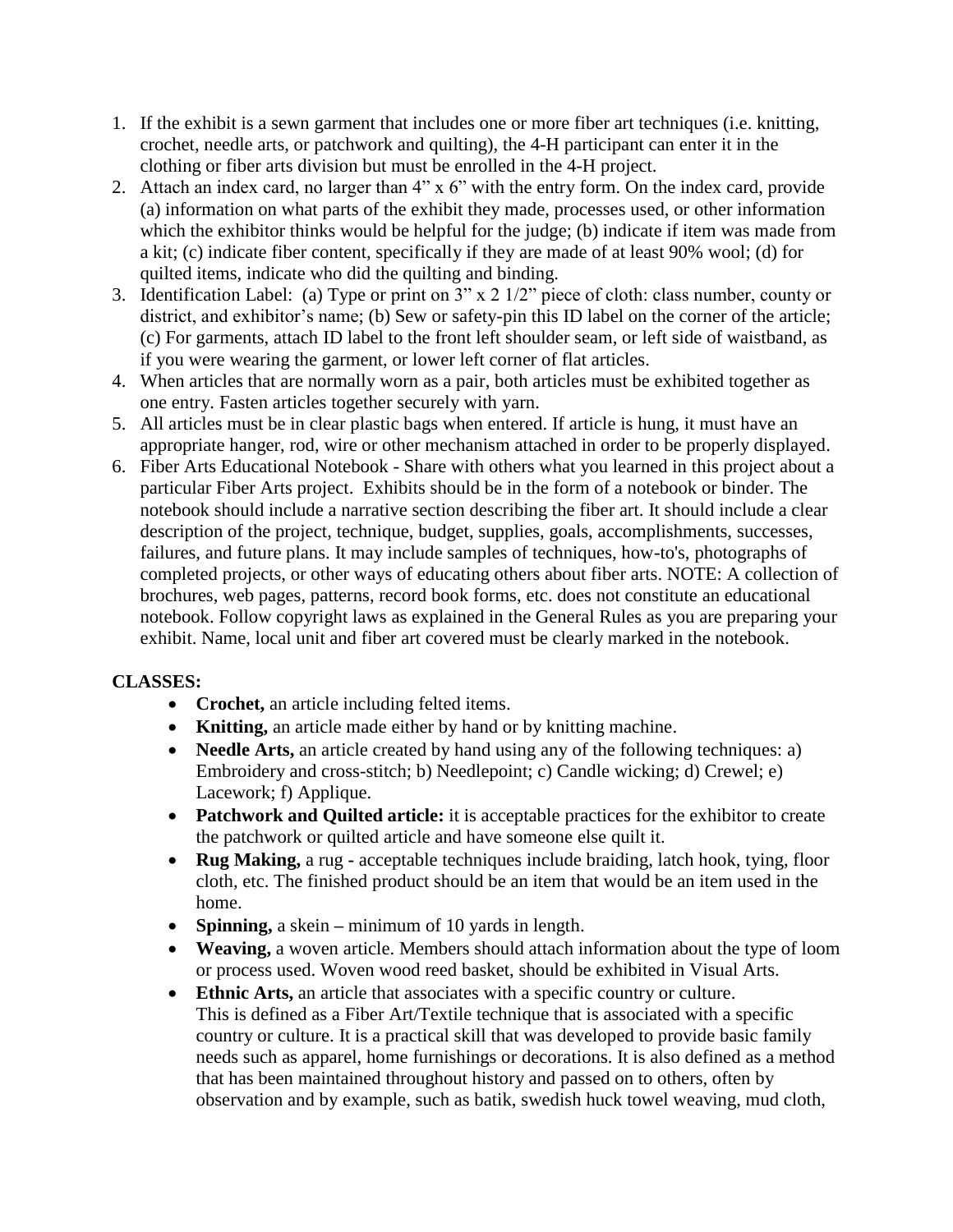bobbin weaving, tatting, felted items that are not knitted or crocheted, etc. Members should attach information on the history of the ethnic fiber art, where it was used, by whom, how it was used, short description of the technique, etc.

- **Macramé,** an article.
- **Fiber Arts Educational Notebook**

#### **SPONSORS AND AWARDS**

Flowers by Leanna – Overall Champion - \$10.00 Gift Certificate Leon and Sherral Fry – Overall Reserve Champion - \$5.00 **DEPARTMENT PREMIUMS: \$1.50, \$1.00, \$.75**

### **4-H FOOD AND NURTRITION DEPARTMENT**

#### **Superintendents:**

**Assistant Superintendents:** Amanda Emmerson, Delayni Foulk, Conner Karleskint, Will Maycumber, Gracin Pitts

### **FOOD PREPERATION DIVISION**

- 1. Complete recipes with ingredients and instructions must be attached with the entry, or the placing will be lowered one ribbon when judged.
- 2. Mixes may be used in the Junior class only. Bread machines may be used in all levels.
- 3. A decorated food entry must be a food item. If not, it will be disqualified. Judging is based on decoration only.
- 4. For food safety purposes, any food with custard and dairy-based (ex. Cream cheese) fillings and frostings, raw eggs, flavored oils, "canned" bread or cakes in a jar, cut fresh fruit or any food requiring refrigeration (ex. Bacon) or unbaked exhibit with raw flour (ex. No bake cookies) will be disqualified and not judged.
- 5. Alcohol is not allowed as an ingredient in food entries. Entries with alcohol in the recipe will be disqualified and not be judged.
- 6. All baked goods must be left whole and uncut. Small items, such as cookies and rolls, should be the same shape and from same recipe. Exhibit 3 cookies, 3 muffins, 3 bread sticks, 1 loaf bread, etc.
- 7. All un-frosted cakes should be exhibited in an upright position with crust showing. The exception is for cakes made with special designs such as Bundt cakes. They should have top crust side down.
- 8. Any baked product that can be removed from the pan should be placed on a plate, covered cardboard or disposable container of appropriate size for the exhibit. Exhibits should be in food grade plastic bags, disposable plastic containers or boxes of appropriate size for the exhibit.
- 9. Refer to K-State Research and Extension publication, 4-H888, Judge's Guide for Food and Nutrition Exhibits, for information to help you make informed, safe food exhibit decisions.
- 10. Educational exhibits see General Rules.
- 11. Recipe Collection: A collection of your favorite recipes in a recipe box or notebook. Include your name on each recipe card, as well as the current year. Your name, club, address, county or district, and class number must be clearly marked on all exhibits.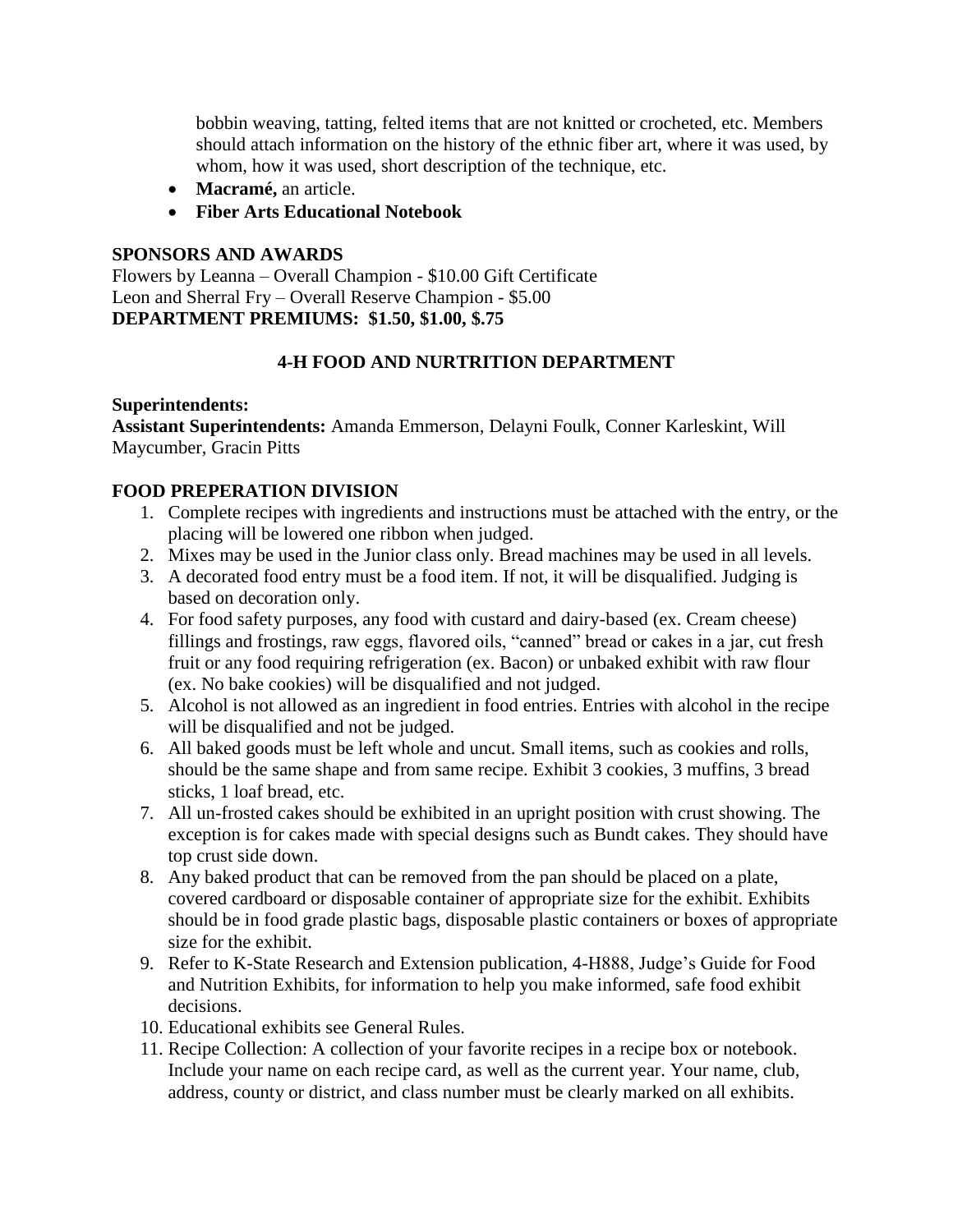- 12. Food Gift Package. No alcoholic beverages will be accepted. A food gift package must contain at least 3 different food items (prepared for human consumption), made by the 4-H member, in a suitable container no larger than  $18"x18"x18"$ . Prepared food items must have recipes attached with the entry. Additional homemade food items beyond the 3 minimum or purchased items may also be included in the gift basket. On the back of the entry card, answer these questions: a) what is the intended use; b) what food safety precautions were taken during and after preparation. This entry will count as a nonperishable food product, not as an educational exhibit. Home canned foods must follow Food Preservation rules. Canning jars should not be used for baking per manufacturer's instructions, they could break during baking.
- 13. Food Flop This class is for conference evaluation only. 4-H members can bring one food flop to better understand the reason for the poorer quality food product. 4-H members need to explain to the judges what caused the food product to flop and share solutions for the failed food product. No premium will be given in this class.

# **CLASSES:**

### **Junior 7-9**

- Non-Perishable Food Product
- Educational Exhibit or Recipe Collection
- Food Gift Package (Limit of 1 Entry)
- Decorated Food Item

### **Intermediate: Age 10-13**

- Non-Perishable Food Product
- Educational Exhibit or Recipe Collection
- Food Gift Package (Limit of 1 Entry)
- Decorated Food Item

### **Senior 14 and older**

- Non-Perishable Food Product
- Educational Exhibit or Recipe Collection
- Food Gift Package (Limit of 1 Entry)
- Decorated Food Item

### **SPONSORS AND AWARDS**

G&W Foods – Overall Champion Food Preparation – Trophy In Memory of Doris Fink – Overall Champion Food Preparation - \$10.00 G&W Foods – Overall Reserve Champion Food Preparation - Trophy In Memory of Doris Fink – Overall Reserve Champion Food Preparation - \$10.00 Jim & Martha Scott, In Honor of their daughter Sarah Scott Punch – Top Non-Perishable Senior 14 and older - \$10.00 Jim & Martha Scott, In Honor of their daughter Sarah Scott Punch – Top Non-Perishable Intermediate 10-13 - \$10.00 Henry & Doris Ericson – Top Non-Perishable Junior 7-9 - \$5.00 In Memory of Doris Fink – Top Non-Perishable Junior 7-9 - \$5.00 Rogers Body Shop – Top Yeast Bread Senior 14 and older - \$10.00 Rogers Body Shop – Top Yeast Bread Intermediate 10-13 - \$10.00 Rogers Body Shop – Top Yeast Bread Junior 7-9 - \$10.00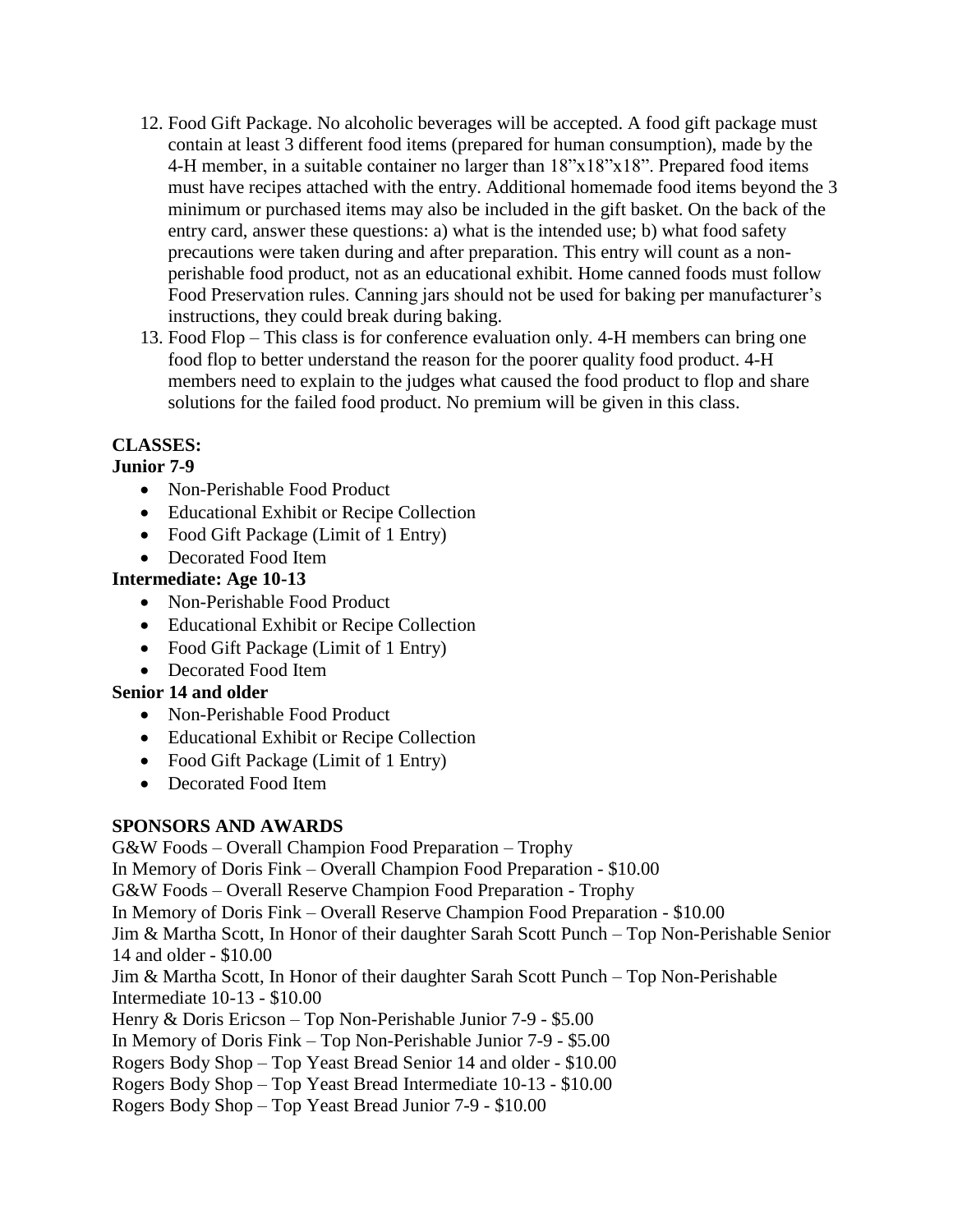Karen Endicott Coyan – Top Food Gift Package Senior 14 and older - \$10.00 Karen Endicott Coyan – Top Food Gift Package Intermediate 10-13 - \$10.00 Karen Endicott Coyan – Top Food Gift Package Junior 7-9 - \$10.00 In Memory of Goldie Coberly – First Place Fruit Pie - \$5.00 In Memory of Goldie Coberly – Second Place Fruit Pie - \$3.00 In Memory of Goldie Coberly – Third Place Fruit Pie - \$2.00 Karen Endicott Coyan – Top Educational Exhibit or Recipe Collection - \$5.00 **DEPARTMENT PREMIUMS: \$1.50, \$1.00, \$.75**

# **FOOD PRESERVATION DIVISION**

- 1. Exhibits must have been preserved since the previous fair or during the current 4-H year.
- 2. 4-Her may enter one jar per class.
- 3. Recipes and processing methods from the sources below are recommended. Recipes must be from current, tested resources listed below and must be adjusted for altitude based on your processing location, or it will be disqualified. Processing methods that will be disqualified include open kettle-canning, oven canning, sun canning and using electric multi-cookers. Untested recipes will be disqualified for food safety reasons. Tested recipe sources include:
	- K-State Research and Extension Food Preservation publications
		- 4H712, Food Safety Recommendations for Food Preservation Exhibits [\(http://www.ksre.ksu.edu/bookstore/pubs/4H712.pdf\)](http://www.ksre.ksu.edu/bookstore/pubs/4H712.pdf)
		- **■** MF3170 "10 Tips for Safe Home-Canned Food [\(http://www.ksre.ksu.edu/bookstore/pubs/MF3170.pdf\)](http://www.ksre.ksu.edu/bookstore/pubs/MF3170.pdf)
		- MF3171 "Sassy Safe Salsa at Home" [\(http://www.ksre.ksu.edu/bookstore/pubs/MF3171.pdf\)](http://www.ksre.ksu.edu/bookstore/pubs/MF3171.pdf)
		- MF3172 "What's Your Elevation?" [\(http://www.ksre.ksu.edu/bookstore/pubs/MF3172.pdf\)](http://www.ksre.ksu.edu/bookstore/pubs/MF3172.pdf))
		- MF3241 "How to Guide to Water Bath Canning and Steam Canning [\(http://www.bookstore.ksre.ksu.edu/pubs/MF3241.pdf\)](http://www.bookstore.ksre.ksu.edu/pubs/MF3241.pdf))
		- **EXECUTE:** MF3242 "How to Guide to Pressure Canning [\(http://www.bookstore.ksre.ksu.edu/pubs/MF3242.pdf\)](http://www.bookstore.ksre.ksu.edu/pubs/MF3242.pdf))
	- Other University Extension Food Preservation publications
	- USDA Complete Guide to Home Canning, @2015
	- So Easy to Preserve,  $6<sup>th</sup>$  edition, The University of Georgia Cooperative Extension Service
	- Ball<sup>®</sup> Blue Book Guide to Preserving, Edition 37
	- Ball® Complete Book of Home Preserving, @2015 and @2020
	- Canning mixes (i.e. Mrs. Wage's, Ball<sup>®)</sup>
	- Pectin manufacturers (i.e. SureJell, Ball®)
	- KSRE Rapid Response Center Preservation Recipes
	- National Center for Home Food Preservation
	- Ball<sup>®</sup> and Kerr 3
- 4. Alcohol is not allowed as an ingredient in food preservation entries. Entries with alcohol will be disqualified and not be judged.
- 5. Each exhibit must have the complete recipe and instructions attached with the entry card, or it will be disqualified. Recipe must include exhibitor name, recipe source, date of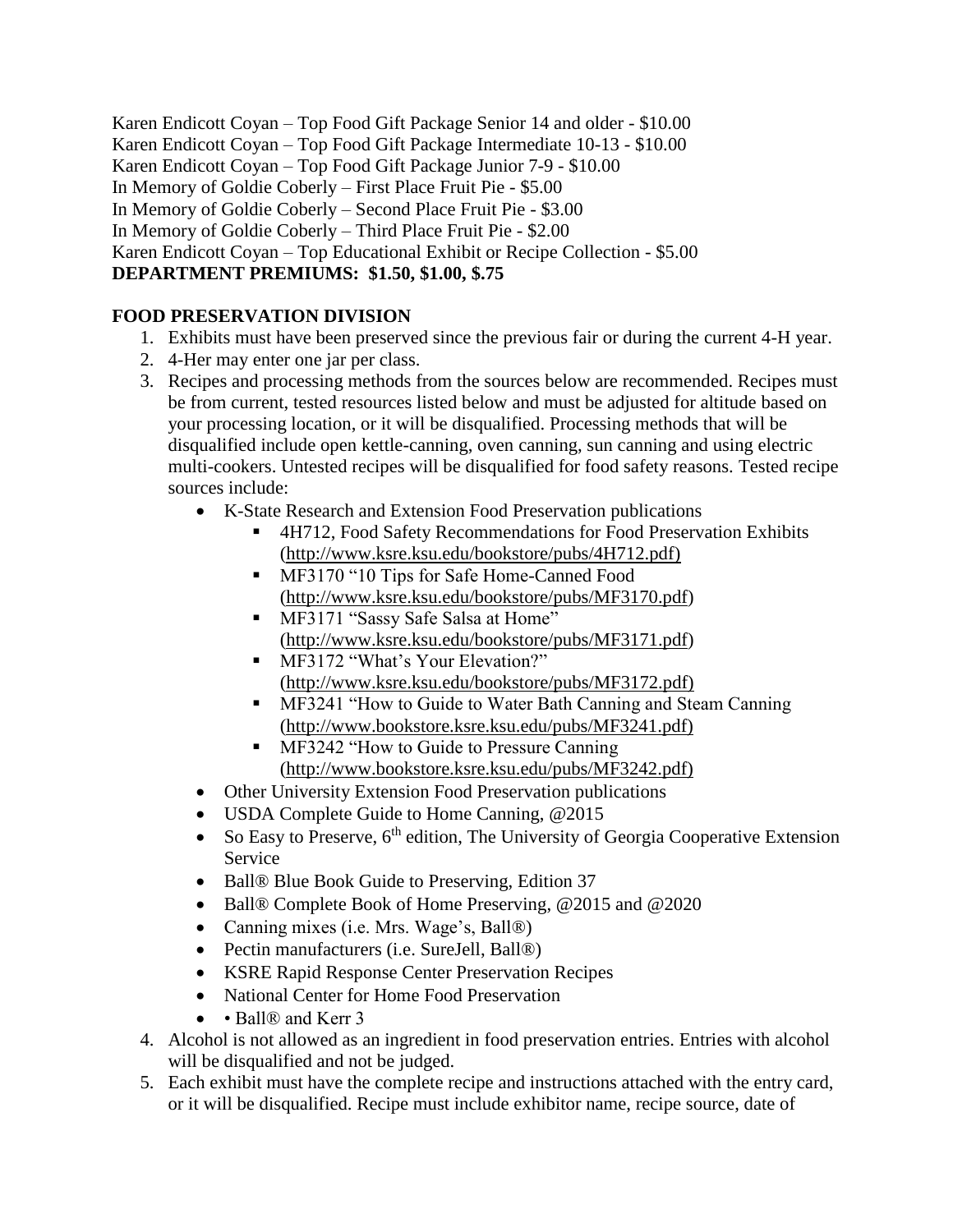publication, and altitude, where food was processed. If using Mrs. Wage's or Ball® mixes, indicate the date the mix was purchased.

- 6. Exhibits must be processed in clean, clear standard canning jars, with matching brand (ex: use Ball® lids on Ball® jars, or Kerr lids on Kerr jars, etc.) two-piece lids. Do not use colored jars, fancy padded lids, fabric over wraps or cozies as they interfere with the judging process. No fancy packs unless recipe states to do so (ex: Pickled asparagus). Jars must be sealed when entered. For food safety reasons, the size of jars used must not be larger than the jar size stated in the recipe. (ex: Salsa is canned in pint jars only, no quarts). Note: There are 12-ounce, 24-ounce and 28-ounce canning jars available and may be used. Use pint jar process recommendations for 12-ounce jars. Use quart jar process recommendations for 24-ounce and 28-ounce jars.
- 7. Each jar exhibited must be labeled. The label must not cover brand name of jar. The label must give: Class Number, Product, Altitude where processed, Canning Method (water bath, weighted gauge or dial gauge pressure method), Process Time, Pressure (psi), Date processed including month and year, Name, and County/District. Templates to make adhesive labels can be found at: [https://www.kansas4-h.org/events-activities/fairs/kansas](https://www.kansas4-h.org/events-activities/fairs/kansas-state-fair/docs/foods-and-nutrition/Foods_Label.pdf)[state-fair/docs/foods-and-nutrition/Foods\\_Label.pdf](https://www.kansas4-h.org/events-activities/fairs/kansas-state-fair/docs/foods-and-nutrition/Foods_Label.pdf)
- 8. Hole punch the entry card and use a rubber band to attach the entry card and recipe around the top of the jar.
- 9. If dried food product is not in a canning jar, it will be lowered one ribbon rating. Suggested amount:  $1/3 - 1/2$  cup, or three or four pieces per exhibit. All meat jerky must be heated to an internal temperature of 160 degrees F before or after drying. This is not the drying temperature! Dried products must include the recipe, preparation steps and heating instructions. Jerky not heated to an internal temperature of 160 degrees F will be disqualified and not be judged. Heating information can be found in MF3173, Dry meat Safely at Home [https://bookstore.ksre.ksu.edu/pubs/MF3173.pdf.](https://bookstore.ksre.ksu.edu/pubs/MF3173.pdf)

# **CLASSES:**

- **Sweet spreads** (Fruit and/or Vegetables) Syrups; One jar
- **Fruits, Juices, and Fruit mixtures** (Salsa, Pie Filling, etc.); One jar
- **Low Acid Vegetables** (Green Beans, Corn, etc. or Vegetable Mixtures.); One jar
- **Pickles** (Fruit or Vegetable), Fermented Foods, Relishes and Chutney; One jar
- **Tomatoes⁄ Tomato Products, Tomato Juice and Tomato Salsas; (**Salsa in pints only, no quarts); One jar
- **Canned Meats;** One jar
- **Dried Foods;** One small jar

### **SPONSORS AND AWARDS**

Starlite FCE – Overall Champion Preserved Foods - \$5.00 Henry & Doris Ericson – Overall Champion Preserved Foods - \$5.00 Karen Endicott Coyan – Overall Reserve Champion Preserved Foods - \$10.00 **DEPARTMENT PREMIUMS: \$1.50, \$1.00, \$.75**

### **4-H FORESTRY DEPARTMENT**

**Superintendent:** Ashley Endicott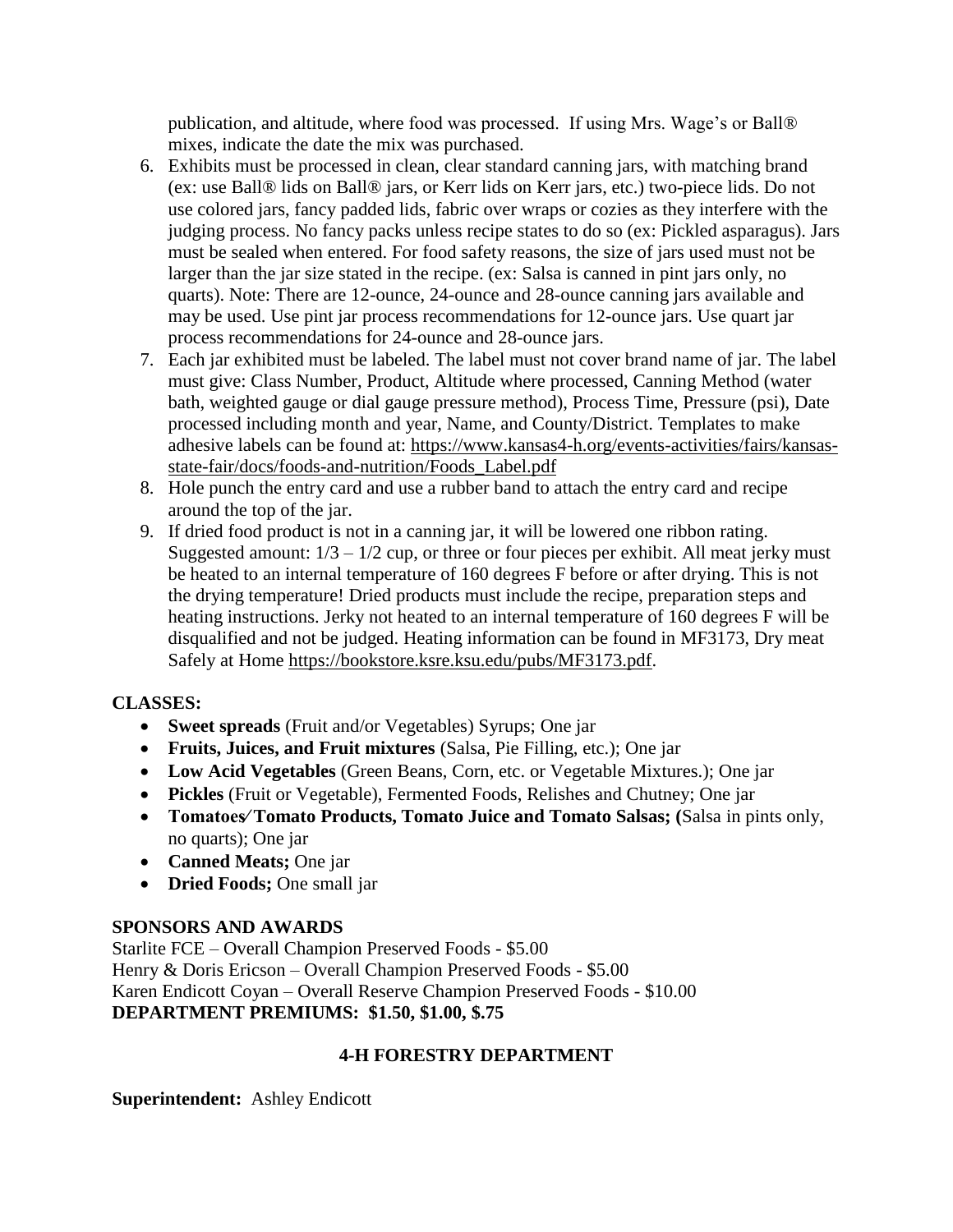### **Assistant Superintendents:** Shayln Crossland, Jewel Endicott

#### **FORESTRY DIVISION**

- 1. All leaf exhibits are to be mounted on 8½" x 11" heavy stock paper and placed in loose leaf binders. (Magnetic or adhesive filler sheets for photographic prints or sheet protectors are recommended.) Twigs and fruit collections may be exhibited in whatever manner you choose. Maximum tri fold size is 3' x 4'. Resources for exhibiting are located on the Kansas 4-H forestry project page.
- 2. Name, club, age, and year in project should be on front cover or in a prominent location.
- 3. Leaves should be identified with an appropriate label located near the leaf on the same page. These labels should include (1) The proper common name as listed in the 4H334, "List of Native Kansas Forest Trees"; (2) Location (city and/or county) where collected; and (3) date (day, month, year) or (month, day, year) collected.
- 4. Divide specimens into the following two sections: Native Kansas Trees, and Non-Native Trees.
- 5. New specimens are those specimens collected during the current 4-H year and cannot be a duplicate tree species of previously displayed specimens.
- 6. Group specimens according to the years collected (ex. "old-previous years" and "new")
- 7. Variations of varieties do not count as different species or specimens.
- 8. When replacing previously displayed samples, due to degradation, improper mounting or incorrect identification, the specimen label must also be updated. Replacements do not count as new specimens. Replacements should be displayed in the "old previous" section of the display.
- 9. If you retrieve information for your forestry exhibit, you must include a reference citation to the source.
- 10. In all leaf collections, exhibit one complete leaf where possible. If leaf is too large, exhibit as much as possible. Sketch in reduced scale the entire leaf and illustrate where the exhibited portion is from. Note: A "leaflet" is incorrect when displayed as the complete leaf for the tree.
- 11. All work must show originality. Leaf collections and displays should not closely resemble work done by others in the same club.

### **CLASSES:**

- **Forestry Collection (7-8-year old's).** Exhibit a minimum of 5 different leaves from native Kansas trees collected within the year. Exhibit can include non-native leaves in addition to the required number of leaf specimens collected from native Kansas trees.
- **Forestry Collection (Choose either A or B).** Only those exhibiting at the Fair for the first year may enter this class.
	- **A**. Exhibit a minimum of 10 different leaves from native Kansas trees collected within the year. Exhibit can include non-native leaves in addition to the required number of leaf specimens collected from native Kansas trees.
	- **B**. Exhibit a minimum of 5 native Kansas trees showing leaf, twig and fruit from each species collected.
- **Forestry Collection (Choose either A or B).** This class is open to those exhibiting either for the first or second time at the Fair.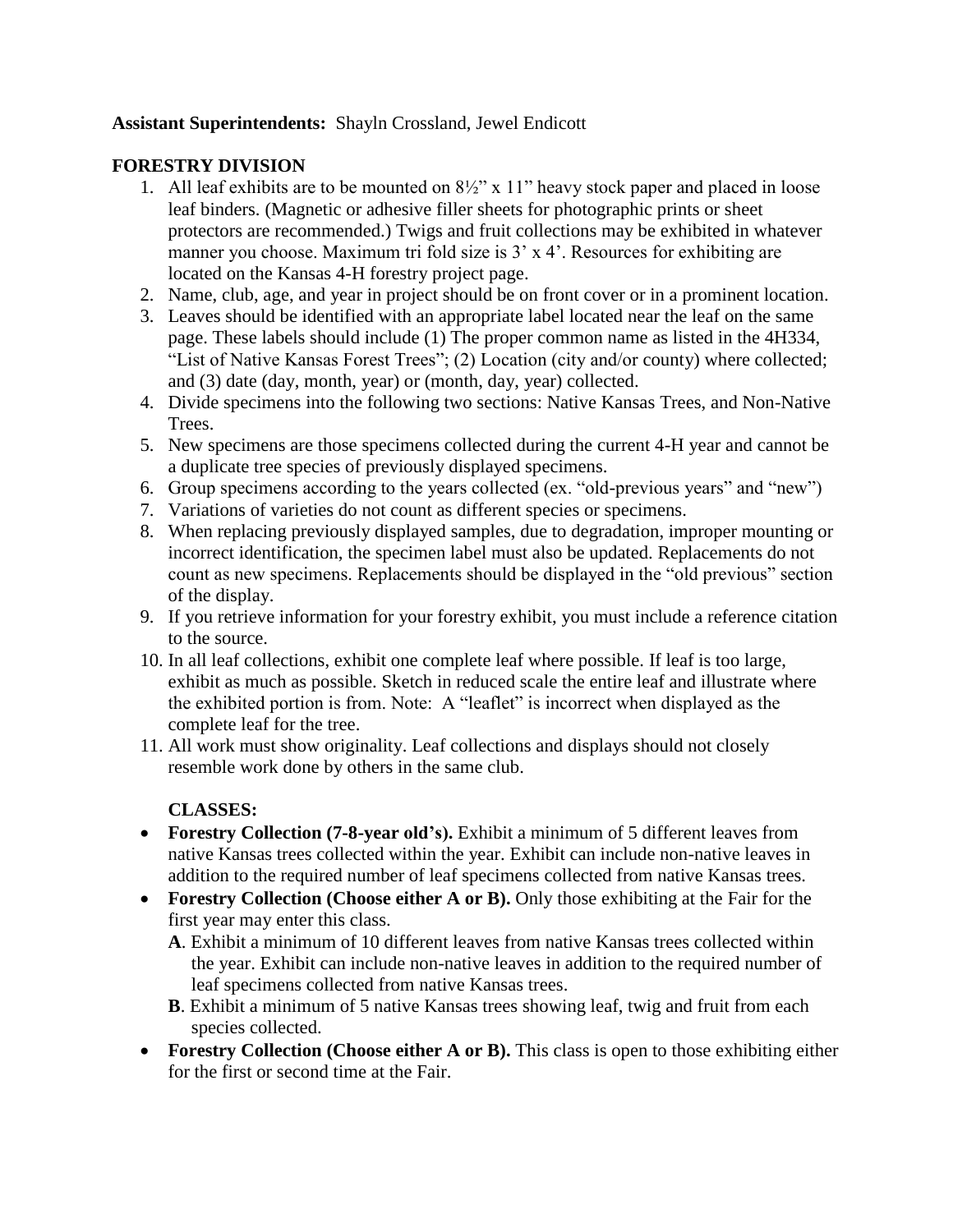- **A.** Exhibit a minimum of 20 different leaves (including 10 new specimens) from native Kansas trees. Exhibit can include non-native leaves in addition to the required number of leaf specimens collected from native Kansas trees.
- **B.** Exhibit a minimum of 10 native Kansas trees showing leaf, twig and fruit from each species collected. This exhibit must include 5 new leaf, twig and fruit specimens.
- **Forestry Collection (Choose either A or B).** This class is open to those exhibiting either for the third or fourth time at the Fair.
	- **A.** Exhibit a minimum of 30 different leaves (including 10 new specimens) from native Kansas trees. Exhibit can include non-native leaves in addition to the required number of leaf specimens collected from native Kansas trees.
	- **B.** Exhibit a minimum of 15 native Kansas trees showing leaf, twig, and fruit from each species collected. This exhibit must include 5 new leaf, twig and fruit specimens.
- **Advanced (Choose either A or B).**
	- **A.** Exhibit a minimum of 40 different leaves (including 20 new specimens) from native Kansas trees. Exhibit can include non-native leaves in addition to the required number of leaf specimens collected from native Kansas trees.
	- **B.** Exhibit a minimum of 20 native Kansas trees showing leaf, twig, and fruit from each species collected. This exhibit must include 10 new leaf, twig and fruit specimens.
- **How A Tree Grows Notebook.** Entry may include a project notebook with 10 or more seeds collected with pictures showing a germination study or a mounting of a thin section of wood cut from the end of a log or top of stump labeled with information such as kind of wood and age of tree when cut or exhibits an illustration of how a tree grows.
- **Tree Appreciation Notebook.** Entry may include a research or reporting project notebook with no more than 10 pages based on. Exhibit must be a different species of tree each year. This notebook may include sketches, drawings, pictures, a story, or any other things which will help tell about the tree you have selected.
- **Growing and Protecting Trees Display/Notebook.** Entry requires a display, or project notebook telling about project and pictures before, during, & after planting seedlings, a container tree, or a balled and bur lapped tree. Maximum tri-fold size is 3' x 4'.
- **Tree Culture Display/Notebook.** Entry requires a display, or project notebook showing your project work and includes pictures of before, during and after wood lot improvement. Maximum tri-fold size is 3' x 4'.
- **How Forests Serve Us.** Entry may include collected wood samples (all or partial) and 2page essay. Wood sample display to be mounted on poster board or any stiff material no larger than a 3' x 4' trifold. Essay should be displayed in a covered binder.
- **Educational/Creative Exhibit.** Entry must be directly related to tree identification or Forestry. Type of exhibit is open (notebook, poster, collection box, etc.) given a maximum tri-fold size of 3' x 4'. Care should be taken to use durable materials that will withstand fair conditions. This is a good class to exhibit an unusual collection.

# **SPONSORS AND AWARDS**

Fort Cinema – Overall Champion Forestry Exhibit - Movie Pass Dean & Gail Bailey – Overall Reserve Champion Forestry Exhibit - \$5.00 **DEPARTMENT PREMIUMS: \$1.50, \$1.00, \$.75**

# **4-H GEOLOGY & LAPIDARY DEPARTMENT**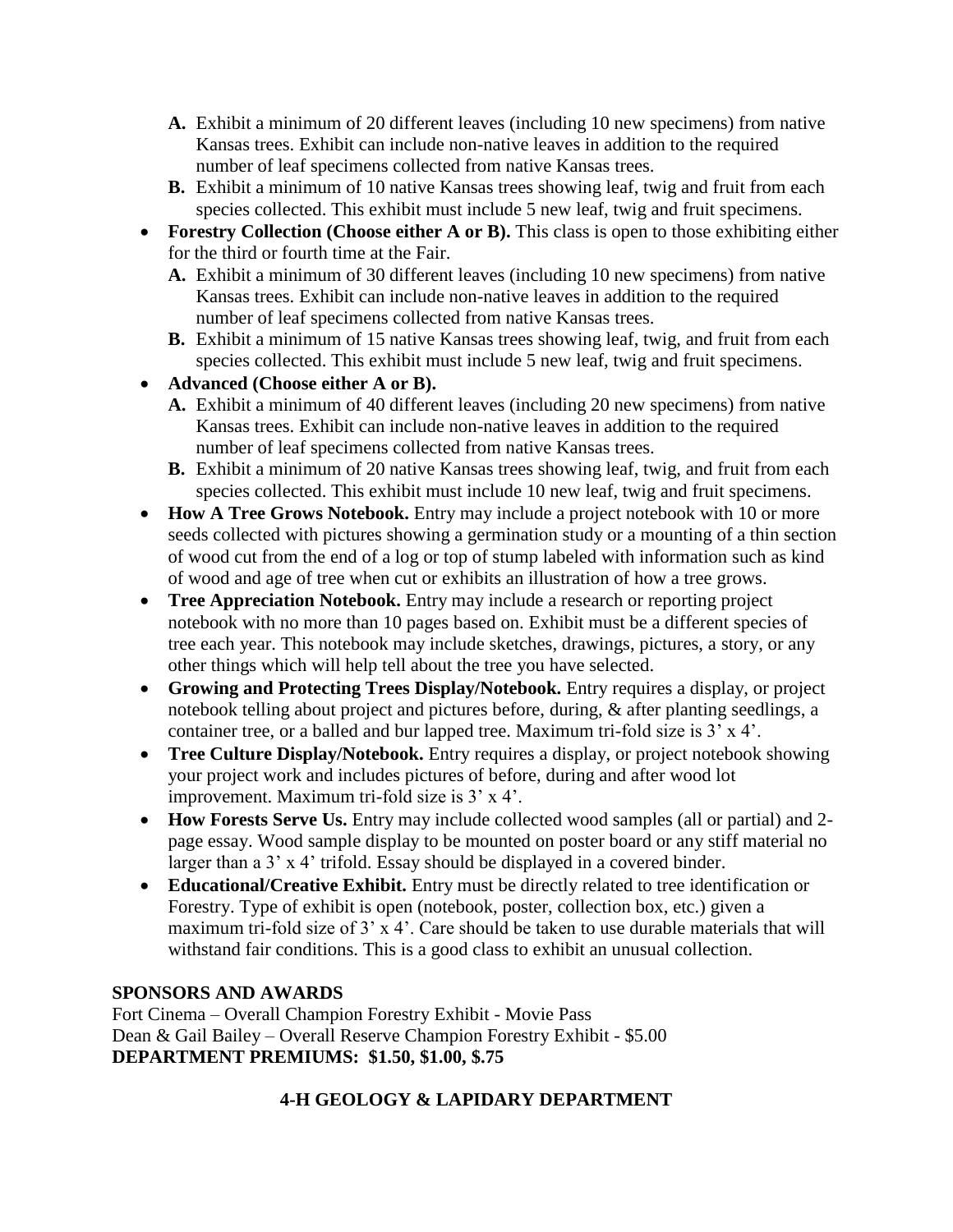### **Superintendent:** Destiny Foulk **Assistant Superintendents:** Joe Foulk Jr., Seth Shadden

- 1. The exhibit box should be 18" x 24" x 3½". Plexiglas covers are required. Boxes with glass covers WILL NOT be accepted. All specimens are to be arranged across the narrow (18") dimension of the exhibit box, making the exhibit 18" across the top and 24" deep exactly. If a box has a sliding Plexiglas cover, it must be removable from the top. Screws, locks, or other devices that would prevent judges from removing the cover should not be used. For Lapidary classes, the dimensions of the box should be appropriate for the display but should not exceed 18" x 24" x 31/2".
- 2. Each exhibitor is required to identify each display box by placing an identification label bearing name, county or district, and number of specimens in the upper left-hand corner of the Plexiglas cover (inside-use clear double-sided tape to adhere gummed labels), and by attaching a label with the same information on the lower right corner of the box (outside).
- 3. Geology specimens should be labeled with the number of the specimen, date collected, specimen name or description, and locality (county only) where collected.
- 4. For the geology display classes, specimens should be mounted in the box by proper groups: rocks, minerals, fossils. Fossils must be identified to the Phylum, Class and Genus level. Genus name is to begin with a capital letter. Species name is all lower case. Genus and species names must either be italicized or underlined, not both. The words "phylum, class, genus" on labels are to be spelled out, not abbreviated. More than one specimen of the same kind of rock or mineral or species of a fossil may be exhibited if this duplication represents different geological formations. Specimen label must show this distinction (Fort Hays limestone, not just limestone; calcite from the Greenhorn Formation, not just calcite; Phylum: Brachiopoda Class: Articulata Genus: Composita from the Morrill Limestone Member, not just Phylum: Brachiopoda Class: Articulata Genus: Composita).
- 5. For geology display classes all specimens must be collected by the participant (not purchased) from locations in Kansas, with the exception of Tri-State Mining Area specimens collected from these three adjacent counties: Ottawa County, OK; Newton and Jasper Counties, MO. Other out of state specimens will not count in the minimum number for the class, nor will they be considered in the judging.

# **GEOLOGY DIVISION**

### **CLASSES:**

- **Display** at least 5 rocks, minerals, and fossils collected during the current 4-H year. Not eligible for the State Fair.
- **Display** at least 15 rocks, minerals, and fossils collected during the current 4H year. Exhibitor is limited to one exhibit box. Only those exhibiting at the Fair for the first time may enter this class.
- **Display** at least 30 different rocks, minerals, or fossils, at least 5 of each. **Fifteen must be collected during the current 4H year**. Exhibitor is limited to one exhibit box. This class is open to those exhibiting either first or second time at the Fair.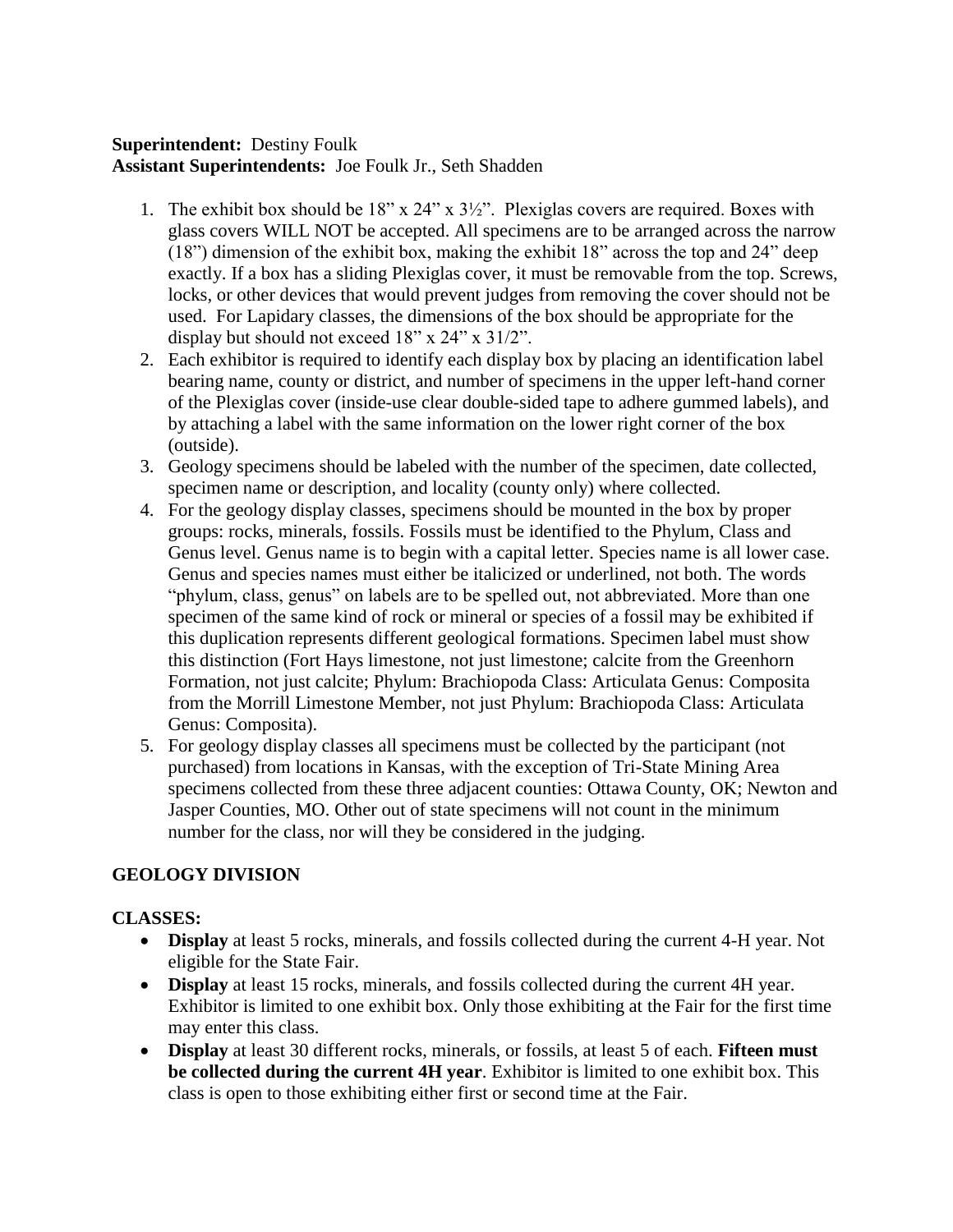- **Display** at least 45 rocks, minerals, or fossils, at least 5 of each. **Fifteen must be collected during the current 4H year.** Exhibit limited to two boxes. This class is open to those exhibiting either the third or fourth time at the Fair. Identify the rocks as igneous, metamorphic or sedimentary. These rock types must be spelled out on labels or have a legible key.
- **Display** at least 60 rocks, minerals, or fossils, at least 5 of each. **Fifteen must be collected during the current 4H year.** Exhibit limited to two boxes. This class is open to those exhibiting the fifth time or more at the Fair. Identify the rocks as igneous, metamorphic or sedimentary. These rock types must be spelled out on labels or have a legible key.
- **Educational Exhibit:** Exhibit relating to everyday living; or to a mineral test, a rock formation, geological history, species of a fossil, forms of one mineral, a variation of one kind of rock, archaeological artifacts, or Indian artifacts. Digital formats are accepted. Exhibit limited to 4 feet of table space. **Care should be taken to use durable materials that will withstand State Fair conditions**.
- **Mineralogy:** Display a minimum of 15 mineral specimens collected in Kansas, at least 5 of which have been collected during the current 4-H year. The minerals are to be grouped by mineral class (i.e.: Carbonates, Oxides, Silicates) and at least 3 classes must be represented. The member must use one standard display box (see #1). The specimens must be labeled with the number of the specimen, date collected, name of specimen, county where collected and chemical composition (i.e.:  $CaCO<sub>3</sub>$  for calcite) if known.
- **Fossils:** Display a minimum of 15 fossil specimens collected by the participant in Kansas, at least 5 of which have been collected during the current 4-H year. The fossils are to be grouped by Phylum and Class, and at least 3 phyla must be represented (Brachiopoda, Chordata, Mollusca, etc.) The member must use one standard display box (see #1). The specimens must be labeled with the number of the specimen; date collected; county where collected; formation, member, or source; phylum, class, and genus or part; and geologic age (Cretaceous, Permian, Pennsylvanian, etc.) See #5 for additional fossil labeling expectations.

# **LAPIDARY DIVISION**

### **CLASSES:**

- **Display** at least 5 varieties of polished (tumbled) specimens and 5 varieties of unpolished specimens that have not yet received lapidary treatment. These do not have to be an example of "before and after", nor do they have to be self-collected. Locales must be identified. (For State Fair: Only those exhibiting lapidaries at the State Fair for the first time may exhibit in this class.)
- **Display** before-and-after examples of at least 3 varieties of specimens, at least 2 tumblepolished and 2 unpolished of each. There is no requirement that the 4-H'er collect any of these. Locales must be identified. Lapidary work should be done during the current 4-H year.
- **Display** before-and-after examples of at least 6 varieties of specimens, at least 2 tumblepolished and 2 unpolished of each. At least two varieties should be collected from the native site by the 4-H'er, at least one of which comes from Kansas. Locales must be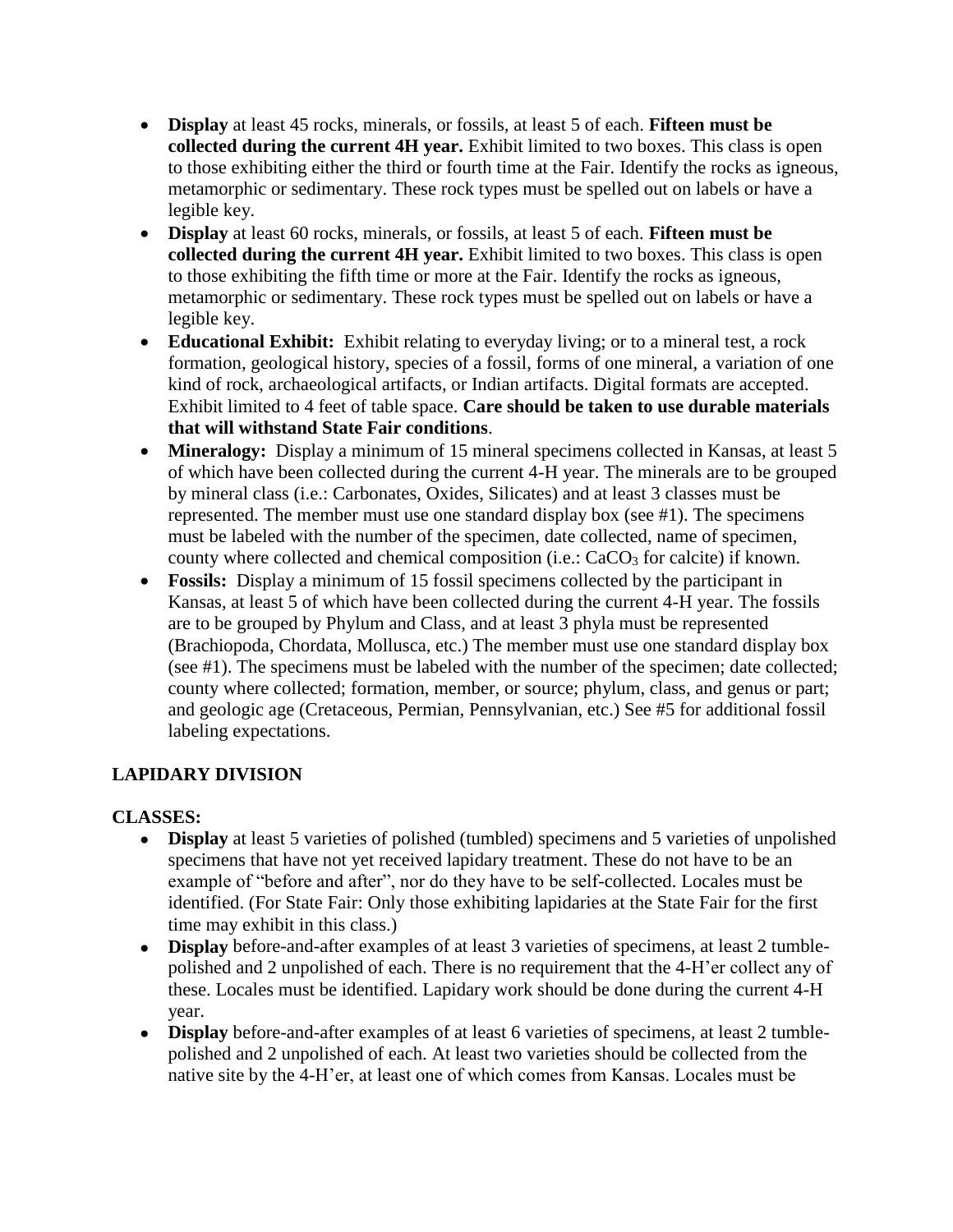identified. Lapidary work on at least three varieties should be done during the current 4-H year.

- **Display** before-and-after examples of at least 9 varieties of specimens, at least 2 tumblepolished and 2 unpolished of each. At least three varieties should be collected from the native site by the 4-H'er, at least two of which comes from Kansas. Locales must be identified. Lapidary work on at least three varieties should be done during the current 4-H year.
- **Exhibit** at least 6 specimens that have not previously been exhibited, which have received lapidary treatment. Lapidary treatment may consist of polishing, and end, face, or flat lapping. Specimens must represent at least 3 different varieties and include at least three cabochons of any size or shape, only one of which may be free formed. A cabochon is a style of cutting in which the top of the stone forms a domed or curved convex surface. Three of the specimens must be mounted into jewelry findings.

The lapidary will be judged on the following criteria:

- a. Workmanship and Content=60 points.
- b. Presentation and Showmanship=30 points; and Accuracy of Information=10 points

All lapidary specimens should be labeled with the following information:

- 1. Specimen name.
- 2. Place of origin (country, state, or county; county required for Kansas specimens).
- 3. Purchased or self-collected.
- 4. Date lapidary treatment began, and 5. Date lapidary treatment completed (Treatment completed after the State Fair is considered a new year specimen).

# **SPONSORS AND AWARDS**

Fort Cinema – Overall Champion - Movie Pass Bandera Stone – Overall Reserve Champion - \$5.00 **DEPARTMENT PREMIUMS: \$1.50, \$1.00, \$.75**

# **4-H HOME ENVIRONMENT DEPARTMENT**

**Superintendents:** Jennifer Carnes, Jessica Carnes

**Assistant Superintendents:** Malay Foster, Gwenyth Fry, Alexa Fuhrman, Addison Metcalf

# **HOME ENVIRONMENT DIVISION**

- 1. Exhibits should be of high quality (as compared to quick, simple crafts), suitable for use in the home several months throughout the year. Holiday-specific items are discouraged.
- 2. A summary including plans, explanation of how the items was made or refinished, and how it fits into the color and design of the room. Summary could also include project inspiration, challenges, who helped you, and any other information that could be helpful to the judge. Summary should be in a plastic protective sleeve and attached to exhibit.
- 3. Projects with missing or insufficient summary will be lowered one ribbon placing (i.e. a blue-ribbon exhibit will receive a red ribbon).
- 4. Exhibits should be of high quality (as compared to quick, simple crafts), suitable for use in the home several months throughout the year. Holiday-specific items are discouraged.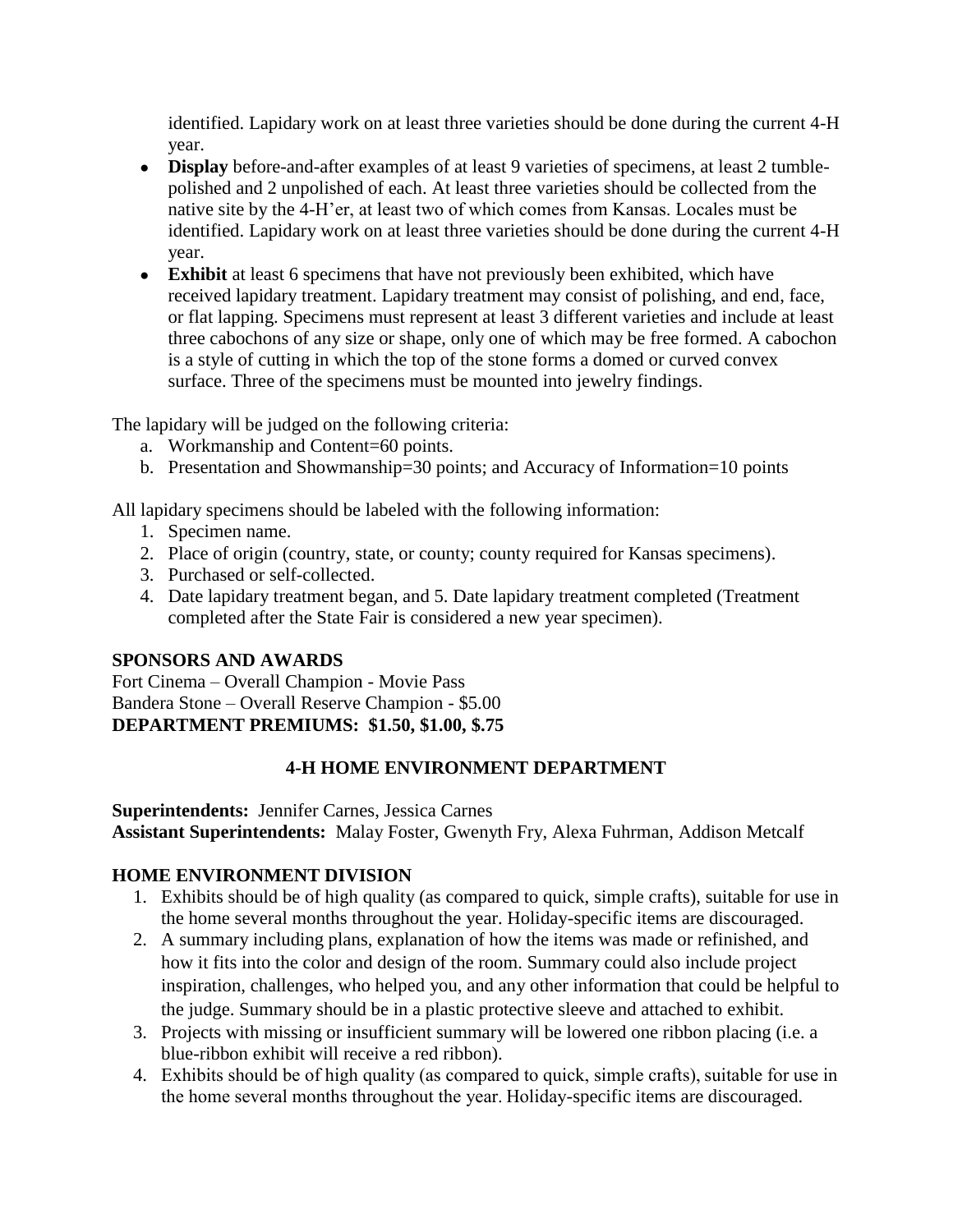#### **CLASSES:**

- **Single Exhibit:** An article (furniture, fixtures, interior or exterior, etc.) made or refinished by the 4-H member for the home. Must include attached summary.
- **Design Board:** Boards must be on foam core or a standard tri-fold display. Include: color scheme, wall treatment, floor treatment, samples, etc. and/or floor plan for a room. Must include attached summary.
- **Notebook:** Notebooks may include floor plans, swatches, colors, stories, photographs, and project records which detail what was accomplished this year with a given indication of long‑term plans. Notebooks should also include project inspiration, challenges, who helped you, and any other information that could be helpful to the judge. Additional summary is not required for Notebook exhibits.

#### **SPONSORS AND AWARDS**

Flowers by Leanna – Overall Champion - \$10.00 Gift Certificate Uppa Creek Ranch – Overall Reserve Champion - \$5.00 **DEPARTMENT PREMIUMS: \$1.50, \$1.00, \$.75**

### **4-H MISCELLANEOUS DEPARTMENT**

#### **Superintendent:** Destiny Foulk **Assistant Superintendents**: Joe Foulk, Jr., Seth Shadden

#### **MISCELLANEOUS DIVISION**

- 1. See 4-H General Rules.
- 2. 4-H exhibitors must be enrolled in the project related to the exhibit.
- 3. The following classes may exhibit as a display, poster or notebook.
- 4. Exhibit must include name and club.
- 5. Exhibits will be judged on completeness, quality of work and neatness.
- 6. Exhibits within Miscellaneous Department are not Kansas State Fair eligible.

### **CLASSES:**

- **Citizenship**
- **Communication**
- **Club Office Notebook**
- **Environmental Science**
- **Family Studies**
- **Health and Wellness**
- **Leadership**
- **Performing Arts**
- **Pets**
- **Reading (May also include a diorama)**
- **Self-Determined**
- **Soil Conservation or Water Conservation** Contents must pertain to some phase, result, story or information about Soil Conservation or Water Conservation
- **Other** Exhibit from a 4-H project which cannot be exhibited in any other class.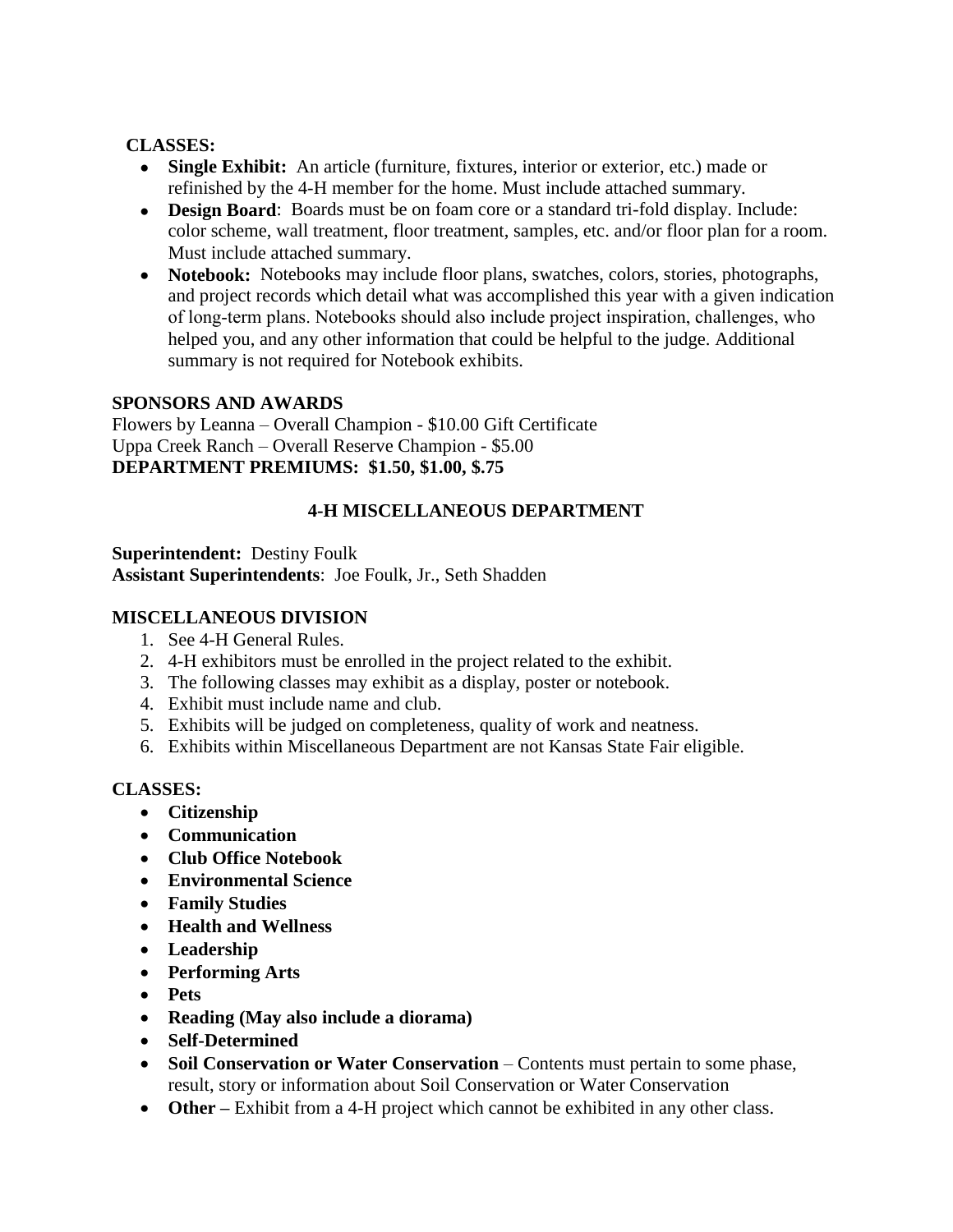#### **SPONSORS AND AWARDS**

Bandera Stone – Overall Champion Citizenship Exhibit - \$10.00 Ag Realty – Overall Reserve Champion Citizenship Exhibit - \$5.00 Fort Cinema – Overall Champion Club Officer's Notebook - Movie Pass Ag Realty – Overall Reserve Champion Club Officers Notebook - \$5.00 Fort Cinema – Overall Champion Health and Wellness Exhibit - Movie Pass Pat & Janet Murphy Family – Overall Reserve Champion Health and Wellness Exhibit - \$5.00 Thursday Night Live FCE – Overall Champion Leadership Exhibit - \$10.00 Thursday Night Live FCE – Overall Reserve Champion Leadership Exhibit - \$5.00 First United Methodist Church Reading Group – Overall Champion Reading Notebook - \$10.00 Rogers Body Shop – Overall Reserve Champion Reading Notebook - \$5.00 Fort Cinema – Overall Champion Self Determined Exhibit - Movie Pass Fort Cinema – Overall Reserve Champion Self Determined Exhibit - Movie Pass Bourbon County Conservation District – Overall Champion Soil or Water Conservation Educational Exhibit - \$50.00 Bourbon County Conservation District – Overall Reserve Champion Soil or Water Conservation Educational Exhibit - \$20.00

### **DEPARTMENT PREMIUMS: \$1.50, \$1.00, \$.75**

### **4-H PHOTOGRAPHY DEPARTMENT**

**Superintendents:** Shirley Palmer, Ron Palmer **Assistant Superintendents:** Dylan Hazelbaker, Alexis Marchiano, Hailey Shadden

### **PHOTOGRAPHY DIVISION**

- 1. Photo images must be taken by the 4-H Member (exhibitor) and be the result of the current 4-H project year.
- 2. Appropriate photo subject matter: Photographic subject matter is expected to follow 4-H standards. For a sense of prohibited subject matter, review the Kansas 4-H member Code of Conduct; in general, if it is not allowable at a 4-H event, it is not allowable in a 4-H photograph at the Fair.
- 3. Photos with live subject(s) on railroad right away or taken from railroad right of way property will not be displayed in Kansas 4-H Photography and will be disqualified and not judged.
- 4. Copyright protections must be observed.
- 5. Photographs taken with a digital camera and having no more adjustments than exposure, color intensity or correction, one click filter effects, red eye removal, cropping, dodging and burning should be entered in the standard color or black and white classes. HDR photos are to be entered in the standard photo class.
- 6. Digital Composite Image: Finished photo must be created from two or more original images photographed by exhibitor. HDR photos do not qualify for this class. Photos will be judged on photographic merit as well as manipulation technique and process. Ribbon placement will be determined by combining the score of each judging section.
- 7. The black and white classes are for black and white prints only. Monochromatic prints, including sepia prints are considered color photos and must be entered in the appropriate color photo class.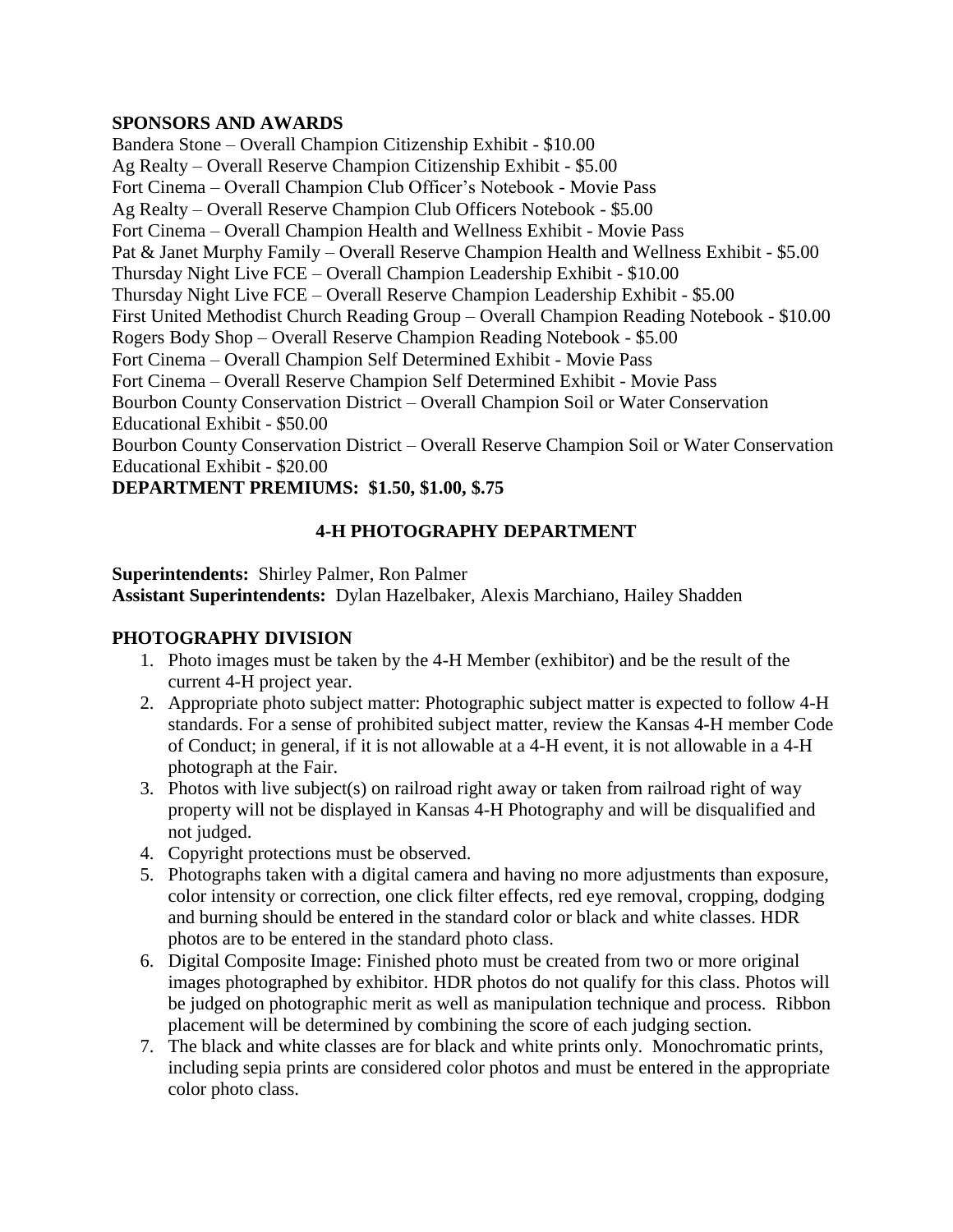- 8. No lettering, including dates, is permitted on the front of the mount or on the photo. No underlay or borders are to be used.
- 9. Remove white border from the photo print before mounting. After trimming, photos must be no larger than 8" x 10" and no smaller than 7"x 9".
- 10. Photos are to be mounted on white or cream 11" x 12.5" studio matte board. Matte boards maybe purchased from the extension office.
- 11. Photos must be mounted with the top edge of the print 1" below the top of the mount (board is always oriented narrow side up). The sides of the print must be equal distance from the two sides of the mount.
- 12. A full coverage permanent mount (spray adhesive recommended or heat mount) must be used.
- 13. On the back of the mount, write: the exhibitor's name, photo class, and the Extension Unit (county/district). If in a district, please use full district name and add county name.
- 14. To protect exhibits from dust and moisture, place mounted photo in protective plastic bag.
- 15. Improperly mounted photos, oversize or undersize photos or photos with the white borders not removed or lettering (including dates) on the photo, will be awarded a ribbon one placing lower than the placing determined by the official judges. Decisions as to display and/or penalties will be made by the Photography Department Superintendent and the Extension Agent responsible for the photography department.



**Growth Portfolio:**

- a. Member must have been enrolled in Photography project for five (5) years or more.
- b. Exhibit will consist of 5 (five) photos one from each of the past 5 years of enrollment. Each photo must have been created in a different year and must be labeled with year taken and which year of enrollment it represents.
- c. Photos must be 8" x 10" and may be color or black and white.
- d. An information sheet must accompany each photo giving brand and model of camera used to create the photo. The settings for focal length, aperture, mode and shutter speed must also be listed.
- e. Skill set used to create the photo must be given and explained. Main goal for each year should be listed.
- f. Beginning with photo 2, member description of GROWTH in project skill must be included on information sheet.
- g. Exhibit will consist of photos arranged in chronological order of enrollment, information sheet on each photo, and all information listed in d. and e. A portfolio book will be required.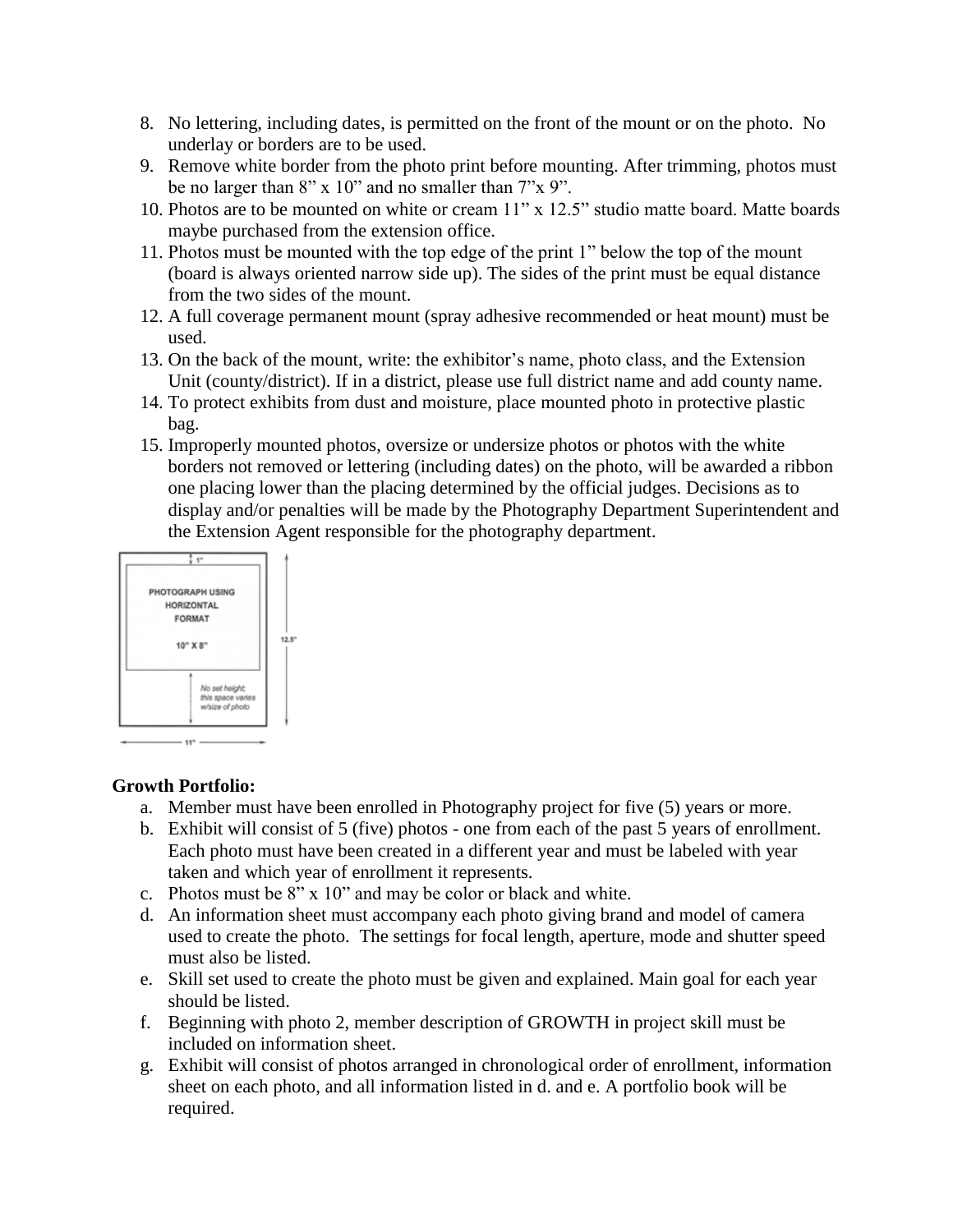#### **Career Portfolio:**

- a. Member must have been enrolled in Photography for 5 (five) or more years or member must be age 15 -19 and been enrolled in photography for at least two (2) years.
- b. Exhibit will consist of ten  $(10) 8 \times 10$  photos showing skill development in one of the following photography areas: Portraiture, Special Effects (not done with computer), Landscape, Photo Journalism, Black and White, Nature/Wildlife or Graphic Design (computer skills with photos). Photos may have been created over multiple project years.
- c. Photos may be color except if Black and White option is chosen.
- d. An information sheet must accompany each photo giving brand and model of camera used to create the photo. The settings for focal length, aperture, mode and shutter speed must also be listed.
- e. A one-page summary should accompany the portfolio listing the goal for pursuing this area of photography and what skills were learned while doing so. Mentors should be acknowledged. Career exploration can also be described.
- f. Exhibit will be presented in a notebook designed for portfolio review with pages for required information from d. and e.

### **CLASSES:**

### **4-H'er with 3 years or less in project**

- Color, Black and White, Digital Composite Photos (Limit to 2)
- Growth Portfolio (Limit to 1)
- Career Portfolio (Limit to 1)

#### **4-H'er with 4-7 years in the project**

- Color, Black and White, Digital Composite Photos (Limit to 2)
- Growth Portfolio (Limit to 1)
- Career Portfolio (Limit to 1)

#### **4-H'er with 8 or more years in the project.**

- Color, Black and White, Digital Composite Photos (Limit to 2)
- Growth Portfolio (Limit to 1)
- Career Portfolio (Limit to 1)

### **SPONSORS AND AWARDS**

Gary & Kylene Palmer – Overall Champion - \$50.00 Gift Certificate to MPix Bandera Stone – Overall Reserve Champion - \$10.00 Roy and Letha Johnson – Top exhibit 4-H'er with 3 years or less in project - \$5.00 Roy and Letha Johnson – Top exhibit 4-H'er with 4-7 years in project - \$5.00 Roy and Letha Johnson – Top exhibit 4-H'er with 8 or more years in project - \$5.00 **DEPARTMENT PREMIUMS: \$1.50, \$1.00, \$.75**

### **4-H PLANT SCIENCE DEPARTMENT**

#### **Superintendent:** Ashley Endicott

**Assistant Superintendents:** Shayln Crossland, Jewel Endicott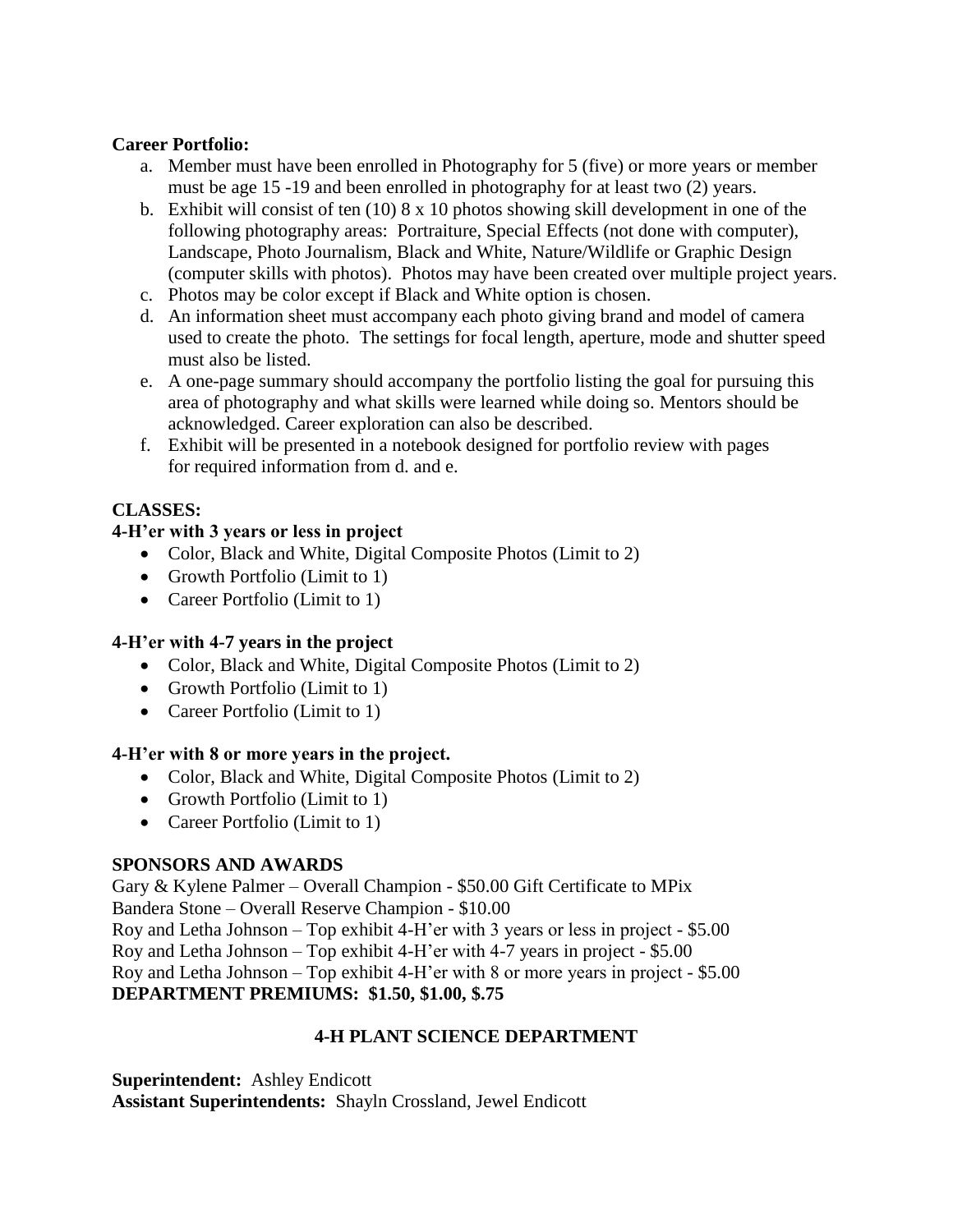### **FIELD CROPS DIVISION**

- 1. Products exhibited in this division must have been grown by the 4-H member in the current year, with the exception of soybean seed and edible field bean seed.
- 2. Exhibits should be as mature as possible.
- 3. Every entry must be identified by hybrid or variety name.
- 4. All classes calling for a gallon sample may have a  $2\frac{1}{2}$  3 inch in diameter cylinder placed in a glass gallon container to reduce the amount of grain to about three quarts.

# **CLASSES:**

### **Corn, Ten Ear Exhibit**

- **White.** Variety or hybrid must be named.
- **Yellow.** Variety or hybrid must be named.

### **Sorghum, Ten Head Exhibits**

- **Hybrid grain sorghum.** Hybrid must be named.
- **Hybrid forage sorghum.** Exhibit to consist of the entire plant, no roots. Hybrid must be named.
- **Other forage sorghums.** Exhibit to consist of the entire plant, no roots. Variety must be name.

**Wheat, One Gallon Sample**

- **Soft red winter wheat.** Variety or hybrid must be named.
- **Hard red winter wheat.** Variety or hybrid must be named.
- **Hard white wheat.** Variety or hybrid must be named.

**Sunflowers**

- **Confectionery heads.** 3 heads must be submitted.
- **Confectionery seeds in jar.** 1-gallon jar must be submitted.
- **Oil seed heads.** 3 heads must be submitted.
- **Oil seeds in jar.** 1-gallon jar must be submitted.

# **Other Crops**

- **Oats.** Exhibit to consist of one-gallon sample. Variety must be named.
- **Barley.** Exhibit to consist of one-gallon sample. Variety must be named.
- **Alfalfa.** Exhibit to consist of one-gallon sample. Variety must be named.
- **Alfalfa Hay.** Exhibit to consist of one flake or slice from a rectangular bale, or a 10-inch section cut from a round bale. The flake or slice should be approximately 6 inches in thickness and tied in two directions. Variety must be named.
- **Native Grass Hay.** Ten-inch flake or slice, 6 inches thick and tied in two directions.
- **Brome Grass.** Exhibit to consist of one-gallon sample of seed.
- **Other Tame Grasses.** Exhibit to consist of one-gallon sample of seed.
- **Soybeans.** Exhibit to consist of one-gallon sample of seed from most recent harvest. Variety must be named.
- **Soybeans. Bundle of five plants** from most recent harvest. Variety must be named.
- **Edible field beans.** Exhibit to consist of one-gallon sample of seed from most recent harvest.
- **Edible field beans. Bundle of five plants** (with roots intact) from most recent harvest.
- **Miscellaneous Crops.** Exhibit to consist of one-gallon sample of seed or 10 heads produced from current project. Variety must be named.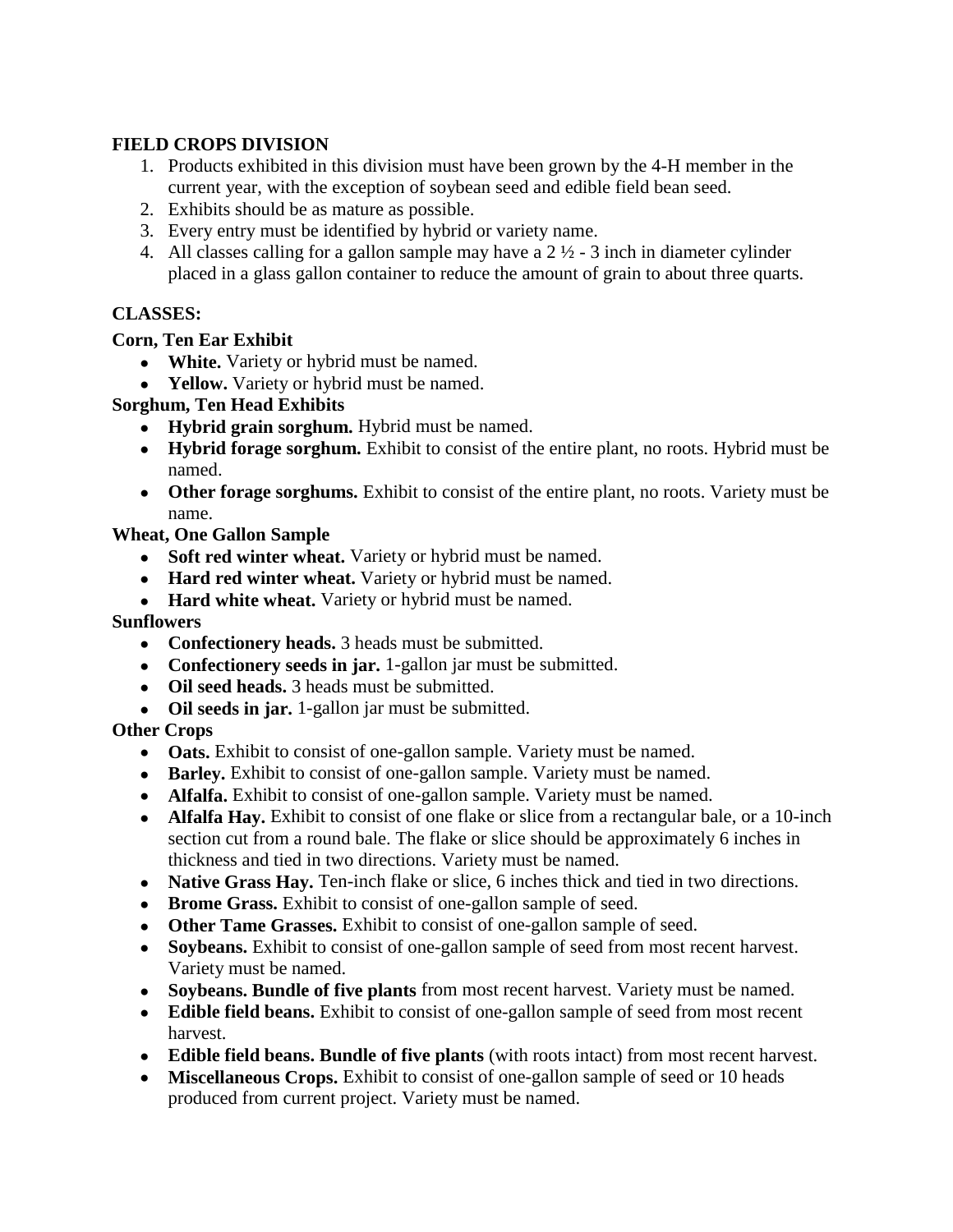- **Cotton.** Provide 10 open bolls, not 10 plants. Place bolls in a bag that can breathe (not a sealed plastic bag), so mold doesn't develop.
- **Corn.** Exhibit to consist of one-gallon sample. Variety must be named
- **Cool Season Grass Hay** (e.g., fescue, etc.). Ten-inch flake or slice, 6 inches thick and tied in two directions. Variety must be named.

### **WHEAT VARIETY PLOT DISPLAYS**

The free-standing displays must not exceed the overall dimensions of 36" wide x 36" high x 18" deep (measured on the outside). Care should be taken to select durable materials that will withstand State Fair conditions. Displays must not require the use of electricity. If booth exceeds overall dimensions, ribbon placing will be dropped one place.

- 1. These displays will have been planned and prepared by 4-H/FFA members enrolled in the wheat variety plot project.
- 2. Members must include the varieties provided in the display, but may include more varieties, if desired.
- 3. Minimum age for exhibitors is 9 years before January 1 of current year.

# **CLASSES:**

• **Wheat Variety Plot Display**

### **WEED CONTROL EXHIBIT**

- 1. Collect, identify, press, mount, and label a minimum of 15 weeds. Try to include their roots, stems, leaves and flowers. Three of the weeds must be noxious weeds preferably found in your home county. A standard 9"x12" scrapbook may be obtained in which to permanently mount your weed specimens. Identify the scrapbook with your name and county on the inside front cover.
- 2. Prepare a list of the weeds mounted, showing common name, scientific name, and where it was found. Place the list in a specially identified section of the scrapbook.
- 3. Collect and identify weed seeds found in crop seeds. Mount them for display purposes. Place them in a specially identified section of the scrapbook.
- 4. Write a story on "How We Control Weeds on Our Farm" if you live on a farm. Other members write "How We Control Weeds at Home". The story should be about 300 words in length. It must show definite methods used to control weeds. Place the story in a specially identified section of the scrapbook.

### **CLASSES:**

• **Weed Control Exhibit, Exhibit consists of the four items above.** 

# **HORTICULTURE DIVISION**

- 1. All horticultural exhibits must be grown by the 4-H exhibitor.
- 2. Information about exhibiting produce is available online in the publication "Exhibiting Fruits and Vegetables" available at<http://www.bookstore.ksre.ksu.edu/pubs/c405.pdf>
- 3. Secure entry form to plate or container with string or tape. Use a sturdy plate, bowl or container that will support the weight of the produce.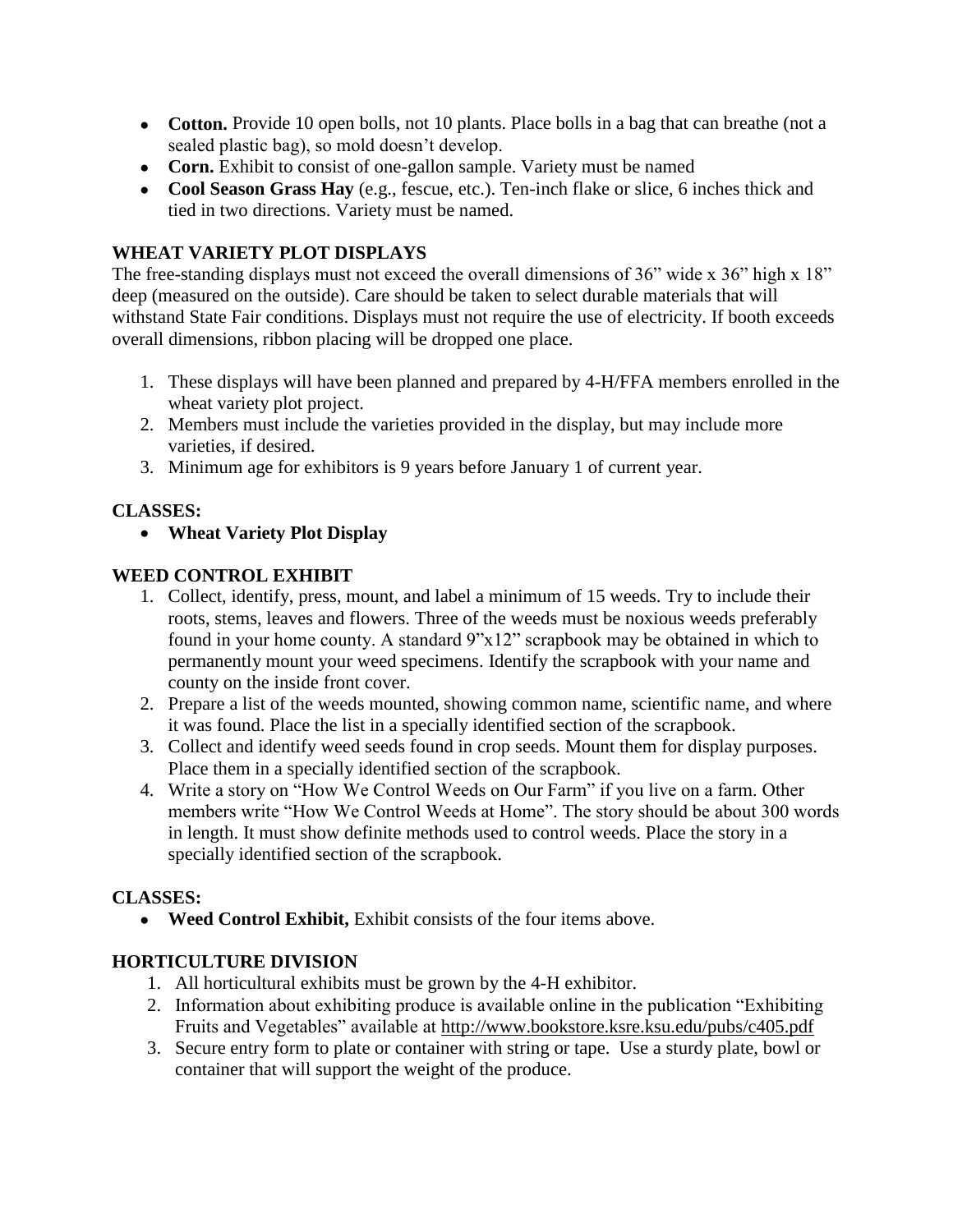### **CLASSES:**

- **Small vegetable specimen plate (12)** Ex: green snap beans, yellow wax beans, other small vegetables.
- **Medium vegetable specimen plate (5)** Ex: cucumbers, cherry tomatoes, tomatoes, beets, white onions, yellow onions, red onions, bell peppers, other peppers, okra, parsnips, radishes, turnips, sweet potatoes, red potatoes, white or Russet potatoes, carrots, miniature pumpkin, decorative gourds, or other medium vegetables.
- **Large vegetable specimen plate (1)** Ex: watermelon, summer squash, winter squash, large type pumpkin, eggplant, cabbage, cantaloupe, other large vegetable.
- **Fresh Culinary herbs (6)** ex: parsley, basil, dill, etc. Six stems (or a comparable quantity) of one variety of fresh herbs must be exhibited in a disposable container of water. Dried herbs are not accepted.
- **Small fruits (one half pint box)** Ex. Strawberries, blackberries, raspberries, or other similar sized fruits. (if other, please include name of fruit on entry).
- **Tree fruits (plate of 5)** Ex. apples, pears, peaches, or similar sized fruits.
- **Grapes (plate of 2 bunches)**
- **Garden Display -** Each exhibitor in this class will be limited to four square feet of space. The Garden Display must be exhibited in a tray, basket or container that can be easily moved by the fair staff. Exhibit consists of five different types of fresh vegetables or fruits. Canned products and shelled vegetables are not acceptable. Only one variety of each type of vegetable or fruit may be exhibited. The numbers of the five types of vegetables or fruits to be exhibited are as follows:

**Large Vegetables (One each):** Cabbage, Cantaloupe, Eggplant, Large Pumpkin, Squash, Watermelon

**Medium Vegetables (Five each):** Beets, Carrots, Cucumbers, Decorative Gourds, Potatoes, Miniature Pumpkins, Okra, Onions, Peppers, Radishes, Sweet Potatoes, Tomatoes, or other similar sized vegetable

**Small Vegetables (Twelve each):** Green snap beans, wax beans, English peas, or other similar sized vegetables

**Small fruits (One half pint box):** Strawberries, blackberries, raspberries, or other similar sized fruits.

**Tree fruits (5 each):** Apples, pears, peaches, or similar sized fruits. **Grapes (2 bunches)**

### **FLORICULTURE DIVISION**

- 1. Information about exhibiting flowers can be found online in the publication "Preparing Cut Flowers for Exhibit", available at http.www.bookstore.ksre.kus.edu/pub/4H826.pdf.
- 2. Members are encouraged to exhibit cut flowers and fresh floral arrangements in disposable containers.
- 3. All floral materials must be grown and/or collected by the exhibitors. Do not use purchased plant materials. Entries should not take over one square foot of table space.
- 4. Potted plants are not accepted.
- 5. All entries must be freestanding, easily moved, and not require any special equipment to display. Hanging entries are not accepted.

### **CLASSES:**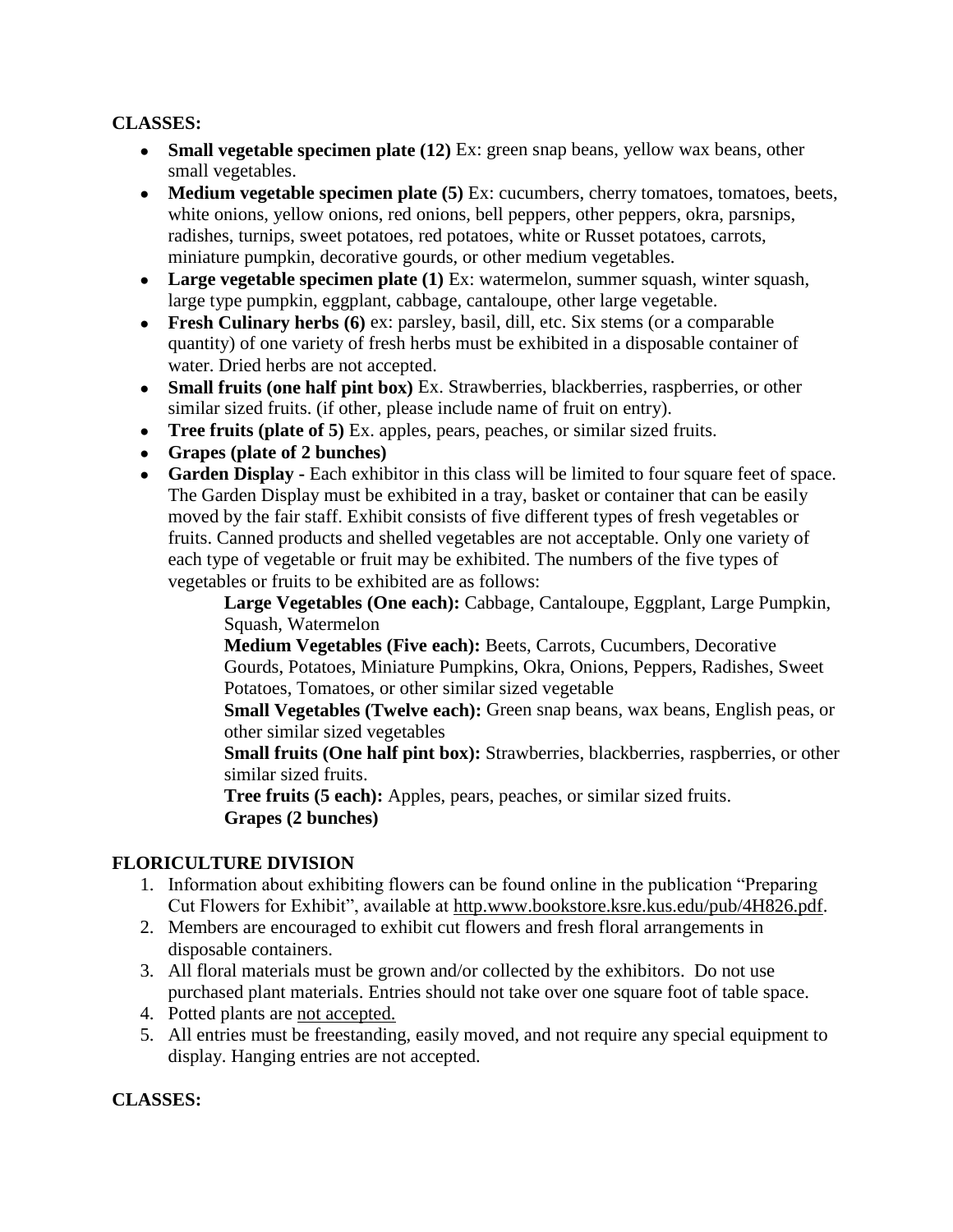- **Annual Garden Flower -** cut specimen, single stem.
- **Perennial Garden Flower -** cut specimen, single stem.
- **Fresh Flower Arrangement -** variety or same flower. Flower materials must be grown and/or collected by exhibitor, not purchased.
- **Dried flower Arrangement -** no fabric or plastic material allowed
- **Horticulture Notebook** Entry shall consist of a notebook or three ring binder of written narrative describing a horticulture project such as a landscape design, landscape installation, lawn renovation, water garden, flower garden, vegetable garden, lawn mowing service, landscape maintenance business, farmer's market business, or other horticultural project. 4-Hers are encouraged to include photographs, illustrations and/or landscape drawings that help explain work done by the member. Photos taken from the same location before, during and after the completion of the project are particularly helpful. Exhibitor may enter one horticulture notebook. Horticulture notebook scoring is based on the following criteria: Organization and General Appearance (neat, includes title page and table of contents, original, creative, etc.) 20%. Narrative (including goals, successes, failures, etc.) 40% General Content (subject matter, photos, maps, knowledge gained, etc.) 40%

### **SPONSORS AND AWARDS**

Rogers Body Shop – Overall Champion Field Crop Exhibit - \$10.00 Ag Realty – Overall Reserve Champion Field Crop Exhibit - \$5.00 Mertz Tax Service Inc. – Overall Champion Horticulture Exhibit - \$10.00 Rogers Body Shop – Overall Reserve Champion Horticulture Exhibit - \$5.00 Sheila Blubaugh – Overall Champion Floriculture Exhibit - \$10.00 Sheila Blubaugh – Overall Reserve Champion Floriculture Exhibit - \$5.00 **DEPARTMENT PREMIUMS: \$1.50, \$1.00, \$.75**

# **4-H SHOOTING SPORTS DEPARTMENT**

**Superintendent:** Destiny Foulk **Assistant Superintendents:** Joe Foulk Jr., Seth Shadden

- 1. Exhibits in this division are open to educational displays or promotional posters. Follow copyright laws as explained in the General Rules as you are preparing your exhibit. Take care to select durable materials to withstand Fair conditions.
- 2. Entries will prominently incorporate the 4-H Clover with KSRE co-branding and should include the Kansas 4-H Shooting Sports emblem. Failure to do so will penalize entry one ribbon color.
- 3. The exhibit size rule will be strictly enforced. Exhibits exceeding the size guidelines will be penalized one ribbon color.
- 4. **Educational Display -** must be the standard tri-fold board ONLY, must not exceed standard trifold: 3'x4'; no additional table space available for promotional brochures or display items; content not to exceed display board borders.
- 5. **Promotional Posters -** must be flat and no larger than 22"x30"; content not to exceed display board borders; Posters will be displayed on wall.
- 6. **Notebooks -** no larger than  $8 \frac{1}{2} \times 11$ .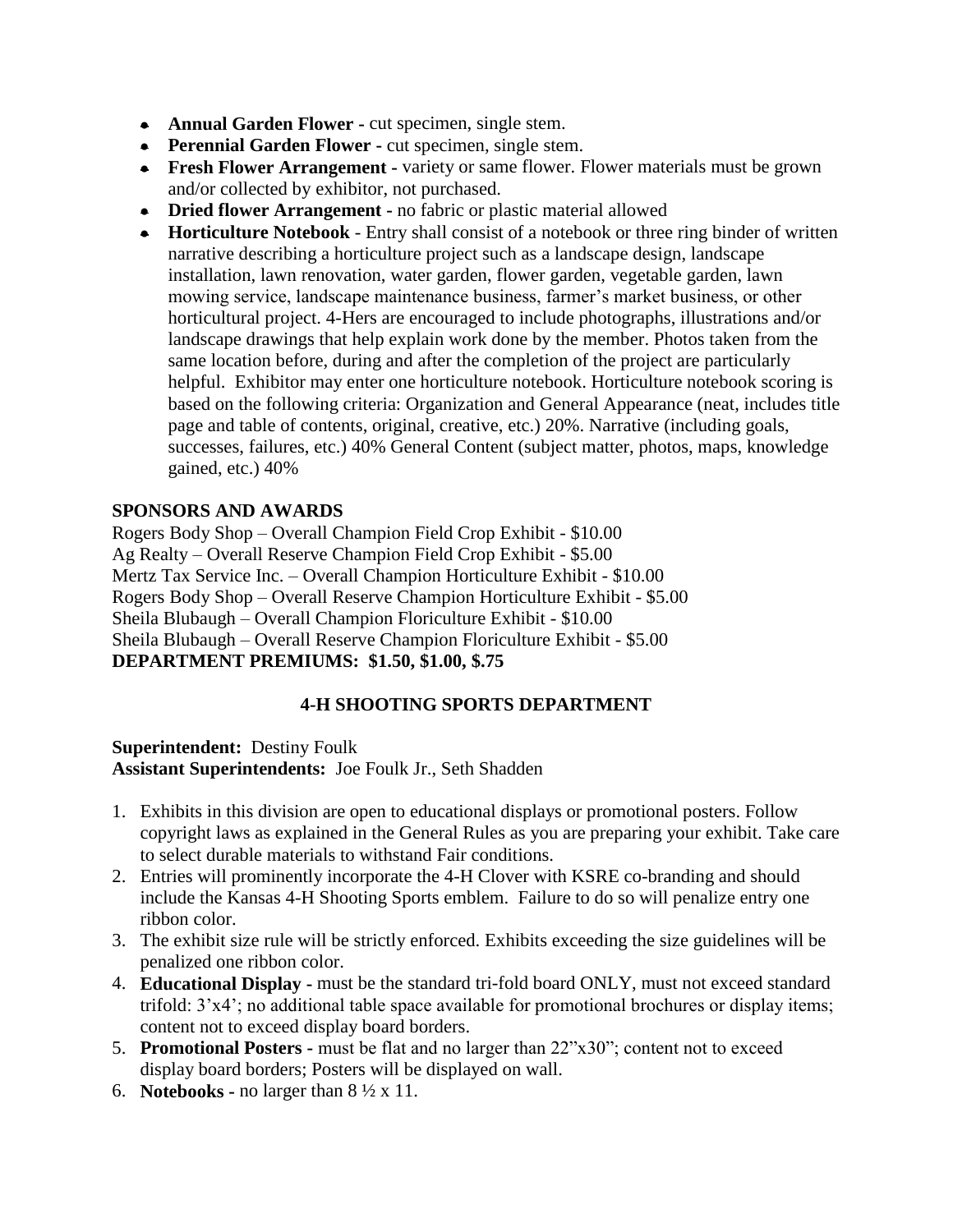- 7. EXHIBITORS MUST COMPLY WITH STATE AND FEDERAL LAWS AND KANSAS STATE FAIR MANAGEMENT POLICIES.
- 8. No "live" ammunition containing propellant or explosive powders may be used in any display. An inert substitution must be used in lieu of powder and "live" ammunition, the substitution must be clearly described on the back of the poster, display or in a notebook.
- 9. Bourbon County Fair Board nor the department of 4-H Youth Development, KSRE are liable for the loss or damage of any personal property included as part of your poster, display or notebook.
- 10. Name, county or district, age and year in project should be on the front of the poster, display or notebook.
- 11. Exhibit topics requiring firearm care, handling, and shooting will only be accepted from Extension Units with 4-H Certified Shooting Sports Programs.
- 12. Exhibits will not be accepted if they are related to reloads.

# **CLASSES:**

- **Educational Display -** Must be directly related to the 4-H Shooting Sports Project (standard tri-fold boards only, no larger than 3'x4')
- **Promotional Posters -** Must promote 4-H Shooting Sports
- **Notebook -** Contents pertain to some phase, results, story or information about 4-H Shooting Sports

# **SPONSORS AND AWARDS**

Uppa Creek Ranch – Overall Champion - \$5.00 Dean & Gail Bailey – Overall Reserve Champion - \$5.00 **DEPARTMENT PREMIUMS: \$1.50, \$1.00, \$.75**

# **4-H STEM DEPARTMENT**

**Superintendent:** Destiny Foulk **Assistant Superintendents:** Joe Foulk Jr., Seth Shadden

# **STEM AG MECHANICS DIVISION**

Description: The Ag Mechanics project is starting with an emphasis on welding and smithing, it will expand as the project area grows. This project allows youth to explore areas of ag mechanics and metallurgy from repairing or repurposing items to the fabrication of new items. The intent is for this program start with foundational areas, some of which youth may already have, and allow them to continue to build on this knowledge becoming more experienced.

1. All categories must follow the Kansas State Fair rules. These rules may be found at <https://www.kansas4-h.org/events-activities/fairs/kansas-state-fair/index.html>

# **Introductory - Level 1 classes (about 1 - 3 years of experience)**

This level is designed for youth with little to no exposure in the project area so that they can gain an understanding of basic principles and methods in the given area.

• **Welding Display Board** – A 3 foot by 3-foot display board with different pieces of metal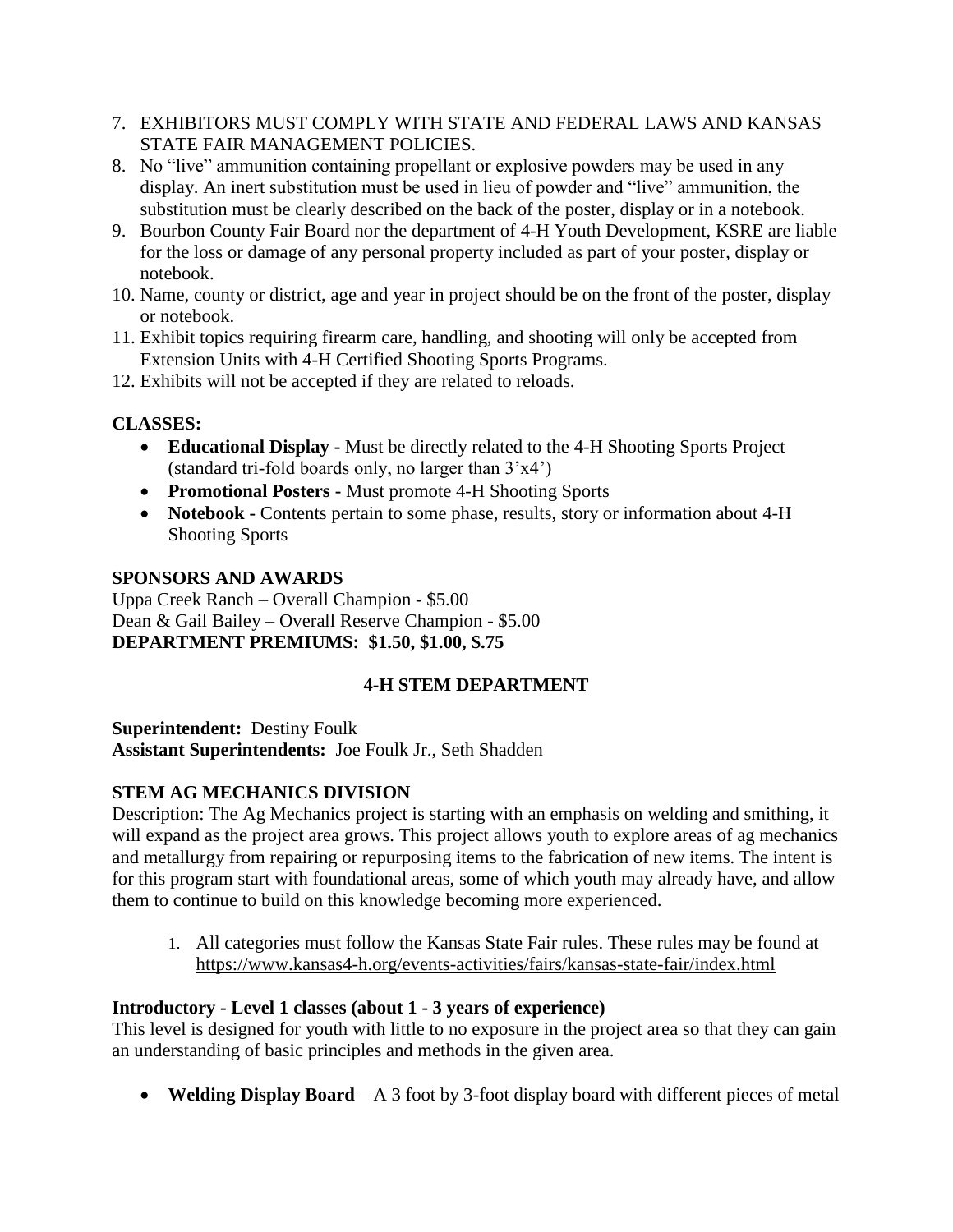attached illustrating different types of welds, each weld being labeled

- **Level 1 Welding Ag Repair** Repair of ag equipment with welding
- **Level 1 Welding Ag Fabrication** Creation of new ag equipment with welding
- **Level 1 Welding General Repair** Repair of non-ag equipment with welding
- **Level 1 Welding General Fabrication** Creation of non-ag equipment with welding
- **Level 1 Welding Artistic Fabrication** Creation of artistic or interpretive pieces with welding
- **Level 1 Brazing Repair**
- **Level 1 Brazing Fabrication**
- **Smithing Display Board** A 3 foot by 3-foot display board with different pieces of forged metal attached illustrating different forms, each form being labeled
- Level 1 Smithing A design forged with at least one formed element (twists or spirals for example)

## **Experienced – Level 2 classes (about 4 - 6 years of experience)**

This level is designed for youth some experience in the project area allowing them to expand on common principles and methods in the given area.

- **Level 2 Welding Ag Repair** Repair of ag equipment with welding
- **Level 2 Welding Ag Fabrication** Creation of new ag equipment with welding
- **Level 2 Welding General Repair** Repair of non-ag equipment with welding
- **Level 2 Welding General Fabrication** Creation of non-ag equipment with welding
- **Level 2 Welding Artistic Fabrication** Creation of artistic or interpretive pieces with welding
- **Level 2 Brazing Repair**
- **Level 2 Brazing Fabrication**
- Level 2 Smithing A design forged with at least two different formed elements (twists and spirals for example)

## **Advanced – Level 3 classes (about 7 - 9 years of experience)**

This level is designed for youth with vast experience in the project area allowing them to master common principles and methods and expand on advanced techniques in the given area.

- **Level 3 Welding Ag Repair** Repair of ag equipment with welding
- **Level 3 Welding Ag Fabrication** Creation of new ag equipment with welding
- **Level 3 Welding General Repair** Repair of non-ag equipment with welding
- **Level 3 Welding General Fabrication** Creation of non-ag equipment with welding
- **Level 3 Welding Artistic Fabrication** Creation of artistic or interpretive pieces with welding
- **Level 3 Brazing Repair**
- **Level 3 Brazing Fabrication**
- Level 3 Smithing A design forged with at least three different formed elements (twists, spirals, and bulbs for example)

## **Master – Level 4 classes (10 or more years of experience)**

This level is designed for youth substantial experience in the project area allowing them to master advanced techniques in the given area.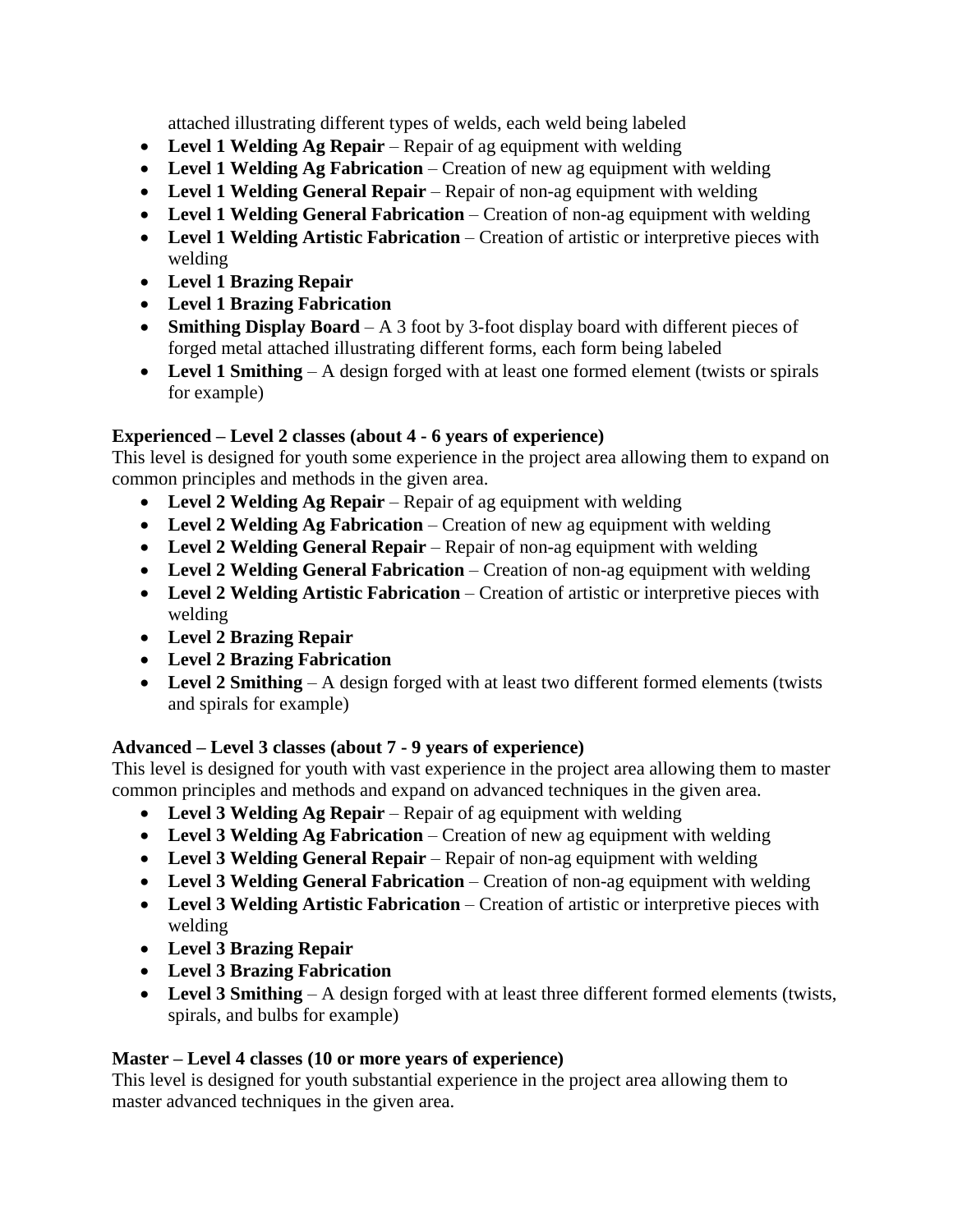- **Level 4 Welding Ag Repair** Repair of ag equipment with welding
- **Level 4 Welding Ag Fabrication** Creation of new ag equipment with welding
- **Level 4 Welding General Repair** Repair of non-ag equipment with welding
- **Level 4 Welding General Fabrication** Creation of non-ag equipment with welding
- **Level 4 Welding Artistic Fabrication** Creation of artistic or interpretive pieces with welding
- **Level 4 Brazing Repair**
- Level 3 Brazing Fabrication
- **Level 4 Smithing** A design forged with at least four different formed elements (twists, spirals, and bulbs for example)

## **STEM ARCHITECTURAL BLOCK CONSTRUCTION DIVISION**

Description: The STEM ABC exhibit area focuses on using architectural blocks ("Legos") to construct dioramas. This project allows youth to explore architectural design in a threedimensional space. The intent is for this program to start with foundational ideas of architecture, some of which youth may already have, and allow youth to continue to build on this knowledge becoming more and more experienced. This division is not intended for youth wishing to exhibit constructed kits. Kits and non-diorama displays should be considered an arts and crafts exhibit, they should not be displayed in this division

1. All categories must follow the Kansas State Fair rules. These rules may be found at https://www.kansas4-h.org/events-activities/fairs/kansas-state-fair/index.html

## **Introductory - Level 1 classes (about 1 - 3 years of experience)**

• Diorama illustrating at least 2 architectural features beyond floors, ceilings, and walls. **Experienced – Level 2 classes (about 4 - 6 years of experience)** 

• Diorama illustrating at least 4 architectural features beyond floors, ceilings, and walls, and includes 1 or more motion elements.

## **Advanced – Level 3 classes (about 7 - 9 years of experience)**

• Diorama illustrating at least 6 architectural features beyond floors, ceilings, and walls, and includes 2 or more motion elements.

## **Master – Level 4 classes (10 or more years of experience)**

• Diorama illustrating at least 8 architectural features beyond floors, ceilings, and walls, and includes 3 or more motion elements

# **STEM ASTRONOMY DIVISION**

1. For all categories (I.E. astronomy, computers, robotics, rocketry, unmanned aerial systems and space tech educational classes) must follow the Kansas State Fair rules. These rules may be found at [https://www.kansas4-h.org/events-activities/fairs/kansas](https://www.kansas4-h.org/events-activities/fairs/kansas-state-fair/index.html)[state-fair/index.html.](https://www.kansas4-h.org/events-activities/fairs/kansas-state-fair/index.html)

# **CLASSES:**

- **Telescope** made from a kit
- **Telescope** made from the original design
- **Educational Display, Poster, or Notebook**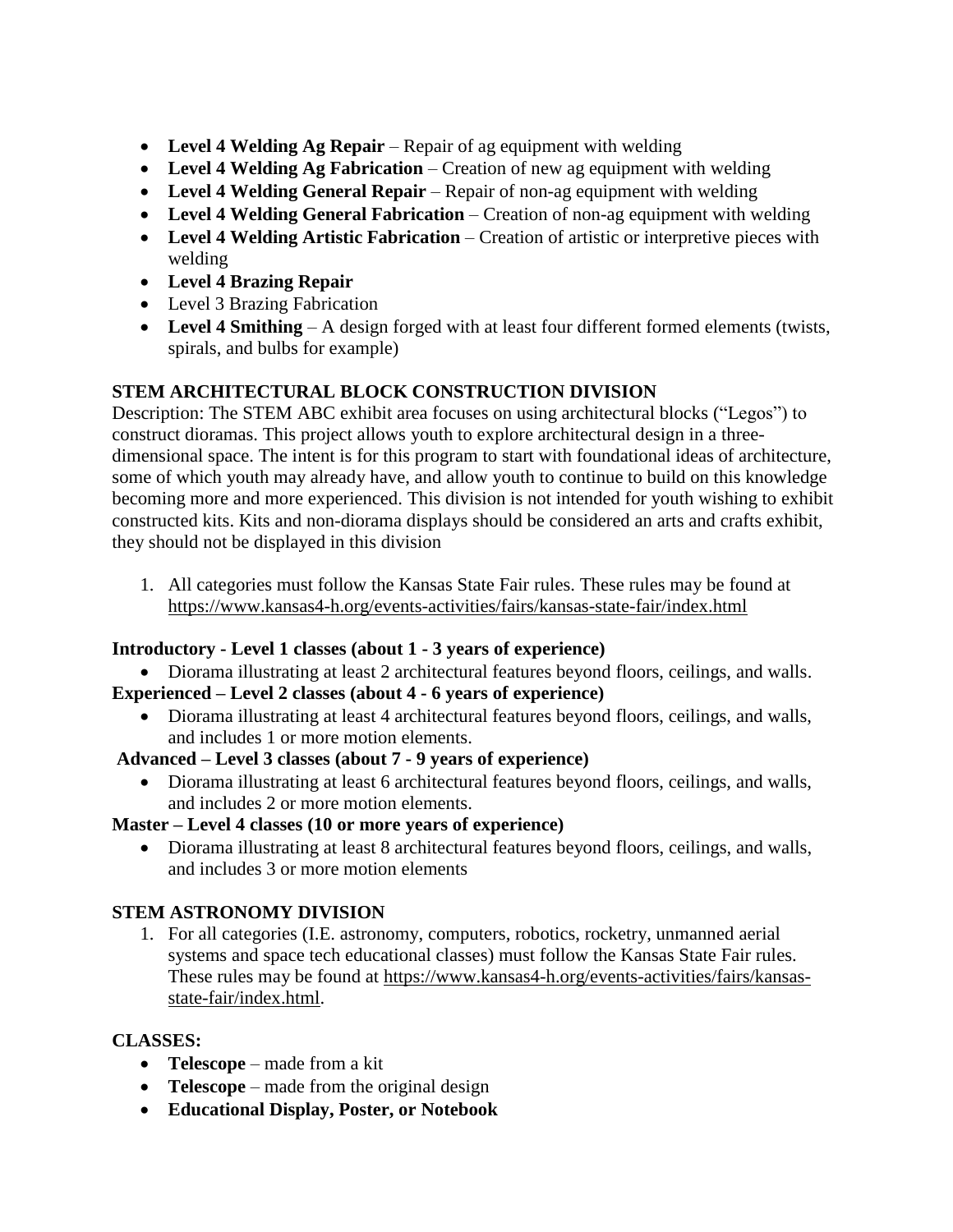## **STEM COMPUTER SYSTEMS DIVISION**

#### **CLASSES:**

- **Computer Program** application, app, script, or coded system that is new and unique (not merely a file run in a program, such as a 'word document' or a picture drawn in 'Microsoft Paint.')
- **Computer Presentation** (power point, web page/site, animated graphics, etc.)
- **Single Computer System** (web server, database server, etc.)
- **Networked System** consisting of two or more computers
- **Chip System** a small (8"X8"X8") programmed physical device that accomplishes a specific task
- **Educational Display, Poster or Notebook**

### **STEM ROBOTICS DIVISION**

### **CLASSES:**

- **Robot made from a commercial (purchased) kit.** (no programming just assembly).
- **Robot designed by the exhibitor.** The robot must not be a mere modification of an existing robot kit or plan.
- **Programmable Robot** made from a commercial (purchased) kit.
- **Robot designed and constructed by the exhibitor or from a commercial kit** that is operated by a remote-controlled device.
- **Junk Drawer Robotics.**
- **Educational Display, Poster, or Notebook**
- **Team Robotics Project** Robot designed and constructed by two or more 4-H STEM project members. The robot must not be a mere modification of an existing robot kit or plan. The robot may be a programmable type that is made from a commercial (purchased) kit. This division is designed to encourage teamwork and cooperation among fellow 4-H STEM members. As with many high-tech projects today, no one person designs and builds a robot alone. It takes the brainstorming, planning, problem-solving, and cooperation of an entire team to complete a given robotics project.

### **STEM ROCKETRY DIVISION**

### **CLASSES:**

### **Exhibitors 7 through 8 years old**

- Rocket made from a kit. Include plans.
- Scale Model Rocket made from kit includes plans.
- Educational Display, Poster, or Notebook

### **Exhibitors 9 through 13 years old**

- Rocket made from a kit. Include plans.
- Scale Model Rocket made from kit includes plans.
- Educational Display, Poster, or Notebook

# **Exhibitors 11 through 13 years old (9-10-year old's may not enter in this class)**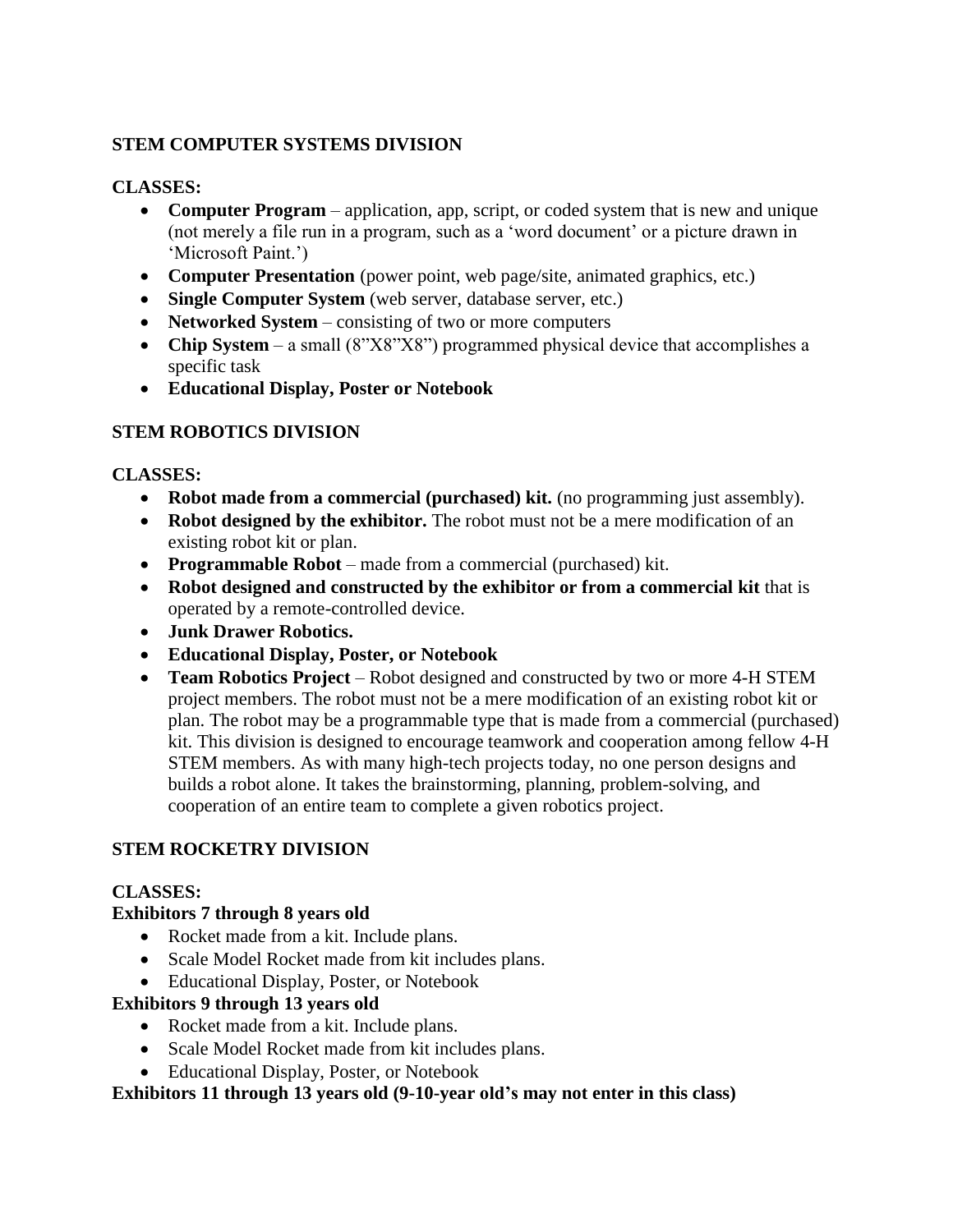- Rocket designed by exhibitor: not merely a modification of an existing kit. Include original plans.
- Scale Model Rocket designed by exhibitor: not merely a modification of an existing kit. Include original plans and stability testing.
- Educational Display, Poster, or Notebook

## **Exhibitors 14 years and older**

- Rocket made from a kit. Include plans.
- Rocket designed by exhibitor: not merely a modification of an existing kit. Include original plans.
- Scale Model Rocket made from kid. Include plans.
- Scale Model Rocket designed by exhibitor: not merely a modification of an existing kit. Include original plans and stability testing.
- Educational Display, Poster, or Notebook

# **Team Rocket-Exhibitors 11 years and older**

• Rocket designed by 2 or more exhibitors: not merely a modification of an existing kit. Include original plans.

## **Exhibitors 14 years and older**

• Mid- or High-power rockets made from a kit or original design.

# **STEM UNMANNED AERIAL SYSTEMS DIVISION**

## **CLASSES:**

## **Introductory, 7-8 years old**

- Unmanned Aerial System Kit
- Educational Display, Poster, or Notebook

# **Intermediate Division, 9-13 years old**

- Unmanned Aerial System designed and constructed by exhibitor that is operated by a remote-controlled device. The UAS must not be a mere modification of an existing kit or plan. You may not exhibit a UAS that is purchased off the shelf in this class.
- Practical application of an Unmanned Aerial System constructed from a commercial (purchased) kit. This includes the UAS, plus one or more of the following: video, notebook, and poster, display board, etc. This class is separate from educational exhibits. A tangible use would be mapping Russian olive trees, eroded soils, and bindweed in fields, etc. There are also many other non-agricultural UAS uses that would be appropriate for this class.
- Educational Display, Poster, or Notebook

# **Senior, 14 years and older**

- Unmanned Aerial Systems designed and constructed by exhibitor that is operated by a remote-controlled device. The UAS must not be a mere modification of an existing kit or plan. You may not exhibit a UAS that is purchased off the shelf in this class.
- Practical application of an Unmanned Aerial System constructed from a commercial (purchased) kit. This includes the UAS, plus one or more of the following: video, notebook, and poster, display board, etc. This class is separate from educational exhibits. A tangible use would be mapping Russian olive trees, eroded soils, and bindweed in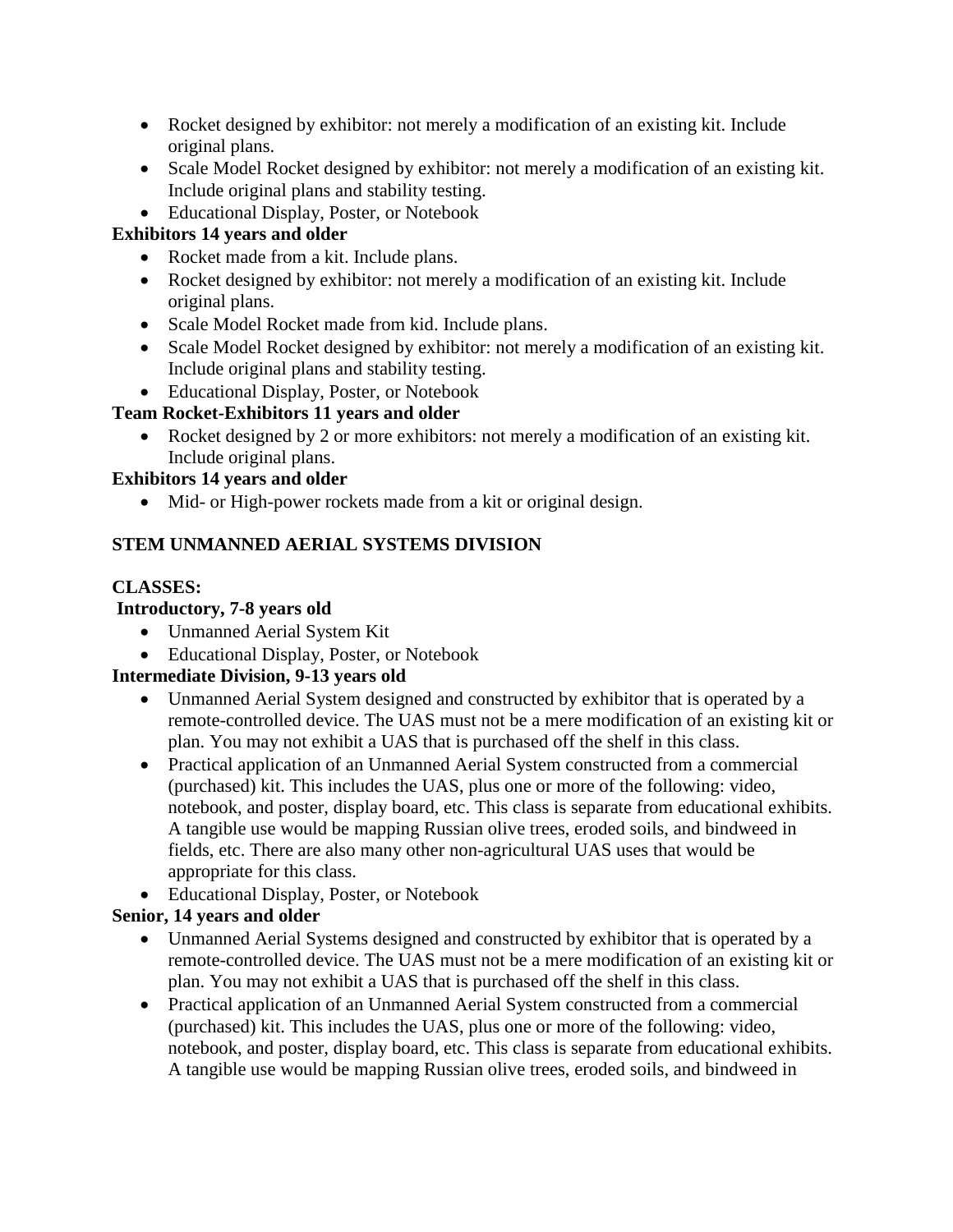fields, etc. There are also many other non-agricultural UAS uses that would be appropriate for this class.

• Educational Display, Poster, or Notebook

#### **SPONSORS AND AWARDS**

Rogers Body Shop – Overall Champion Ag Mechanics - \$10.00 Tim and Tori Murphy – Overall Reserve Champion Ag Mechanics - \$5.00 Fort Cinema – Overall Champion Architectural Block Construction – Movie Pass Bob Williams Insurance – Overall Reserve Champion Architectural Block Construction - \$5.00 Pat & Janet Murphy Family – Overall Champion Astronomy Exhibit - \$10.00 Pat &Janet Murphy Family – Overall Reserve Champion Astronomy Exhibit - \$5.00 Rogers Body Shop – Overall Champion Computer Systems Exhibit - \$10.00 Rogers Body Shop – Overall Reserve Champion Computer Systems Exhibit - \$5.00 Rogers Body Shop – Overall Champion Robotics Exhibit - \$10.00 Rogers Body Shop – Overall Reserve Champion Robotics Exhibit - \$5.00 Seth Simpson – Overall Champion Rocketry Exhibit - \$10.00 Seth Simpson – Overall Reserve Champion Rocketry Exhibit - \$10.00 Fort Cinema – Overall Champion Unmanned Aerial Systems Exhibit - Movie Pass Pat & Janet Murphy Family – Overall Reserve Champion Unmanned Aerial Systems Exhibit - \$5.00

### **DEPARTMENT PREMIUMS: \$1.50, \$1.00, \$.75**

### **4-H VISUAL ARTS DEPARTMENT**

**Superintendents:** Jennifer Carnes, Jessica Ballou **Assistant Superintendents:** Malay Foster, Gwenyth Fry, Alexia Fuhrman, Addison Metcalf

### **VISUAL ARTS DIVISION**

- 1. Articles exhibited must be an original design created by the exhibitor. See copyright guidelines in the 4-H general rules section.
- 2. All exhibits that need to be hung must have a wire or saw tooth hanger attached (no string or tape) in order to be properly displayed. If not ready to hang, placing will be lowered by one ribbon and may not be displayed.
- 3. No plants or plant materials needing watering can be entered as an art display or item.
- 4. Large art items will not be accepted. Exhibits must be of manageable size and be easily transported and displayed by one person.
- 5. All exhibits are entered at your own risk.
- 6. Exhibits eligible for the Kansas State Fair will be identified by the judges.

## **CLASSES:**

• **Fine Arts** - Oil, chalk, charcoal, dyes, pastels, pencil, ink, acrylic, or watercolor on canvas, canvas board, paper, wood, metal, or textiles, framed as a picture, prepared for hanging. Stretched canvas art on a wooden frame is considered prepared for hanging provided that frame has a hanger.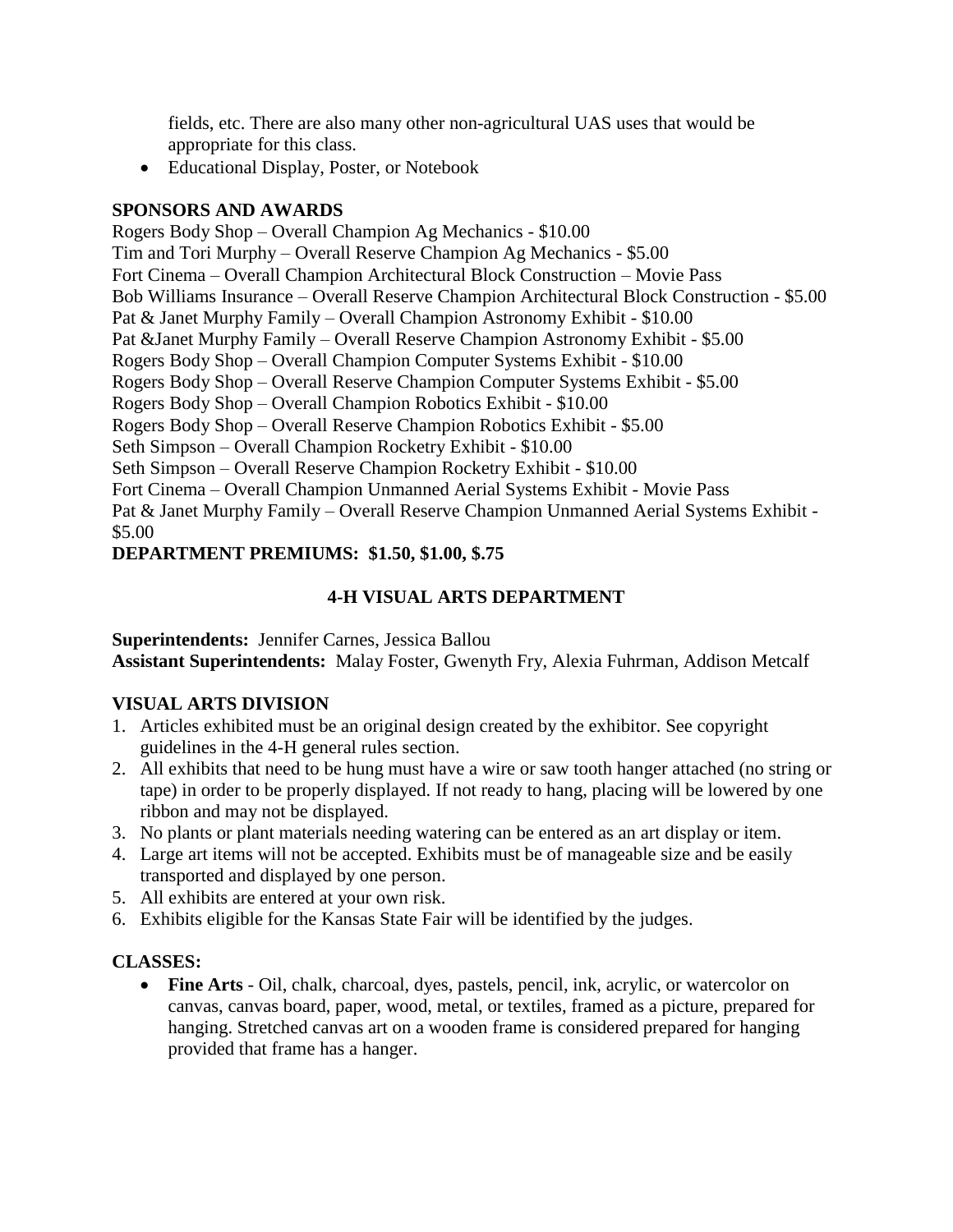- **Clay and Ceramics** Any original item made of clay; may be fired or unfired, hand formed, or thrown on a wheel. Self-hardening, fire/oven-cured, and/or cornstarch clays are acceptable. Items can include, but are not limited to, clay statues, bowls, etc.
- Leather and Jewelry Any leather stamping, carving, tooling, lacing, or stitching piece or any jewelry piece made from any medium are acceptable exhibits.
- **Three-Dimensional** The piece must be observable on at least three sides and should be either free-standing or prepared to be hung. Craft and pre-formed or assembled projects are not acceptable.
- **General Crafts** This category incorporates miscellaneous pieces that do not correspond to the four, above-mentioned categories.

### **SPONSORS AND AWARDS**

Sheila Blubaugh – Overall Champion Senior 14 and older - \$10.00 Sheila Blubaugh – Overall Reserve Champion Senior 14 and older - \$5.00 Sheila Blubaugh – Overall Champion Intermediate 10-13 - \$10.00 Sheila Blubaugh – Overall Reserve Champion Intermediate 10-13 - \$5.00 Sheila Blubaugh – Overall Champion Junior 7-9 - \$10.00 Sheila Blubaugh – Overall Reserve Champion Junior 7-9 - \$5.00 **DEPARTMENT PREMIUMS: \$1.50, \$1.00, \$.75**

## **4-H WILDLIFE DEPARTMENT**

#### **Superintendent:** Destiny Foulk **Assistant Superintendents:** Joe Foulk Jr., Seth Shadden

### **WILDLIFE DIVISION**

- 1. Exhibitors must comply with state and federal laws. It is illegal to possess threatened or endangered wildlife, or the feathers, nests, or eggs of non-game birds. Game birds and game animals taken legally during an open season may be used. The use of live wild animals in educational exhibits is prohibited.
- 2. Name, county or district, age and year in project should be in a prominent location on the exhibit.

## **CLASSES:**

- **Notebook -** Contents pertain to some phase, results, story or information about the wildlife project
- **Promotional Poster -** Must be related to something learned in the wildlife project. (Flat poster board or foam board no larger than 22" x 28")!
- **Educational Display -** Must be directly related to the wildlife project. Maximum tri-fold size is  $3'$  x 4'.
- **Taxidermy/Tanning Exhibit.** Should include an attachment that shows the work in progress through photos with captions, or a detailed journaling of the process.

## **SPONSORS AND AWARDS**

Dean & Gail Bailey – Overall Champion - \$10.00 Dean & Gail Bailey – Overall Reserve Champion - \$5.00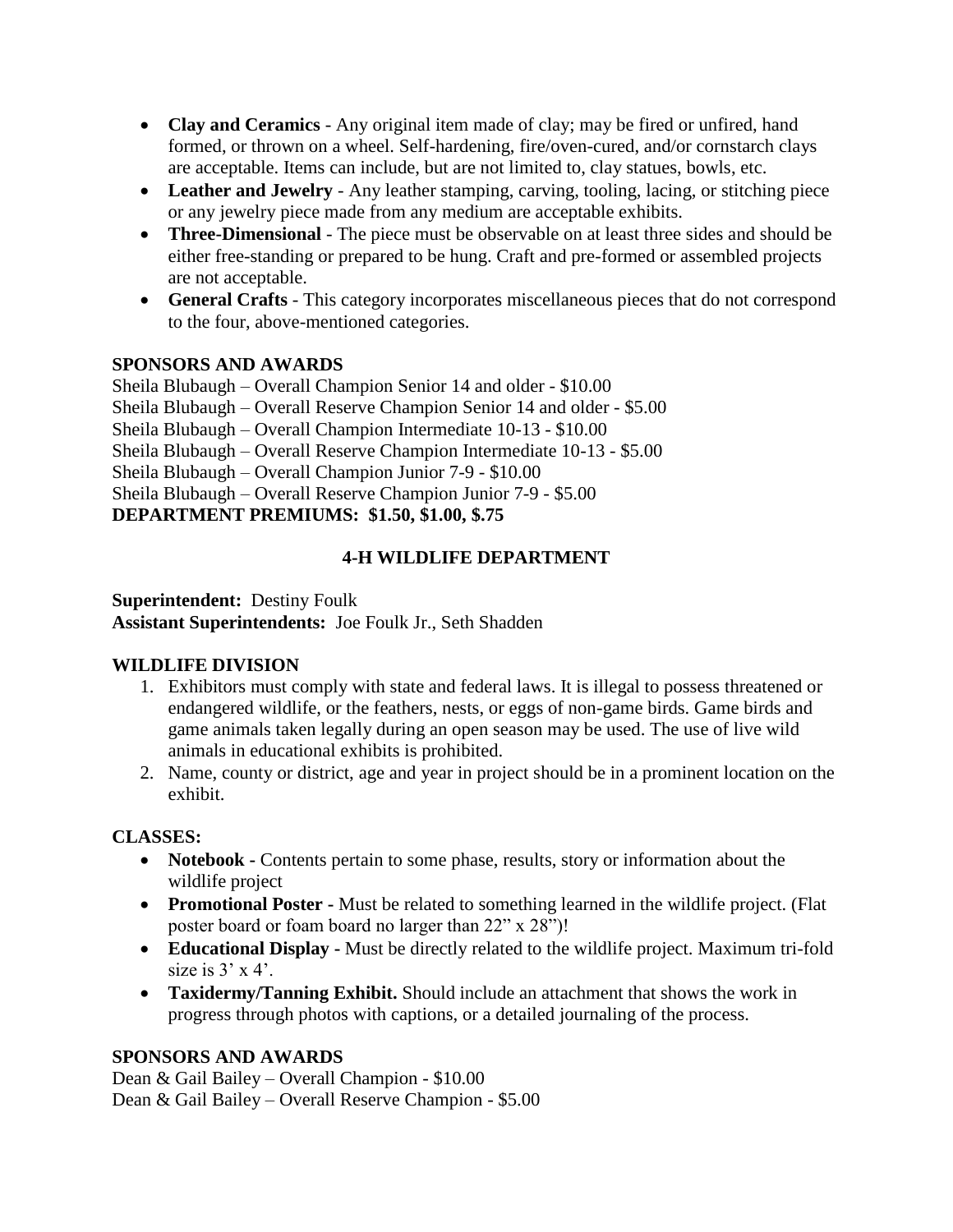## **DEPARTMENT PREMIUMS: \$1.50, \$1.00, \$.75**

## **4-H WOODWORKING DEPARTMENT**

**Superintendent:** Beth Snyder **Assistant Superintendents:** Traxtin Foulk, Ryan Murphy

### **WOODWORKING DIVISON**

- 1. The plan from which it was constructed must be with the article exhibited. The plan may be a photocopy, the actual pattern, or a scale drawing. It must be complete and accurate to the extent that a duplicate article could be built using the plan as a guide. Please note: a set of step by step instructions is not a plan.
- 2. Projects with missing or insufficient plans will be lowered one ribbon placing.
- 3. The use of materials other than wood should be kept to a minimum.
- 4. Projects that have unsecured glass, i.e., glass shelves, glass top of a coffee table, etc., should not be brought to the fair. Glass that is secured in the project, i.e., glass front of a gun case or cabinet, etc., is permissible since it cannot be easily removed.
- 5. The entry card plans, and all other paperwork should be secured to the project in some manner. Tape is usually not adequate to accomplish this. It is recommended to use a zip top plastic bag with a hole punched through it and using string to tie this to the exhibit.
- 6. Refinished/ repaired furniture should be exhibited in Home Environment.
- 7. Projects made from pre-cut kits are not allowed.
- 8. In judging woodwork articles, consideration will be given to: Workmanship, including accuracy to the plan; Design; Choice of wood; Suitability and quality of finish; and Usefulness.
- 9. Firearms and weapons are not to be entered or exhibited at the Kansas State Fair in the Kansas 4-H Youth Development Department.

### **CLASSES:**

- **Article for farm or shop use**
- **Furniture for household**
- **Furniture for lawn use**
- **Other woodwork.** Articles not included in above classes. Examples: bird houses, bird feeders, household equipment such as knife racks, bread boards, door stops, etc.

### **SPONSORS AND AWARDS**

Uppa Creek Ranch – Overall Champion - \$10.00 Starlite FCE – Overall Reserve Champion - \$5.00 Roy & Letha Johnson – Top Exhibit Article for Farm or Shop Use - \$5.00 Roy & Letha Johnson – Top Exhibit Furniture for Household - \$5.00 Roy & Letha Johnson – Top Exhibit Furniture for Lawn Use - \$5.00 Roy & Letha Johnson – Top Exhibit Other Woodwork - \$5.00

## **DEPARTMENT PREMIUMS: \$1.50, \$1.00, \$.75**

## **4-H/FFA ANIMAL/LIVESTOCK DEPARTMENT**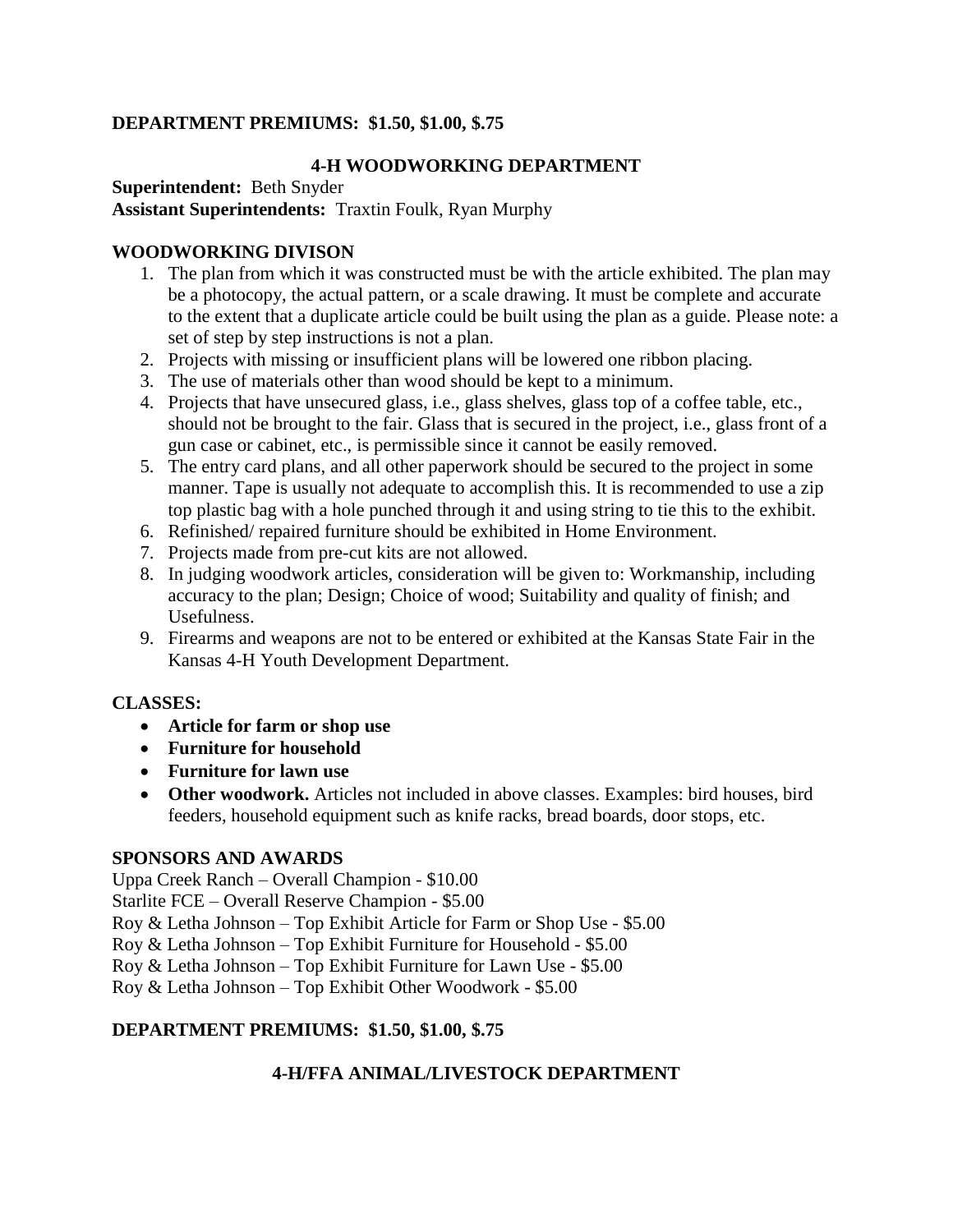- 1. See 4-H General Rules.
- 2. No intact males may be shown in the 4-H/FFA department (beef, sheep, meat goats, swine).
- 3. All animals must be owned by the member showing them, with the exception of horse.
- 4. Members 19 years of age before January 1 of the current year are not eligible to show livestock.
- 5. All electrical tools and appliances used in the barns should either be grounded or double insulated. Household two wire fans or two wire radios are not grounded or double insulated and will not be allowed in the barns.
- 6. Market classes will be divided by weight at the discretion of the Superintendents.
- 7. Breeding classes will be divided by age at the discretion of the Superintendents.
- 8. Market animals must have been tagged at the county designed tag-in prior to the Fair.
- 9. **Showmanship Classes**, ages are as of January 1, 2022
	- o **Seniors age 14 and older**
	- o **Intermediates age 10-13**
	- o **Juniors age 7-9**
	- o **Pee Wee Showmanship** is a Non-competitive class for youth age 6 and under.

### **LIVESTOCK WEIGHING COMMITTEE**

#### **Livestock Weighing Committee:** John Ericson, Kathy George, Larry Martin, Doug Simpson

- 1. Market animals will be weighed Monday, July 18, in the following order: Beef, Meat Goat, Sheep and Swine. Beef will be weighed between 6:00 p.m. - 6:30 p.m., with all other species to follow.
- 2. **Re-weighs will be handled in the following manor:** If a re-weigh is needed, the animal will be taken off the scales, the scales balanced, and then the animal will be weighed again. The animal cannot leave the weigh-in area and no animal will be allowed on the scales in between.

### **JUNIOR LIVESTOCK SALE**

Friday, July 22, 7:00 p.m. on the Bourbon County Fairgrounds 2022 Sale Order: Sheep, Meat Goat, Swine, Beef

**Junior Livestock Sale Committee:** Ethan Holly, Gale George, Mark Leatherman, David Renard

- 1. All exhibitors of Market Beef, Market Sheep, Market Meat Goats and Market Swine are welcome to sell their animals in the Junior Livestock Sale Friday evening.
- 2. Only bonafide 4-H or FFA members are eligible to sell.
- 3. **Disposition Forms:** Each 4-H/FFA member is required to turn in their completed Disposition Form to the Fair Office by 3:00 p.m. on Thursday of fair.
- 4. Each 4-H or FFA member can sell a maximum of two animals at the sale, but no more than one animal per species (ex. one beef and one hog, one beef and one lamb, one beef and one meat goat).
- 5. **EXHIBITORS MUST SHOW THEIR OWN ANIMAL OR ANIMALS IN THE SALE**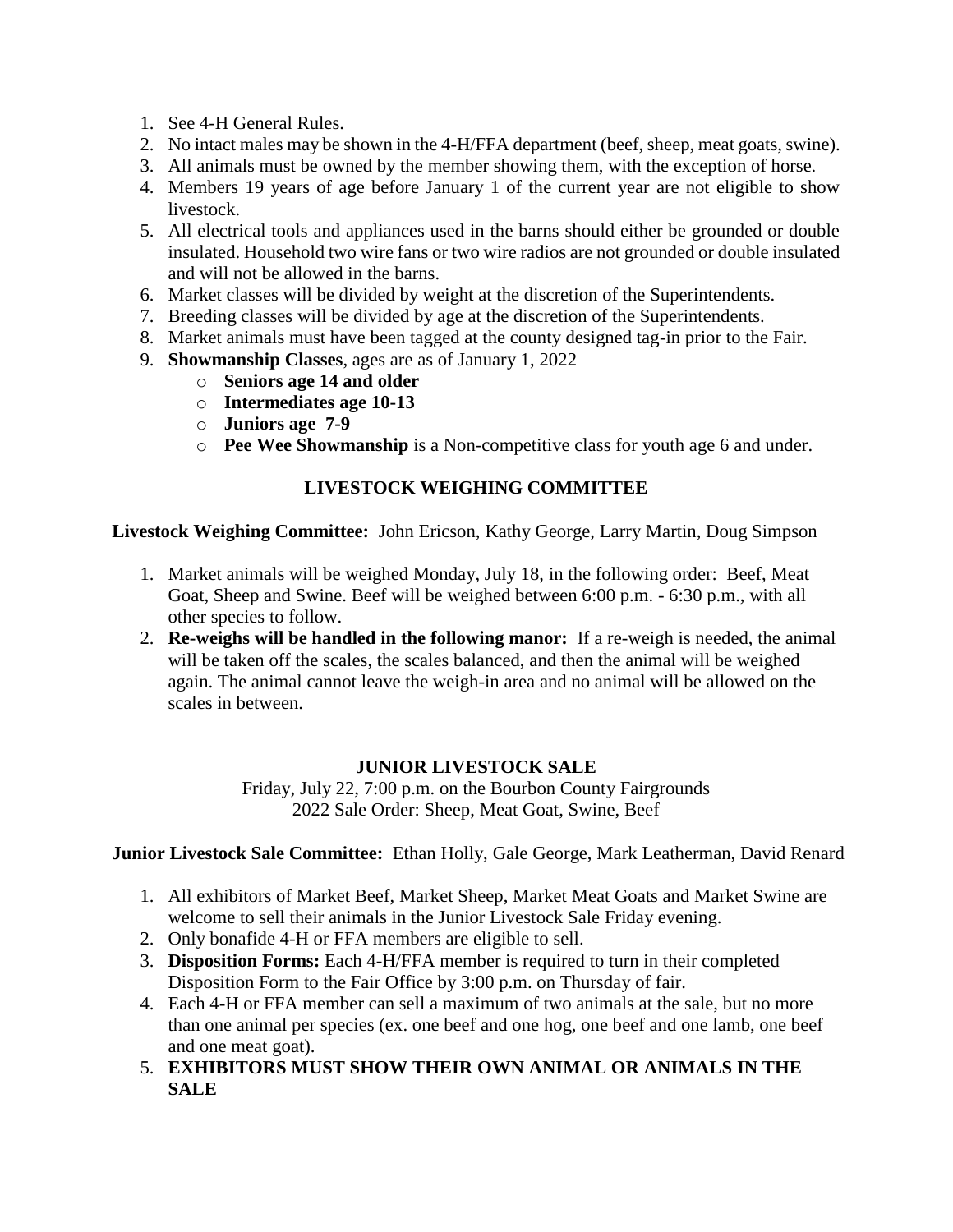- 6. The charge for selling at the Livestock Sale will be \$4.00 per animal plus 3.5 percent of the premium dollars.
- 7. No market animals will be allowed to be loaded until 30-minutes after the completion of the sale.
- 8. **A 4-H/FFA member and/or a parent must be with their livestock 30-minutes following completion of the sale to help with loading.**
- 9. If the owner consigns an animal to the Bourbon County Junior Livestock Sale and the animal is sold, the animal *CAN NOT* be purchased from Buyer or Base Bidder by owner or any other 4-H or FFA member and taken home. Should this happen, the premium on the animal will be forfeited.
- 10. **Friday, July 22, any animals not involved in the Junior Livestock Sale will have early release from 3:00 p.m. - 5:00 p.m. ONLY.**
- 11. Minimum weights for the Livestock Sale are as follows: **Beef.......1,000 lbs. Hogs.......220 lbs. Lambs......90 lbs. Goats......50 lbs.**

## **4-H/FFA BEEF Judging: Wednesday, July 20, 6:30 p.m.**

#### **Superintendent:** John Emmerson

**Assistant Superintendents:** Kristy Beene, J. C. Gross, Andruw Martin, Elias Martin, Carsen Wunderly

- 1. Please read General Rules and Livestock Rules.
- 2. No more than two market steers, two market heifers and two breeding heifers may be entered by any one exhibitor.

### **BEEF CLASSES**

- **British Breeds** Angus, Hereford, Shorthorn
- **Exotic and Other Breeds**
- **Crossbred**
- **Market Heifer**
- **Showmanship**

#### **AWARD SPONSORS**

K&K Auto Parts – Champion Market Beef - Trophy Ag Realty – Reserve Champion Market Beef - Trophy G-Three Cattle Company – Champion British Breed Steer - Trophy Rafter G Bar, Jake & Kasey Gross – Champion Red Angus - Trophy Ken & Joyce Johnson – Champion Market Heifer - Trophy Emmerson Farm – Champion Supreme Breeding Heifer - Trophy Gilliland Angus – Reserve Champion Supreme Heifer - Trophy In Memory of Henry Ericson and Fred Fink – Champion Black Angus Heifer - Trophy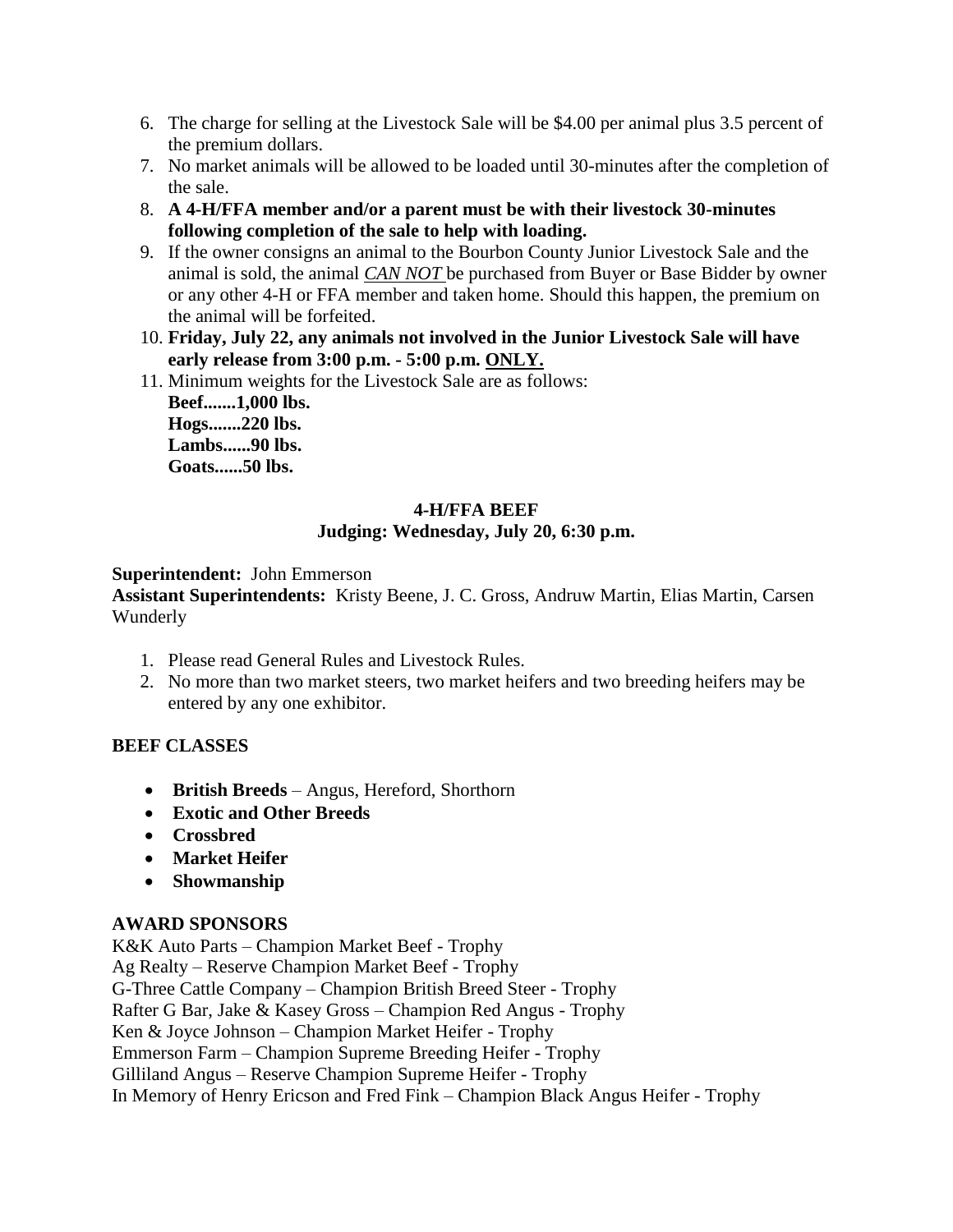Rick & Norma Mix – Champion Crossbred Heifer - Trophy Devann O'Brien – Champion Shorthorn Heifer - Trophy Blooming Hill Angus and Charolais – Champion Charolais Heifer - Trophy In Memory of Bill and Doris George – Champion Hereford Heifer - Trophy Rafter G Bar, Jake & Kasey Gross – Champion Senior Showman - Award Fort Scott Livestock Market – Champion Intermediate Showman - Award Seested Family – Champion Junior Showman - Award **DEPARTMENT PREMIUMS: \$5.00, \$3.25, \$2.25**

#### **4-H BUCKET CALVES**

#### **Judging: Wednesday, July 20, Dairy Cattle Bucket Calves 8:30 a.m. Judging: Wednesday, July 20, Beef Cattle Bucket Calves 6:30 p.m.**

**Superintendents:** Kevin Gleason **Assist Superintendents:** Abbigale Brown, Ansley Foster, Gage Reinecke, Lillian Westhoff

- 1. Please read General Rules and Livestock Rules.
- 2. 4-H members 13 years of age before January 1 of the current year are ineligible to show in the Bucket Calf class.
- 3. Not more than one Bucket Calf can be shown by one contestant
- 4. Bucket calves can only be shown in one class. Same calf cannot be shown in beef or dairy classes.
- 5. Calves must be born between January 1 and June 1 of the current year.
- 6. Calves must be weaned from the bucket by fair time.

### **BUCKET CALVES CLASSES**

Dairy Cattle Bucket Calves will be judged Wednesday, July 20 at 8:30 a.m.

- **Dairy Cattle Bucket Calves – 4-H'ers age 11-12**
- **Dairy Cattle Bucket Calves – 4-H'ers age 9-10**
- **Dairy Cattle Bucket Calves – 4-H'ers age 7-8**

Beef Cattle Bucket Calves will be judged Wednesday, July 20 at 6:30 p.m.

- **Beef Cattle Bucket Calves – 4-H'ers age 11-12**
- **Beef Cattle Bucket Calves – 4-H'ers age 9-10**
- **Beef Cattle Bucket Calves – 4-H'ers age 7-8**

### **AWARD SPONSORS – Beef Cattle Bucket Calves**

In Memory of Bill & Doris George – Champion 11-12-year-old 4-H'er - Award Foster Dairy – Champion 11-12-year-old 4-H'er - Award In Memory of Bill & Doris George – Champion 9-10-year-old 4-H'er - Award In Memory of Julie Lemmon & Pat Cook – Champion 9-10-year-old 4-H'er - \$10.00 Foster Dairy – Champion 7-8-year-old 4-H'er - Award In Memory of Julie Lemmon & Pat Cook – Champion 7-8-year-old 4-H'er - \$10.00 **DEPARTMENT PREMIUMS: \$3.25, \$2.25, \$1.75**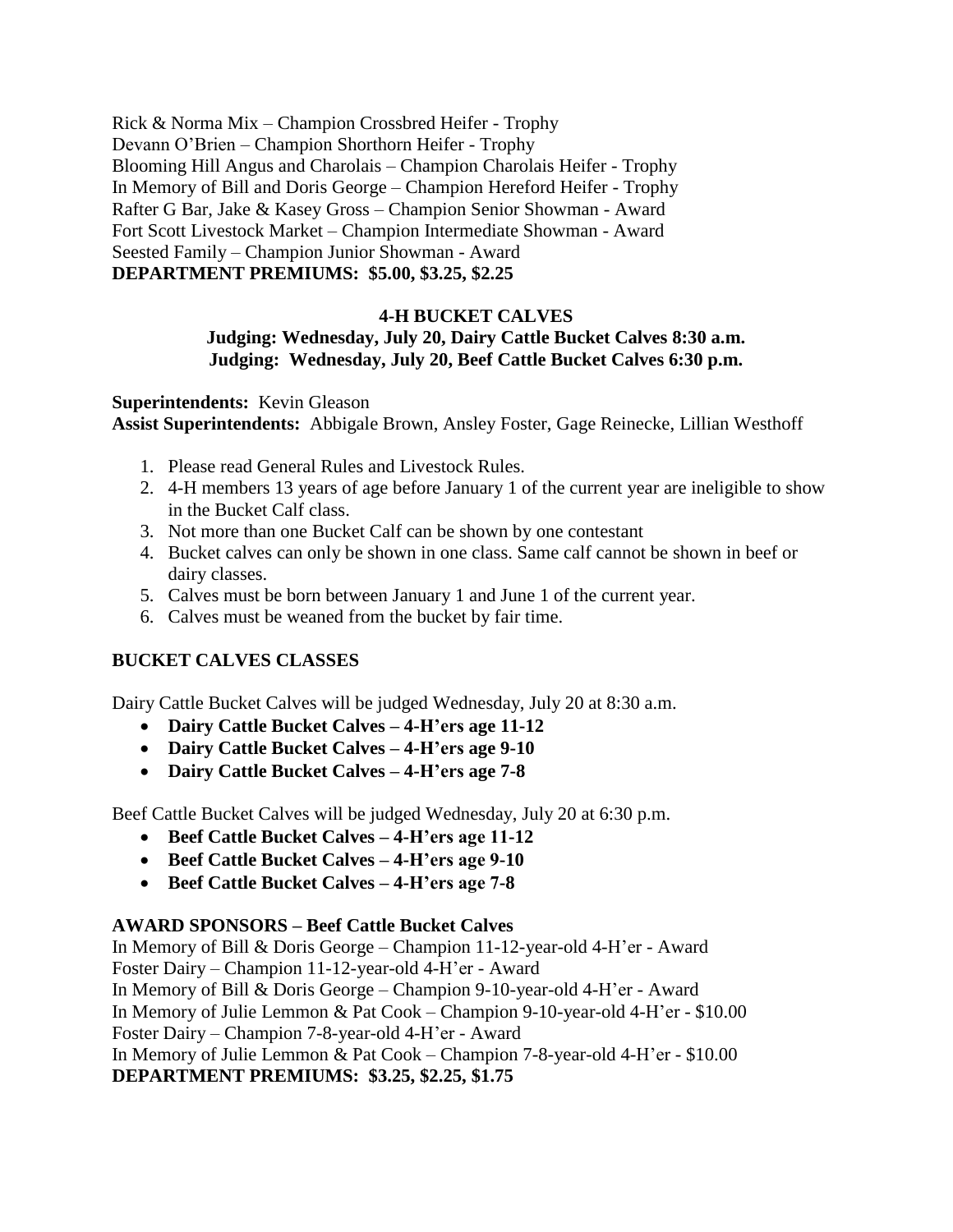#### **AWARD SPONSOR – Dairy Cattle Bucket Calves**

Jon Pretz, Dairy Nutritionist – Champion 11-12-year-old 4-H'er – Award Jon Pretz, Dairy Nutritionist – Champion 9-10-year-old 4-H'er – Award Jon Pretz, Dairy Nutritionist – Champion 7-8-year-old 4-H'er – Award **DEPARTMENT PREMIUMS: \$3.25, \$2.25, \$1.75**

#### **4-H/FFA DAIRY CATTLE Judging: Wednesday, July 20, 9:00 a.m.**

**Superintendents:** Lynda Foster and Addi Foster **Assistant Superintendents:** Abbigale Brown, Ansley Foster, Gage Reinecke, Lillian Westhoff

- 1. Please read General Rules and Livestock Rules.
- 2. The date for computing age of cows will be date of show.

### **DAIRY CATTLE CLASSES**

- **Junior Heifer Calf,** born March 1, 2022 to show date
- **Intermediate Heifer Calf,** born December 1, 2021 to February 28, 2022
- **Senior Heifer Calf,** born September 1, 2021 to November 30, 2021
- **Junior Yearling Heifers,** born March 1, 2021 to August 31, 2021
- **Senior Yearling Heifers,** born September 1, 2020 to February 28, 2021
- **Two-year-old Heifers or Cows**
- **Three-year-old or Older Cows**

### **DAIRY CATTLE SHOWMANSHIP**

- **Senior 4-H'ers age 14 and older** Top two will be eligible to compete in Round Robin
- **Intermediate – 4-H'ers age 10-13**
- **Junior – 4-H'ers age 7-9**

### **AWARD SPONSORS**

In Memory of Fred & Julia Wunderly – Champion Dairy Cow - \$20.00 Jon Pretz, Dairy Nutritionist – Champion Dairy Heifer - Award In Memory of Margie Albright – Champion Dairy Breeds - \$10.00 Cindy Bowman, UMB – Champion Senior Showman - Award Cindy Bowman, UMB – Champion Intermediate Showman - Award Cindy Bowman, UMB – Champion Junior Showman - Award **DEPARTMENT PREMIUMS: \$5.00, \$3.25, \$2.25**

# **4-H/FFA DAIRY GOATS**

**Judging: Wednesday, July 20 9:30 a.m.**

**Superintendents:** Lynda Foster and Addi Foster **Assist Superintendents:** Abbigale Brown, Ansley Foster, Gage Reinecke, Lillian Westhoff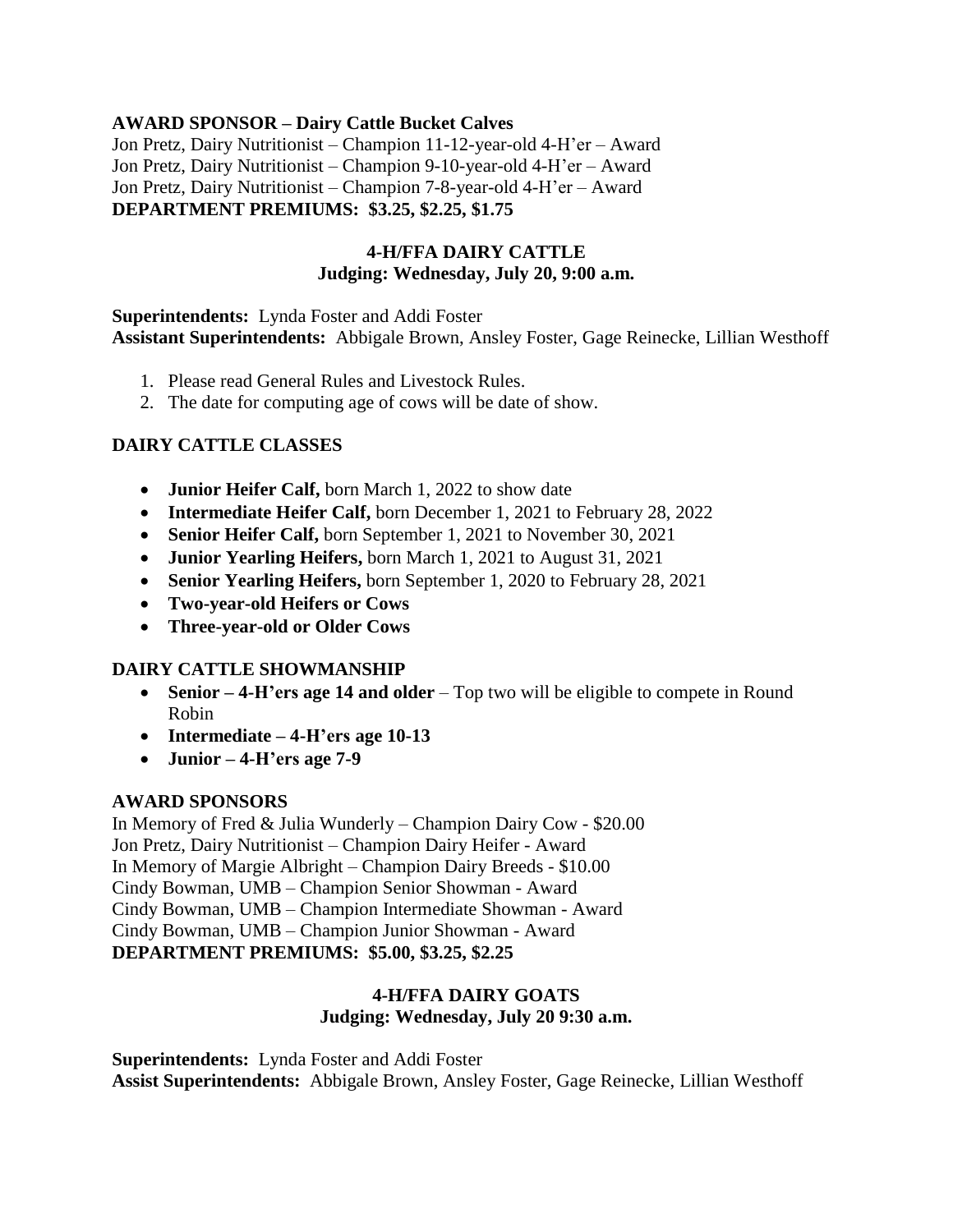- 1. Please read General Rules and Livestock Rules.
- 2. The date for computing age for older goats will be the day of show.
- 3. Classes will be shown by breeds in the following order:
	- A) LaMancha
	- B) Nigerian Dwarf
	- C) Nubian
	- D) Oberhasli
	- E) Other Recognized breeds to include Alpine, Saanen, Toggenburg and Grades.

### **DAIRY GOAT CLASSES**

#### **LaMancha (A)**

- Junior Doe born April 1, 2022 to show date
- Intermediate Junior Doe born March 1, 2022 to March 31, 2022
- Senior Junior Doe born September 16, 2021 to February 28, 2022
- Dry Yearlings born September 16, 2020 to September 15, 2021
- Senior Doe, 2 years and under 3
- Senior Doe, 3 years and under 4
- Senior Doe, 4 years and under 5
- Senior Doe, 5 years and older

#### **Nigerian Dwarf (B)**

- Junior Doe born April 1, 2022 to show date
- Intermediate Junior Doe born March 1, 2022 to March 31, 2022
- Senior Junior Doe born September 16, 2021 to February 28, 2022
- Dry Yearlings born September 16, 2020 to September 15, 2021
- Senior Doe, 2 years and under 3
- Senior Doe, 3 years and under 4
- Senior Doe, 4 years and under 5
- Senior Doe, 5 years and older

#### **Nubian (C)**

- Junior Doe born April 1, 2022 to show date
- Intermediate Junior Doe born March 1, 2022 to March 31, 2022
- Senior Junior Doe born September 16, 2021 to February 28, 2022
- Dry Yearlings born September 16, 2020 to September 15, 2021
- Senior Doe, 2 years and under 3
- Senior Doe, 3 years and under 4
- Senior Doe, 4 years and under 5
- Senior Doe, 5 years and older

#### **Oberhasli (D)**

- Junior Doe born April 1, 2022 to show date
- Intermediate Junior Doe born March 1, 2022 to March 31, 2022
- Senior Junior Doe born September 16, 2021 to February 28, 2022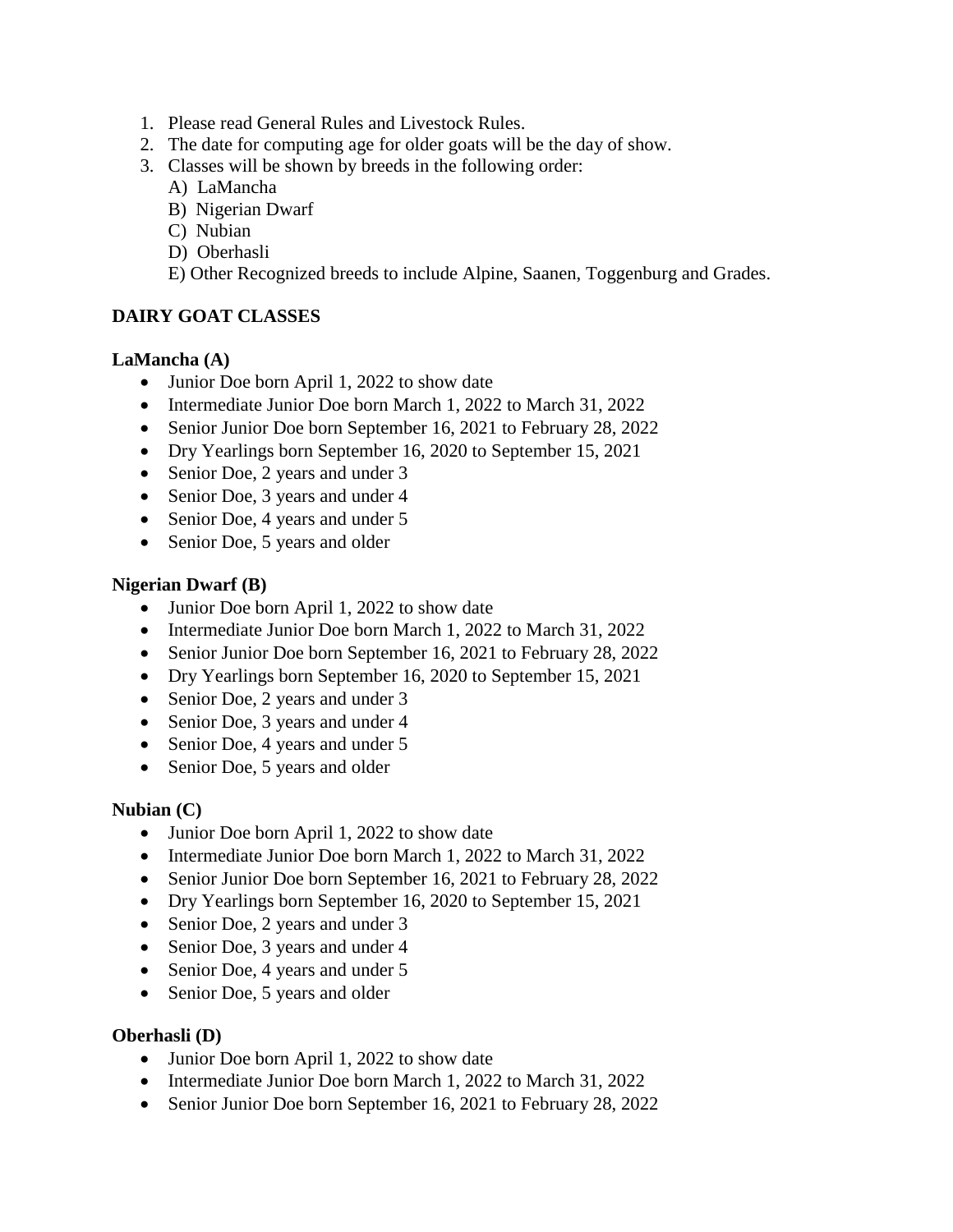- Dry Yearlings born September 16, 2020 to September 15, 2021
- Senior Doe, 2 years and under 3
- Senior Doe, 3 years and under 4
- Senior Doe, 4 years and under 5
- Senior Doe, 5 years and older

#### **Other Recognized Breeds include Alpine, Saanen, Toggenburg and Grades (E)**

- Junior Doe born April 1, 2022 to show date
- Intermediate Junior Doe born March 1, 2022 to March 31, 2022
- Senior Junior Doe born September 16, 2021 to February 28, 2022
- Dry Yearlings born September 16, 2020 to September 15, 2021
- Senior Doe, 2 years and under 3
- Senior Doe, 3 years and under 4
- Senior Doe, 4 years and under 5
- Senior Doe, 5 years and older

### **DAIRY GOAT SHOWMANSHIP**

- **Senior – 4-H'ers age 14 and older** Top two will be eligible to compete in Round Robin.
- **Intermediate – 4-H'ers age 10-13**
- **Junior – 4-H'ers age 7-9**

#### **AWARD SPONSORS**

American Family Insurance, Ed Graham Agency – Champion Dairy Goat -Trophy American Family Insurance, Ed Graham Agency – Reserve Champion Dairy Goat - Trophy In Memory of Tim Murphy – Champion Senior Showman - Award Billiard-Hammer-Hartman Insurance – Champion Intermediate Showman - Award Murphy Cattle and Day Work, Patrick Murphy – Champion Junior Showman - Award **DEPARTMENT PREMIUMS: \$3.25, \$2.25, \$1.75**

#### **4-H DOG CARE AND TRAINING Judging: Saturday, July 16, 8:00 a.m.**

**Superintendent:** Zach Ross **Assistant Superintendents:** Julia Allen, Landon McDaniel

#### **HEALTH REQUIREMENT:**

4-H Dog Show Immunization Record (only MG-34 Revised, October 2017 will be accepted) records must be completed for each dog entered at the County Fair 4-H Dog Show. Originals or photo copies are acceptable.

No sick dogs will be allowed to show. Required vaccinations include: Bordetella, Distemper, Hepatitis, Parvovirus, Parainfluenza, and Rabies. The rabies vaccination must be administered by a licensed veterinarian.

All vaccinations must be current. Dogs must be at least 6 months of age at time of show. Proof of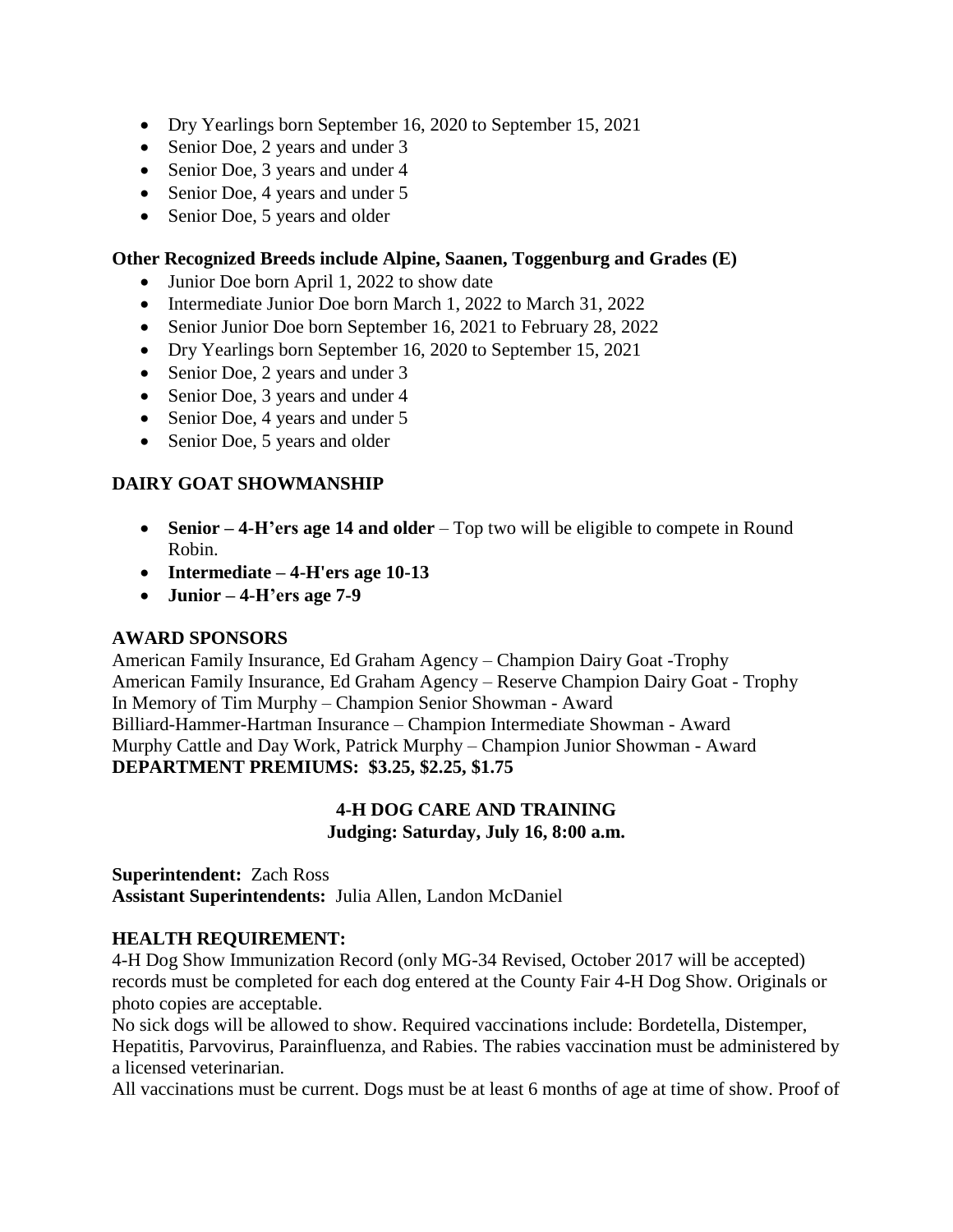vaccination must be presented at entry time if the dog has not participated in the obedience classes scheduled prior to the County Fair.

- 1. Please read General Rules and Livestock Rules.
- 2. No facilities are available to keep dogs during the fair. They must be brought before the contest and returned home.
- 3. Dogs may not be trained or handled by professionals after July 1 or during the Dog Show.
- 4. Any abuse of dogs on grounds, or in the ring, will result in disqualification.
- 5. No dog in season will be allowed to show.
- 6. Any dog fouling in the ring will automatically receive a white ribbon.
- 7. Baiting dogs is not allowed.
- 8. A well-fitting collar of leather, chain, or fabric is to be used for Obedience and Rally Obedience; for Agility, a buckle or snap collar; for Showmanship, a show lead that serves as both collar and lead or a fine link chain collar, a "snake" chain or a fabric slip collar with a narrow, lightweight fabric or leather lead. No spiked, pinch, special training collars and hanging objects from collars are allowed.
- 9. In order to compete in Agility, the exhibitor must have completed or be participating in an Obedience Class with the same dog they will be using in Agility.
- 10. No mobile phones and/or other electronic devices are allowed in the ring.

## 11. **DOGS ARE NOT ALLOWED TO RUN AT LARGE OR ACCOMPANY OWNER ANYWHERE ON FAIRGROUNDS AT ANY TIME.**

#### **DOG SHOWMANSHIP**

Entries will be judged on fitting of the dog: clean and well brushed, tone and condition of coat, healthy appearance, teeth, toenails, and eyes. Handler will be judged on alertness, grace, and ease, coordination with dog and reaction of dog to handler with straight and even gait and movement of dog.

- 1. Care and understanding of Dog
- 2. Showing of Dog.

### **CLASSES:**

#### **SHOWMANSHIP**

- **Senior - 14 and older**
- **Intermediate – 10-13**
- **Junior – 7-9**

#### **OBEDIENCE**

A 4-H member may enter only one dog per class. Pre-Novice is offered only at the County Fair.

- **Pre-Novice Senior** -This class is for exhibitors who are 14 and older. All exercises are done ON LEAD. This class is not eligible for the Kansas State Fair.
- **Pre-Novice Intermediate** This class is for exhibitors who are 10-13 years old. All exercises done ON LEAD. This class is not eligible for the Kansas State Fair.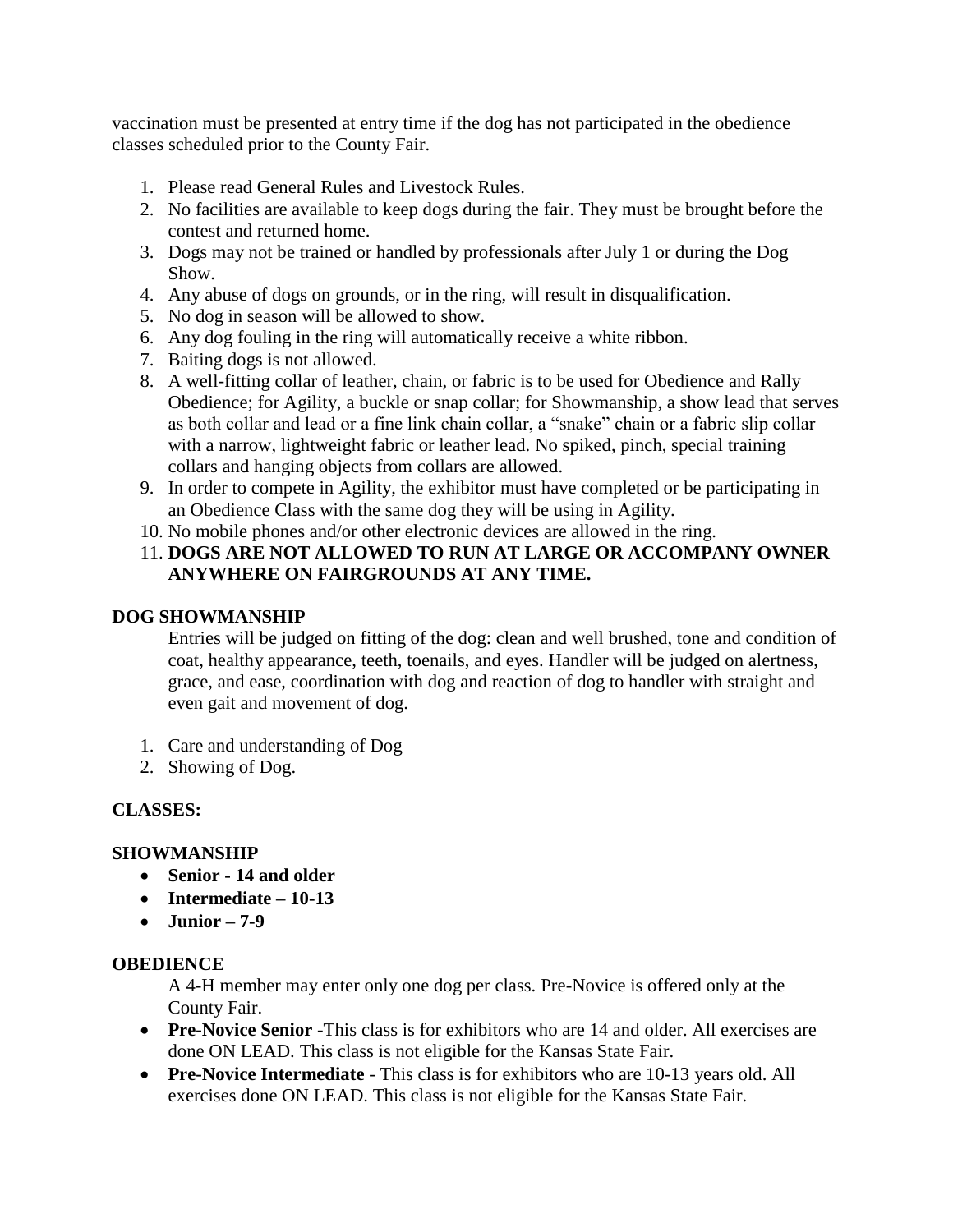- **Pre-Novice Beginners** This class is for exhibitors who are 7-9 years old. All exercises done ON LEAD. This class is not eligible for the Kansas State Fair.
- 1. Heel on leash and figure 8
- 2. Stand for examination
- 3. Recall on leash and finish
- 4. Long sit 1 minute
- 5. Long down 3 minutes
- **Novice** All exercises are OFF LEAD except for the initial heel and figure 8. This class is eligible for the Kansas State Fair.
- 1. Heel on leash and figure 8 on lead
- 2. Stand for examination off lead
- 3. Heel off lead
- 4. Recall and finish off lead
- 5. Long sit 1 minute; off lead
- 6. Long down 3 minutes; off lead
- **Graduate Novice** (exhibitors with dogs who have graduated from Novice)
- 1. Heel on leash
- 2. Stand for examination off lead
- 3. Heel free & figure 8
- 4. Drop on recall
- 5. Long sit 3 minutes; handler out of sight
- 6. Long down 5 minutes; handler out of sight

### **AGILITY**

Dogs must be at least 12 months old before competing.

- **Senior Agility** 4-Hers age 14 and older will be done on lead and are not eligible for the Kansas State Fair.
- **Intermediate Agility** 4-Hers age 10-13 years old will be done on lead and are not eligible for the Kansas State Fair.
- **Beginning Agility** 4-Hers age 7-9 years old will be done on lead and are not eligible for the Kansas State Fair.
- **Agility** OFF LEAD eligible for the Kansas State Fair.

#### **RALLY OBEDIENCE**

Rally is open to members who are 10 years of age and older who have received a blue or purple ribbon in obedience.

- **Rally Level I** on lead, not eligible for Kansas State Fair.
- **Rally Level II** off lead.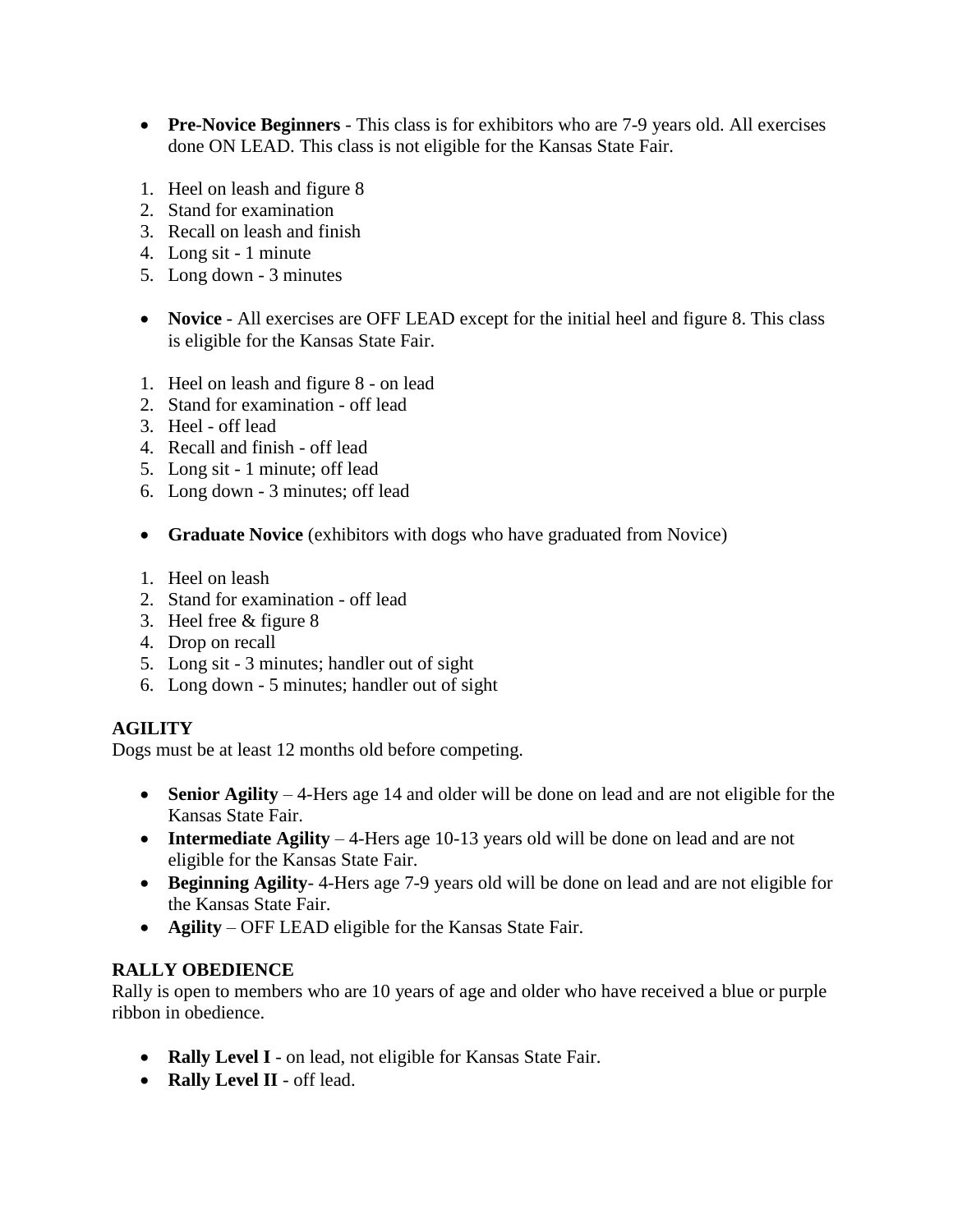#### **AWARD SPONSORS**

Overall High Point Exhibitor - \$20.00 In Memory of Margie Albright Animal Care Center, Yolonda Gray D.V.M. Wise Tax & Accounting – Champion Senior Showman - Award Wise Tax & Accounting – Champion Intermediate Showman - Award Wise Tax & Accounting – Champion Junior Showman - Award **DEPARTMENT PREMIUMS: \$1.50, \$1.00, \$.75**

#### **4-H HORSES Judging: Sunday, July 17, 6:30 p.m.**

**Superintendents:** Rachel Martin, Holli Mason **Assistant Superintendents:** Adelay Martin, Aubrey Martin

**HEALTH REQUIREMENT:** A negative Coggins test will be required within one year of county fair.

- 1. Please read General Rules and Livestock Rules.
- 2. Horse ID Certificates and Horse Participation forms must be signed and filed in the Southwind - Fort Scott Extension Office by May 1.
- 3. Authorized personnel will check the following prior to participating in the 4-H Horse Show: Identification papers, and proof of negative coggins (actual test results are needed.)
- 4. Participants are to wear the official 4-H clothing. (Read the 4-H Rule Book.) EXCEPTION - Short sleeved shirts (no T-shirts) will be allowed for Races.
- 5. Each animal must be exhibited or ridden by the 4-H owner. In halter classes, one attendant of 4-H age may help if necessary.
- 6. One horse may be shown by more than one member of a family, but the horse can only be shown once in each class.
- 7. First year classes are an option for 4-H members showing for the first time in the Bourbon County Fair Horse Show that do not want to show in their specific age division.
- 8. If an exhibitor chooses to show in a walk trot class, they may not show in a class which requires a lope or canter.
- 9. Stallions cannot be shown except in the weanling class.
- 10. Ponies are required to show in pony classes when a pony class is available.
- 11. "Stock type" includes but is not limited to Appaloosa, Buckskin, Paint, Palomino, and Quarter.
- 12. "Non-stock type" includes but is not limited to Arabian, Morgan, Thoroughbred, and American Saddlebred.
- 13. Ranch Pleasure is shown on the rail.
- 14. High Point Champion and Reserve Champion awards will be given in the 10-13 and 14 and older group.
- 15. 4-Her's may still show multiple horses, but High Point awards will only be calculated on one horse. To calculate points: Purple = 4, Blue = 3, Red = 2, White = 1.
- 16. First Year Walk Trot, Pleasure Pairs and Fun Classes will NOT count toward High Point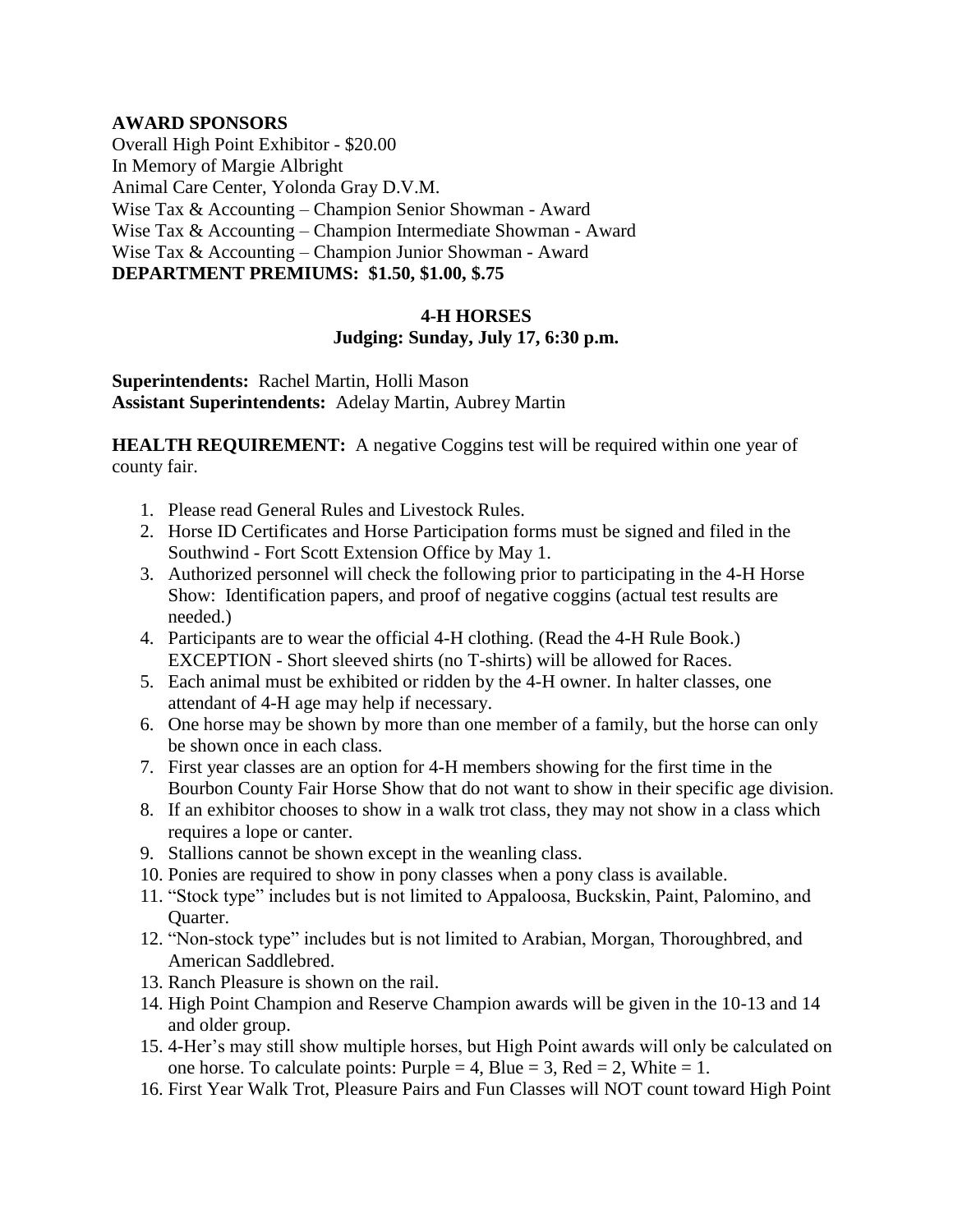awards.

- 17. Ties will be broken by showmanship placing.
- 18. Horses will not be brought back to the fair after the 4-H Horse Show on Sunday.

## **HALTER CLASSES -- Stock Type (No Premiums)**

- **Weanlings**
- **Gelding**  Yearling
- **Gelding** Two-year-old
- **Gelding** Three-year-old and older
- **Filly** Yearling
- **Filly** Two-year-old
- **Mares** Three-year-old and older

## **HALTER CLASSES -- Non-Stock Type (No Premiums)**

- **Weanlings**
- **Gelding** Yearling
- **Gelding** Two-year-old
- **Gelding** Three-year-old and older
- **Filly**  Yearling
- **Filly** Two-year-old
- **Mares** Three years old and older
- **Ponies 56-inches and under** Any age

### **PERFORMANCE CLASSES**

- **Walk Trot Hunter under Saddle**
- **Hunter under Saddle**
- **Walk Trot Hunt Seat Equitation**
- **Hunt Seat Equitation**
- **1 st Year Walk Trot Horsemanship**
- **Walk Trot Horsemanship** 4-H'ers age 7-9 years

### **HORSEMANSHIP CLASSES**

- **Horsemanship** Ponies 56-inches and under
- **Horsemanship** 4-H'ers age 14 and older
- **Horsemanship**  4-H'ers age 10-13 years
- **Horsemanship** 4-H'ers age 7-9 years
- **Pee Wee Horsemanship** Age 6 and under with a helper

### **WESTERN PLEASURE CLASSES**

- **Walk Trot Western Pleasure** Ponies 56 inches and under
- **1st Year Walk Trot Western Pleasure**
- **Walk Trot Western Pleasure** 4-H'ers age 7-9 years
- **Western Pleasure** Ponies 56 inches and under
- **Western Pleasure** 4-H'ers age 14 and older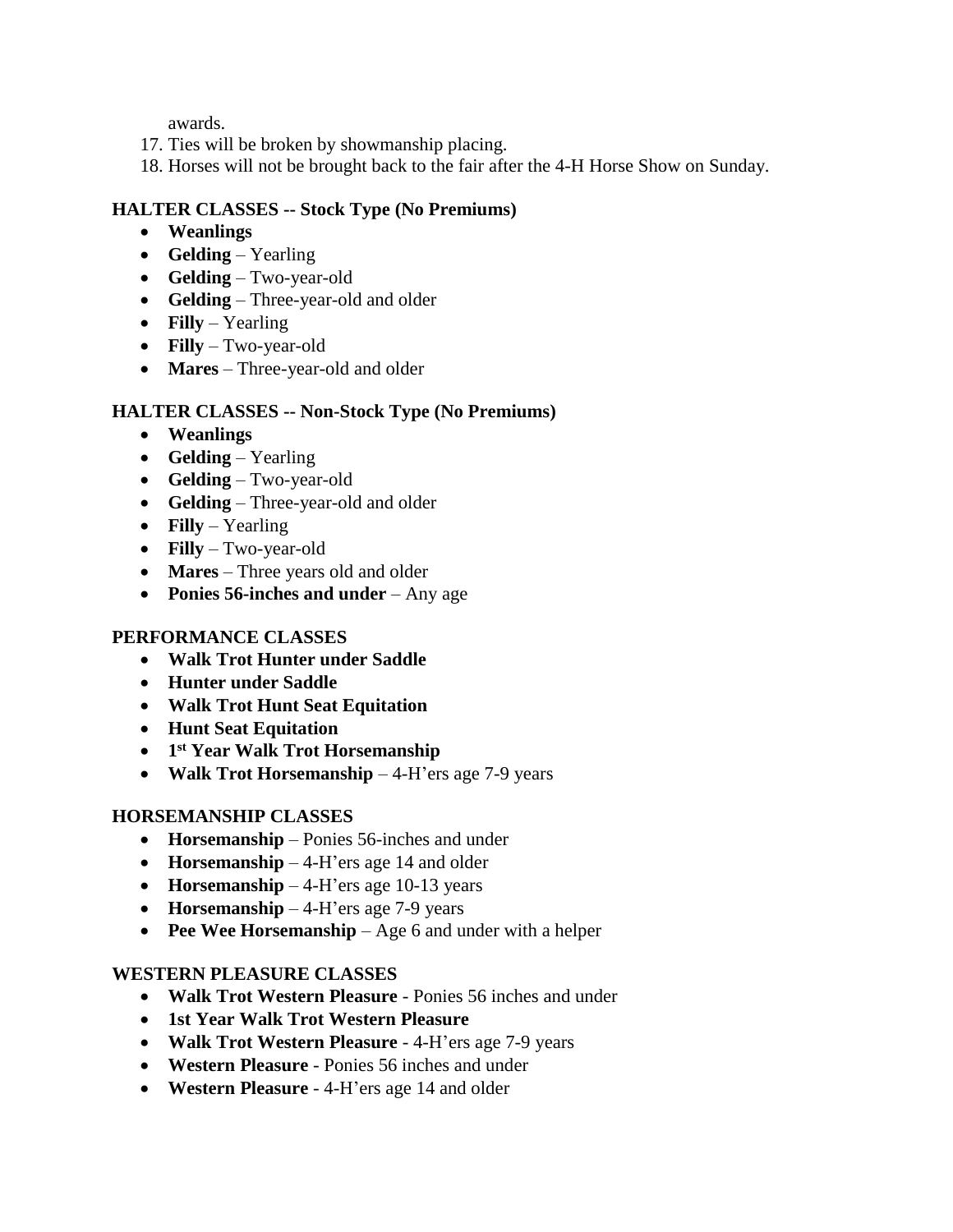- **Western Pleasure** 4-H'ers age 10-13 years
- **Western Pleasure** 4-H'ers age 7-9 years

#### **RANCH HORSE PLEASURE CLASSES**

- **Ranch Horse Pleasure** Ponies 56-inches and under
- **Ranch Horse Pleasure** 4-H'ers age 14 and older
- **Ranch Horse Pleasure** 4-H'ers age 10-13 years
- **Ranch Horse Pleasure** 4-H'ers age 7-9 years

#### **TRAIL CLASSES**

- **Trail Class** 4-H'ers age 14 and older
- **Trail Class** 4-H'ers age 10-13 years
- **Trail Class** 4-H'ers age 7-9 years

### **PLEASURE CLASS**

• **Pleasure Pairs**

#### **REINING CLASSES**

- **Reining**  4-H'ers age 14 and older
- **Reining** 4-H'ers age 10-13 years
- **Reining** 4-H'ers age 7-9 years

#### **FUN CLASSES - TIMED EVENTS (No Premiums)**

- **Pole Bending** 4-H'ers age 14 and older
- **Pole Bending** 4-H'ers age 10-13 years
- **Pole Bending** 4-H'ers age 7-9 years
- **Pole Bending** Ponies 56-inches and under
- **Barrel Racing** 4-H'ers age 14 and older
- **Barrel Racing**  4-H'ers age 10-13 years
- **Barrel Racing** 4-H'ers age 7-9 years
- **Barrel Racing** Ponies 56-inches and under
- **Flag Race** 4-H'ers age 14 and older
- **Flag Race** 4-H'ers age 10-13 years
- **Flag Race** 4-H'ers age 7-9 years
- **Flag Race** Ponies 56-inches and under

#### **SHOWMANSHIP**

- **Senior Showman – 4-H'ers age 14 and older**
- **Intermediate Showman– 4-H'ers age 10-13 years**
- **Junior Showman– 4-H'ers age 7-9 years**

### **AWARD SPONSORS**

Ag Realty Animal Care Center, Yolonda Gray D.V.M. Fort Scott Livestock Market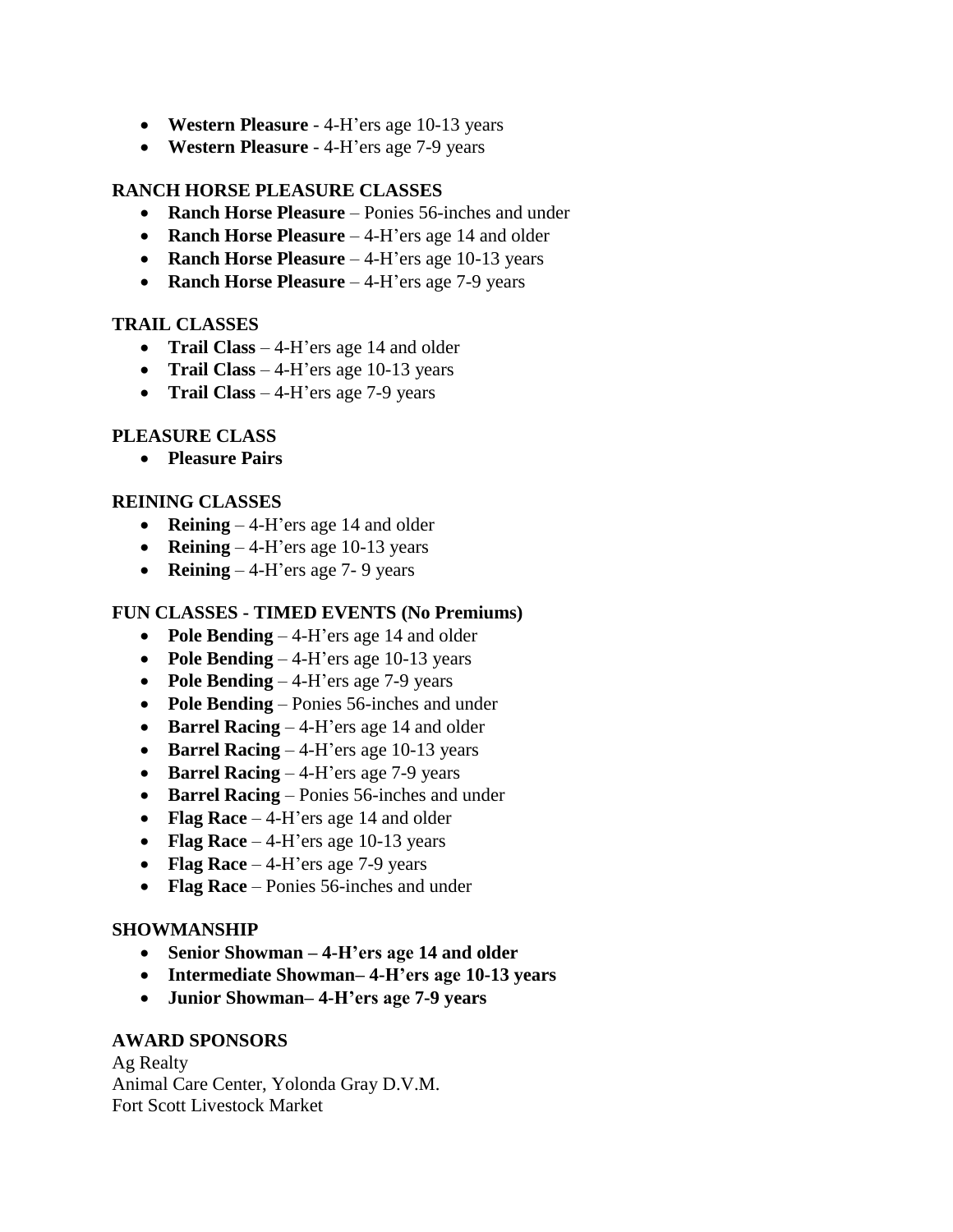Gary & Jackie Harvey Martin Ranch Betty Reed & Family **DEPARTMENT PREMIUMS: \$3.25, \$2.25, \$1.75**

#### **4-H/FFA MEAT GOATS Judging: Tuesday, July 19, 5:30 p.m.**

#### **Superintendent:** Mark Leatherman **Assistant Superintendents:** Clay Brillhart, Tate Crystal, Byron Fry, Jace Harvey

- 1. Please read General Rules and Livestock Rules.
- 2. Meat goats are goats bred for meat purposes. Does or wethers of any breed will be judged on merits for meat purposes.
- 3. Meat goats shown in meat classes cannot be shown in dairy classes and dairy goats shown in the dairy classes cannot be shown in the meat classes.
- 4. No more than two breeding meat goats and two market meat goats can be entered by one 4-Her.
- **5. Market Meat Goats will show by weight NOT by breed.**

## **MEAT GOAT CLASSES**

- **Market Meat Goat**
- **Breeding Doe – under 6 months**
- **Breeding Doe – 6 months to 12 months**
- **Showmanship**

### **AWARD SPONSORS**

Brillhart Show Goats– Champion Market Meat Goat - Trophy Lucky H Feed and Farm LLC – Reserve Champion Market Meat Goat - Trophy Brillhart Show Goats– Champion Breeding Meat Goat - Trophy Miller Feed & Farm – Reserve Champion Breeding Meat Goat - Trophy Agricultural Engineering Associates – Champion Senior Showman - Award Repro Logix – Champion Intermediate Showman - Award In Memory of Terry Hubenett – Champion Junior Showman - Award **DEPARTMENT PREMIUMS: \$3.25, \$2.25, \$1.75**

#### **4-H POULTRY Judging, Tuesday, July 19, 10:00 a.m. (after Rabbits)**

**Superintendent:** Sue Reinecke **Assistant Superintendents:** Korbyn Allsion, Karlee Hereford

### **HEALTH REQUIREMENT**

All poultry must be Pullorum Typhoid tested before fair in order to show. Testing must be done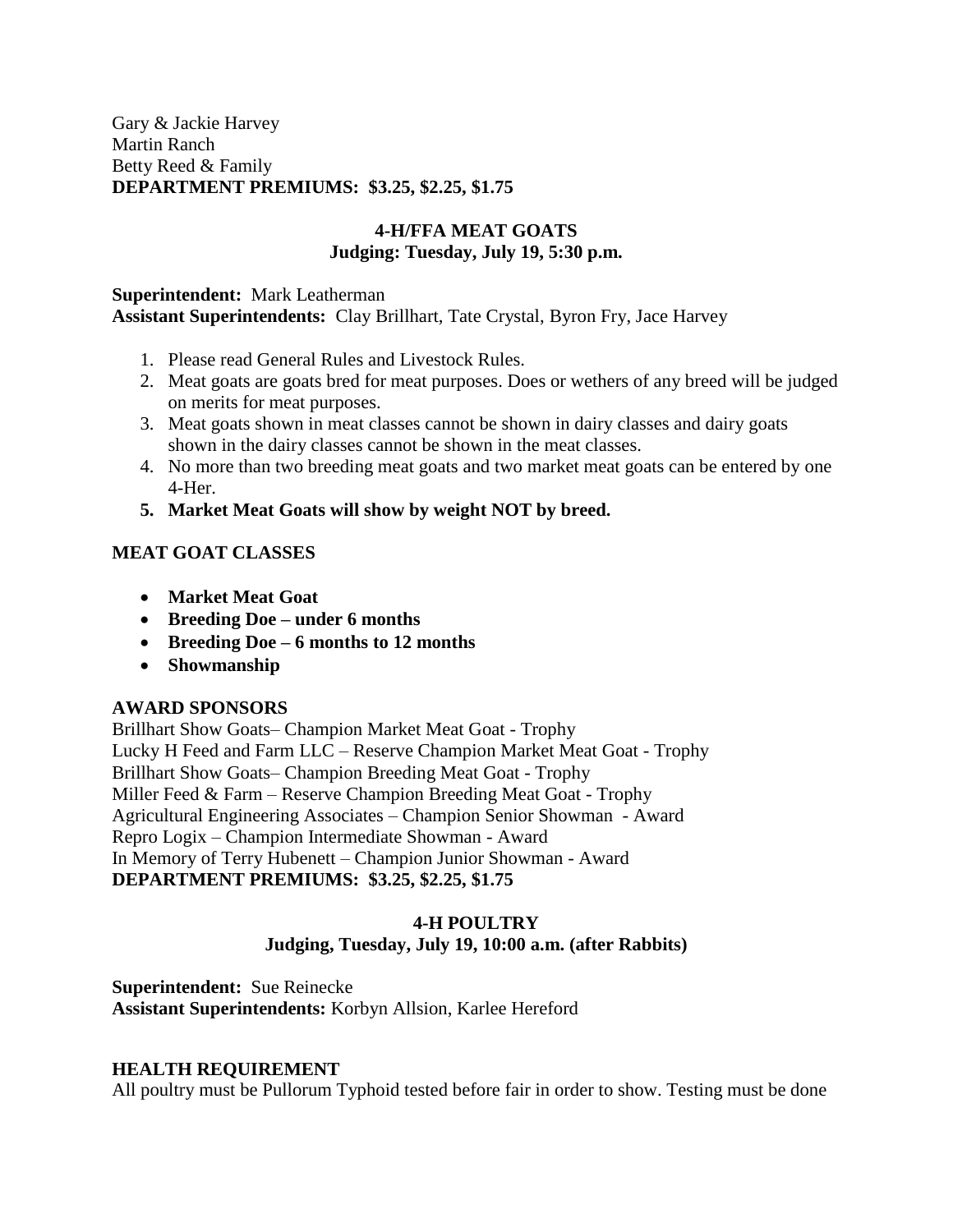within 90 days prior to fair. A testing date will be made free of charge, prior to fair. Testing will not be done at check in. Contact the Southwind Extension Office for details. Date, time and location TBA later.

- 1. Please read General Rules and Livestock Rules.
- 2. Same bird cannot be shown in more than one class.
- 3. Poultry feed will be provided. All exhibitors must care for their own exhibits feeding and watering their own poultry.
- 4. Exhibitors are responsible for dumping cage trays before leaving the fair grounds on Saturday.

## **CLASSES**

- **Large Fowl Standard Breed Cockerel** less than one year old
- **Large Fowl Standard Breed Cock** one year or older
- **Large Fowl Standard Breed Pullet** less than one year old
- **Large Fowl Standard Breed Hen** one year or older
- **Production Breed Pen Meat** three birds' same sex (hybrids allowed)
- **Production Breed Pen Laying** three pullets or hens (hybrids allowed)
- **Bantam Cockerel** less than one year old
- **Bantam Cock** one year old or older
- **Bantam Pullet** less than one year old
- **Bantam Hen** one year old or older
- **Turkey** one bird any breed either sex
- **Ducks** one bird any breed either sex
- **Goose** one bird any breed either sex
- **Pigeon** one bird any breed either sex
- **Poultry Showmanship**

### **AWARD SPONSORS**

In Memory of Dorothy Wimmer – Overall Champion 4-H Chicken Exhibit - Trophy In Memory of Barbara Coyan, by her daughter Bernetta Stewart – Overall Champion 4-H Poultry Exhibit – Award and \$50.00 In Memory of Barbara Coyan, by her daughter Bernetta Stewart – Overall Reserve Champion 4-H Poultry Exhibit - \$25.00 In Memory of Dola Cress – Champion Senior Showman - Award In Memory of Dola Cress – Champion Intermediate Showman - Award In Memory of Dola Cress – Champion Junior Showman - Award

Tractor Supply Company

**DEPARTMENT PREMIUMS: \$1.50, \$1.00, \$.75**

### **4-H RABBITS**

### **Conference Judging: Tuesday, July 19, 8:00 a.m.**

**Superintendent:** Lori Guilfoyle **Assistant Superintendents:** Riley Marchiano, Kaitlyn Martin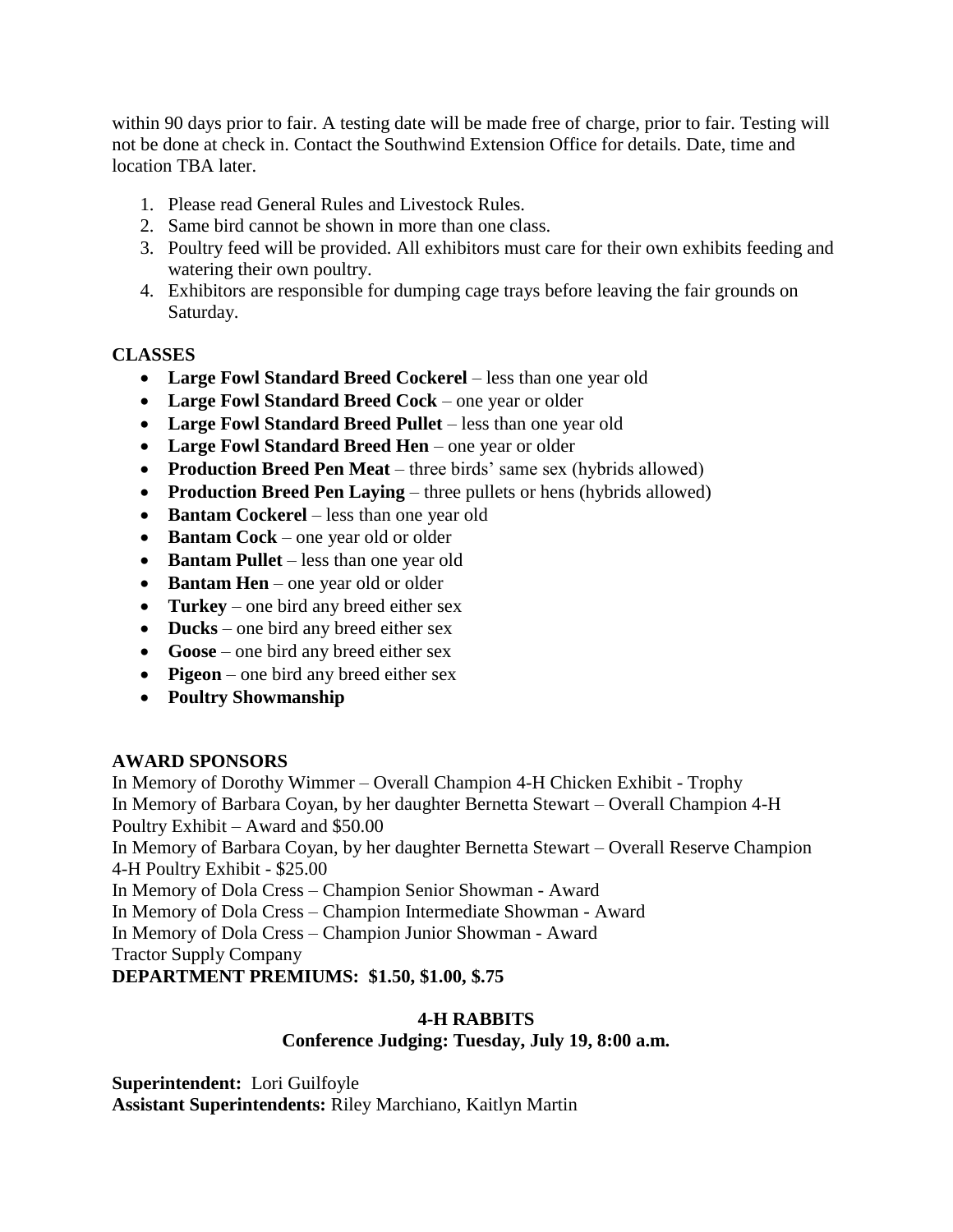**HEALTH REQUIREMENT:** Rabbits must be healthy and free of disease or they may be rejected at time of entry.

- 1. Please read General Rules and Livestock Rules.
- 2. There will be conference judging. 4-H members must present rabbit to judge. If you are unable to attend, select another Bourbon County 4-H'er to present rabbit to judge.
- 3. Rabbit feed will be provided. All exhibitors will be responsible for taking care of feeding and watering their own rabbits.
- 4. Rabbits must have been owned by June  $1<sup>st</sup>$  by exhibitor.
- 5. Rabbits must have a permanent tattoo in its left ear.
- 6. Limit of 8 rabbits per exhibitor. One rabbit per variety, per breed, per class.
- 7. Only purebred breeds recognized by the American Rabbit Association may be exhibited and will be judged by ARBA Standards.
- 8. Meat pen will consist of three rabbits of same breed which are not over 70 days old and do not weigh over 5 pounds each.
- 9. Adults will stand back during show. 4-H youth will be allowed at the judging table only.
- 10. Exhibitors are responsible for dumping cage trays before leaving the fair grounds on Saturday.

## **RABBIT CLASSES**

- **Junior Doe** (3- 6 months of age)
- **Intermediate Doe** (6-8 months of age) Only breeds of American, Giant Angora, Californian, Champagne, Checkered Giant American Chinchilla, New Zealand, Palomino, Satin, and other commercial and giant breeds.
- **Senior Doe** (8 months of age and older for breeds in intermediate; six months and over for other breeds)
- **Junior Buck** (3-6 months)
- **Intermediate Buck** (6-8 months)
- **Senior Buck**
- **Meat Pen**
- **Showmanship**

## **AWARD SPONSORS**

Big Sugar Lumber & Home Center – Overall Champion Rabbit - Trophy The SGT Group, Print and Promotional Supplier – Overall Champion Rabbit - \$15.00 Big Sugar Lumber & Home Center – Overall Reserve Champion Rabbit - Trophy The SGT Group, Print and Promotional Supplier – Overall Reserve Champion Rabbit - \$10.00 Modern Copy Systems – Champion Senior Showman - Award Tim & Tori Murphy – Champion Intermediate Showman - Award Rogers Body Shop – Champion Junior Showman - Award Tractor Supply Company **DEPARTMENT PREMIUMS: \$1.50, \$1.00, \$.75**

## **4-H/FFA SHEEP**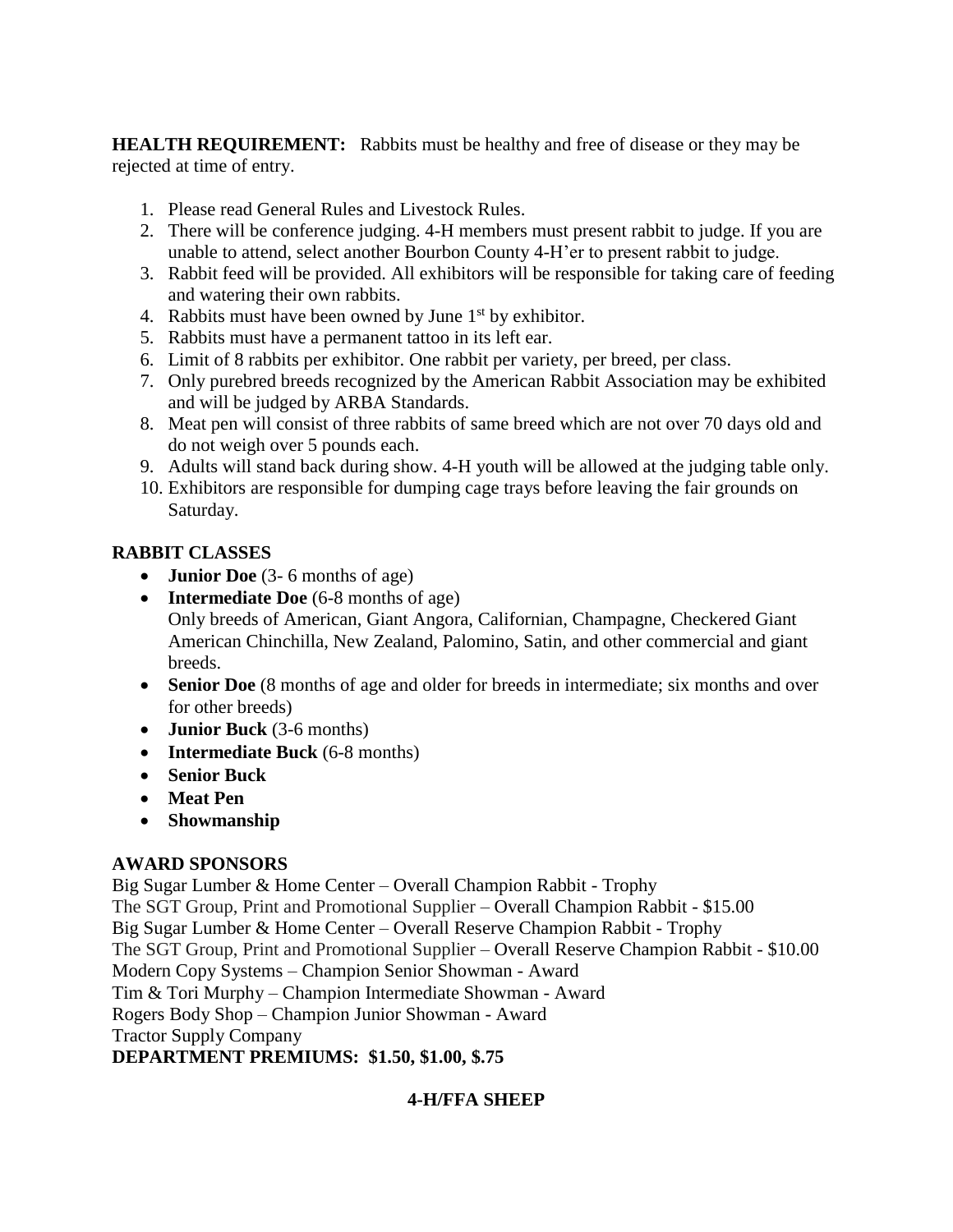### **Judging: Tuesday, July 19, 2:30 p.m.**

**Superintendent:** Mark Leatherman **Assistant Superintendents:** Clay Brillhart, Tate Crystal, Byron Fry, Jace Harvey

- 1. Please read General Rules and Livestock Rules.
- **2. Sheep will show by weight only they will not be divided by breeds.**
- 3. No more than two market lambs and two breeding ewe lambs may be entered by any one exhibitor.

#### **SHEEP CLASSES**

- **Market Lamb**
- **Breeding Ewe – under 6 months**
- **Breeding Ewe – 6 months to 12 months**
- **Showmanship**

#### **AWARD SPONSORS**

Frontier Farm Credit – Champion Market Lamb - Trophy Pitts Family – Reserve Champion Market Lamb - Award Ben & Rhonda Cole – Champion Breeding Ewe - Trophy Mitch Crystal – Reserve Champion Breeding Ewe - Trophy Frontier Farm Credit – Champion Senior Showman - Award In Memory of Terry Hubenett – Champion Intermediate Showman - Award Gary & Jackie Harvey – Champion Junior Showman - Award **DEPARTMENT PREMIUMS: \$3.25, \$2.25, \$1.75**

#### **4-H/FFA SWINE Judging: Thursday, July 21, 8:00 a.m.**

**Superintendent:** Terry Nading **Assistant Superintendents:** Jasper Allison, Kendyl Bloesser, Reegan McDaniel, Blaine Pitts,

- 1. Please read General Rules and Livestock Rules.
- 2. Market hogs will be shown by breed and designated at spring tag in. Breeds will follow the breed classification standards - Berkshire, Chester White, Duroc, Hampshire, Landrace, Poland China, Spotted, Yorkshire and Crossbred
- 3. Not more than two market hogs can be shown by one contestant in the market classes.
- 4. All pens within the hog barn will be dry pens only.
- 5. Each exhibitor is to provide their own woodchips.

#### **SWINE CLASSES**

- **Market Hogs**
- **Pen of three Market Hogs**
- **Breeding Gilt**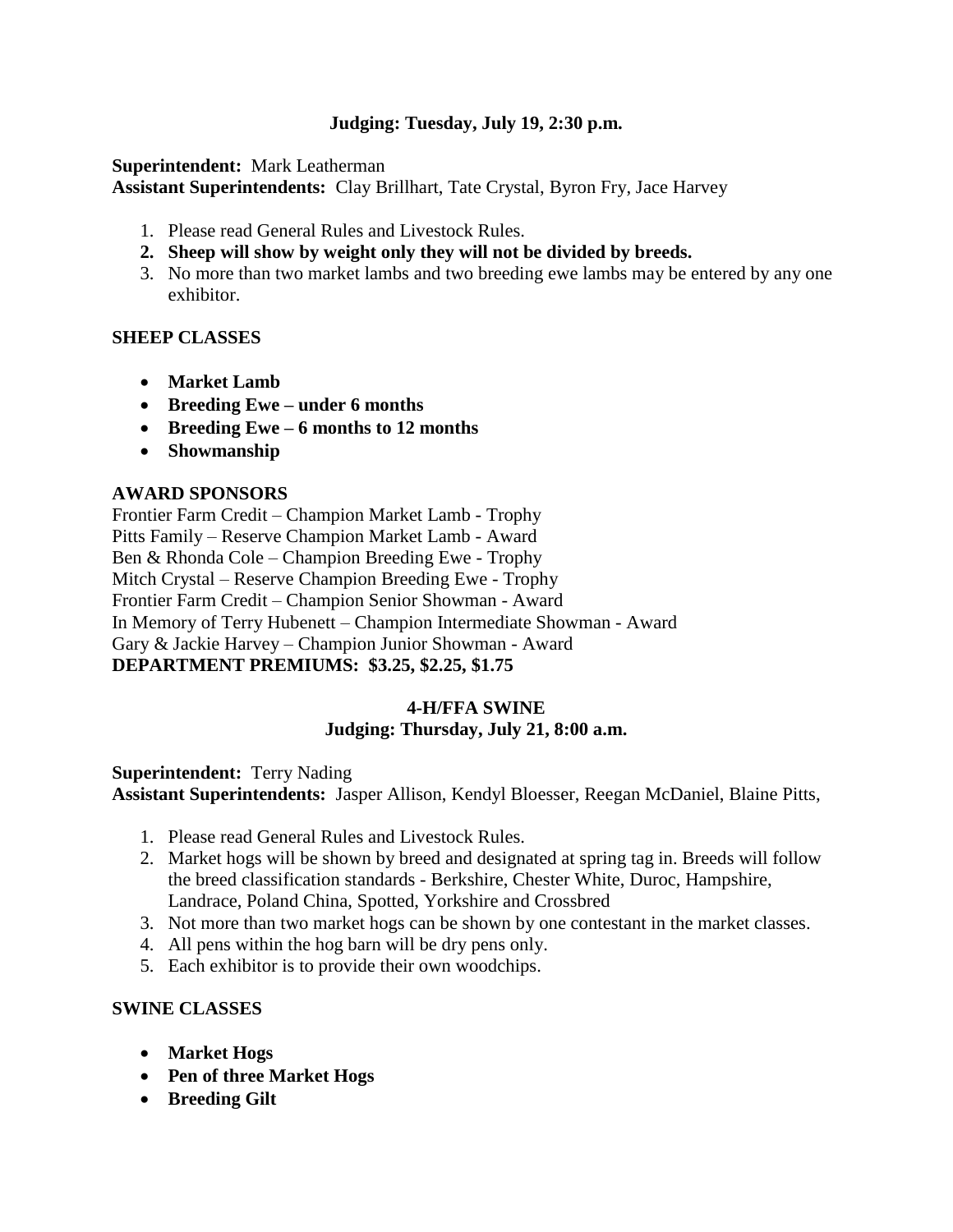#### • **Showmanship**

#### **AWARD SPONSORS**

Rafter G Bar, Jake & Kasey Gross – Champion Market Hog - Trophy Terry & Angela Nading – Reserve Champion Market Hog - Trophy In Memory of Fred Fink – Supreme Gilt - Trophy John Menefee – Champion Hampshire Market Hog - Award Duling Show Pigs – Champion Duroc Market Hog - Award Midwest Fertilizer, Deerfield, MO – Champion AOB Market Hog - Award R2 Concrete, Mike Rogers – Champion Yorkshire Market Hog - Award Nading's Show Pigs – Champion Crossbred Market Hog - Award Sunglo Feeds, John Ericson – Champion Senior Showman - Award Rafter G Bar, Jake & Kasey Gross – Champion Intermediate Showman - Award Gary & Kylene Palmer – Champion Junior Showman - Award **DEPARTMENT PREMIUMS: \$3.25, \$2.25, \$1.75**

#### **BOURBON COUNTY BORN 2022**

Bourbon County Born will be declared at the fair. No prior nominations required. Prize money will be sponsored by the local breeders.

#### **BOURBON COUNTY BORN CLASSES**

- **Bourbon County Born Market Steer**
- **Bourbon County Born Market Heifer**
- **Bourbon County Born Market Meat Goat**
- **Bourbon County Born Market Sheep**
- **Bourbon County Born Market Swine**

#### **AWARD SPONSORS**

Seested Family – Champion Bourbon County Born Market Steer - Trophy Smith Cattle, Redfield, KS – Reserve Champion Bourbon County Born Market Steer - Trophy Gary & Kylene Palmer – Champion Bourbon County Born Market Heifer - Trophy Rafter G Bar, Jake & Kasey Gross – Reserve Champion Bourbon County Born Market Heifer - Trophy Landmark National Bank – Champion Bourbon County Born Market Meat Goat - Trophy Landmark National Bank – Reserve Champion Bourbon County Born Market Meat Goat - **Trophy** J&W Sports Shop – Champion Bourbon County Born Market Swine - Trophy J&W Sports Shop – Reserve Champion Bourbon County Born Market Swine - Trophy

#### **4-H ROUND ROBIN SHOWMANSHIP Thursday, July 21, 3:00 p.m.**

**Superintendents:** Scott Sutton, Sydney Cullison, Trent Johnson

1. Competition among top two senior showmen in Beef, Dairy Cattle, Dairy Goat, Horse,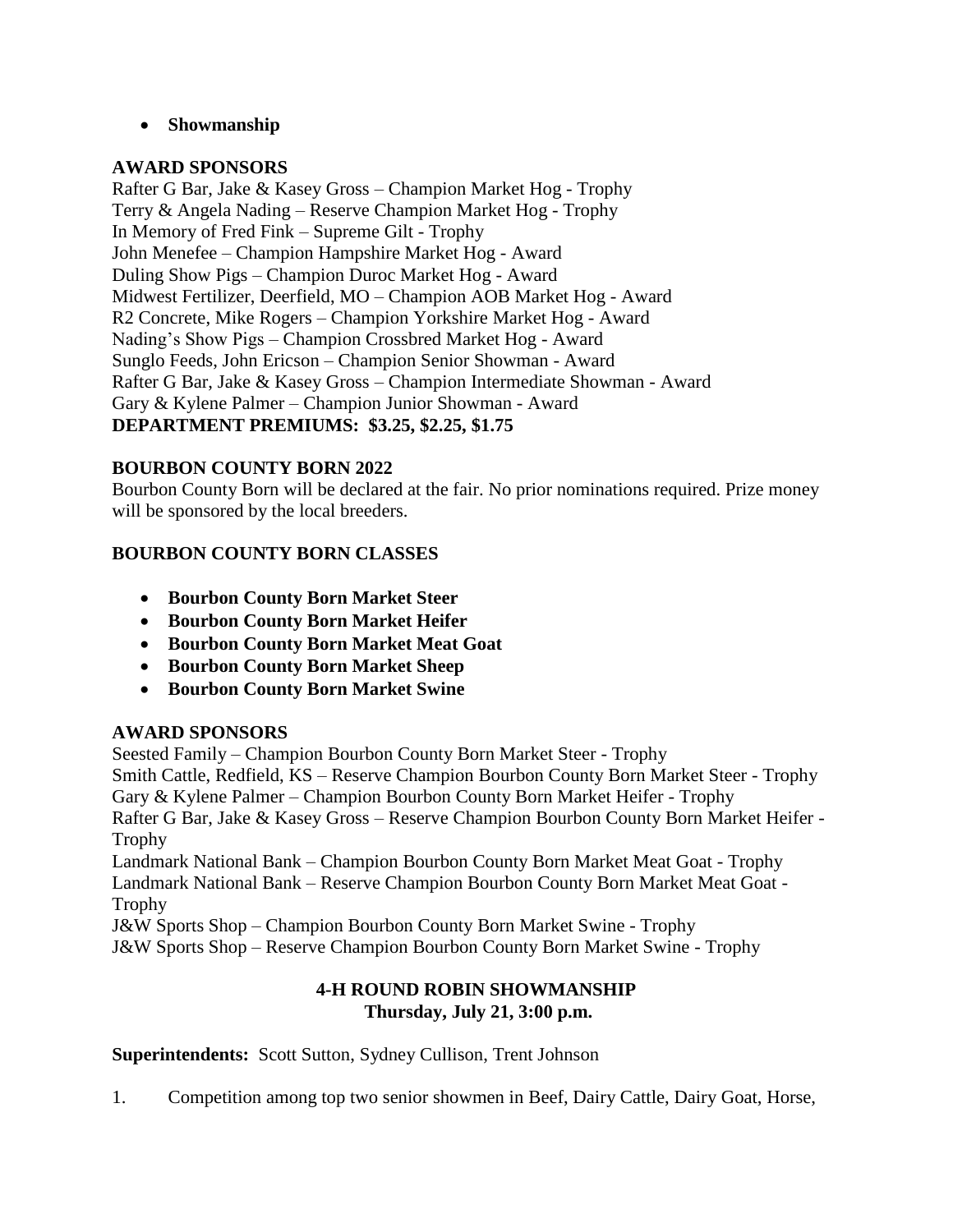Meat Goat, Sheep and Swine will be asked to participate in Round Robin.

#### **AWARD SPONSORS**

Cloverdale Angus Farm – Champion Showman - Award In Memory of Barbara Coyan, by her daughter Bernetta Stewart – Reserve Champion Showman - Award

#### **4-H LIVESTOCK JUDGING CONTEST Friday, July 22, 9:00 a.m. Bourbon County Fairgrounds Show Arena**

#### **SPECIAL AWARDS:**

In Memory of Terry Hubenett – Top three juniors and Top three seniors - Medals.

#### **THANK YOU, LIVESTOCK BUYERS!**

#### **Bourbon County 4-H members would like to thank the supporters of the livestock premium sale 2021. We appreciate your generous support.**

4 State Sanitation Ag Choice – Hepler Ag Realty Appleton City Feed Beachner Grain – Bronson Beachner Grain – Mound City Big Sugar Lumber Blooming Hill Angus & Charlais Bolling, RT & Helen Bourbon County Farm Bureau Bourbon County Swine Series Bradley Feed & Cattle Services Cloverdale Farms Craw-Kan Telephone Cummings & Son Excavation Diehl, Banwart, Bolton CPA's Don's Spirits & Wine Eastern Kansas Ag Emmerson Show Cattle Ericson, John & Ellaine Farmers Bank – Hepler Finney County Feedyard F.S.C.C. – Ag. Department Fort Scott Livestock

G & M Cattle George Kids Gilliland Angus Gleason, Chase Gleason, Reed Gorman Animal Hospital H&H Agency, Inc. Harris Livestock Harris LP Kale Nelson Insurance Key Work Clothes Landmark National Bank Liberty Savings Lockwood Motors Lust, Debra Medicalodges Min-Mix Products Inc. Neil, Connie Niece Products of Kansas O'Brien Ready Mix Old Fort Auto Paddock Farms Peerless Products Petty, Chris

Producers Coop - Girard PSI Insurance Pump N Pete's R&R Equipment Renard, David Repro-Logic Rockin 'K & Gleason Pipe Ruddick's Rural Water District #2 Seested, John Memorial Smith Cattle Snyder, Jared & Monica Snyder, Kenny & Beth Specialty Risk Insurance Stine Seed TerraKat Thomas Construction Union State Bank Ward Kraft Warren, Allen & Jackie Western Feed Mills Wilson Cattle Wise Accounting and Tax Service

#### **Also, a big special thank you to the following:**

Sale Auctioneers: Jim and Larry Martin